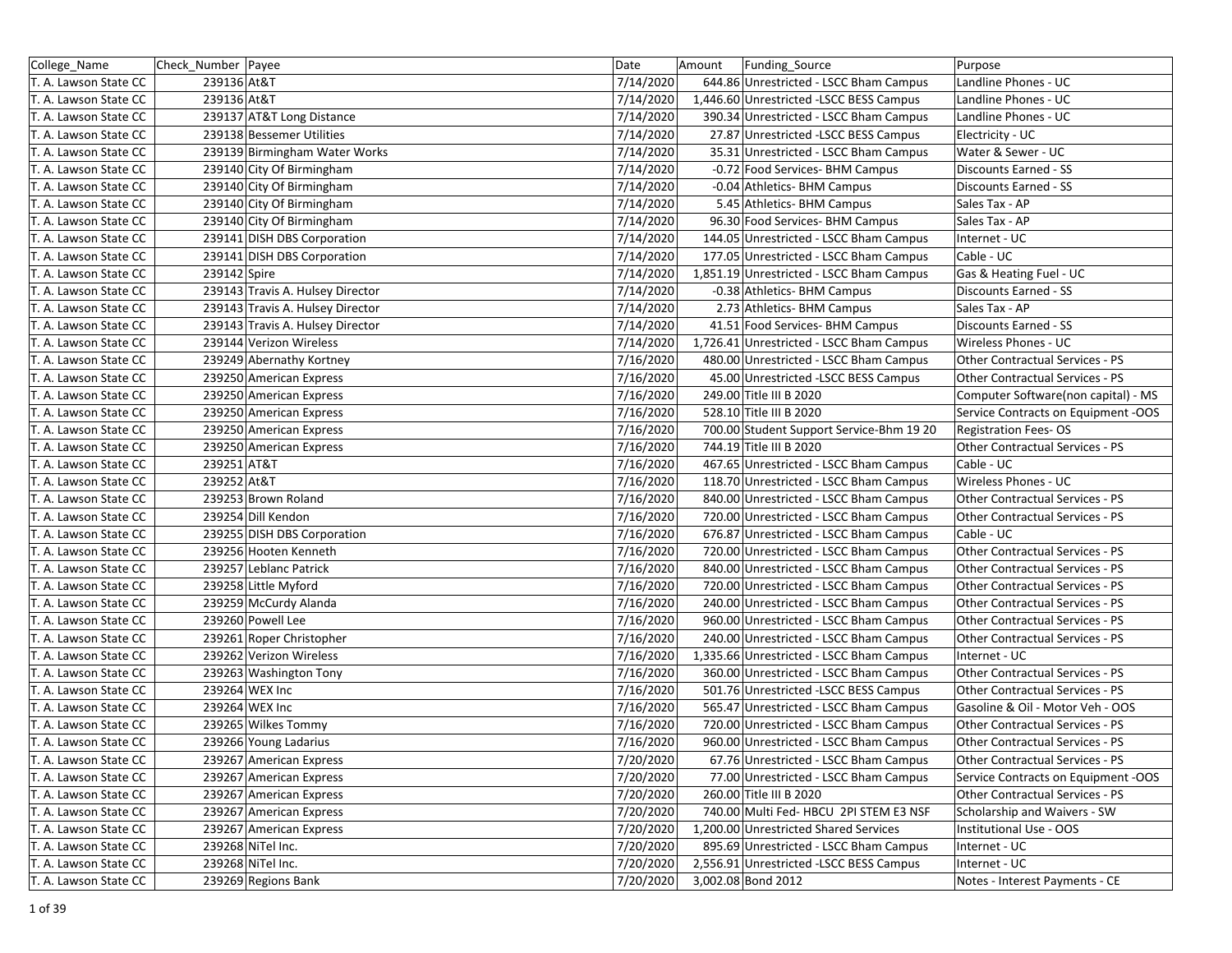| College_Name          | Check Number Payee |                                           | Date      | Amount | Funding Source                            | Purpose                                |
|-----------------------|--------------------|-------------------------------------------|-----------|--------|-------------------------------------------|----------------------------------------|
| T. A. Lawson State CC |                    | 239269 Regions Bank                       | 7/20/2020 |        | 10,251.81 Bond 2007                       | Notes - Interest Payments - CE         |
| T. A. Lawson State CC |                    | 239269 Regions Bank                       | 7/20/2020 |        | 18,333.33 Bond 2007                       | Notes - Principle Payments - CE        |
| T. A. Lawson State CC |                    | 239269 Regions Bank                       | 7/20/2020 |        | 39,166.67 Bond 2012                       | Notes - Principle Payments - CE        |
| T. A. Lawson State CC |                    | 239270 RJ Young Company                   | 7/20/2020 |        | 632.40 Unrestricted -LSCC BESS Campus     | Other Contractual Services - PS        |
| T. A. Lawson State CC |                    | 239270 RJ Young Company                   | 7/20/2020 |        | 4,512.40 Unrestricted - LSCC Bham Campus  | <b>Other Contractual Services - PS</b> |
| T. A. Lawson State CC |                    | 239271 Xerox Business Solutions Southeast | 7/20/2020 |        | 15.75 Unrestricted - LSCC Bham Campus     | <b>Other Contractual Services - PS</b> |
| T. A. Lawson State CC |                    | 239273 Alabama Power Company              | 7/23/2020 |        | 58,440.89 Unrestricted - LSCC Bham Campus | Electricity - UC                       |
| T. A. Lawson State CC | 239274 AT&T        |                                           | 7/23/2020 |        | 1,624.38 Unrestricted - LSCC Bham Campus  | Landline Phones - UC                   |
| T. A. Lawson State CC |                    | 239275 AT&T Mobility II LLC               | 7/23/2020 |        | 800.38 Unrestricted - LSCC Bham Campus    | Wireless Phones - UC                   |
| T. A. Lawson State CC |                    | 239276 Birmingham Water Works             | 7/23/2020 |        | 1,110.93 Unrestricted - LSCC Bham Campus  | Water & Sewer - UC                     |
| T. A. Lawson State CC |                    | 239277 DirectTV                           | 7/23/2020 |        | 138.99 Unrestricted - LSCC Bham Campus    | Internet - UC                          |
| T. A. Lawson State CC |                    | 239277 DirectTV                           | 7/23/2020 |        | 181.98 Unrestricted - LSCC Bham Campus    | Cable - UC                             |
| T. A. Lawson State CC |                    | 239278 Abernathy Kortney                  | 7/29/2020 |        | 600.00 Unrestricted - LSCC Bham Campus    | Other Contractual Services - PS        |
| T. A. Lawson State CC |                    | 239279 American Osment                    | 7/29/2020 |        | 47.70 Unrestricted -LSCC BESS Campus      | Materials and Supplies - MS            |
| T. A. Lawson State CC |                    | 239279 American Osment                    | 7/29/2020 |        | 1,845.00 Title III B 2020                 | Materials and Supplies - MS            |
| T. A. Lawson State CC | 239280 AT&T        |                                           | 7/29/2020 |        | 40.71 Unrestricted - LSCC Bham Campus     | Wireless Phones - UC                   |
| T. A. Lawson State CC | 239281 AT&T        |                                           | 7/29/2020 |        | 1,000.22 Unrestricted -LSCC BESS Campus   | Landline Phones - UC                   |
| T. A. Lawson State CC |                    | 239282 AT&T Long Distance                 | 7/29/2020 |        | 75.67 Unrestricted - LSCC Bham Campus     | Landline Phones - UC                   |
| T. A. Lawson State CC |                    | 239283 Birmingham Water Works             | 7/29/2020 |        | 9,911.60 Unrestricted - LSCC Bham Campus  | Water & Sewer - UC                     |
| T. A. Lawson State CC |                    | 239284 Blake Advertising                  | 7/29/2020 |        | 1,545.75 Multi Fed- HBCU 2PI STEM E3 NSF  | Materials and Supplies - MS            |
| T. A. Lawson State CC |                    | 239285 Brown Roland                       | 7/29/2020 |        | 720.00 Unrestricted - LSCC Bham Campus    | Other Contractual Services - PS        |
| T. A. Lawson State CC |                    | 239286 Burmax                             | 7/29/2020 |        | 1,324.51 Vocational Ed/CTE                | Materials and Supplies - MS            |
| T. A. Lawson State CC |                    | 239287 Canon Financial Solutions Inc      | 7/29/2020 |        | 235.50 Title III B 2020                   | <b>Other Contractual Services - PS</b> |
| T. A. Lawson State CC |                    | 239287 Canon Financial Solutions Inc      | 7/29/2020 |        | 2,769.92 Unrestricted - LSCC Bham Campus  | <b>Other Contractual Services - PS</b> |
| T. A. Lawson State CC |                    | 239287 Canon Financial Solutions Inc      | 7/29/2020 |        | 3,499.99 Unrestricted - LSCC Bham Campus  | Service Contracts on Equipment -OOS    |
| T. A. Lawson State CC |                    | 239288 CDW LLC                            | 7/29/2020 |        | 90.35 Title III B 2020                    | Equipment - non capitalized - MS       |
| T. A. Lawson State CC |                    | 239288 CDW LLC                            | 7/29/2020 |        | 341.38 Title III B 2020                   | <b>Other Contractual Services - PS</b> |
| T. A. Lawson State CC |                    | 239288 CDW LLC                            | 7/29/2020 |        | 2,555.64 Title III B 2020                 | Materials and Supplies - MS            |
| T. A. Lawson State CC |                    | 239289 Cook's Pest Control                | 7/29/2020 |        | 622.00 R&R BHM Campus - LSCC              | Other Contractual Services - PS        |
| T. A. Lawson State CC |                    | 239289 Cook's Pest Control                | 7/29/2020 |        | 651.00 Unrestricted -LSCC BESS Campus     | <b>Other Contractual Services - PS</b> |
| T. A. Lawson State CC |                    | 239290 De Lage Landen Fin Svc             | 7/29/2020 |        | 303.59 Unrestricted - LSCC Bham Campus    | Other Contractual Services - PS        |
| T. A. Lawson State CC |                    | 239291 Design Compements LLC              | 7/29/2020 |        | 21,350.00 Unrestricted - LSCC Bham Campus | Advertising & Promotions - OOS         |
| T. A. Lawson State CC | 239292 DexYP       |                                           | 7/29/2020 |        | 1,398.03 Unrestricted - LSCC Bham Campus  | Advertising & Promotions - OOS         |
| T. A. Lawson State CC |                    | 239293 Dill Kendon                        | 7/29/2020 |        | 960.00 Unrestricted - LSCC Bham Campus    | Other Contractual Services - PS        |
| T. A. Lawson State CC |                    | 239294 Grasselli Fence Company            | 7/29/2020 |        | 2,194.00 Unrestricted - LSCC Bham Campus  | <b>Other Contractual Services - PS</b> |
| T. A. Lawson State CC |                    | 239295 Guardian-Ipco Inc.                 | 7/29/2020 |        | 600.00 Unrestricted -LSCC BESS Campus     | Other Contractual Services - PS        |
| T. A. Lawson State CC |                    | 239296 Harris Isaiah                      | 7/29/2020 |        | 2,250.00 Multi Fed- HBCU 2PI STEM E3 NSF  | Grants Awards and Prizes - OOS         |
| T. A. Lawson State CC |                    | 239297 Hooten Kenneth                     | 7/29/2020 |        | 360.00 Unrestricted - LSCC Bham Campus    | Other Contractual Services - PS        |
| T. A. Lawson State CC |                    | 239298 Lawson State Foundation            | 7/29/2020 |        | 2,000.00 Unrestricted -LSCC BESS Campus   | Short-Term Building Rentals - OOS      |
| T. A. Lawson State CC |                    | 239299 Leblanc Patrick                    | 7/29/2020 |        | 960.00 Unrestricted - LSCC Bham Campus    | <b>Other Contractual Services - PS</b> |
| T. A. Lawson State CC |                    | 239300 Level 3 Communications             | 7/29/2020 |        | 3,308.30 Unrestricted - LSCC Bham Campus  | Internet - UC                          |
| T. A. Lawson State CC |                    | 239301 Little Myford                      | 7/29/2020 |        | 840.00 Unrestricted - LSCC Bham Campus    | Other Contractual Services - PS        |
| T. A. Lawson State CC |                    | 239302 Loury Kaleb                        | 7/29/2020 |        | 425.00 Multi Fed- HBCU 2PI STEM E3 NSF    | Grants Awards and Prizes - OOS         |
| T. A. Lawson State CC |                    | 239303 McCurdy Alanda                     | 7/29/2020 |        | 480.00 Unrestricted - LSCC Bham Campus    | Other Contractual Services - PS        |
| T. A. Lawson State CC |                    | 239304 Metro Storage/Trailer              | 7/29/2020 |        | 155.00 Unrestricted - LSCC Bham Campus    | Short-Term Equipment Rentals - OOS     |
| T. A. Lawson State CC |                    | 239304 Metro Storage/Trailer              | 7/29/2020 |        | 180.00 Unrestricted - LSCC BESS Campus    | Other Contractual Services - PS        |
| T. A. Lawson State CC |                    | 239304 Metro Storage/Trailer              | 7/29/2020 |        | 360.00 Unrestricted - LSCC Bham Campus    | Other Contractual Services - PS        |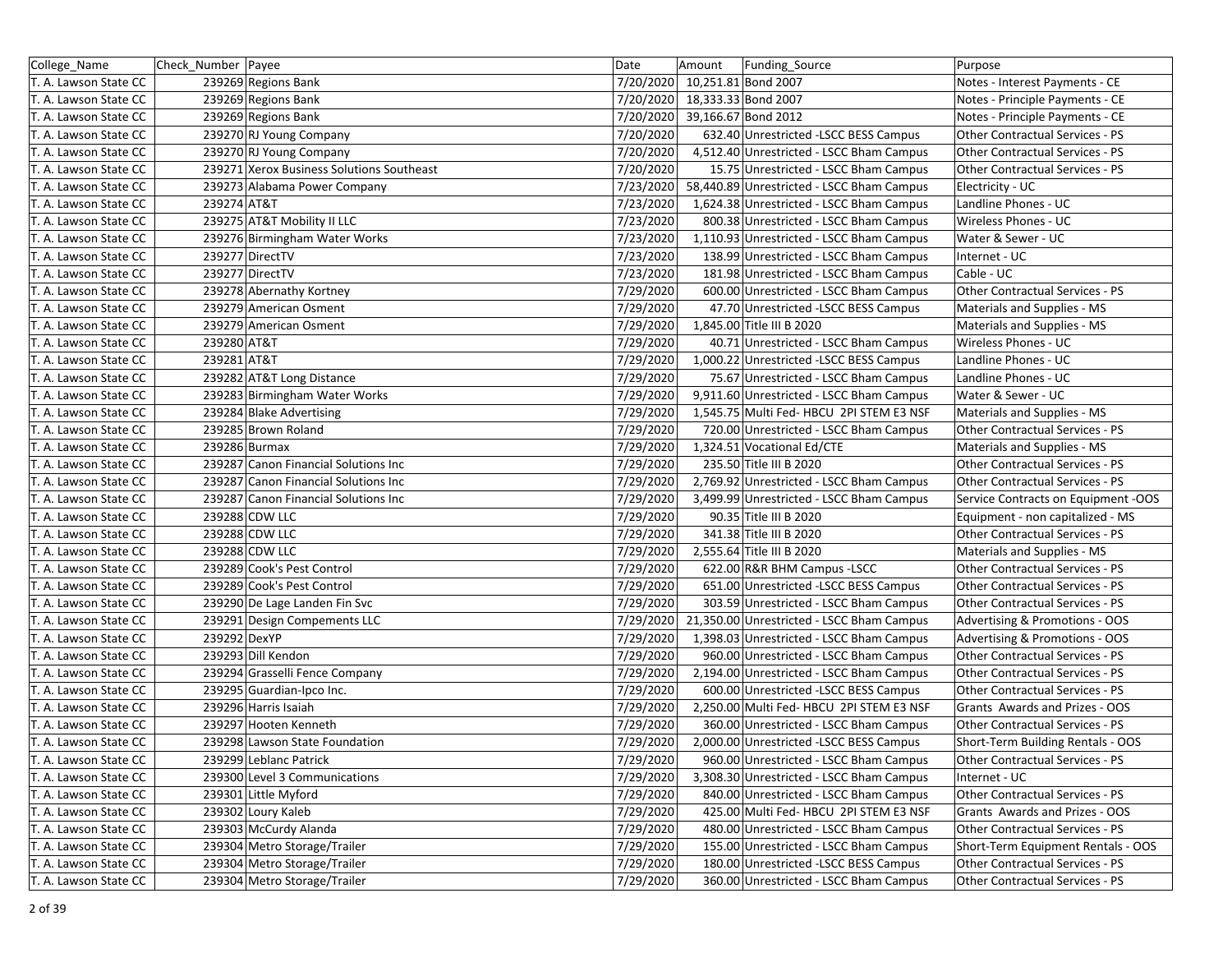| College_Name          | Check Number Payee |                                               | Date      | Amount | <b>Funding Source</b>                    | Purpose                                |
|-----------------------|--------------------|-----------------------------------------------|-----------|--------|------------------------------------------|----------------------------------------|
| T. A. Lawson State CC |                    | 239305 Onin Staffling LLC                     | 7/29/2020 |        | 1,467.28 Unrestricted - LSCC Bham Campus | Other Contractual Services - PS        |
| T. A. Lawson State CC |                    | 239306 Parker Waller Insurance LLC            | 7/29/2020 |        | 7,642.20 Unrestricted - LSCC Bham Campus | Institutional Use - OOS                |
| T. A. Lawson State CC |                    | 239307 Pocket Nurse Enterprises Inc.          | 7/29/2020 |        | 61.73 Unrestricted -LSCC BESS Campus     | Materials and Supplies - MS            |
| T. A. Lawson State CC |                    | 239308 Powell Lee                             | 7/29/2020 |        | 960.00 Unrestricted - LSCC Bham Campus   | Other Contractual Services - PS        |
| T. A. Lawson State CC |                    | 239309 Regions Bank                           | 7/29/2020 |        | 3,713.13 Bond 2015                       | Bond Reserve Fee Expense - OOS         |
| T. A. Lawson State CC |                    | 239309 Regions Bank                           | 7/29/2020 |        | 44,856.91 Bond 2015                      | Bonds - Interest Payments - CE         |
| T. A. Lawson State CC |                    | 239309 Regions Bank                           | 7/29/2020 |        | 48,067.26 Bond 2015                      | Bonds - Principal Payments - CE        |
| T. A. Lawson State CC |                    | 239310 RJ Young Company                       | 7/29/2020 |        | 213.92 Unrestricted - LSCC Bham Campus   | Other Contractual Services - PS        |
| T. A. Lawson State CC |                    | 239311 Roper Christopher                      | 7/29/2020 |        | 480.00 Unrestricted - LSCC Bham Campus   | Other Contractual Services - PS        |
| T. A. Lawson State CC |                    | 239312 Scantron Corporation                   | 7/29/2020 |        | 2,524.77 Unrestricted -LSCC BESS Campus  | Materials and Supplies - MS            |
| T. A. Lawson State CC | 239313 Spire       |                                               | 7/29/2020 |        | 1,037.99 Unrestricted -LSCC BESS Campus  | Gas & Heating Fuel - UC                |
| T. A. Lawson State CC | 239313 Spire       |                                               | 7/29/2020 |        | 3,542.46 Unrestricted - LSCC Bham Campus | Gas & Heating Fuel - UC                |
| T. A. Lawson State CC |                    | 239314 Stark Exterminators                    | 7/29/2020 |        | 455.00 Unrestricted - LSCC Bham Campus   | Other Contractual Services - PS        |
| T. A. Lawson State CC |                    | 239315 Summit Media LLC                       | 7/29/2020 |        | 3,150.00 Unrestricted - LSCC Bham Campus | Advertising & Promotions - OOS         |
| T. A. Lawson State CC |                    | 239316 The Bancorp Bank                       | 7/29/2020 |        | 2,854.00 Unrestricted - LSCC Bham Campus | Other Contractual Services - PS        |
| T. A. Lawson State CC |                    | 239317 The Hiller Companies Inc.              | 7/29/2020 |        | 2,615.00 Unrestricted -LSCC BESS Campus  | Maintenance & Repairs - OOS            |
| T. A. Lawson State CC |                    | 239318 The Print Shop                         | 7/29/2020 |        | 1,932.00 Unrestricted - LSCC Bham Campus | Maintenance & Repairs - OOS            |
| T. A. Lawson State CC |                    | 239319 Warehouse Equipment and Supply Company | 7/29/2020 |        | 742.37 ARC Grant                         | Materials and Supplies - MS            |
| T. A. Lawson State CC |                    | 239320 Washington Tony                        | 7/29/2020 |        | 600.00 Unrestricted - LSCC Bham Campus   | Other Contractual Services - PS        |
| T. A. Lawson State CC | 239321 WBRC        |                                               | 7/29/2020 |        | 3,000.00 AE - State Regular              | Advertising & Promotions - OOS         |
| T. A. Lawson State CC |                    | 239322 Whitlow Jean                           | 7/29/2020 |        | 2,000.00 Multi Fed- HBCU 2PI STEM E3 NSF | Other Contractual Services - PS        |
| T. A. Lawson State CC |                    | 239323 Wilkes Tommy                           | 7/29/2020 |        | 720.00 Unrestricted - LSCC Bham Campus   | Other Contractual Services - PS        |
| T. A. Lawson State CC |                    | 239324 Xerox Business Solutions Southeast     | 7/29/2020 |        | 28.25 Student Support Service-Bhm 19 20  | <b>Other Contractual Services - PS</b> |
| T. A. Lawson State CC |                    | 239324 Xerox Business Solutions Southeast     | 7/29/2020 |        | 113.02 Student Support Service-Bhm 19 20 | Service Contracts on Equipment -OOS    |
| T. A. Lawson State CC |                    | 239325 Xerox Corporation                      | 7/29/2020 |        | 123.89 Unrestricted - LSCC Bham Campus   | Other Contractual Services - PS        |
| T. A. Lawson State CC |                    | 239326 Young Ladarius                         | 7/29/2020 |        | 960.00 Unrestricted - LSCC Bham Campus   | Other Contractual Services - PS        |
| T. A. Lawson State CC |                    | 239327 CDW LLC                                | 7/30/2020 |        | 3,855.36 Title III B 2020                | Other Contractual Services - PS        |
| T. A. Lawson State CC |                    | 239328 Cook's Pest Control                    | 7/30/2020 |        | 20.00 R&R BHM Campus - LSCC              | Other Contractual Services - PS        |
| T. A. Lawson State CC |                    | 239329 ESCO Institute                         | 7/30/2020 |        | 56.28 Vocational Ed/CTE                  | Materials and Supplies - MS            |
| T. A. Lawson State CC |                    | 239330 KG Group                               | 7/30/2020 |        | 4,407.47 Unrestricted -LSCC BESS Campus  | Materials and Supplies - MS            |
| T. A. Lawson State CC |                    | 239331 New Readers Press                      | 7/30/2020 |        | 4,147.86 AE-Federal Regular              | Materials and Supplies - MS            |
| T. A. Lawson State CC |                    | 239332 Office Depot                           | 7/30/2020 |        | 101.46 Unrestricted - LSCC Bham Campus   | Materials and Supplies - MS            |
| T. A. Lawson State CC |                    | 239333 Quill Llc                              | 7/30/2020 |        | 280.11 Vocational Ed/CTE                 | Furniture and Equip \$5K - \$25K - CE  |
| T. A. Lawson State CC |                    | 239333 Quill Llc                              | 7/30/2020 |        | 387.97 Vocational Ed/CTE                 | Materials and Supplies - MS            |
| T. A. Lawson State CC |                    | 239333 Quill Llc                              | 7/30/2020 |        | 744.11 AE - State Regular                | Materials and Supplies - MS            |
| T. A. Lawson State CC |                    | 239333 Quill Llc                              | 7/30/2020 |        | 3,395.63 AE-Federal Regular              | Materials and Supplies - MS            |
| T. A. Lawson State CC |                    | 239334 Sam's Club                             | 7/30/2020 |        | 617.97 Title III B 2020                  | Equipment - non capitalized - MS       |
| T. A. Lawson State CC |                    | 239335 Strickland Companies                   | 7/30/2020 |        | 10.96 Unrestricted - LSCC Bham Campus    | <b>Other Contractual Services - PS</b> |
| T. A. Lawson State CC |                    | 239336 The Hiller Companies Inc.              | 7/30/2020 |        | 1,105.00 Unrestricted -LSCC BESS Campus  | Maintenance & Repairs - OOS            |
| T. A. Lawson State CC |                    | 239336 The Hiller Companies Inc.              | 7/30/2020 |        | 2,140.00 Title III B 2020                | Maintenance & Repairs - OOS            |
| T. A. Lawson State CC |                    | 239337 University of Alabama at Birmingham    | 7/30/2020 |        | 369.36 Unrestricted - LSCC Bham Campus   | Materials and Supplies - MS            |
| T. A. Lawson State CC |                    | 239338 Verizon Wireless                       | 7/30/2020 |        | 3,416.41 Unrestricted - LSCC Bham Campus | Wireless Phones - UC                   |
| T. A. Lawson State CC |                    | 239339 Xerox Corporation                      | 7/30/2020 |        | 1,129.56 Unrestricted - LSCC Bham Campus | Other Contractual Services - PS        |
| T. A. Lawson State CC |                    | 239348 Apple Inc                              | 8/6/2020  |        | 379.95 Title III SAFRAÂ Prog Admin 2020  | Materials and Supplies - MS            |
| T. A. Lawson State CC | 239349 AT&T        |                                               | 8/6/2020  |        | 1,008.58 Unrestricted -LSCC BESS Campus  | Landline Phones - UC                   |
| T. A. Lawson State CC | 239349 AT&T        |                                               | 8/6/2020  |        | 5,275.71 Unrestricted - LSCC Bham Campus | Landline Phones - UC                   |
| T. A. Lawson State CC | 239350 At&T        |                                               | 8/6/2020  |        | 74.30 Unrestricted - LSCC Bham Campus    | Wireless Phones - UC                   |
|                       |                    |                                               |           |        |                                          |                                        |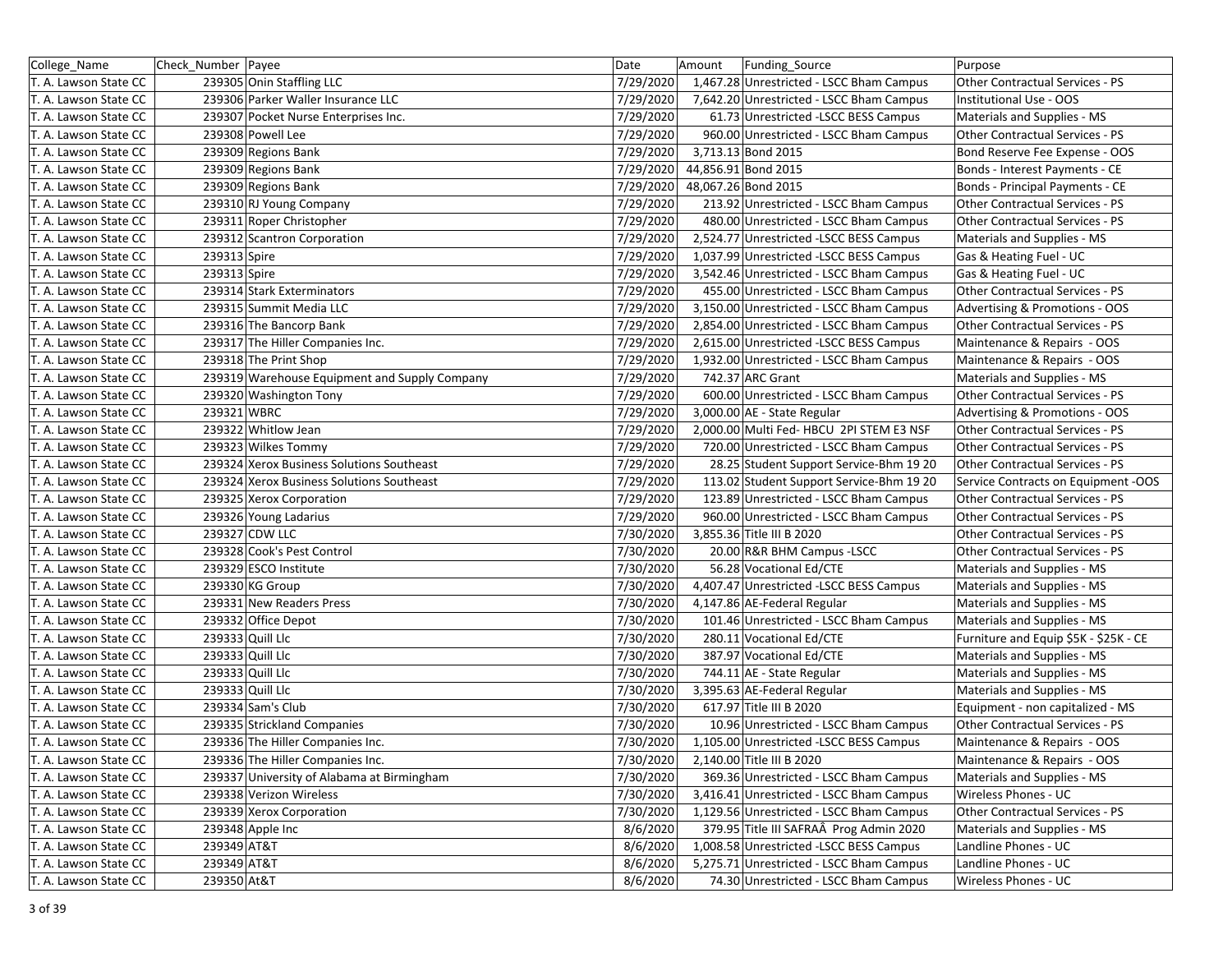| College_Name          | Check Number Payee                      | Date      | Amount | Funding Source                             | Purpose                                |
|-----------------------|-----------------------------------------|-----------|--------|--------------------------------------------|----------------------------------------|
| T. A. Lawson State CC | 239351 Bessemer Utilities               | 8/6/2020  |        | 2,259.09 Unrestricted -LSCC BESS Campus    | Water & Sewer - UC                     |
| T. A. Lawson State CC | 239351 Bessemer Utilities               | 8/6/2020  |        | 29,811.69 Unrestricted -LSCC BESS Campus   | Electricity - UC                       |
| T. A. Lawson State CC | 239352 The Birmingham Market LLC        | 8/6/2020  |        | 800.00 Unrestricted - LSCC Bham Campus     | Advertising & Promotions - OOS         |
| T. A. Lawson State CC | 239353 Cottingham Latisha               | 8/6/2020  |        | 2,212.00 Unrestricted -LSCC BESS Campus    | <b>Other Contractual Services - PS</b> |
| T. A. Lawson State CC | 239354 DISH DBS Corporation             | 8/6/2020  |        | 144.05 Unrestricted - LSCC Bham Campus     | Cable - UC                             |
| T. A. Lawson State CC | 239355 Guardian-Ipco Inc.               | 8/6/2020  |        | 600.00 R&R BHM Campus -LSCC                | <b>Other Contractual Services - PS</b> |
| T. A. Lawson State CC | 239356 Hill Manufacturing Co            | 8/6/2020  |        | 84.30 Unrestricted - LSCC Bham Campus      | Materials and Supplies - MS            |
| T. A. Lawson State CC | 239356 Hill Manufacturing Co            | 8/6/2020  |        | 1,580.70 Unrestricted - LSCC Bham Campus   | <b>Other Contractual Services - PS</b> |
| T. A. Lawson State CC | 239357 In10sity Interactive LLC         | 8/6/2020  |        | 320.83 Unrestricted - LSCC Bham Campus     | Technology - non capitalized - MS      |
| T. A. Lawson State CC | 239358 Metro Storage/Trailer            | 8/6/2020  |        | 155.00 Unrestricted - LSCC Bham Campus     | Short-Term Equipment Rentals - OOS     |
| T. A. Lawson State CC | 239358 Metro Storage/Trailer            | 8/6/2020  |        | 180.00 Unrestricted -LSCC BESS Campus      | Other Contractual Services - PS        |
| T. A. Lawson State CC | 239358 Metro Storage/Trailer            | 8/6/2020  |        | 360.00 Unrestricted - LSCC Bham Campus     | Other Contractual Services - PS        |
| T. A. Lawson State CC | 239359 Prime Marketing                  | 8/6/2020  |        | 3,400.00 Unrestricted - LSCC Bham Campus   | Advertising & Promotions - OOS         |
| T. A. Lawson State CC | 239360 Republic Services Inc.           | 8/6/2020  |        | 2,066.19 Unrestricted - LSCC Bham Campus   | <b>Other Contractual Services - PS</b> |
| T. A. Lawson State CC | 239361 RJ Young Company                 | 8/6/2020  |        | 643.22 Unrestricted -LSCC BESS Campus      | Other Contractual Services - PS        |
| T. A. Lawson State CC | 239361 RJ Young Company                 | 8/6/2020  |        | 2,054.10 Unrestricted - LSCC Bham Campus   | Other Contractual Services - PS        |
| T. A. Lawson State CC | 239363 Strickland Companies             | 8/6/2020  |        | 5.95 Unrestricted - LSCC Bham Campus       | Materials and Supplies - MS            |
| T. A. Lawson State CC | 239363 Strickland Companies             | 8/6/2020  |        | 120.56 Unrestricted - LSCC Bham Campus     | Other Contractual Services - PS        |
| T. A. Lawson State CC | 239364 TouchNet Information Systems Inc | 8/6/2020  |        | 523.20 Title III B 2020                    | <b>Other Contractual Services - PS</b> |
| T. A. Lawson State CC | 239364 TouchNet Information Systems Inc | 8/6/2020  |        | 3,836.80 Title III B 2020                  | Materials and Supplies - MS            |
| T. A. Lawson State CC | 239365 Xerox Corporation                | 8/6/2020  |        | 122.69 Unrestricted - LSCC Bham Campus     | Other Contractual Services - PS        |
| T. A. Lawson State CC | 239366 Xerox Corporation                | 8/6/2020  |        | 3.64 AE - State Regular                    | Service Contracts on Equipment -OOS    |
| T. A. Lawson State CC | 239366 Xerox Corporation                | 8/6/2020  |        | 5.70 AE - State Regular                    | <b>Other Contractual Services - PS</b> |
| T. A. Lawson State CC | 239367 Birmingham Water Works           | 8/6/2020  |        | 35.31 Unrestricted - LSCC Bham Campus      | Water & Sewer - UC                     |
| T. A. Lawson State CC | 239368 NiTel Inc.                       | 8/6/2020  |        | 895.69 Unrestricted - LSCC Bham Campus     | Internet - UC                          |
| T. A. Lawson State CC | 239368 NiTel Inc.                       | 8/6/2020  |        | 2,556.91 Unrestricted -LSCC BESS Campus    | Internet - UC                          |
| T. A. Lawson State CC | 239369 Quill Llc                        | 8/6/2020  |        | 2,489.95 Title III B 2019                  | Materials and Supplies - MS            |
| T. A. Lawson State CC | 239371 Abernathy Kortney                | 8/12/2020 |        | 480.00 Unrestricted - LSCC Bham Campus     | Other Contractual Services - PS        |
| T. A. Lawson State CC | 239373 ADT Commercial                   | 8/12/2020 |        | 613.98 Unrestricted -LSCC BESS Campus      | Other Contractual Services - PS        |
| T. A. Lawson State CC | 239374 American Osment                  | 8/12/2020 |        | 127.80 R&R BESS Campus-LSCC                | Materials and Supplies - MS            |
| T. A. Lawson State CC | 239375 AT&T                             | 8/12/2020 |        | 653.14 Unrestricted - LSCC Bham Campus     | Landline Phones - UC                   |
| T. A. Lawson State CC | 239376 At&T                             | 8/12/2020 |        | 127.95 Unrestricted - LSCC Bham Campus     | Internet - UC                          |
| T. A. Lawson State CC | 239377 Brown Roland                     | 8/12/2020 |        | 720.00 Unrestricted - LSCC Bham Campus     | Other Contractual Services - PS        |
| T. A. Lawson State CC | 239378 CDW LLC                          | 8/12/2020 |        | 484.78 Student Support Service-Bess 19 20  | Materials and Supplies - MS            |
| T. A. Lawson State CC | 239378 CDW LLC                          | 8/12/2020 |        | 1,802.23 Unrestricted - LSCC Bham Campus   | Equipment - non capitalized - MS       |
| T. A. Lawson State CC | 239380 Cintas Corporation               | 8/12/2020 |        | 1,277.40 Unrestricted - LSCC Bham Campus   | <b>Other Contractual Services - PS</b> |
| T. A. Lawson State CC | 239381 Cook's Pest Control              | 8/12/2020 |        | 525.00 Unrestricted - LSCC BESS Campus     | <b>Other Contractual Services - PS</b> |
| T. A. Lawson State CC | 239382 Dill Kendon                      | 8/12/2020 |        | 960.00 Unrestricted - LSCC Bham Campus     | <b>Other Contractual Services - PS</b> |
| T. A. Lawson State CC | 239383 DISH DBS Corporation             | 8/12/2020 |        | 177.05 Unrestricted - LSCC Bham Campus     | Internet - UC                          |
| T. A. Lawson State CC | 239384 Dowdy And Associates Inc         | 8/12/2020 |        | 195.42 Unrestricted - LSCC BESS Campus     | Materials and Supplies - MS            |
| T. A. Lawson State CC | 239385 Ferrellgas                       | 8/12/2020 |        | 96.56 Unrestricted -LSCC BESS Campus       | Other Contractual Services - PS        |
| T. A. Lawson State CC | 239386 Hooten Kenneth                   | 8/12/2020 |        | 480.00 Unrestricted - LSCC Bham Campus     | Other Contractual Services - PS        |
| T. A. Lawson State CC | 239387 Leblanc Patrick                  | 8/12/2020 |        | 480.00 Unrestricted - LSCC Bham Campus     | Other Contractual Services - PS        |
| T. A. Lawson State CC | 239388 Little Myford                    | 8/12/2020 |        | 960.00 Unrestricted - LSCC Bham Campus     | Other Contractual Services - PS        |
| T. A. Lawson State CC | 239389 Lsi Research Inc.                | 8/12/2020 |        | 23,760.00 Title III SAFRAÂ Prog Admin 2020 | Other Contractual Services - PS        |
| T. A. Lawson State CC | 239390 McCurdy Alanda                   | 8/12/2020 |        | 840.00 Unrestricted - LSCC Bham Campus     | Other Contractual Services - PS        |
| T. A. Lawson State CC | 239391 Office Depot                     | 8/12/2020 |        | 1,334.14 AE-Federal Regular                | Materials and Supplies - MS            |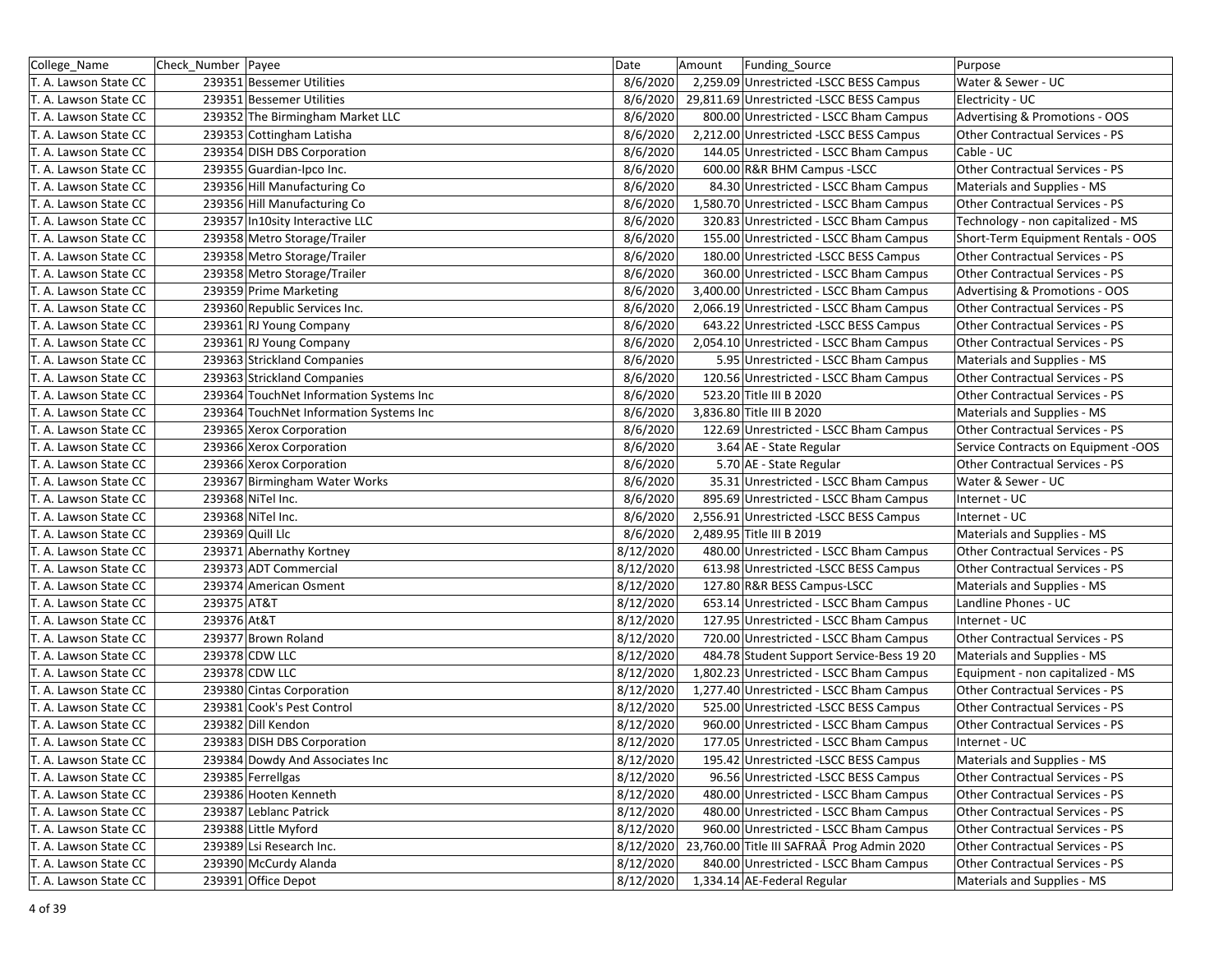| College_Name          | Check Number Payee |                                           | Date      | Amount        | Funding Source                               | Purpose                                |
|-----------------------|--------------------|-------------------------------------------|-----------|---------------|----------------------------------------------|----------------------------------------|
| T. A. Lawson State CC |                    | 239392 Office Depot                       | 8/12/2020 |               | 39.95 AE-Federal Regular                     | Materials and Supplies - MS            |
| T. A. Lawson State CC |                    | 239393 Pierce CPA & Advisors              | 8/12/2020 |               | 2,500.00 Unrestricted - LSCC Bham Campus     | Other Contractual Services - PS        |
| T. A. Lawson State CC |                    | 239394 Pocket Nurse Enterprises Inc.      | 8/12/2020 |               | 1,266.00 Vocational Ed/CTE                   | Materials and Supplies - MS            |
| T. A. Lawson State CC |                    | 239394 Pocket Nurse Enterprises Inc.      | 8/12/2020 | 1,280.23 SNAP |                                              | Materials and Supplies - MS            |
| T. A. Lawson State CC |                    | 239395 Powell Lee                         | 8/12/2020 |               | 960.00 Unrestricted - LSCC Bham Campus       | <b>Other Contractual Services - PS</b> |
| T. A. Lawson State CC |                    | 239396 Republic Services Inc.             | 8/12/2020 |               | 134.35 Unrestricted - LSCC Bham Campus       | <b>Other Contractual Services - PS</b> |
| T. A. Lawson State CC |                    | 239397 RJ Young Company                   | 8/12/2020 |               | 2,419.20 Unrestricted - LSCC Bham Campus     | Other Contractual Services - PS        |
| T. A. Lawson State CC |                    | 239398 Roper Christopher                  | 8/12/2020 |               | 360.00 Unrestricted - LSCC Bham Campus       | <b>Other Contractual Services - PS</b> |
| T. A. Lawson State CC |                    | 239399 Sandy's Flowers                    | 8/12/2020 |               | 105.05 Unrestricted - LSCC Bham Campus       | Materials and Supplies - MS            |
| T. A. Lawson State CC | 239400 Spire       |                                           | 8/12/2020 |               | 46.89 Unrestricted -LSCC BESS Campus         | Gas & Heating Fuel - UC                |
| T. A. Lawson State CC | 239400 Spire       |                                           | 8/12/2020 |               | 1,546.52 Unrestricted - LSCC Bham Campus     | Gas & Heating Fuel - UC                |
| T. A. Lawson State CC |                    | 239401 VenueScreen                        | 8/12/2020 |               | 12,750.00 CARES Act - College Relief         | Equipment - non capitalized - MS       |
| T. A. Lawson State CC |                    | 239402 Verizon Wireless                   | 8/12/2020 |               | 1,335.48 Unrestricted - LSCC Bham Campus     | Internet - UC                          |
| T. A. Lawson State CC |                    | 239403 Washington Tony                    | 8/12/2020 |               | 360.00 Unrestricted - LSCC Bham Campus       | Other Contractual Services - PS        |
| T. A. Lawson State CC |                    | 239404 Wet Out Now LLC                    | 8/12/2020 |               | 2,036.80 Unrestricted - LSCC BESS Campus     | Other Contractual Services - PS        |
| T. A. Lawson State CC |                    | 239404 Wet Out Now LLC                    | 8/12/2020 |               | 4,048.00 Title III B 2020                    | Maintenance & Repairs - OOS            |
| T. A. Lawson State CC |                    | 239405 Wilkes Tommy                       | 8/12/2020 |               | 720.00 Unrestricted - LSCC Bham Campus       | <b>Other Contractual Services - PS</b> |
| T. A. Lawson State CC |                    | 239406 Xerox Business Solutions Southeast | 8/12/2020 |               | 180.83 Unrestricted -LSCC BESS Campus        | Other Contractual Services - PS        |
| T. A. Lawson State CC |                    | 239407 Xerox Corporation                  | 8/12/2020 |               | 164.52 Unrestricted - LSCC Bham Campus       | Other Contractual Services - PS        |
| T. A. Lawson State CC |                    | 239408 Young Ladarius                     | 8/12/2020 |               | 840.00 Unrestricted - LSCC Bham Campus       | Other Contractual Services - PS        |
| T. A. Lawson State CC |                    | 239409 ACT Inc                            | 8/13/2020 |               | 1,788.00 Ready to Work                       | Materials and Supplies - MS            |
| T. A. Lawson State CC |                    | 239410 Advanced Mower                     | 8/13/2020 |               | 979.52 Unrestricted - LSCC Bham Campus       | Materials and Supplies - MS            |
| T. A. Lawson State CC |                    | 239411 American Express                   | 8/13/2020 |               | 16.19 Title III B 2020                       | <b>Other Contractual Services - PS</b> |
| T. A. Lawson State CC |                    | 239411 American Express                   | 8/13/2020 |               | 45.00 Unrestricted -LSCC BESS Campus         | <b>Other Contractual Services - PS</b> |
| T. A. Lawson State CC |                    | 239411 American Express                   | 8/13/2020 |               | 67.92 Unrestricted - LSCC Bham Campus        | <b>Other Contractual Services - PS</b> |
| T. A. Lawson State CC |                    | 239411 American Express                   | 8/13/2020 |               | 110.00 Unrestricted - LSCC Bham Campus       | Wireless Phones - UC                   |
| T. A. Lawson State CC |                    | 239411 American Express                   | 8/13/2020 |               | 158.00 CARES Act - College Relief            | Other Contractual Services - PS        |
| T. A. Lawson State CC |                    | 239411 American Express                   | 8/13/2020 |               | 260.00 Title III B 2020                      | Computer Software(non capital) - MS    |
| T. A. Lawson State CC |                    | 239411 American Express                   | 8/13/2020 |               | 595.00 Vocational Ed/CTE                     | Other Travel Expenses - IS             |
| T. A. Lawson State CC |                    | 239411 American Express                   | 8/13/2020 |               | 697.96 CARES Act - HBCU and Strengthening    | Materials and Supplies - MS            |
| T. A. Lawson State CC |                    | 239411 American Express                   | 8/13/2020 |               | 1,439.88 Title III B 2020                    | Materials and Supplies - MS            |
| T. A. Lawson State CC |                    | 239411 American Express                   | 8/13/2020 |               | 14,999.00 CARES Act - HBCU and Strengthening | Furniture and Equip \$5K - \$25K - CE  |
| T. A. Lawson State CC |                    | 239417 Central Paper Company Inc.         | 8/13/2020 |               | 5,750.35 Unrestricted - LSCC Bham Campus     | Materials and Supplies - MS            |
| T. A. Lawson State CC |                    | 239418 Cintas Corporation                 | 8/13/2020 |               | 319.35 Unrestricted - LSCC Bham Campus       | Other Contractual Services - PS        |
| T. A. Lawson State CC |                    | 239420 Commerical Lock Services           | 8/13/2020 |               | 154.00 Unrestricted - LSCC Bham Campus       | <b>Other Contractual Services - PS</b> |
| T. A. Lawson State CC |                    | 239422 Employment Screening Services Inc  | 8/13/2020 |               | 204.00 Unrestricted -LSCC BESS Campus        | Other Contractual Services - PS        |
| T. A. Lawson State CC |                    | 239423 Grasselli Fence Company            | 8/13/2020 |               | 88.00 Unrestricted - LSCC Bham Campus        | <b>Other Contractual Services - PS</b> |
| T. A. Lawson State CC |                    | 239424 Graybar Electric                   | 8/13/2020 |               | 606.01 Unrestricted - LSCC Bham Campus       | Materials and Supplies - MS            |
| T. A. Lawson State CC |                    | 239425 Hill Manufacturing Co              | 8/13/2020 |               | 1,750.00 CARES Act - College Relief          | Materials and Supplies - MS            |
| T. A. Lawson State CC |                    | 239426 Hollywood Pools                    | 8/13/2020 |               | 360.14 Unrestricted - LSCC Bham Campus       | Materials and Supplies - MS            |
| T. A. Lawson State CC |                    | 239427 Kendall Electric Company           | 8/13/2020 |               | 806.08 Vocational Ed/CTE                     | Equipment - non capitalized - MS       |
| T. A. Lawson State CC |                    | 239428 Lsi Research Inc.                  | 8/13/2020 |               | 3,800.00 Title III B 2019                    | Other Contractual Services - PS        |
| T. A. Lawson State CC |                    | 239430 Napa Auto Parts                    | 8/13/2020 |               | 13.99 Unrestricted - LSCC Bham Campus        | Materials and Supplies - MS            |
| T. A. Lawson State CC |                    | 239431 Onin Staffing LLC                  | 8/13/2020 |               | 5,393.21 Unrestricted - LSCC Bham Campus     | <b>Other Contractual Services - PS</b> |
| T. A. Lawson State CC |                    | 239432 Onin Staffing LLC                  | 8/13/2020 |               | 2,207.09 Unrestricted - LSCC Bham Campus     | Other Contractual Services - PS        |
| T. A. Lawson State CC |                    | 239433 People Ready                       | 8/13/2020 |               | 4,308.05 Unrestricted - LSCC Bham Campus     | Other Contractual Services - PS        |
| T. A. Lawson State CC |                    | 239434 Pep Boys Remittance Dept           | 8/13/2020 |               | 709.78 Unrestricted - LSCC Bham Campus       | Maintenance & Repairs - OOS            |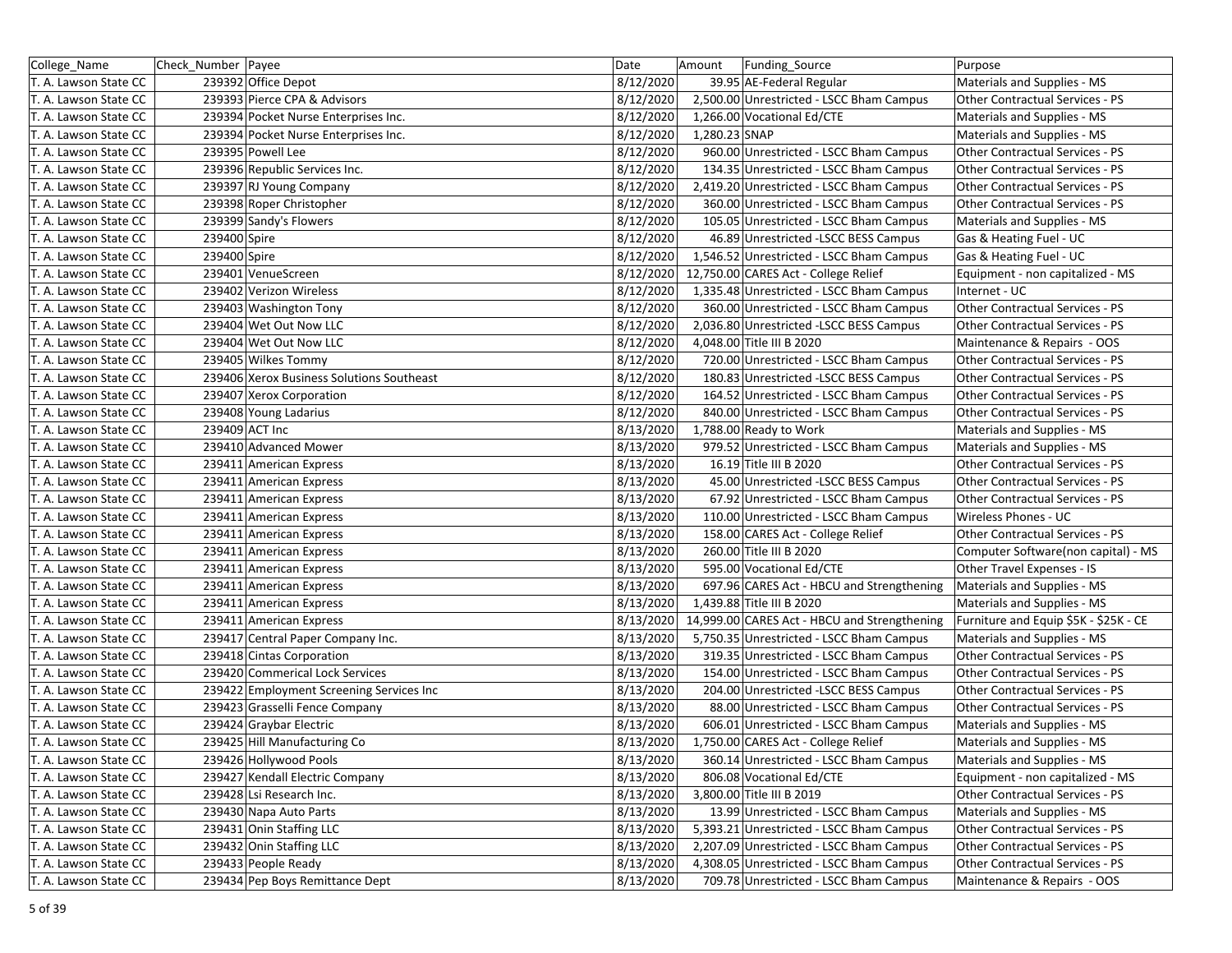| College_Name          | Check Number Payee                                | Date      | Amount         | Funding Source                              | Purpose                                |
|-----------------------|---------------------------------------------------|-----------|----------------|---------------------------------------------|----------------------------------------|
| T. A. Lawson State CC | 239436 Progressive Electrical Se                  | 8/13/2020 |                | 1,929.56 Unrestricted - LSCC Bham Campus    | <b>Other Contractual Services - PS</b> |
| T. A. Lawson State CC | 239437 Republic Services Inc.                     | 8/13/2020 |                | 224.70 Unrestricted - LSCC Bham Campus      | <b>Other Contractual Services - PS</b> |
| T. A. Lawson State CC | 239438 Republic Services Inc.                     | 8/13/2020 |                | 2,066.19 Unrestricted - LSCC Bham Campus    | Other Contractual Services - PS        |
| T. A. Lawson State CC | 239439 State of Alabama                           | 8/13/2020 |                | 1.050.00 Title III B 2019                   | <b>Other Contractual Services - PS</b> |
| T. A. Lawson State CC | 239440 Strategic Planning Online LLC              | 8/13/2020 |                | 20,000.00 Title III B 2020                  | Other Contractual Services - PS        |
| T. A. Lawson State CC | 239441 Strickland Companies                       | 8/13/2020 |                | 452.90 Unrestricted - LSCC Bham Campus      | Materials and Supplies - MS            |
| T. A. Lawson State CC | 239443 Wet Out Now LLC                            | 8/13/2020 |                | 3,486.75 CARES Act - College Relief         | <b>Other Contractual Services - PS</b> |
| T. A. Lawson State CC | 239444 Wittichen Supply Company Inc.              | 8/13/2020 |                | 356.68 Unrestricted - LSCC Bham Campus      | Materials and Supplies - MS            |
| T. A. Lawson State CC | 239449 Cook's Pest Control                        | 8/14/2020 |                | 642.00 R&R BHM Campus - LSCC                | <b>Other Contractual Services - PS</b> |
| T. A. Lawson State CC | 239450 DISH DBS Corporation                       | 8/14/2020 |                | 686.53 Unrestricted - LSCC Bham Campus      | Internet - UC                          |
| T. A. Lawson State CC | 239451 Dudley Kera                                | 8/14/2020 |                | 775.00 STEAM                                | Grants Awards and Prizes - OOS         |
| T. A. Lawson State CC | 239453 Fagnes Billy                               | 8/14/2020 |                | 3,000.00 Unrestricted - LSCC Bham Campus    | <b>Other Contractual Services - PS</b> |
| T. A. Lawson State CC | 239454 Graybar Electric                           | 8/14/2020 |                | 3,285.74 Title III B 2018                   | Materials and Supplies - MS            |
| T. A. Lawson State CC | 239459 Globe Life Liberty National Division       | 8/14/2020 |                | 10.00 Title III B 2020                      | Support Salaries - SW                  |
| T. A. Lawson State CC | 239459 Globe Life Liberty National Division       | 8/14/2020 |                | 60.00 Title III B 2020                      | Professional Salaries - SW             |
| T. A. Lawson State CC | 239459 Globe Life Liberty National Division       | 8/14/2020 |                | 101.35 Unrestricted - LSCC Bham Campus      | <b>Instructional Salaries - SW</b>     |
| T. A. Lawson State CC | 239459 Globe Life Liberty National Division       | 8/14/2020 |                | 117.30 Unrestricted -LSCC BESS Campus       | Support Salaries - SW                  |
| T. A. Lawson State CC | 239459 Globe Life Liberty National Division       | 8/14/2020 |                | 152.29 Unrestricted -LSCC BESS Campus       | <b>Instructional Salaries - SW</b>     |
| T. A. Lawson State CC | 239459 Globe Life Liberty National Division       | 8/14/2020 |                | 221.76 Unrestricted - LSCC Bham Campus      | Professional Salaries - SW             |
| T. A. Lawson State CC | 239459 Globe Life Liberty National Division       | 8/14/2020 |                | 409.41 Unrestricted - LSCC Bham Campus      | Support Salaries - SW                  |
| T. A. Lawson State CC | 239461 Morris Iyuana                              | 8/14/2020 | 1,660.00 STEAM |                                             | Grants Awards and Prizes - OOS         |
| T. A. Lawson State CC | 239463 NiTel Inc.                                 | 8/14/2020 |                | 963.13 Unrestricted -LSCC BESS Campus       | Internet - UC                          |
| T. A. Lawson State CC | 239464 Onin Staffing LLC                          | 8/14/2020 |                | 469.28 Unrestricted - LSCC Bham Campus      | Other Contractual Services - PS        |
| T. A. Lawson State CC | 239466 Smith Robert                               | 8/14/2020 |                | 500.00 Unrestricted - LSCC Bham Campus      | Other Contractual Services - PS        |
| T. A. Lawson State CC | 239468 Stevens Kendric                            | 8/14/2020 |                | 480.00 Unrestricted - LSCC Bham Campus      | <b>Other Contractual Services - PS</b> |
| T. A. Lawson State CC | 239472 ACT Inc                                    | 8/19/2020 |                | 150.00 Ready to Work                        | Materials and Supplies - MS            |
| T. A. Lawson State CC | 239473 Alabama Graphics                           | 8/19/2020 |                | 465.50 CARES Act - College Relief           | <b>Other Contractual Services - PS</b> |
| T. A. Lawson State CC | 239474 Alabama Power Company                      | 8/19/2020 |                | 64,317.14 Unrestricted - LSCC Bham Campus   | Electricity - UC                       |
| T. A. Lawson State CC | 239475 AT&T                                       | 8/19/2020 |                | 467.65 Unrestricted - LSCC Bham Campus      | Cable - UC                             |
| T. A. Lawson State CC | 239476 AT&T Long Distance                         | 8/19/2020 |                | 410.81 Unrestricted - LSCC Bham Campus      | Landline Phones - UC                   |
| T. A. Lawson State CC | 239477 AT&T Mobility II LLC                       | 8/19/2020 |                | 200.38 Unrestricted - LSCC Bham Campus      | Wireless Phones - UC                   |
| T. A. Lawson State CC | 239478 Benco Dental Co.                           | 8/19/2020 |                | 465.93 Unrestricted -LSCC BESS Campus       | Materials and Supplies - MS            |
| T. A. Lawson State CC | 239479 Bessemer Area Chamber Of                   | 8/19/2020 |                | 2,800.00 Unrestricted -LSCC BESS Campus     | Advertising & Promotions - OOS         |
| T. A. Lawson State CC | 239480 Birmingham Water Works                     | 8/19/2020 |                | 3,010.91 Unrestricted - LSCC Bham Campus    | Water & Sewer - UC                     |
| T. A. Lawson State CC | 239481 Canon Financial Solutions Inc              | 8/19/2020 |                | 235.50 Title III B 2020                     | <b>Other Contractual Services - PS</b> |
| T. A. Lawson State CC | 239481 Canon Financial Solutions Inc              | 8/19/2020 |                | 1,384.93 Unrestricted - LSCC Bham Campus    | <b>Other Contractual Services - PS</b> |
| T. A. Lawson State CC | 239482 CDW LLC                                    | 8/19/2020 |                | 1,300.00 Student Support Service            | Equipment - non capitalized - MS       |
| T. A. Lawson State CC | 239483 Cottingham Latisha                         | 8/19/2020 |                | 1,620.00 Unrestricted -LSCC BESS Campus     | Other Contractual Services - PS        |
| T. A. Lawson State CC | 239484 De Lage Landen Fin Svc                     | 8/19/2020 |                | 319.88 Unrestricted - LSCC Bham Campus      | Other Contractual Services - PS        |
| T. A. Lawson State CC | 239485 DISH DBS Corporation                       | 8/19/2020 |                | 149.10 Unrestricted - LSCC Bham Campus      | Cable - UC                             |
| T. A. Lawson State CC | 239486 Guardian-Ipco Inc.                         | 8/19/2020 |                | 300.00 R&R BHM Campus - LSCC                | Other Contractual Services - PS        |
| T. A. Lawson State CC | 239486 Guardian-Ipco Inc.                         | 8/19/2020 |                | 300.00 Unrestricted -LSCC BESS Campus       | Other Contractual Services - PS        |
| T. A. Lawson State CC | 239487 Lsi Research Inc.                          | 8/19/2020 |                | 1,010.07 CARES Act - HBCU and Strengthening | Materials and Supplies - MS            |
| T. A. Lawson State CC | 239487 Lsi Research Inc.                          | 8/19/2020 |                | 1,079.73 CARES Act - HBCU and Strengthening | Equipment - non capitalized - MS       |
| T. A. Lawson State CC | 239487 Lsi Research Inc.                          | 8/19/2020 |                | 1,393.20 CARES Act - HBCU and Strengthening | Other Contractual Services - PS        |
| T. A. Lawson State CC | 239488 NC3 Nat'l Coalition of Certification Cntrs | 8/19/2020 |                | 5,000.00 Unrestricted -LSCC BESS Campus     | Memberships - PS                       |
| T. A. Lawson State CC | 239489 Onin Staffing LLC                          | 8/19/2020 |                | 2,076.36 Unrestricted -LSCC BESS Campus     | Other Contractual Services - PS        |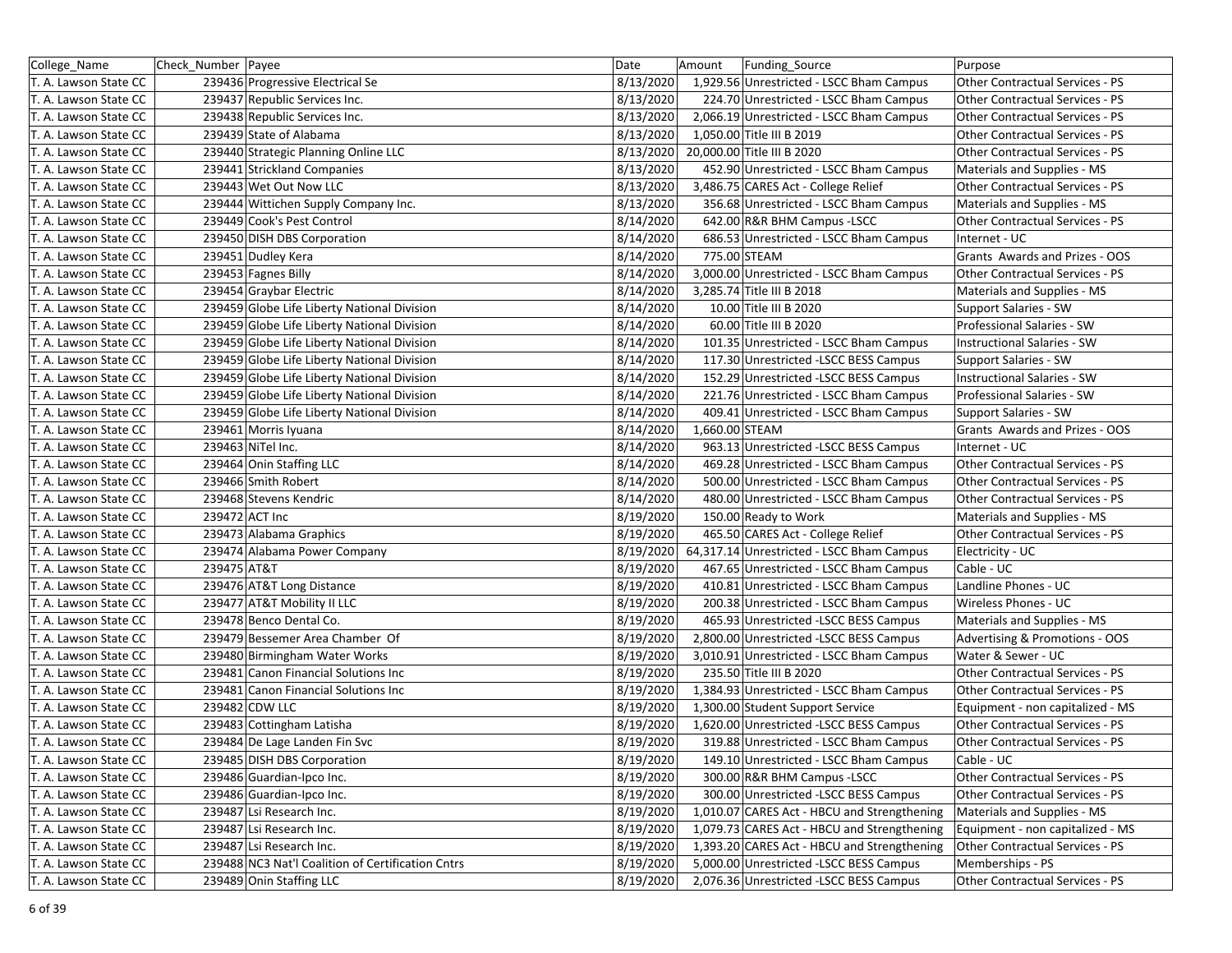| College_Name          | Check_Number Payee |                                         | Date      | Amount              | Funding Source                           | Purpose                                |
|-----------------------|--------------------|-----------------------------------------|-----------|---------------------|------------------------------------------|----------------------------------------|
| T. A. Lawson State CC |                    | 239490 Regions Bank                     | 8/19/2020 |                     | 3,002.08 Bond 2012                       | Bonds - Interest Payments - CE         |
| T. A. Lawson State CC |                    | 239490 Regions Bank                     | 8/19/2020 | 39,166.67 Bond 2012 |                                          | Bonds - Principal Payments - CE        |
| T. A. Lawson State CC |                    | 239491 Regions Bank                     | 8/19/2020 | 11,607.50 Bond 2007 |                                          | Bonds - Interest Payments - CE         |
| T. A. Lawson State CC |                    | 239491 Regions Bank                     | 8/19/2020 | 18,333.33 Bond 2007 |                                          | Bonds - Principal Payments - CE        |
| T. A. Lawson State CC |                    | 239492 RJ Young Company                 | 8/19/2020 |                     | 213.92 Unrestricted - LSCC Bham Campus   | <b>Other Contractual Services - PS</b> |
| T. A. Lawson State CC |                    | 239493 Sam's Club                       | 8/19/2020 |                     | 275.24 Unrestricted - LSCC Bham Campus   | Materials and Supplies - MS            |
| T. A. Lawson State CC |                    | 239494 Stark Exterminators              | 8/19/2020 |                     | 455.00 Unrestricted - LSCC Bham Campus   | <b>Other Contractual Services - PS</b> |
| T. A. Lawson State CC |                    | 239495 TouchNet Information Systems Inc | 8/19/2020 |                     | 444.00 Title III B 2020                  | <b>Other Contractual Services - PS</b> |
| T. A. Lawson State CC |                    | 239495 TouchNet Information Systems Inc | 8/19/2020 |                     | 3,256.00 Title III B 2020                | Materials and Supplies - MS            |
| T. A. Lawson State CC |                    | 239496 Verified Credentials Inc         | 8/19/2020 |                     | 191.40 Unrestricted - LSCC Bham Campus   | <b>Other Contractual Services - PS</b> |
| T. A. Lawson State CC |                    | 239497 Xerox Corporation                | 8/19/2020 |                     | 1,348.17 Unrestricted - LSCC Bham Campus | Other Contractual Services - PS        |
| T. A. Lawson State CC |                    | 239498 Bailey Jermerra                  | 8/20/2020 |                     | 315.00 Upward Bound 20-21                | Grants Awards and Prizes - OOS         |
| T. A. Lawson State CC |                    | 239499 Berry LaKiera                    | 8/20/2020 |                     | 90.00 Upward Bound 20-21                 | Grants Awards and Prizes - OOS         |
| T. A. Lawson State CC |                    | 239500 Birchfield Jordyn                | 8/20/2020 |                     | 270.00 Upward Bound 20-21                | Grants Awards and Prizes - OOS         |
| T. A. Lawson State CC |                    | 239501 Bouyer Derrick                   | 8/20/2020 |                     | 315.00 Upward Bound 20-21                | Grants Awards and Prizes - OOS         |
| T. A. Lawson State CC |                    | 239502 Bouyer Endyia                    | 8/20/2020 |                     | 315.00 Upward Bound 20-21                | Grants Awards and Prizes - OOS         |
| T. A. Lawson State CC |                    | 239503 Bouyer Kayla                     | 8/20/2020 |                     | 315.00 Upward Bound 20-21                | Grants Awards and Prizes - OOS         |
| T. A. Lawson State CC |                    | 239504 Bray Amarie                      | 8/20/2020 |                     | 135.00 Upward Bound 20-21                | Grants Awards and Prizes - OOS         |
| T. A. Lawson State CC |                    | 239505 Bufford Anthony                  | 8/20/2020 |                     | 315.00 Upward Bound 20-21                | Grants Awards and Prizes - OOS         |
| T. A. Lawson State CC |                    | 239506 Burkes Jordan                    | 8/20/2020 |                     | 135.00 Upward Bound 20-21                | Grants Awards and Prizes - OOS         |
| T. A. Lawson State CC |                    | 239507 Caldwell Roderick                | 8/20/2020 |                     | 270.00 Upward Bound 20-21                | Grants Awards and Prizes - OOS         |
| T. A. Lawson State CC |                    | 239508 Carter Camari                    | 8/20/2020 |                     | 315.00 Upward Bound 20-21                | Grants Awards and Prizes - OOS         |
| T. A. Lawson State CC |                    | 239509 Carter Tyneisha                  | 8/20/2020 |                     | 315.00 Upward Bound 20-21                | Grants Awards and Prizes - OOS         |
| T. A. Lawson State CC |                    | 239510 Cowans Jaidyn                    | 8/20/2020 |                     | 135.00 Upward Bound 20-21                | Grants Awards and Prizes - OOS         |
| T. A. Lawson State CC |                    | 239511 Davis Alexandria                 | 8/20/2020 |                     | 90.00 Upward Bound 20-21                 | Grants Awards and Prizes - OOS         |
| T. A. Lawson State CC |                    | 239512 Diallo Hassatou                  | 8/20/2020 |                     | 270.00 Upward Bound 20-21                | Grants Awards and Prizes - OOS         |
| T. A. Lawson State CC |                    | 239513 Elmore Reagan                    | 8/20/2020 |                     | 315.00 Upward Bound 20-21                | Grants Awards and Prizes - OOS         |
| T. A. Lawson State CC |                    | 239514 Foy Jaimya                       | 8/20/2020 |                     | 270.00 Upward Bound 20-21                | Grants Awards and Prizes - OOS         |
| T. A. Lawson State CC |                    | 239515 Foy Jermaine                     | 8/20/2020 |                     | 270.00 Upward Bound 20-21                | Grants Awards and Prizes - OOS         |
| T. A. Lawson State CC |                    | 239516 Francis Josalyn                  | 8/20/2020 |                     | 315.00 Upward Bound 20-21                | Grants Awards and Prizes - OOS         |
| T. A. Lawson State CC |                    | 239517 Garner Jada                      | 8/20/2020 |                     | 135.00 Upward Bound 20-21                | Grants Awards and Prizes - OOS         |
| T. A. Lawson State CC |                    | 239518 George Eyvette                   | 8/20/2020 |                     | 135.00 Upward Bound 20-21                | Grants Awards and Prizes - OOS         |
| T. A. Lawson State CC |                    | 239519 George Jasmine                   | 8/20/2020 |                     | 135.00 Upward Bound 20-21                | Grants Awards and Prizes - OOS         |
| T. A. Lawson State CC |                    | 239520 George Scherian                  | 8/20/2020 |                     | 135.00 Upward Bound 20-21                | Grants Awards and Prizes - OOS         |
| T. A. Lawson State CC |                    | 239521 Hall Maya                        | 8/20/2020 |                     | 90.00 Upward Bound 20-21                 | Grants Awards and Prizes - OOS         |
| T. A. Lawson State CC |                    | 239522 Harris Brayden                   | 8/20/2020 |                     | 315.00 Upward Bound 20-21                | Grants Awards and Prizes - OOS         |
| T. A. Lawson State CC |                    | 239523 Harris Kaleb                     | 8/20/2020 |                     | 135.00 Upward Bound 20-21                | Grants Awards and Prizes - OOS         |
| T. A. Lawson State CC |                    | 239524 Harris Kalynne                   | 8/20/2020 |                     | 135.00 Upward Bound 20-21                | Grants Awards and Prizes - OOS         |
| T. A. Lawson State CC |                    | 239525 Harris Kiera                     | 8/20/2020 |                     | 135.00 Upward Bound 20-21                | Grants Awards and Prizes - OOS         |
| T. A. Lawson State CC |                    | 239526 Harris Kieran                    | 8/20/2020 |                     | 135.00 Upward Bound 20-21                | Grants Awards and Prizes - OOS         |
| T. A. Lawson State CC |                    | 239527 Harris Kobe                      | 8/20/2020 |                     | 135.00 Upward Bound 20-21                | Grants Awards and Prizes - OOS         |
| T. A. Lawson State CC |                    | 239528 Hicks Niesha                     | 8/20/2020 |                     | 315.00 Upward Bound 20-21                | Grants Awards and Prizes - OOS         |
| T. A. Lawson State CC |                    | 239529 Johnson Efrem                    | 8/20/2020 |                     | 315.00 Upward Bound 20-21                | Grants Awards and Prizes - OOS         |
| T. A. Lawson State CC |                    | 239530 Johnson Isaiah                   | 8/20/2020 |                     | 135.00 Upward Bound 20-21                | Grants Awards and Prizes - OOS         |
| T. A. Lawson State CC |                    | 239531 Jones Kristen                    | 8/20/2020 |                     | 315.00 Upward Bound 20-21                | Grants Awards and Prizes - OOS         |
| T. A. Lawson State CC |                    | 239532 Jones Quincy                     | 8/20/2020 |                     | 135.00 Upward Bound 20-21                | Grants Awards and Prizes - OOS         |
| T. A. Lawson State CC |                    | 239533 King Kevin                       | 8/20/2020 |                     | 135.00 Upward Bound 20-21                | Grants Awards and Prizes - OOS         |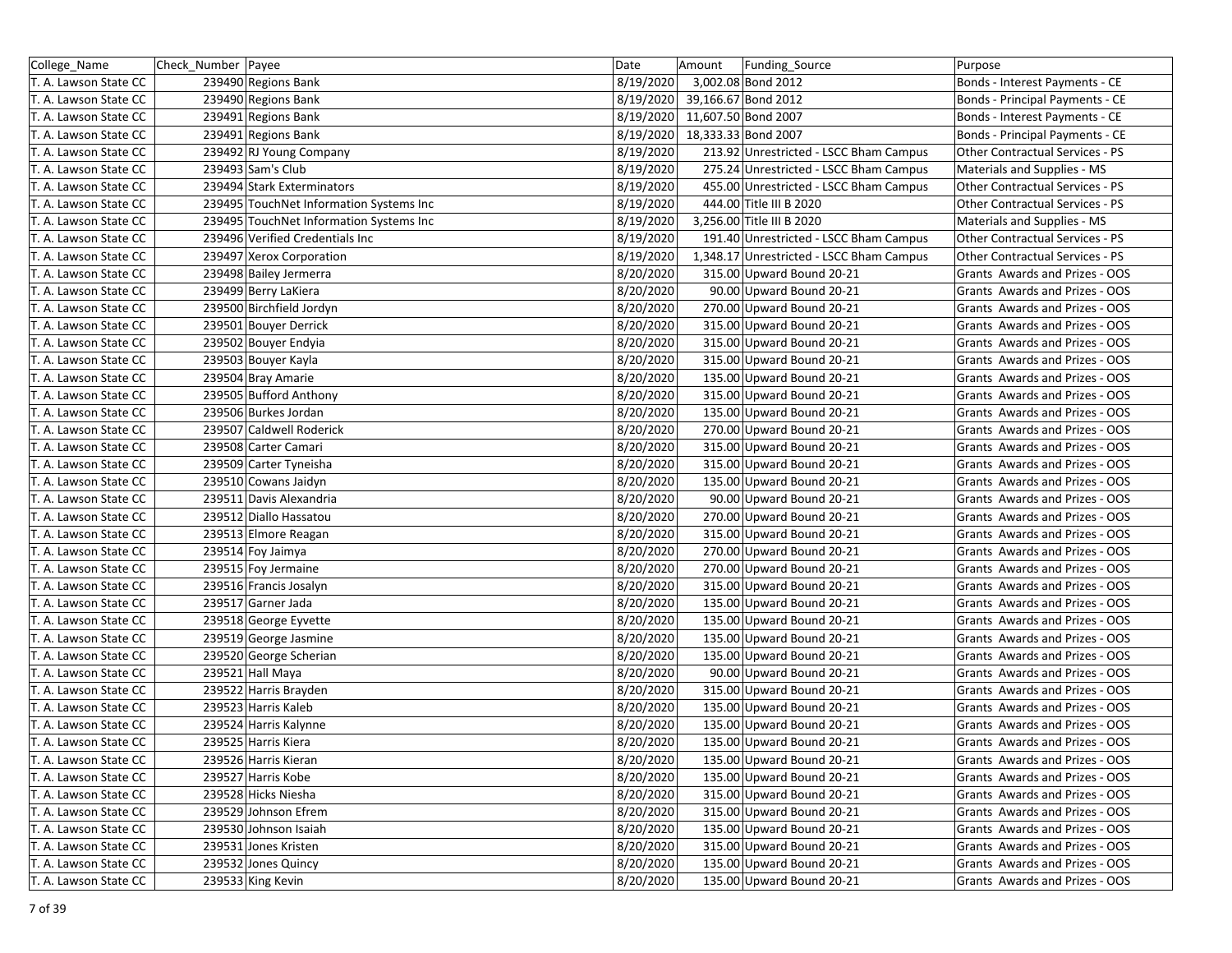| College_Name          | Check Number Payee |                                                                   | Date      | Amount       | Funding Source                              | Purpose                             |
|-----------------------|--------------------|-------------------------------------------------------------------|-----------|--------------|---------------------------------------------|-------------------------------------|
| T. A. Lawson State CC |                    | 239534 Leonard JaMarius                                           | 8/20/2020 |              | 135.00 Upward Bound 20-21                   | Grants Awards and Prizes - OOS      |
| T. A. Lawson State CC |                    | 239535 McCall I'Aisa                                              | 8/20/2020 |              | 315.00 Upward Bound 20-21                   | Grants Awards and Prizes - OOS      |
| T. A. Lawson State CC |                    | 239536 McCall Tadajah                                             | 8/20/2020 |              | 315.00 Upward Bound 20-21                   | Grants Awards and Prizes - OOS      |
| T. A. Lawson State CC |                    | 239537 DONOTUSE McGraw Jamie                                      | 8/20/2020 |              | 315.00 Upward Bound 20-21                   | Grants Awards and Prizes - OOS      |
| T. A. Lawson State CC |                    | 239538 McKinney Valencia                                          | 8/20/2020 |              | 270.00 Upward Bound 20-21                   | Grants Awards and Prizes - OOS      |
| T. A. Lawson State CC |                    | 239539 Murry Antrenae                                             | 8/20/2020 |              | 90.00 Upward Bound 20-21                    | Grants Awards and Prizes - OOS      |
| T. A. Lawson State CC |                    | 239540 Murry Ariyana                                              | 8/20/2020 |              | 90.00 Upward Bound 20-21                    | Grants Awards and Prizes - OOS      |
| T. A. Lawson State CC |                    | 239541 Nixon Kedarrius                                            | 8/20/2020 |              | 135.00 Upward Bound 20-21                   | Grants Awards and Prizes - OOS      |
| T. A. Lawson State CC |                    | 239542 Radcliff Cullen                                            | 8/20/2020 |              | 315.00 Upward Bound 20-21                   | Grants Awards and Prizes - OOS      |
| T. A. Lawson State CC |                    | 239543 Rhodes Don                                                 | 8/20/2020 |              | 315.00 Upward Bound 20-21                   | Grants Awards and Prizes - OOS      |
| T. A. Lawson State CC |                    | 239544 Rodgers Jamaiah                                            | 8/20/2020 |              | 135.00 Upward Bound 20-21                   | Grants Awards and Prizes - OOS      |
| T. A. Lawson State CC |                    | 239545 Rutledge Arkista                                           | 8/20/2020 |              | 315.00 Upward Bound 20-21                   | Grants Awards and Prizes - OOS      |
| T. A. Lawson State CC |                    | 239546 Scott Devin                                                | 8/20/2020 |              | 270.00 Upward Bound 20-21                   | Grants Awards and Prizes - OOS      |
| T. A. Lawson State CC |                    | 239547 Smith Peyton                                               | 8/20/2020 |              | 135.00 Upward Bound 20-21                   | Grants Awards and Prizes - OOS      |
| T. A. Lawson State CC |                    | 239548 Sutton Dylan                                               | 8/20/2020 |              | 315.00 Upward Bound 20-21                   | Grants Awards and Prizes - OOS      |
| T. A. Lawson State CC |                    | 239549 Tate Makayla                                               | 8/20/2020 |              | 90.00 Upward Bound 20-21                    | Grants Awards and Prizes - OOS      |
| T. A. Lawson State CC |                    | 239550 Thompson A'Myah                                            | 8/20/2020 |              | 315.00 Upward Bound 20-21                   | Grants Awards and Prizes - OOS      |
| T. A. Lawson State CC |                    | 239551 White Zavier                                               | 8/20/2020 |              | 315.00 Upward Bound 20-21                   | Grants Awards and Prizes - OOS      |
| T. A. Lawson State CC |                    | 239552 Wright Jarvis                                              | 8/20/2020 |              | 315.00 Upward Bound 20-21                   | Grants Awards and Prizes - OOS      |
| T. A. Lawson State CC |                    | 239553 Wyatt Ariana                                               | 8/20/2020 |              | 315.00 Upward Bound 20-21                   | Grants Awards and Prizes - OOS      |
| T. A. Lawson State CC |                    | 239554 Yarbrough Amari                                            | 8/20/2020 |              | 315.00 Upward Bound 20-21                   | Grants Awards and Prizes - OOS      |
| T. A. Lawson State CC |                    | 239555 Beamon Mariah                                              | 8/20/2020 |              | 50.00 STEAM                                 | Grants Awards and Prizes - OOS      |
| T. A. Lawson State CC |                    | 239556 BSN Sports LLC                                             | 8/20/2020 |              | 1,995.00 Unrestricted - LSCC Bham Campus    | <b>Materials and Supplies - MS</b>  |
| T. A. Lawson State CC |                    | 239557 Burrell Albinee                                            | 8/20/2020 |              | 50.00 STEAM                                 | Grants Awards and Prizes - OOS      |
| T. A. Lawson State CC |                    | 239558 Design Compements LLC                                      | 8/20/2020 |              | 4,879.00 Unrestricted - LSCC Bham Campus    | Advertising & Promotions - OOS      |
| T. A. Lawson State CC |                    | 239559 Kimble Nena                                                | 8/20/2020 | 100.00 STEAM |                                             | Grants Awards and Prizes - OOS      |
| T. A. Lawson State CC |                    | 239560 McIntosh Kayla                                             | 8/20/2020 |              | 50.00 STEAM                                 | Grants Awards and Prizes - OOS      |
| T. A. Lawson State CC |                    | 239561 McIntosh Tayla                                             | 8/20/2020 |              | 50.00 STEAM                                 | Grants Awards and Prizes - OOS      |
| T. A. Lawson State CC |                    | 239562 National Jr College Athletic Assoc                         | 8/20/2020 |              | 3,403.00 Unrestricted - LSCC Bham Campus    | Memberships - PS                    |
| T. A. Lawson State CC |                    | 239563 Phi Theta Kappa                                            | 8/20/2020 |              | 600.00 Unrestricted - LSCC Bham Campus      | <b>Registration Fees-OS</b>         |
| T. A. Lawson State CC |                    | 239564 Progressive Image Comm                                     | 8/20/2020 |              | 8,295.00 Unrestricted - LSCC Bham Campus    | Advertising & Promotions - OOS      |
| T. A. Lawson State CC |                    | 239565 Rutledge Janiah                                            | 8/20/2020 | 100.00 STEAM |                                             | Grants Awards and Prizes - OOS      |
| T. A. Lawson State CC |                    | 239566 Southeastern Assoc Of Education Opportunity Prog Personnel | 8/20/2020 |              | 990.00 Student Support Service-Bess 19 20   | <b>Registration Fees-OS</b>         |
| T. A. Lawson State CC |                    | 239567 Streeter Morgan                                            | 8/20/2020 | 100.00 STEAM |                                             | Grants Awards and Prizes - OOS      |
| T. A. Lawson State CC |                    | 239568 Strickland Companies                                       | 8/20/2020 |              | 272.16 Unrestricted - LSCC Bham Campus      | Materials and Supplies - MS         |
| T. A. Lawson State CC |                    | 239569 Taylor Jessica                                             | 8/20/2020 |              | 50.00 STEAM                                 | Grants Awards and Prizes - OOS      |
| T. A. Lawson State CC |                    | 239570 Terry Kristiana                                            | 8/20/2020 |              | 50.00 STEAM                                 | Grants Awards and Prizes - OOS      |
| T. A. Lawson State CC |                    | 239571 Weaver Joely                                               | 8/20/2020 |              | 50.00 STEAM                                 | Grants Awards and Prizes - OOS      |
| T. A. Lawson State CC |                    | 239572 Alabama Mobile Storage Inc.                                |           |              | 8/21/2020 11,325.00 Lineworker Program      | Short-Term Equipment Rentals - OOS  |
| T. A. Lawson State CC |                    | 239573 American Express                                           | 8/21/2020 |              | 201.93 Unrestricted - LSCC Bham Campus      | Materials and Supplies - MS         |
| T. A. Lawson State CC |                    | 239573 American Express                                           | 8/21/2020 |              | 1,332.38 Student Support Service-Bess 19 20 | Other Contractual Services - PS     |
| T. A. Lawson State CC |                    | 239574 Cintas Corporation                                         | 8/21/2020 |              | 484.29 Unrestricted -LSCC BESS Campus       | Other Contractual Services - PS     |
| T. A. Lawson State CC |                    | 239575 Game Day Athletic Surfaces                                 | 8/21/2020 |              | 2,800.00 Unrestricted - LSCC Bham Campus    | Other Contractual Services - PS     |
| T. A. Lawson State CC |                    | 239576 HomTex Inc.                                                | 8/21/2020 |              | 8,266.88 Title III B 2020                   | Materials and Supplies - MS         |
| T. A. Lawson State CC |                    | 239577 Kendall Electric Company                                   | 8/21/2020 |              | 2,216.72 Vocational Ed/CTE                  | Computer Software(non capital) - MS |
| T. A. Lawson State CC |                    | 239578 Mercer Health & Benefits Administration LLC                | 8/21/2020 |              | 551.00 Unrestricted -LSCC BESS Campus       | Other Contractual Services - PS     |
| T. A. Lawson State CC |                    | 239579 Thomas Shawanda                                            | 8/21/2020 | 432.75 STEAM |                                             | Materials and Supplies - MS         |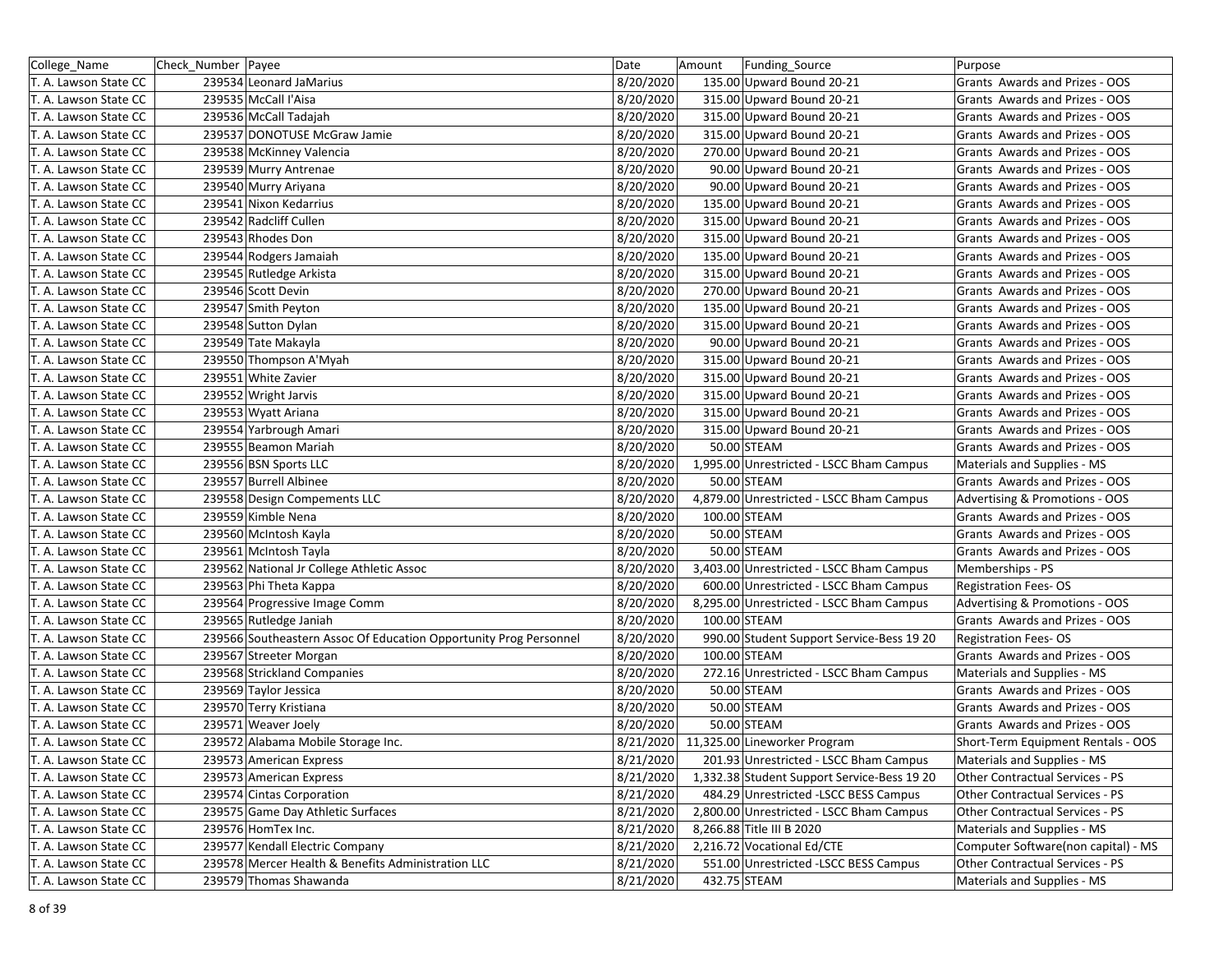| College_Name          | Check_Number   Payee |                                                                   | Date      | Amount         | <b>Funding Source</b>                      | Purpose                                |
|-----------------------|----------------------|-------------------------------------------------------------------|-----------|----------------|--------------------------------------------|----------------------------------------|
| T. A. Lawson State CC |                      | 239591 #1 Stop Small Engine                                       | 8/26/2020 |                | 387.75 Unrestricted - LSCC Bham Campus     | Other Contractual Services - PS        |
| T. A. Lawson State CC | 239592 AAPC          |                                                                   | 8/26/2020 |                | 4,093.03 Unrestricted -LSCC BESS Campus    | Materials and Supplies - MS            |
| T. A. Lawson State CC |                      | 239593 Abernathy Kortney                                          | 8/26/2020 |                | 720.00 Unrestricted - LSCC Bham Campus     | Other Contractual Services - PS        |
| T. A. Lawson State CC |                      | 239594 Advanced Mower                                             | 8/26/2020 |                | 12.49 Unrestricted - LSCC Bham Campus      | Materials and Supplies - MS            |
| T. A. Lawson State CC |                      | 239595 Alabama Graphics                                           | 8/26/2020 |                | 267.50 CARES Act - College Relief          | Materials and Supplies - MS            |
| T. A. Lawson State CC |                      | 239596 American Osment                                            | 8/26/2020 |                | 846.95 CARES Act - College Relief          | Materials and Supplies - MS            |
| T. A. Lawson State CC |                      | 239597 B & D Electric Motors Inc                                  | 8/26/2020 |                | 11.90 Unrestricted - LSCC BESS Campus      | Materials and Supplies - MS            |
| T. A. Lawson State CC |                      | 239598 Black Girl Mathgic                                         | 8/26/2020 | 2,457.30 STEAM |                                            | Materials and Supplies - MS            |
| T. A. Lawson State CC |                      | 239599 Brown Roland                                               | 8/26/2020 |                | 720.00 Unrestricted - LSCC Bham Campus     | Other Contractual Services - PS        |
| T. A. Lawson State CC |                      | 239600 Cintas Corporation                                         | 8/26/2020 |                | 319.35 Unrestricted - LSCC Bham Campus     | <b>Other Contractual Services - PS</b> |
| T. A. Lawson State CC |                      | 239600 Cintas Corporation                                         | 8/26/2020 |                | 916.94 Unrestricted -LSCC BESS Campus      | Other Contractual Services - PS        |
| T. A. Lawson State CC |                      | 239601 Compansol                                                  | 8/26/2020 |                | 2,605.95 Student Support Service-Bhm 19 20 | Other Contractual Services - PS        |
| T. A. Lawson State CC |                      | 239602 Dill Kendon                                                | 8/26/2020 |                | 960.00 Unrestricted - LSCC Bham Campus     | Other Contractual Services - PS        |
| T. A. Lawson State CC |                      | 239603 DirectTV                                                   | 8/26/2020 |                | 282.23 Unrestricted - LSCC Bham Campus     | Internet - UC                          |
| T. A. Lawson State CC |                      | 239603 DirectTV                                                   | 8/26/2020 |                | 368.21 Unrestricted - LSCC Bham Campus     | Cable - UC                             |
| T. A. Lawson State CC |                      | 239604 Eaton Corporation                                          | 8/26/2020 |                | 33,250.00 Title III B 2020                 | Maintenance & Repairs - OOS            |
| T. A. Lawson State CC |                      | 239605 Express Services Inc.                                      | 8/26/2020 |                | 219.50 Unrestricted -LSCC BESS Campus      | Other Contractual Services - PS        |
| T. A. Lawson State CC |                      | 239606 Express Services Inc.                                      | 8/26/2020 |                | 61.52 CARES Act - College Relief           | <b>Other Contractual Services - PS</b> |
| T. A. Lawson State CC |                      | 239607 Fairley Stacie                                             | 8/26/2020 |                | 100.00 Title III B 2020                    | <b>Other Contractual Services - PS</b> |
| T. A. Lawson State CC |                      | 239608 Hooten Kenneth                                             | 8/26/2020 |                | 720.00 Unrestricted - LSCC Bham Campus     | Other Contractual Services - PS        |
| T. A. Lawson State CC |                      | 239609 Johnstone Supply                                           | 8/26/2020 |                | 317.80 Unrestricted - LSCC Bham Campus     | Materials and Supplies - MS            |
| T. A. Lawson State CC |                      | 239610 Leblanc Patrick                                            | 8/26/2020 |                | 840.00 Unrestricted - LSCC Bham Campus     | Other Contractual Services - PS        |
| T. A. Lawson State CC |                      | 239611 Little Myford                                              | 8/26/2020 |                | 720.00 Unrestricted - LSCC Bham Campus     | <b>Other Contractual Services - PS</b> |
| T. A. Lawson State CC |                      | 239612 McCurdy Alanda                                             | 8/26/2020 |                | 720.00 Unrestricted - LSCC Bham Campus     | <b>Other Contractual Services - PS</b> |
| T. A. Lawson State CC |                      | 239614 Mosley Mikayala                                            | 8/26/2020 |                | 50.00 STEAM                                | Grants Awards and Prizes - OOS         |
| T. A. Lawson State CC |                      | 239615 Newton Adrienne                                            | 8/26/2020 |                | 100.00 Title III B 2020                    | Other Contractual Services - PS        |
| T. A. Lawson State CC |                      | 239616 Onin Staffing LLC                                          | 8/26/2020 |                | 3,356.34 Unrestricted - LSCC Bham Campus   | <b>Other Contractual Services - PS</b> |
| T. A. Lawson State CC |                      | 239617 People Ready                                               | 8/26/2020 |                | 270.13 Unrestricted -LSCC BESS Campus      | <b>Other Contractual Services - PS</b> |
| T. A. Lawson State CC |                      | 239617 People Ready                                               | 8/26/2020 |                | 6,896.68 Unrestricted - LSCC Bham Campus   | Other Contractual Services - PS        |
| T. A. Lawson State CC |                      | 239618 Powell Lee                                                 | 8/26/2020 |                | 960.00 Unrestricted - LSCC Bham Campus     | <b>Other Contractual Services - PS</b> |
| T. A. Lawson State CC |                      | 239619 Progressive Electrical Se                                  | 8/26/2020 |                | 2,229.17 Unrestricted - LSCC Bham Campus   | Other Contractual Services - PS        |
| T. A. Lawson State CC |                      | 239620 PURCHASE POWER                                             | 8/26/2020 |                | 3,149.56 Unrestricted -LSCC BESS Campus    | Postage - OOS                          |
| T. A. Lawson State CC |                      | 239621 Quill Llc                                                  | 8/26/2020 |                | 674.36 Unrestricted - LSCC Bham Campus     | Materials and Supplies - MS            |
| T. A. Lawson State CC |                      | 239621 Quill Llc                                                  | 8/26/2020 |                | 762.14 Student Support Service-Bhm 19 20   | Materials and Supplies - MS            |
| T. A. Lawson State CC |                      | 239621 Quill Llc                                                  | 8/26/2020 |                | 1,784.39 Title III SAFRAÂ Prog Admin 2020  | Materials and Supplies - MS            |
| T. A. Lawson State CC |                      | 239621 Quill Llc                                                  | 8/26/2020 |                | 3,682.87 Title III B 2020                  | Materials and Supplies - MS            |
| T. A. Lawson State CC |                      | 239622 Republic Services Inc.                                     | 8/26/2020 |                | 1,301.66 Unrestricted -LSCC BESS Campus    | Other Contractual Services - PS        |
| T. A. Lawson State CC |                      | 239623 Roper Christopher                                          | 8/26/2020 |                | 240.00 Unrestricted - LSCC Bham Campus     | Other Contractual Services - PS        |
| T. A. Lawson State CC |                      | 239624 Slade L'Tryce                                              | 8/26/2020 |                | 100.00 Title III B 2020                    | <b>Other Contractual Services - PS</b> |
| T. A. Lawson State CC |                      | 239625 Southeastern Assoc Of Education Opportunity Prog Personnel | 8/26/2020 |                | 250.00 Student Support Service-Bess 19 20  | Memberships - PS                       |
| T. A. Lawson State CC |                      | 239626 Southeastern Temperature Controls Inc                      | 8/26/2020 |                | 1,878.00 Title III B 2018                  | Other Contractual Services - PS        |
| T. A. Lawson State CC | 239627 Spire         |                                                                   | 8/26/2020 |                | 1,049.39 Unrestricted - LSCC BESS Campus   | Gas & Heating Fuel - UC                |
| T. A. Lawson State CC | 239627 Spire         |                                                                   | 8/26/2020 |                | 3,065.79 Unrestricted - LSCC Bham Campus   | Gas & Heating Fuel - UC                |
| T. A. Lawson State CC |                      | 239628 Strickland Paper Company Inc                               | 8/26/2020 |                | 18.39 Unrestricted - LSCC Bham Campus      | Materials and Supplies - MS            |
| T. A. Lawson State CC |                      | 239629 Survey Monkey Inc.                                         | 8/26/2020 |                | 276.00 Student Support Service-Bhm 19 20   | Other Contractual Services - PS        |
| T. A. Lawson State CC |                      | 239630 TK Elevator Corporation                                    | 8/26/2020 |                | 561.12 Unrestricted - LSCC Bham Campus     | Other Contractual Services - PS        |
| T. A. Lawson State CC |                      | 239631 United Rentals                                             | 8/26/2020 |                | 986.45 Unrestricted -LSCC BESS Campus      | Other Contractual Services - PS        |
|                       |                      |                                                                   |           |                |                                            |                                        |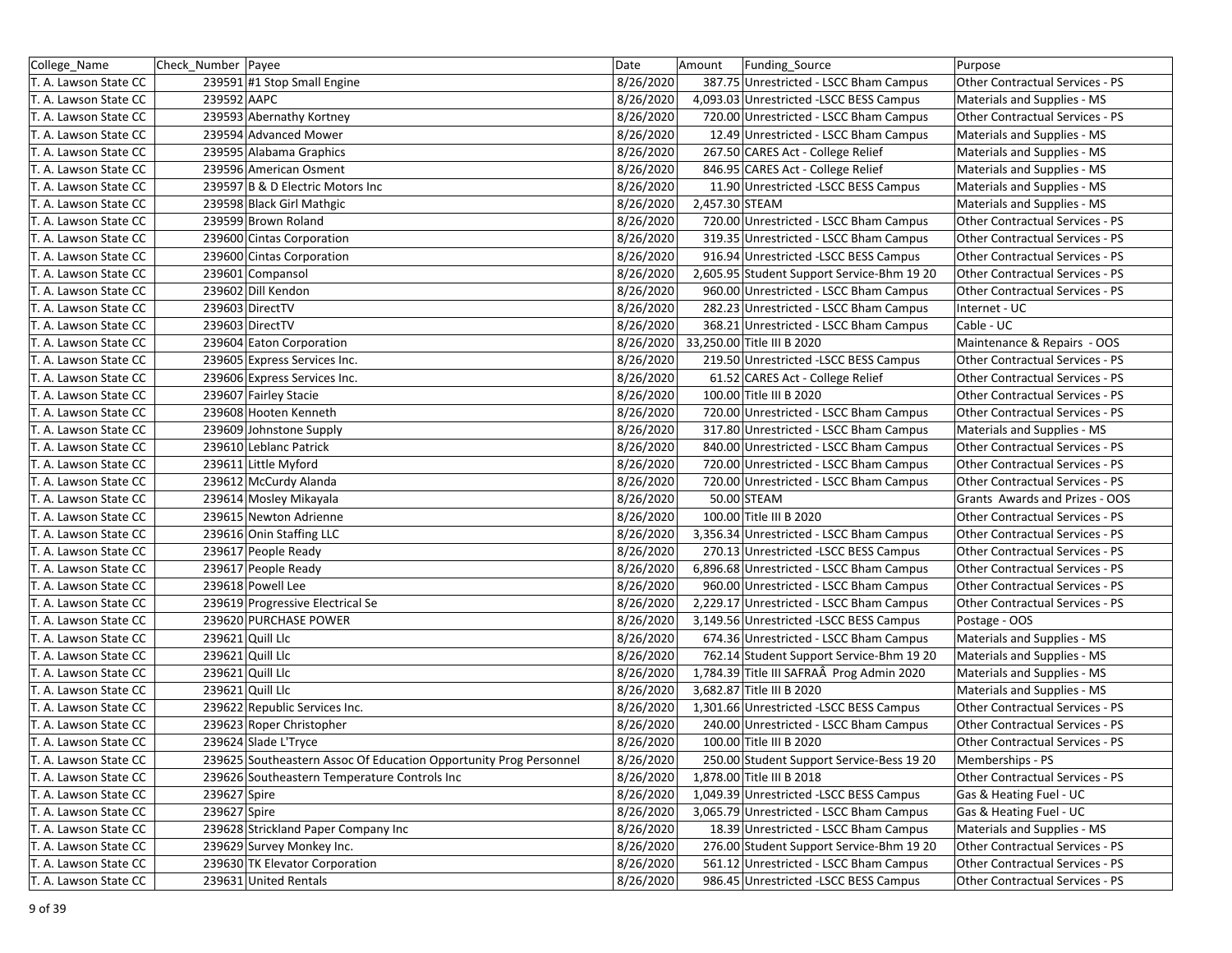| College_Name          | Check_Number   Payee |                                                                   | Date      | Amount         | Funding Source                                     | Purpose                                |
|-----------------------|----------------------|-------------------------------------------------------------------|-----------|----------------|----------------------------------------------------|----------------------------------------|
| T. A. Lawson State CC |                      | 239632 Washington Tony                                            | 8/26/2020 |                | 720.00 Unrestricted - LSCC Bham Campus             | Other Contractual Services - PS        |
| T. A. Lawson State CC |                      | 239633 WEX Inc                                                    | 8/26/2020 |                | 1,323.40 Unrestricted - LSCC Bham Campus           | Gasoline & Oil - Motor Veh - OOS       |
| T. A. Lawson State CC |                      | 239634 Whitlow Jean                                               | 8/26/2020 |                | 250.00 Title III B 2020                            | Other Contractual Services - PS        |
| T. A. Lawson State CC |                      | 239635 Wilkes Tommy                                               | 8/26/2020 |                | 720.00 Unrestricted - LSCC Bham Campus             | Other Contractual Services - PS        |
| T. A. Lawson State CC |                      | 239636 Young Ladarius                                             | 8/26/2020 |                | 600.00 Unrestricted - LSCC Bham Campus             | <b>Other Contractual Services - PS</b> |
| T. A. Lawson State CC |                      | 239644 Regions Bank                                               | 8/27/2020 |                | 48,067.26 Bond 2015                                | Bonds - Principal Payments - CE        |
| T. A. Lawson State CC |                      | 239644 Regions Bank                                               | 8/27/2020 |                | 48,570.04 Bond 2015                                | Bonds - Interest Payments - CE         |
| T. A. Lawson State CC |                      | 239648 Express Services Inc.                                      | 8/27/2020 |                | 538.30 CARES Act - College Relief                  | <b>Other Contractual Services - PS</b> |
| T. A. Lawson State CC |                      | 239649 Follett Higher Edu Group                                   | 8/27/2020 |                | 57,319.12 Bookstore - BHM Campus                   | Bookstore - AP                         |
| T. A. Lawson State CC |                      | 239651 Johnson Controls                                           | 8/27/2020 |                | 5.622.00 Title III B 2020                          | Maintenance & Repairs - OOS            |
| T. A. Lawson State CC |                      | 239653 Lsi Research Inc.                                          | 8/27/2020 |                | 22,350.00 CARES Act - HBCU and Strengthening       | <b>Other Contractual Services - PS</b> |
| T. A. Lawson State CC |                      | 239656 Regions Bank                                               | 8/27/2020 |                | 1,210.00 Bond 2007                                 | Trustee Handling Fee - PS              |
| T. A. Lawson State CC |                      | 239658 Southeastern Assoc Of Education Opportunity Prog Personnel | 8/27/2020 |                | 250.00 Student Support Service-Bhm 19 20           | Memberships - PS                       |
| T. A. Lawson State CC |                      | 239659 Stevens Kendric                                            | 8/27/2020 |                | 960.00 Unrestricted - LSCC Bham Campus             | Other Contractual Services - PS        |
| T. A. Lawson State CC |                      | 239661 ACT Inc                                                    | 8/31/2020 |                | 1,600.00 Unrestricted -LSCC BESS Campus            | Materials and Supplies - MS            |
| T. A. Lawson State CC |                      | 239662 Alabama Community College System                           | 8/31/2020 |                | 8,419.00 Unrestricted -LSCC BESS Campus            | Bond Reserve Fee Expense - OOS         |
| T. A. Lawson State CC |                      | 239662 Alabama Community College System                           | 8/31/2020 |                | 17,889.00 Unrestricted - LSCC Bham Campus          | Bond Reserve Fee Expense - OOS         |
| T. A. Lawson State CC |                      | 239663 American Osment                                            | 8/31/2020 |                | 5,275.05 CARES Act - College Relief                | Materials and Supplies - MS            |
| T. A. Lawson State CC | 239664 AT&T          |                                                                   | 8/31/2020 |                | 40.71 Unrestricted - LSCC Bham Campus              | Wireless Phones - UC                   |
| T. A. Lawson State CC | 239665 AT&T          |                                                                   | 8/31/2020 |                | 162.60 Unrestricted -LSCC BESS Campus              | Landline Phones - UC                   |
| T. A. Lawson State CC | 239665 AT&T          |                                                                   | 8/31/2020 |                | 3,340.23 Unrestricted - LSCC Bham Campus           | Landline Phones - UC                   |
| T. A. Lawson State CC |                      | 239668 Blake Advertising                                          | 8/31/2020 | 2,963.00 STEAM |                                                    | Materials and Supplies - MS            |
| T. A. Lawson State CC |                      | 239669 CDW LLC                                                    | 8/31/2020 |                | 344.31 Student Support Service-Bess 19 20          | Materials and Supplies - MS            |
| T. A. Lawson State CC |                      | 239670 DISH DBS Corporation                                       | 8/31/2020 |                | 144.05 Unrestricted - LSCC Bham Campus             | Cable - UC                             |
| T. A. Lawson State CC |                      | 239671 Ferguson Enterprises Inc                                   | 8/31/2020 |                | 405.00 CARES Act - College Relief                  | Materials and Supplies - MS            |
| T. A. Lawson State CC |                      | 239673 Republic Services Inc.                                     | 8/31/2020 |                | 2,821.01 Unrestricted - LSCC Bham Campus           | Other Contractual Services - PS        |
| T. A. Lawson State CC |                      | 239674 RJ Young Company                                           | 8/31/2020 |                | 638.43 Unrestricted -LSCC BESS Campus              | Other Contractual Services - PS        |
| T. A. Lawson State CC |                      | 239674 RJ Young Company                                           | 8/31/2020 |                | 1,784.58 Unrestricted - LSCC Bham Campus           | Other Contractual Services - PS        |
| T. A. Lawson State CC |                      | 239677 Sorenson Community Interpreting Services                   | 8/31/2020 |                | 357.50 Unrestricted -LSCC BESS Campus              | Other Contractual Services - PS        |
| T. A. Lawson State CC |                      | 239678 Strickland Companies                                       | 8/31/2020 |                | 822.26 Student Support Service-Bess 19 20          | Materials and Supplies - MS            |
| T. A. Lawson State CC |                      | 239679 Whitlow Jean                                               | 8/31/2020 |                | 2,000.00 Multi Fed- HBCU 2PI STEM E3 NSF           | Other Contractual Services - PS        |
| T. A. Lawson State CC |                      | 239696 AACRAO                                                     | 9/9/2020  |                | 786.00 Unrestricted - LSCC Bham Campus             | Memberships - PS                       |
| T. A. Lawson State CC |                      | 239697 Abernathy Kortney                                          | 9/9/2020  |                | 600.00 Unrestricted - LSCC Bham Campus             | Other Contractual Services - PS        |
| T. A. Lawson State CC | 239698 AIR           |                                                                   | 9/9/2020  |                | 170.00 Title III B 2020                            | Memberships - PS                       |
| T. A. Lawson State CC |                      | 239702 American Osment                                            | 9/9/2020  |                | 7.998.00 Title III B 2020                          | Materials and Supplies - MS            |
| T. A. Lawson State CC | 239703 AT&T          |                                                                   | 9/9/2020  |                | 168.94 Unrestricted -LSCC BESS Campus              | Landline Phones - UC                   |
| T. A. Lawson State CC | 239703 AT&T          |                                                                   | 9/9/2020  |                | 5,604.35 Unrestricted - LSCC Bham Campus           | Landline Phones - UC                   |
| T. A. Lawson State CC |                      | 239704 B & D Electric Motors Inc                                  | 9/9/2020  |                | 161.24 Unrestricted -LSCC BESS Campus              | Materials and Supplies - MS            |
| T. A. Lawson State CC |                      | 239705 Bessemer Utilities                                         | 9/9/2020  |                | 1,011.57 Unrestricted -LSCC BESS Campus            | Water & Sewer - UC                     |
| T. A. Lawson State CC |                      | 239705 Bessemer Utilities                                         |           |                | 9/9/2020 27,340.01 Unrestricted - LSCC BESS Campus | Electricity - UC                       |
| T. A. Lawson State CC |                      | 239706 Birmingham Water Works                                     | 9/9/2020  |                | 9,524.98 Unrestricted - LSCC Bham Campus           | Water & Sewer - UC                     |
| T. A. Lawson State CC |                      | 239708 Brown Roland                                               | 9/9/2020  |                | 720.00 Unrestricted - LSCC Bham Campus             | Other Contractual Services - PS        |
| T. A. Lawson State CC |                      | 239709 Building Specialties Co                                    | 9/9/2020  |                | 600.00 Unrestricted -LSCC BESS Campus              | Other Contractual Services - PS        |
| T. A. Lawson State CC |                      | 239710 Canon Financial Solutions Inc                              | 9/9/2020  |                | 235.50 Title III B 2020                            | Other Contractual Services - PS        |
| T. A. Lawson State CC |                      | 239711 CDW LLC                                                    | 9/9/2020  |                | 79.34 Unrestricted - LSCC Bham Campus              | Materials and Supplies - MS            |
| T. A. Lawson State CC |                      | 239713 Cintas Corporation                                         | 9/9/2020  |                | 161.43 Unrestricted -LSCC BESS Campus              | Other Contractual Services - PS        |
| T. A. Lawson State CC |                      | 239713 Cintas Corporation                                         | 9/9/2020  |                | 319.35 Unrestricted - LSCC Bham Campus             | Other Contractual Services - PS        |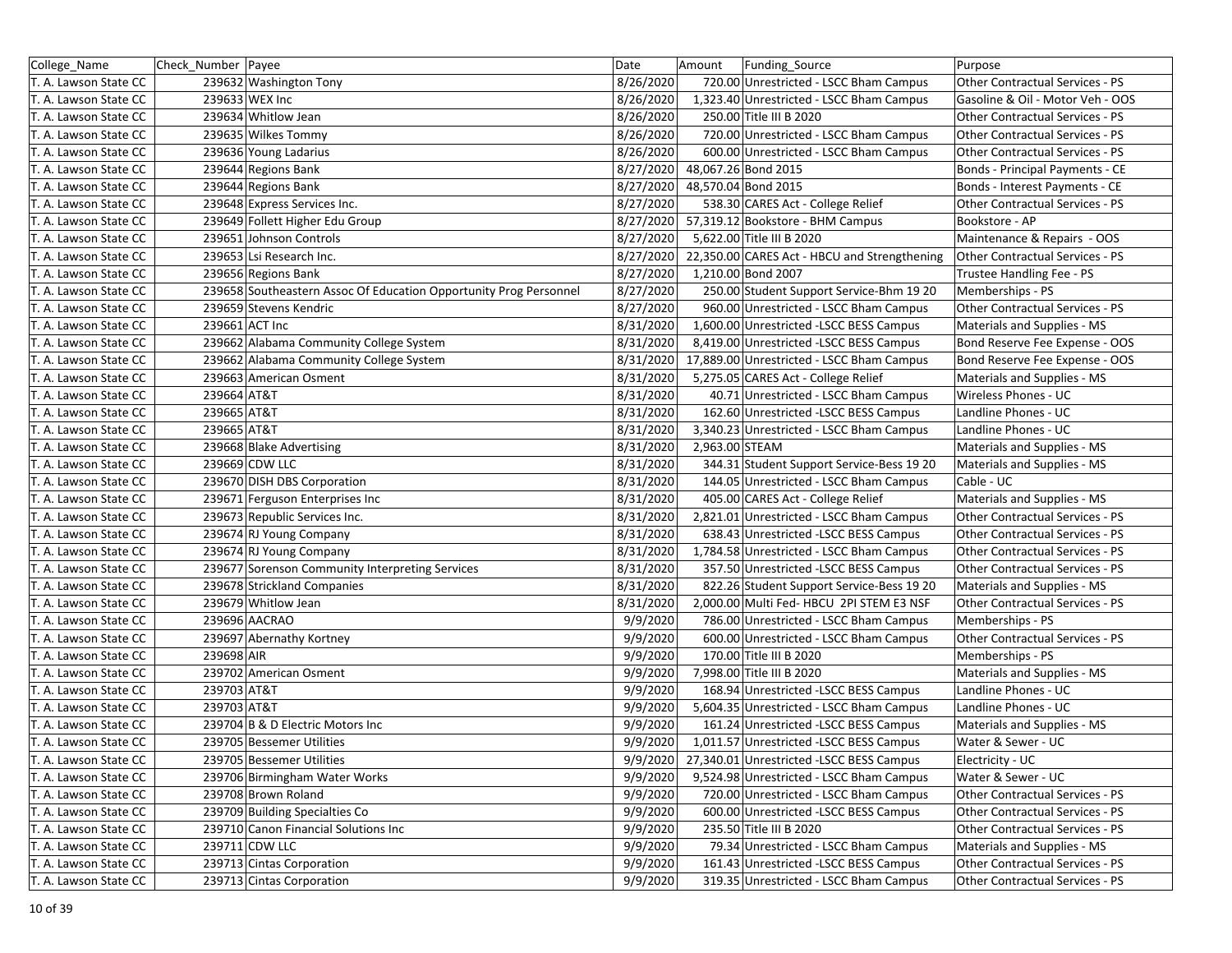| College_Name          | Check Number Payee                           | Date      | Amount | <b>Funding Source</b>                    | Purpose                                |
|-----------------------|----------------------------------------------|-----------|--------|------------------------------------------|----------------------------------------|
| T. A. Lawson State CC | 239719 Cook's Pest Control                   | 9/9/2020  |        | 651.00 Unrestricted -LSCC BESS Campus    | Other Contractual Services - PS        |
| T. A. Lawson State CC | 239720 Dill Kendon                           | 9/9/2020  |        | 960.00 Unrestricted - LSCC Bham Campus   | Other Contractual Services - PS        |
| T. A. Lawson State CC | 239721 DISH DBS Corporation                  | 9/9/2020  |        | 177.05 Unrestricted - LSCC Bham Campus   | Internet - UC                          |
| T. A. Lawson State CC | 239724 Galls                                 | 9/9/2020  |        | 50.97 Unrestricted - LSCC Bham Campus    | Materials and Supplies - MS            |
| T. A. Lawson State CC | 239725 Graybar Electric                      | 9/9/2020  |        | 1,689.40 Unrestricted - LSCC BESS Campus | Materials and Supplies - MS            |
| T. A. Lawson State CC | 239726 Guardian-Ipco Inc.                    | 9/9/2020  |        | 1,862.20 Unrestricted -LSCC BESS Campus  | Materials and Supplies - MS            |
| T. A. Lawson State CC | 239727 Hemphill Services Inc                 | 9/9/2020  |        | 3,768.21 Unrestricted - LSCC Bham Campus | Maintenance & Repairs - OOS            |
| T. A. Lawson State CC | 239728 Home Depot                            | 9/9/2020  |        | 109.90 Unrestricted - LSCC Bham Campus   | Materials and Supplies - MS            |
| T. A. Lawson State CC | 239729 Hooten Kenneth                        | 9/9/2020  |        | 720.00 Unrestricted - LSCC Bham Campus   | <b>Other Contractual Services - PS</b> |
| T. A. Lawson State CC | 239734 Johnstone Supply                      | 9/9/2020  |        | 1,457.29 Unrestricted - LSCC Bham Campus | Maintenance & Repairs - OOS            |
| T. A. Lawson State CC | 239736 Leblanc Patrick                       | 9/9/2020  |        | 840.00 Unrestricted - LSCC Bham Campus   | <b>Other Contractual Services - PS</b> |
| T. A. Lawson State CC | 239740 Little Myford                         | 9/9/2020  |        | 120.00 Unrestricted - LSCC Bham Campus   | Other Contractual Services - PS        |
| T. A. Lawson State CC | 239741 Manufacturing Skill Standards Council | 9/9/2020  |        | 564.00 ARC Grant Part 2                  | Materials and Supplies - MS            |
| T. A. Lawson State CC | 239742 McCurdy Alanda                        | 9/9/2020  |        | 960.00 Unrestricted - LSCC Bham Campus   | Other Contractual Services - PS        |
| T. A. Lawson State CC | 239743 Metro Storage/Trailer                 | 9/9/2020  |        | 155.00 Unrestricted - LSCC Bham Campus   | Short-Term Equipment Rentals - OOS     |
| T. A. Lawson State CC | 239743 Metro Storage/Trailer                 | 9/9/2020  |        | 180.00 Unrestricted -LSCC BESS Campus    | Other Contractual Services - PS        |
| T. A. Lawson State CC | 239743 Metro Storage/Trailer                 | 9/9/2020  |        | 360.00 Unrestricted - LSCC Bham Campus   | Other Contractual Services - PS        |
| T. A. Lawson State CC | 239744 Municipal and Commercial Uniforms Inc | 9/9/2020  |        | 195.65 Unrestricted - LSCC Bham Campus   | Materials and Supplies - MS            |
| T. A. Lawson State CC | 239746 NiTel Inc.                            | 9/9/2020  |        | 910.36 Unrestricted - LSCC Bham Campus   | Internet - UC                          |
| T. A. Lawson State CC | 239746 NiTel Inc.                            | 9/9/2020  |        | 2,556.91 Unrestricted - LSCC BESS Campus | Internet - UC                          |
| T. A. Lawson State CC | 239747 Onin Staffing LLC                     | 9/9/2020  |        | 1,410.93 Unrestricted -LSCC BESS Campus  | Other Contractual Services - PS        |
| T. A. Lawson State CC | 239748 People Ready                          | 9/9/2020  |        | 182.74 Unrestricted -LSCC BESS Campus    | Other Contractual Services - PS        |
| T. A. Lawson State CC | 239749 Powell Lee                            | 9/9/2020  |        | 960.00 Unrestricted - LSCC Bham Campus   | Other Contractual Services - PS        |
| T. A. Lawson State CC | 239751 Progressive Electrical Se             | 9/9/2020  |        | 140.00 Unrestricted -LSCC BESS Campus    | Other Contractual Services - PS        |
| T. A. Lawson State CC | 239753 Quill Llc                             | 9/9/2020  |        | 759.32 Student Support Service-Bhm 19 20 | Materials and Supplies - MS            |
| T. A. Lawson State CC | 239754 Republic Services Inc.                | 9/9/2020  |        | 364.44 Unrestricted - LSCC Bham Campus   | Other Contractual Services - PS        |
| T. A. Lawson State CC | 239755 RJ Young Company                      | 9/9/2020  |        | 2,534.87 Unrestricted - LSCC Bham Campus | <b>Other Contractual Services - PS</b> |
| T. A. Lawson State CC | 239756 Roper Christopher                     | 9/9/2020  |        | 120.00 Unrestricted - LSCC Bham Campus   | <b>Other Contractual Services - PS</b> |
| T. A. Lawson State CC | 239757 Security Engineers Inc.               | 9/9/2020  |        | 1,195.83 Unrestricted - LSCC Bham Campus | <b>Other Contractual Services - PS</b> |
| T. A. Lawson State CC | 239758 Southern Assoc of Colleges & Schools  | 9/9/2020  |        | 250.00 Unrestricted - LSCC Bham Campus   | Registration Fees-OS                   |
| T. A. Lawson State CC | 239760 Stevens Kendric                       | 9/9/2020  |        | 960.00 Unrestricted - LSCC Bham Campus   | Other Contractual Services - PS        |
| T. A. Lawson State CC | 239761 TK Elevator Corporation               | 9/9/2020  |        | 195.69 Unrestricted -LSCC BESS Campus    | Other Contractual Services - PS        |
| T. A. Lawson State CC | 239766 W W Grainger Inc                      | 9/9/2020  |        | 1,480.50 CARES Act - College Relief      | Materials and Supplies - MS            |
| T. A. Lawson State CC | 239767 Washington Tony                       | 9/9/2020  |        | 840.00 Unrestricted - LSCC Bham Campus   | <b>Other Contractual Services - PS</b> |
| T. A. Lawson State CC | 239768 WEX Inc                               | 9/9/2020  |        | 97.46 Unrestricted - LSCC Bham Campus    | Maintenance & Repairs - OOS            |
| T. A. Lawson State CC | 239768 WEX Inc                               | 9/9/2020  |        | 1,646.35 Unrestricted - LSCC Bham Campus | Gasoline & Oil - Motor Veh - OOS       |
| T. A. Lawson State CC | 239769 Wilkes Tommy                          | 9/9/2020  |        | 720.00 Unrestricted - LSCC Bham Campus   | Other Contractual Services - PS        |
| T. A. Lawson State CC | 239770 Williams & Fudgelnc.                  | 9/9/2020  |        | 986.34 Unrestricted - LSCC Bham Campus   | Debt Collection Expense - PS           |
| T. A. Lawson State CC | 239771 Xerox Business Solutions Southeast    | 9/9/2020  |        | 180.83 Unrestricted - LSCC BESS Campus   | <b>Other Contractual Services - PS</b> |
| T. A. Lawson State CC | 239772 Xerox Corporation                     | 9/9/2020  |        | 197.44 Unrestricted - LSCC Bham Campus   | Other Contractual Services - PS        |
| T. A. Lawson State CC | 239773 Young Ladarius                        | 9/9/2020  |        | 960.00 Unrestricted - LSCC Bham Campus   | Other Contractual Services - PS        |
| T. A. Lawson State CC | 239776 American Osment                       | 9/10/2020 |        | 2,317.45 CARES Act - College Relief      | Materials and Supplies - MS            |
| T. A. Lawson State CC | 239778 Boyd Steven                           | 9/10/2020 |        | 2,835.00 ARC Grant Part 2                | Other Contractual Services - PS        |
| T. A. Lawson State CC | 239779 Brown Calvin                          | 9/10/2020 |        | 5,000.00 NSF 2PI STEM E3 19/20           | Other Contractual Services - PS        |
| T. A. Lawson State CC | 239781 CDW LLC                               | 9/10/2020 |        | $-9,845.60$ Ready to Work                | Equipment - non capitalized - MS       |
| T. A. Lawson State CC | 239781 CDW LLC                               | 9/10/2020 |        | 1,186.00 Title III B 2020                | Equipment - non capitalized - MS       |
| T. A. Lawson State CC | 239781 CDW LLC                               | 9/10/2020 |        | 1,331.00 Title III B 2020                | Materials and Supplies - MS            |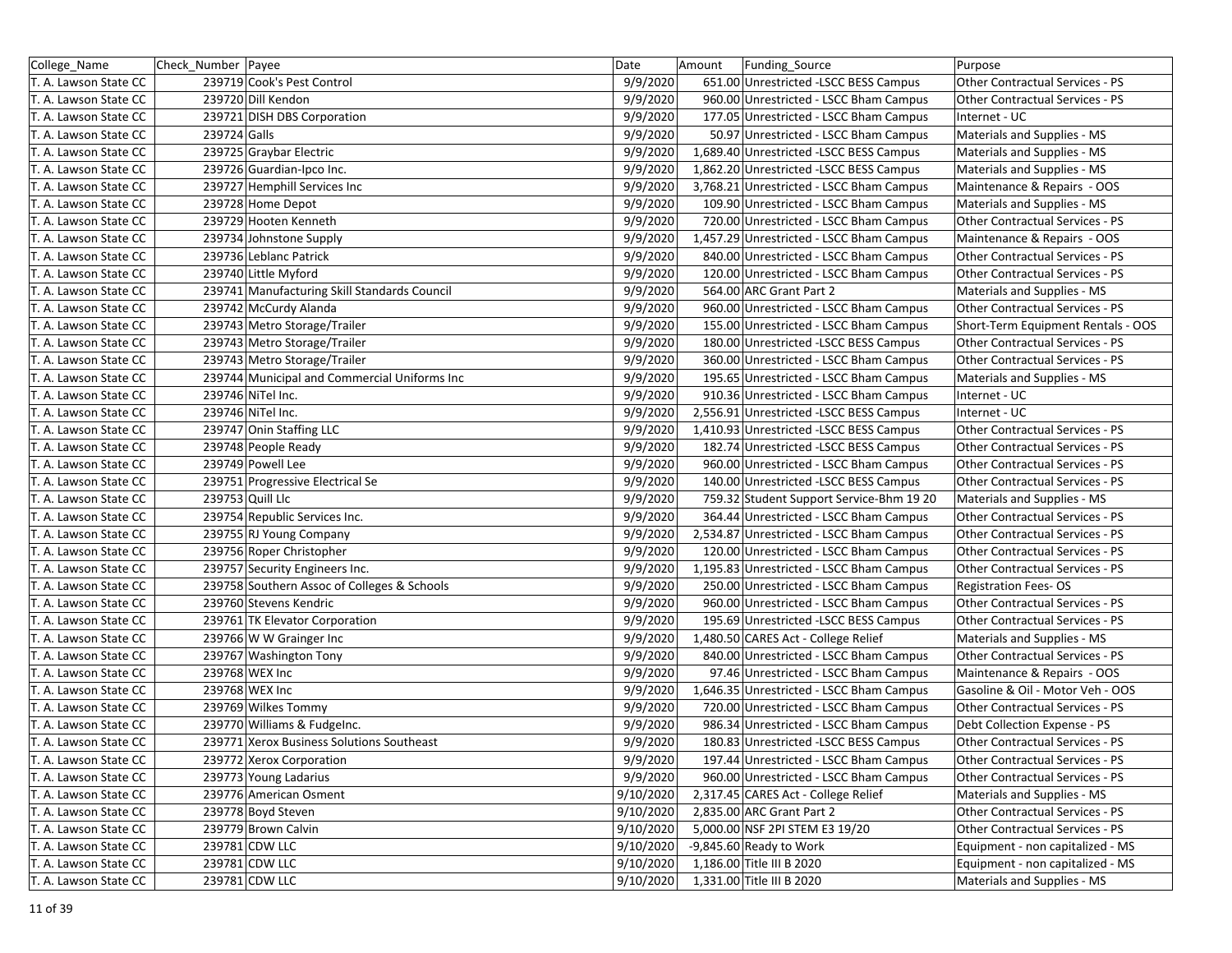| 239781 CDW LLC<br>9/10/2020<br>2,648.31 CARES Act - HBCU and Strengthening<br>T. A. Lawson State CC<br>Materials and Supplies - MS<br>239781 CDW LLC<br>9/10/2020<br>6,320.00 Title III B 2020<br>T. A. Lawson State CC<br>Furniture and Equip \$5K - \$25K - CE<br>239781 CDW LLC<br>9/10/2020<br>10,373.18 Student Support Service-Bhm 19 20<br>Equipment - non capitalized - MS<br>239781 CDW LLC<br>9/10/2020<br>T. A. Lawson State CC<br>15,364.98 CARES Act - HBCU and Strengthening<br>Equipment - non capitalized - MS<br>9/10/2020<br>T. A. Lawson State CC<br>239783 Cintas Corporation<br>432.65 Unrestricted -LSCC BESS Campus<br>Other Contractual Services - PS<br>T. A. Lawson State CC<br>239784 Cintas Corporation<br>9/10/2020<br>638.70 Unrestricted - LSCC Bham Campus<br>Other Contractual Services - PS<br>239786 Cook's Pest Control<br>9/10/2020<br>T. A. Lawson State CC<br>74.00 Unrestricted - LSCC Bham Campus<br>Other Contractual Services - PS<br>239788 Debrow Donald<br>9/10/2020<br>Other Contractual Services - PS<br>T. A. Lawson State CC<br>1,750.00 Unrestricted - LSCC Bham Campus<br>9/10/2020<br>239789 Hollywood Pools<br>166.14 Unrestricted - LSCC Bham Campus<br>Maintenance & Repairs - OOS<br>9/10/2020<br>239792 Joiner Fire Sprinkler Co.<br>2,391.05 Unrestricted - LSCC Bham Campus<br>Other Contractual Services - PS<br>9/10/2020<br>T. A. Lawson State CC<br>239795 MCI Service Parts<br>2,272.40 Unrestricted - LSCC Bham Campus<br>Materials and Supplies - MS<br>9/10/2020<br>239796 MPE Services LLC<br>696.42 Unrestricted -LSCC BESS Campus<br>Other Contractual Services - PS<br>T. A. Lawson State CC<br>T. A. Lawson State CC<br>239798 Onin Staffing LLC<br>9/10/2020<br>470.49 CARES Act - College Relief<br>Other Contractual Services - PS<br>239798 Onin Staffing LLC<br>9/10/2020<br>1,605.27 Unrestricted -LSCC BESS Campus<br>Other Contractual Services - PS<br>T. A. Lawson State CC<br>9/10/2020<br>5,471.27 CARES Act - College Relief<br>Other Contractual Services - PS<br>T. A. Lawson State CC<br>239799 People Ready<br>9/10/2020<br>T. A. Lawson State CC<br>239800 Pierce CPA & Advisors<br>2,500.00 Unrestricted - LSCC Bham Campus<br>Other Contractual Services - PS<br>9/10/2020<br>239801 Posten's Overhead Door<br>711.00 Unrestricted -LSCC BESS Campus<br>Other Contractual Services - PS<br>9/10/2020<br>239803 Security Engineers Inc.<br>5,234.58 Unrestricted - LSCC Bham Campus<br><b>Other Contractual Services - PS</b><br>9/10/2020<br>4,420.00 R&R BESS Campus-LSCC<br>Maintenance & Repairs - OOS<br>239804 Southeastern Temperature Controls Inc<br>T. A. Lawson State CC<br>239807 Williams Vernona<br>9/10/2020<br>Materials and Supplies - MS<br>35.57 Unrestricted - LSCC Bham Campus<br>239809 ADT Commercial<br>9/11/2020<br>Other Contractual Services - PS<br>T. A. Lawson State CC<br>2,136.93 Unrestricted - LSCC Bham Campus<br>239811 American Express<br>9/11/2020<br>16.19 Title III B 2020<br>Other Contractual Services - PS<br>9/11/2020<br>239811 American Express<br>55.00 Unrestricted - LSCC Bham Campus<br>Wireless Phones - UC<br>T. A. Lawson State CC<br>9/11/2020<br>67.92 Unrestricted - LSCC Bham Campus<br>Other Contractual Services - PS<br>239811 American Express<br>9/11/2020<br>239811 American Express<br>158.00 CARES Act - College Relief<br>Other Contractual Services - PS<br>T. A. Lawson State CC<br>239811 American Express<br>9/11/2020<br>349.00 Title III B 2020<br><b>Registration Fees-IS</b><br>9/11/2020<br>T. A. Lawson State CC<br>239811 American Express<br>8,110.96 Title III B 2020<br>Computer Software(non capital) - MS<br>9/11/2020<br>17,070.05 CARES Act - HBCU and Strengthening<br>T. A. Lawson State CC<br>239811 American Express<br>Equipment - non capitalized - MS<br>239811 American Express<br>9/11/2020<br>50,412.47 CARES Act - HBCU and Strengthening<br>T. A. Lawson State CC<br>Materials and Supplies - MS<br>9/11/2020<br>5,989.00 Title III B 2020<br>T. A. Lawson State CC<br>239812 American Osment<br>Materials and Supplies - MS<br>239813 AT&T<br>9/11/2020<br>649.22 Unrestricted - LSCC Bham Campus<br>Landline Phones - UC<br>239814 At&T<br>9/11/2020<br>118.70 Unrestricted - LSCC Bham Campus<br>Internet - UC<br>239815 Birmingham Water Works<br>9/11/2020<br>10,669.00 Unrestricted - LSCC Bham Campus<br>Water & Sewer - UC<br>T. A. Lawson State CC<br>239816 Demco<br>9/11/2020<br>T. A. Lawson State CC<br>739.73 Unrestricted -LSCC BESS Campus<br>Materials and Supplies - MS<br>239817 Express Services Inc.<br>9/11/2020<br>615.20 CARES Act - College Relief<br>Other Contractual Services - PS<br>T. A. Lawson State CC<br>9/11/2020<br>300.00 R&R BHM Campus - LSCC<br>Other Contractual Services - PS<br>T. A. Lawson State CC<br>239818 Guardian-Ipco Inc.<br>9/11/2020<br>300.00 Unrestricted -LSCC BESS Campus<br>Other Contractual Services - PS<br>T. A. Lawson State CC<br>239818 Guardian-Ipco Inc.<br>239819 Hatcher Tony<br>9/11/2020<br>175.00 ARC Grant Part 2<br>Grants Awards and Prizes - OOS<br>T. A. Lawson State CC<br>9/11/2020<br>320.83 Unrestricted - LSCC Bham Campus<br>239823 In10sity Interactive LLC<br>Technology - non capitalized - MS<br>9/11/2020<br>T. A. Lawson State CC<br>239824 Level 3 Communications<br>3,308.30 Unrestricted - LSCC Bham Campus<br>Internet - UC<br>T. A. Lawson State CC<br>239825 Lsi Research Inc.<br>9/11/2020<br>11,800.00 Title III SAFRAÂ Prog Admin 2020<br>Other Contractual Services - PS<br>T. A. Lawson State CC<br>9/11/2020<br>Materials and Supplies - MS<br>239826 Office Depot<br>1,040.97 AE-Federal Regular<br>239827 Olive Lisa<br>9/11/2020<br>35.00 Unrestricted - LSCC Bham Campus<br>T. A. Lawson State CC<br>Materials and Supplies - MS<br>9/11/2020<br>T. A. Lawson State CC<br>239828 QCI Inc.<br>395.60 Unrestricted - LSCC Bham Campus<br>Materials and Supplies - MS<br>239829 Quill Llc<br>9/11/2020<br>T. A. Lawson State CC<br>883.95 Student Support Service-Bhm 19 20<br>Materials and Supplies - MS<br>9/11/2020<br>2,821.01 Unrestricted - LSCC Bham Campus<br>T. A. Lawson State CC<br>239830 Republic Services Inc.<br>Other Contractual Services - PS<br>239832 Thomas Cathy<br>9/11/2020<br>175.00 ARC Grant Part 2<br>Grants Awards and Prizes - OOS | College_Name          | Check Number Payee | Date | Amount | Funding Source | Purpose |
|-----------------------------------------------------------------------------------------------------------------------------------------------------------------------------------------------------------------------------------------------------------------------------------------------------------------------------------------------------------------------------------------------------------------------------------------------------------------------------------------------------------------------------------------------------------------------------------------------------------------------------------------------------------------------------------------------------------------------------------------------------------------------------------------------------------------------------------------------------------------------------------------------------------------------------------------------------------------------------------------------------------------------------------------------------------------------------------------------------------------------------------------------------------------------------------------------------------------------------------------------------------------------------------------------------------------------------------------------------------------------------------------------------------------------------------------------------------------------------------------------------------------------------------------------------------------------------------------------------------------------------------------------------------------------------------------------------------------------------------------------------------------------------------------------------------------------------------------------------------------------------------------------------------------------------------------------------------------------------------------------------------------------------------------------------------------------------------------------------------------------------------------------------------------------------------------------------------------------------------------------------------------------------------------------------------------------------------------------------------------------------------------------------------------------------------------------------------------------------------------------------------------------------------------------------------------------------------------------------------------------------------------------------------------------------------------------------------------------------------------------------------------------------------------------------------------------------------------------------------------------------------------------------------------------------------------------------------------------------------------------------------------------------------------------------------------------------------------------------------------------------------------------------------------------------------------------------------------------------------------------------------------------------------------------------------------------------------------------------------------------------------------------------------------------------------------------------------------------------------------------------------------------------------------------------------------------------------------------------------------------------------------------------------------------------------------------------------------------------------------------------------------------------------------------------------------------------------------------------------------------------------------------------------------------------------------------------------------------------------------------------------------------------------------------------------------------------------------------------------------------------------------------------------------------------------------------------------------------------------------------------------------------------------------------------------------------------------------------------------------------------------------------------------------------------------------------------------------------------------------------------------------------------------------------------------------------------------------------------------------------------------------------------------------------------------------------------------------------------------------------------------------------------------------------------------------------------------------------------------------------------------------------------------------------------------------------------------------------------------------------------------------------------------------------------------------------------------------------------------------------------------------------------------------------------------------------------------------------------------------------------------------------------------------------------------------------------------------------------------------------------------------------------------------------------------------------------------------------------------------------------------------------------------------------------------------------------------------------------------------------------------------------------------------------------------------------------------------------------------------------------------------------------------------------------------------------------------------------------------------------------------------------------------------------------------------------------------------------------------------------------------------------------------------------------------------------------------------------------------------------------------------------------------------------------------------------------------------------------------------------------------------------------------------------------------------------------------------------------------------------|-----------------------|--------------------|------|--------|----------------|---------|
|                                                                                                                                                                                                                                                                                                                                                                                                                                                                                                                                                                                                                                                                                                                                                                                                                                                                                                                                                                                                                                                                                                                                                                                                                                                                                                                                                                                                                                                                                                                                                                                                                                                                                                                                                                                                                                                                                                                                                                                                                                                                                                                                                                                                                                                                                                                                                                                                                                                                                                                                                                                                                                                                                                                                                                                                                                                                                                                                                                                                                                                                                                                                                                                                                                                                                                                                                                                                                                                                                                                                                                                                                                                                                                                                                                                                                                                                                                                                                                                                                                                                                                                                                                                                                                                                                                                                                                                                                                                                                                                                                                                                                                                                                                                                                                                                                                                                                                                                                                                                                                                                                                                                                                                                                                                                                                                                                                                                                                                                                                                                                                                                                                                                                                                                                                                                                                                                                                                                                                                                                                                                                                                                                                                                                                                                                                                                                                       |                       |                    |      |        |                |         |
|                                                                                                                                                                                                                                                                                                                                                                                                                                                                                                                                                                                                                                                                                                                                                                                                                                                                                                                                                                                                                                                                                                                                                                                                                                                                                                                                                                                                                                                                                                                                                                                                                                                                                                                                                                                                                                                                                                                                                                                                                                                                                                                                                                                                                                                                                                                                                                                                                                                                                                                                                                                                                                                                                                                                                                                                                                                                                                                                                                                                                                                                                                                                                                                                                                                                                                                                                                                                                                                                                                                                                                                                                                                                                                                                                                                                                                                                                                                                                                                                                                                                                                                                                                                                                                                                                                                                                                                                                                                                                                                                                                                                                                                                                                                                                                                                                                                                                                                                                                                                                                                                                                                                                                                                                                                                                                                                                                                                                                                                                                                                                                                                                                                                                                                                                                                                                                                                                                                                                                                                                                                                                                                                                                                                                                                                                                                                                                       |                       |                    |      |        |                |         |
|                                                                                                                                                                                                                                                                                                                                                                                                                                                                                                                                                                                                                                                                                                                                                                                                                                                                                                                                                                                                                                                                                                                                                                                                                                                                                                                                                                                                                                                                                                                                                                                                                                                                                                                                                                                                                                                                                                                                                                                                                                                                                                                                                                                                                                                                                                                                                                                                                                                                                                                                                                                                                                                                                                                                                                                                                                                                                                                                                                                                                                                                                                                                                                                                                                                                                                                                                                                                                                                                                                                                                                                                                                                                                                                                                                                                                                                                                                                                                                                                                                                                                                                                                                                                                                                                                                                                                                                                                                                                                                                                                                                                                                                                                                                                                                                                                                                                                                                                                                                                                                                                                                                                                                                                                                                                                                                                                                                                                                                                                                                                                                                                                                                                                                                                                                                                                                                                                                                                                                                                                                                                                                                                                                                                                                                                                                                                                                       | T. A. Lawson State CC |                    |      |        |                |         |
|                                                                                                                                                                                                                                                                                                                                                                                                                                                                                                                                                                                                                                                                                                                                                                                                                                                                                                                                                                                                                                                                                                                                                                                                                                                                                                                                                                                                                                                                                                                                                                                                                                                                                                                                                                                                                                                                                                                                                                                                                                                                                                                                                                                                                                                                                                                                                                                                                                                                                                                                                                                                                                                                                                                                                                                                                                                                                                                                                                                                                                                                                                                                                                                                                                                                                                                                                                                                                                                                                                                                                                                                                                                                                                                                                                                                                                                                                                                                                                                                                                                                                                                                                                                                                                                                                                                                                                                                                                                                                                                                                                                                                                                                                                                                                                                                                                                                                                                                                                                                                                                                                                                                                                                                                                                                                                                                                                                                                                                                                                                                                                                                                                                                                                                                                                                                                                                                                                                                                                                                                                                                                                                                                                                                                                                                                                                                                                       |                       |                    |      |        |                |         |
|                                                                                                                                                                                                                                                                                                                                                                                                                                                                                                                                                                                                                                                                                                                                                                                                                                                                                                                                                                                                                                                                                                                                                                                                                                                                                                                                                                                                                                                                                                                                                                                                                                                                                                                                                                                                                                                                                                                                                                                                                                                                                                                                                                                                                                                                                                                                                                                                                                                                                                                                                                                                                                                                                                                                                                                                                                                                                                                                                                                                                                                                                                                                                                                                                                                                                                                                                                                                                                                                                                                                                                                                                                                                                                                                                                                                                                                                                                                                                                                                                                                                                                                                                                                                                                                                                                                                                                                                                                                                                                                                                                                                                                                                                                                                                                                                                                                                                                                                                                                                                                                                                                                                                                                                                                                                                                                                                                                                                                                                                                                                                                                                                                                                                                                                                                                                                                                                                                                                                                                                                                                                                                                                                                                                                                                                                                                                                                       |                       |                    |      |        |                |         |
|                                                                                                                                                                                                                                                                                                                                                                                                                                                                                                                                                                                                                                                                                                                                                                                                                                                                                                                                                                                                                                                                                                                                                                                                                                                                                                                                                                                                                                                                                                                                                                                                                                                                                                                                                                                                                                                                                                                                                                                                                                                                                                                                                                                                                                                                                                                                                                                                                                                                                                                                                                                                                                                                                                                                                                                                                                                                                                                                                                                                                                                                                                                                                                                                                                                                                                                                                                                                                                                                                                                                                                                                                                                                                                                                                                                                                                                                                                                                                                                                                                                                                                                                                                                                                                                                                                                                                                                                                                                                                                                                                                                                                                                                                                                                                                                                                                                                                                                                                                                                                                                                                                                                                                                                                                                                                                                                                                                                                                                                                                                                                                                                                                                                                                                                                                                                                                                                                                                                                                                                                                                                                                                                                                                                                                                                                                                                                                       |                       |                    |      |        |                |         |
|                                                                                                                                                                                                                                                                                                                                                                                                                                                                                                                                                                                                                                                                                                                                                                                                                                                                                                                                                                                                                                                                                                                                                                                                                                                                                                                                                                                                                                                                                                                                                                                                                                                                                                                                                                                                                                                                                                                                                                                                                                                                                                                                                                                                                                                                                                                                                                                                                                                                                                                                                                                                                                                                                                                                                                                                                                                                                                                                                                                                                                                                                                                                                                                                                                                                                                                                                                                                                                                                                                                                                                                                                                                                                                                                                                                                                                                                                                                                                                                                                                                                                                                                                                                                                                                                                                                                                                                                                                                                                                                                                                                                                                                                                                                                                                                                                                                                                                                                                                                                                                                                                                                                                                                                                                                                                                                                                                                                                                                                                                                                                                                                                                                                                                                                                                                                                                                                                                                                                                                                                                                                                                                                                                                                                                                                                                                                                                       |                       |                    |      |        |                |         |
|                                                                                                                                                                                                                                                                                                                                                                                                                                                                                                                                                                                                                                                                                                                                                                                                                                                                                                                                                                                                                                                                                                                                                                                                                                                                                                                                                                                                                                                                                                                                                                                                                                                                                                                                                                                                                                                                                                                                                                                                                                                                                                                                                                                                                                                                                                                                                                                                                                                                                                                                                                                                                                                                                                                                                                                                                                                                                                                                                                                                                                                                                                                                                                                                                                                                                                                                                                                                                                                                                                                                                                                                                                                                                                                                                                                                                                                                                                                                                                                                                                                                                                                                                                                                                                                                                                                                                                                                                                                                                                                                                                                                                                                                                                                                                                                                                                                                                                                                                                                                                                                                                                                                                                                                                                                                                                                                                                                                                                                                                                                                                                                                                                                                                                                                                                                                                                                                                                                                                                                                                                                                                                                                                                                                                                                                                                                                                                       |                       |                    |      |        |                |         |
|                                                                                                                                                                                                                                                                                                                                                                                                                                                                                                                                                                                                                                                                                                                                                                                                                                                                                                                                                                                                                                                                                                                                                                                                                                                                                                                                                                                                                                                                                                                                                                                                                                                                                                                                                                                                                                                                                                                                                                                                                                                                                                                                                                                                                                                                                                                                                                                                                                                                                                                                                                                                                                                                                                                                                                                                                                                                                                                                                                                                                                                                                                                                                                                                                                                                                                                                                                                                                                                                                                                                                                                                                                                                                                                                                                                                                                                                                                                                                                                                                                                                                                                                                                                                                                                                                                                                                                                                                                                                                                                                                                                                                                                                                                                                                                                                                                                                                                                                                                                                                                                                                                                                                                                                                                                                                                                                                                                                                                                                                                                                                                                                                                                                                                                                                                                                                                                                                                                                                                                                                                                                                                                                                                                                                                                                                                                                                                       | T. A. Lawson State CC |                    |      |        |                |         |
|                                                                                                                                                                                                                                                                                                                                                                                                                                                                                                                                                                                                                                                                                                                                                                                                                                                                                                                                                                                                                                                                                                                                                                                                                                                                                                                                                                                                                                                                                                                                                                                                                                                                                                                                                                                                                                                                                                                                                                                                                                                                                                                                                                                                                                                                                                                                                                                                                                                                                                                                                                                                                                                                                                                                                                                                                                                                                                                                                                                                                                                                                                                                                                                                                                                                                                                                                                                                                                                                                                                                                                                                                                                                                                                                                                                                                                                                                                                                                                                                                                                                                                                                                                                                                                                                                                                                                                                                                                                                                                                                                                                                                                                                                                                                                                                                                                                                                                                                                                                                                                                                                                                                                                                                                                                                                                                                                                                                                                                                                                                                                                                                                                                                                                                                                                                                                                                                                                                                                                                                                                                                                                                                                                                                                                                                                                                                                                       | T. A. Lawson State CC |                    |      |        |                |         |
|                                                                                                                                                                                                                                                                                                                                                                                                                                                                                                                                                                                                                                                                                                                                                                                                                                                                                                                                                                                                                                                                                                                                                                                                                                                                                                                                                                                                                                                                                                                                                                                                                                                                                                                                                                                                                                                                                                                                                                                                                                                                                                                                                                                                                                                                                                                                                                                                                                                                                                                                                                                                                                                                                                                                                                                                                                                                                                                                                                                                                                                                                                                                                                                                                                                                                                                                                                                                                                                                                                                                                                                                                                                                                                                                                                                                                                                                                                                                                                                                                                                                                                                                                                                                                                                                                                                                                                                                                                                                                                                                                                                                                                                                                                                                                                                                                                                                                                                                                                                                                                                                                                                                                                                                                                                                                                                                                                                                                                                                                                                                                                                                                                                                                                                                                                                                                                                                                                                                                                                                                                                                                                                                                                                                                                                                                                                                                                       |                       |                    |      |        |                |         |
|                                                                                                                                                                                                                                                                                                                                                                                                                                                                                                                                                                                                                                                                                                                                                                                                                                                                                                                                                                                                                                                                                                                                                                                                                                                                                                                                                                                                                                                                                                                                                                                                                                                                                                                                                                                                                                                                                                                                                                                                                                                                                                                                                                                                                                                                                                                                                                                                                                                                                                                                                                                                                                                                                                                                                                                                                                                                                                                                                                                                                                                                                                                                                                                                                                                                                                                                                                                                                                                                                                                                                                                                                                                                                                                                                                                                                                                                                                                                                                                                                                                                                                                                                                                                                                                                                                                                                                                                                                                                                                                                                                                                                                                                                                                                                                                                                                                                                                                                                                                                                                                                                                                                                                                                                                                                                                                                                                                                                                                                                                                                                                                                                                                                                                                                                                                                                                                                                                                                                                                                                                                                                                                                                                                                                                                                                                                                                                       |                       |                    |      |        |                |         |
|                                                                                                                                                                                                                                                                                                                                                                                                                                                                                                                                                                                                                                                                                                                                                                                                                                                                                                                                                                                                                                                                                                                                                                                                                                                                                                                                                                                                                                                                                                                                                                                                                                                                                                                                                                                                                                                                                                                                                                                                                                                                                                                                                                                                                                                                                                                                                                                                                                                                                                                                                                                                                                                                                                                                                                                                                                                                                                                                                                                                                                                                                                                                                                                                                                                                                                                                                                                                                                                                                                                                                                                                                                                                                                                                                                                                                                                                                                                                                                                                                                                                                                                                                                                                                                                                                                                                                                                                                                                                                                                                                                                                                                                                                                                                                                                                                                                                                                                                                                                                                                                                                                                                                                                                                                                                                                                                                                                                                                                                                                                                                                                                                                                                                                                                                                                                                                                                                                                                                                                                                                                                                                                                                                                                                                                                                                                                                                       |                       |                    |      |        |                |         |
|                                                                                                                                                                                                                                                                                                                                                                                                                                                                                                                                                                                                                                                                                                                                                                                                                                                                                                                                                                                                                                                                                                                                                                                                                                                                                                                                                                                                                                                                                                                                                                                                                                                                                                                                                                                                                                                                                                                                                                                                                                                                                                                                                                                                                                                                                                                                                                                                                                                                                                                                                                                                                                                                                                                                                                                                                                                                                                                                                                                                                                                                                                                                                                                                                                                                                                                                                                                                                                                                                                                                                                                                                                                                                                                                                                                                                                                                                                                                                                                                                                                                                                                                                                                                                                                                                                                                                                                                                                                                                                                                                                                                                                                                                                                                                                                                                                                                                                                                                                                                                                                                                                                                                                                                                                                                                                                                                                                                                                                                                                                                                                                                                                                                                                                                                                                                                                                                                                                                                                                                                                                                                                                                                                                                                                                                                                                                                                       |                       |                    |      |        |                |         |
|                                                                                                                                                                                                                                                                                                                                                                                                                                                                                                                                                                                                                                                                                                                                                                                                                                                                                                                                                                                                                                                                                                                                                                                                                                                                                                                                                                                                                                                                                                                                                                                                                                                                                                                                                                                                                                                                                                                                                                                                                                                                                                                                                                                                                                                                                                                                                                                                                                                                                                                                                                                                                                                                                                                                                                                                                                                                                                                                                                                                                                                                                                                                                                                                                                                                                                                                                                                                                                                                                                                                                                                                                                                                                                                                                                                                                                                                                                                                                                                                                                                                                                                                                                                                                                                                                                                                                                                                                                                                                                                                                                                                                                                                                                                                                                                                                                                                                                                                                                                                                                                                                                                                                                                                                                                                                                                                                                                                                                                                                                                                                                                                                                                                                                                                                                                                                                                                                                                                                                                                                                                                                                                                                                                                                                                                                                                                                                       |                       |                    |      |        |                |         |
|                                                                                                                                                                                                                                                                                                                                                                                                                                                                                                                                                                                                                                                                                                                                                                                                                                                                                                                                                                                                                                                                                                                                                                                                                                                                                                                                                                                                                                                                                                                                                                                                                                                                                                                                                                                                                                                                                                                                                                                                                                                                                                                                                                                                                                                                                                                                                                                                                                                                                                                                                                                                                                                                                                                                                                                                                                                                                                                                                                                                                                                                                                                                                                                                                                                                                                                                                                                                                                                                                                                                                                                                                                                                                                                                                                                                                                                                                                                                                                                                                                                                                                                                                                                                                                                                                                                                                                                                                                                                                                                                                                                                                                                                                                                                                                                                                                                                                                                                                                                                                                                                                                                                                                                                                                                                                                                                                                                                                                                                                                                                                                                                                                                                                                                                                                                                                                                                                                                                                                                                                                                                                                                                                                                                                                                                                                                                                                       |                       |                    |      |        |                |         |
|                                                                                                                                                                                                                                                                                                                                                                                                                                                                                                                                                                                                                                                                                                                                                                                                                                                                                                                                                                                                                                                                                                                                                                                                                                                                                                                                                                                                                                                                                                                                                                                                                                                                                                                                                                                                                                                                                                                                                                                                                                                                                                                                                                                                                                                                                                                                                                                                                                                                                                                                                                                                                                                                                                                                                                                                                                                                                                                                                                                                                                                                                                                                                                                                                                                                                                                                                                                                                                                                                                                                                                                                                                                                                                                                                                                                                                                                                                                                                                                                                                                                                                                                                                                                                                                                                                                                                                                                                                                                                                                                                                                                                                                                                                                                                                                                                                                                                                                                                                                                                                                                                                                                                                                                                                                                                                                                                                                                                                                                                                                                                                                                                                                                                                                                                                                                                                                                                                                                                                                                                                                                                                                                                                                                                                                                                                                                                                       | T. A. Lawson State CC |                    |      |        |                |         |
|                                                                                                                                                                                                                                                                                                                                                                                                                                                                                                                                                                                                                                                                                                                                                                                                                                                                                                                                                                                                                                                                                                                                                                                                                                                                                                                                                                                                                                                                                                                                                                                                                                                                                                                                                                                                                                                                                                                                                                                                                                                                                                                                                                                                                                                                                                                                                                                                                                                                                                                                                                                                                                                                                                                                                                                                                                                                                                                                                                                                                                                                                                                                                                                                                                                                                                                                                                                                                                                                                                                                                                                                                                                                                                                                                                                                                                                                                                                                                                                                                                                                                                                                                                                                                                                                                                                                                                                                                                                                                                                                                                                                                                                                                                                                                                                                                                                                                                                                                                                                                                                                                                                                                                                                                                                                                                                                                                                                                                                                                                                                                                                                                                                                                                                                                                                                                                                                                                                                                                                                                                                                                                                                                                                                                                                                                                                                                                       | T. A. Lawson State CC |                    |      |        |                |         |
|                                                                                                                                                                                                                                                                                                                                                                                                                                                                                                                                                                                                                                                                                                                                                                                                                                                                                                                                                                                                                                                                                                                                                                                                                                                                                                                                                                                                                                                                                                                                                                                                                                                                                                                                                                                                                                                                                                                                                                                                                                                                                                                                                                                                                                                                                                                                                                                                                                                                                                                                                                                                                                                                                                                                                                                                                                                                                                                                                                                                                                                                                                                                                                                                                                                                                                                                                                                                                                                                                                                                                                                                                                                                                                                                                                                                                                                                                                                                                                                                                                                                                                                                                                                                                                                                                                                                                                                                                                                                                                                                                                                                                                                                                                                                                                                                                                                                                                                                                                                                                                                                                                                                                                                                                                                                                                                                                                                                                                                                                                                                                                                                                                                                                                                                                                                                                                                                                                                                                                                                                                                                                                                                                                                                                                                                                                                                                                       | T. A. Lawson State CC |                    |      |        |                |         |
|                                                                                                                                                                                                                                                                                                                                                                                                                                                                                                                                                                                                                                                                                                                                                                                                                                                                                                                                                                                                                                                                                                                                                                                                                                                                                                                                                                                                                                                                                                                                                                                                                                                                                                                                                                                                                                                                                                                                                                                                                                                                                                                                                                                                                                                                                                                                                                                                                                                                                                                                                                                                                                                                                                                                                                                                                                                                                                                                                                                                                                                                                                                                                                                                                                                                                                                                                                                                                                                                                                                                                                                                                                                                                                                                                                                                                                                                                                                                                                                                                                                                                                                                                                                                                                                                                                                                                                                                                                                                                                                                                                                                                                                                                                                                                                                                                                                                                                                                                                                                                                                                                                                                                                                                                                                                                                                                                                                                                                                                                                                                                                                                                                                                                                                                                                                                                                                                                                                                                                                                                                                                                                                                                                                                                                                                                                                                                                       |                       |                    |      |        |                |         |
|                                                                                                                                                                                                                                                                                                                                                                                                                                                                                                                                                                                                                                                                                                                                                                                                                                                                                                                                                                                                                                                                                                                                                                                                                                                                                                                                                                                                                                                                                                                                                                                                                                                                                                                                                                                                                                                                                                                                                                                                                                                                                                                                                                                                                                                                                                                                                                                                                                                                                                                                                                                                                                                                                                                                                                                                                                                                                                                                                                                                                                                                                                                                                                                                                                                                                                                                                                                                                                                                                                                                                                                                                                                                                                                                                                                                                                                                                                                                                                                                                                                                                                                                                                                                                                                                                                                                                                                                                                                                                                                                                                                                                                                                                                                                                                                                                                                                                                                                                                                                                                                                                                                                                                                                                                                                                                                                                                                                                                                                                                                                                                                                                                                                                                                                                                                                                                                                                                                                                                                                                                                                                                                                                                                                                                                                                                                                                                       |                       |                    |      |        |                |         |
|                                                                                                                                                                                                                                                                                                                                                                                                                                                                                                                                                                                                                                                                                                                                                                                                                                                                                                                                                                                                                                                                                                                                                                                                                                                                                                                                                                                                                                                                                                                                                                                                                                                                                                                                                                                                                                                                                                                                                                                                                                                                                                                                                                                                                                                                                                                                                                                                                                                                                                                                                                                                                                                                                                                                                                                                                                                                                                                                                                                                                                                                                                                                                                                                                                                                                                                                                                                                                                                                                                                                                                                                                                                                                                                                                                                                                                                                                                                                                                                                                                                                                                                                                                                                                                                                                                                                                                                                                                                                                                                                                                                                                                                                                                                                                                                                                                                                                                                                                                                                                                                                                                                                                                                                                                                                                                                                                                                                                                                                                                                                                                                                                                                                                                                                                                                                                                                                                                                                                                                                                                                                                                                                                                                                                                                                                                                                                                       | T. A. Lawson State CC |                    |      |        |                |         |
|                                                                                                                                                                                                                                                                                                                                                                                                                                                                                                                                                                                                                                                                                                                                                                                                                                                                                                                                                                                                                                                                                                                                                                                                                                                                                                                                                                                                                                                                                                                                                                                                                                                                                                                                                                                                                                                                                                                                                                                                                                                                                                                                                                                                                                                                                                                                                                                                                                                                                                                                                                                                                                                                                                                                                                                                                                                                                                                                                                                                                                                                                                                                                                                                                                                                                                                                                                                                                                                                                                                                                                                                                                                                                                                                                                                                                                                                                                                                                                                                                                                                                                                                                                                                                                                                                                                                                                                                                                                                                                                                                                                                                                                                                                                                                                                                                                                                                                                                                                                                                                                                                                                                                                                                                                                                                                                                                                                                                                                                                                                                                                                                                                                                                                                                                                                                                                                                                                                                                                                                                                                                                                                                                                                                                                                                                                                                                                       |                       |                    |      |        |                |         |
|                                                                                                                                                                                                                                                                                                                                                                                                                                                                                                                                                                                                                                                                                                                                                                                                                                                                                                                                                                                                                                                                                                                                                                                                                                                                                                                                                                                                                                                                                                                                                                                                                                                                                                                                                                                                                                                                                                                                                                                                                                                                                                                                                                                                                                                                                                                                                                                                                                                                                                                                                                                                                                                                                                                                                                                                                                                                                                                                                                                                                                                                                                                                                                                                                                                                                                                                                                                                                                                                                                                                                                                                                                                                                                                                                                                                                                                                                                                                                                                                                                                                                                                                                                                                                                                                                                                                                                                                                                                                                                                                                                                                                                                                                                                                                                                                                                                                                                                                                                                                                                                                                                                                                                                                                                                                                                                                                                                                                                                                                                                                                                                                                                                                                                                                                                                                                                                                                                                                                                                                                                                                                                                                                                                                                                                                                                                                                                       | T. A. Lawson State CC |                    |      |        |                |         |
|                                                                                                                                                                                                                                                                                                                                                                                                                                                                                                                                                                                                                                                                                                                                                                                                                                                                                                                                                                                                                                                                                                                                                                                                                                                                                                                                                                                                                                                                                                                                                                                                                                                                                                                                                                                                                                                                                                                                                                                                                                                                                                                                                                                                                                                                                                                                                                                                                                                                                                                                                                                                                                                                                                                                                                                                                                                                                                                                                                                                                                                                                                                                                                                                                                                                                                                                                                                                                                                                                                                                                                                                                                                                                                                                                                                                                                                                                                                                                                                                                                                                                                                                                                                                                                                                                                                                                                                                                                                                                                                                                                                                                                                                                                                                                                                                                                                                                                                                                                                                                                                                                                                                                                                                                                                                                                                                                                                                                                                                                                                                                                                                                                                                                                                                                                                                                                                                                                                                                                                                                                                                                                                                                                                                                                                                                                                                                                       | T. A. Lawson State CC |                    |      |        |                |         |
|                                                                                                                                                                                                                                                                                                                                                                                                                                                                                                                                                                                                                                                                                                                                                                                                                                                                                                                                                                                                                                                                                                                                                                                                                                                                                                                                                                                                                                                                                                                                                                                                                                                                                                                                                                                                                                                                                                                                                                                                                                                                                                                                                                                                                                                                                                                                                                                                                                                                                                                                                                                                                                                                                                                                                                                                                                                                                                                                                                                                                                                                                                                                                                                                                                                                                                                                                                                                                                                                                                                                                                                                                                                                                                                                                                                                                                                                                                                                                                                                                                                                                                                                                                                                                                                                                                                                                                                                                                                                                                                                                                                                                                                                                                                                                                                                                                                                                                                                                                                                                                                                                                                                                                                                                                                                                                                                                                                                                                                                                                                                                                                                                                                                                                                                                                                                                                                                                                                                                                                                                                                                                                                                                                                                                                                                                                                                                                       |                       |                    |      |        |                |         |
|                                                                                                                                                                                                                                                                                                                                                                                                                                                                                                                                                                                                                                                                                                                                                                                                                                                                                                                                                                                                                                                                                                                                                                                                                                                                                                                                                                                                                                                                                                                                                                                                                                                                                                                                                                                                                                                                                                                                                                                                                                                                                                                                                                                                                                                                                                                                                                                                                                                                                                                                                                                                                                                                                                                                                                                                                                                                                                                                                                                                                                                                                                                                                                                                                                                                                                                                                                                                                                                                                                                                                                                                                                                                                                                                                                                                                                                                                                                                                                                                                                                                                                                                                                                                                                                                                                                                                                                                                                                                                                                                                                                                                                                                                                                                                                                                                                                                                                                                                                                                                                                                                                                                                                                                                                                                                                                                                                                                                                                                                                                                                                                                                                                                                                                                                                                                                                                                                                                                                                                                                                                                                                                                                                                                                                                                                                                                                                       |                       |                    |      |        |                |         |
|                                                                                                                                                                                                                                                                                                                                                                                                                                                                                                                                                                                                                                                                                                                                                                                                                                                                                                                                                                                                                                                                                                                                                                                                                                                                                                                                                                                                                                                                                                                                                                                                                                                                                                                                                                                                                                                                                                                                                                                                                                                                                                                                                                                                                                                                                                                                                                                                                                                                                                                                                                                                                                                                                                                                                                                                                                                                                                                                                                                                                                                                                                                                                                                                                                                                                                                                                                                                                                                                                                                                                                                                                                                                                                                                                                                                                                                                                                                                                                                                                                                                                                                                                                                                                                                                                                                                                                                                                                                                                                                                                                                                                                                                                                                                                                                                                                                                                                                                                                                                                                                                                                                                                                                                                                                                                                                                                                                                                                                                                                                                                                                                                                                                                                                                                                                                                                                                                                                                                                                                                                                                                                                                                                                                                                                                                                                                                                       |                       |                    |      |        |                |         |
|                                                                                                                                                                                                                                                                                                                                                                                                                                                                                                                                                                                                                                                                                                                                                                                                                                                                                                                                                                                                                                                                                                                                                                                                                                                                                                                                                                                                                                                                                                                                                                                                                                                                                                                                                                                                                                                                                                                                                                                                                                                                                                                                                                                                                                                                                                                                                                                                                                                                                                                                                                                                                                                                                                                                                                                                                                                                                                                                                                                                                                                                                                                                                                                                                                                                                                                                                                                                                                                                                                                                                                                                                                                                                                                                                                                                                                                                                                                                                                                                                                                                                                                                                                                                                                                                                                                                                                                                                                                                                                                                                                                                                                                                                                                                                                                                                                                                                                                                                                                                                                                                                                                                                                                                                                                                                                                                                                                                                                                                                                                                                                                                                                                                                                                                                                                                                                                                                                                                                                                                                                                                                                                                                                                                                                                                                                                                                                       |                       |                    |      |        |                |         |
|                                                                                                                                                                                                                                                                                                                                                                                                                                                                                                                                                                                                                                                                                                                                                                                                                                                                                                                                                                                                                                                                                                                                                                                                                                                                                                                                                                                                                                                                                                                                                                                                                                                                                                                                                                                                                                                                                                                                                                                                                                                                                                                                                                                                                                                                                                                                                                                                                                                                                                                                                                                                                                                                                                                                                                                                                                                                                                                                                                                                                                                                                                                                                                                                                                                                                                                                                                                                                                                                                                                                                                                                                                                                                                                                                                                                                                                                                                                                                                                                                                                                                                                                                                                                                                                                                                                                                                                                                                                                                                                                                                                                                                                                                                                                                                                                                                                                                                                                                                                                                                                                                                                                                                                                                                                                                                                                                                                                                                                                                                                                                                                                                                                                                                                                                                                                                                                                                                                                                                                                                                                                                                                                                                                                                                                                                                                                                                       |                       |                    |      |        |                |         |
|                                                                                                                                                                                                                                                                                                                                                                                                                                                                                                                                                                                                                                                                                                                                                                                                                                                                                                                                                                                                                                                                                                                                                                                                                                                                                                                                                                                                                                                                                                                                                                                                                                                                                                                                                                                                                                                                                                                                                                                                                                                                                                                                                                                                                                                                                                                                                                                                                                                                                                                                                                                                                                                                                                                                                                                                                                                                                                                                                                                                                                                                                                                                                                                                                                                                                                                                                                                                                                                                                                                                                                                                                                                                                                                                                                                                                                                                                                                                                                                                                                                                                                                                                                                                                                                                                                                                                                                                                                                                                                                                                                                                                                                                                                                                                                                                                                                                                                                                                                                                                                                                                                                                                                                                                                                                                                                                                                                                                                                                                                                                                                                                                                                                                                                                                                                                                                                                                                                                                                                                                                                                                                                                                                                                                                                                                                                                                                       | T. A. Lawson State CC |                    |      |        |                |         |
|                                                                                                                                                                                                                                                                                                                                                                                                                                                                                                                                                                                                                                                                                                                                                                                                                                                                                                                                                                                                                                                                                                                                                                                                                                                                                                                                                                                                                                                                                                                                                                                                                                                                                                                                                                                                                                                                                                                                                                                                                                                                                                                                                                                                                                                                                                                                                                                                                                                                                                                                                                                                                                                                                                                                                                                                                                                                                                                                                                                                                                                                                                                                                                                                                                                                                                                                                                                                                                                                                                                                                                                                                                                                                                                                                                                                                                                                                                                                                                                                                                                                                                                                                                                                                                                                                                                                                                                                                                                                                                                                                                                                                                                                                                                                                                                                                                                                                                                                                                                                                                                                                                                                                                                                                                                                                                                                                                                                                                                                                                                                                                                                                                                                                                                                                                                                                                                                                                                                                                                                                                                                                                                                                                                                                                                                                                                                                                       | T. A. Lawson State CC |                    |      |        |                |         |
|                                                                                                                                                                                                                                                                                                                                                                                                                                                                                                                                                                                                                                                                                                                                                                                                                                                                                                                                                                                                                                                                                                                                                                                                                                                                                                                                                                                                                                                                                                                                                                                                                                                                                                                                                                                                                                                                                                                                                                                                                                                                                                                                                                                                                                                                                                                                                                                                                                                                                                                                                                                                                                                                                                                                                                                                                                                                                                                                                                                                                                                                                                                                                                                                                                                                                                                                                                                                                                                                                                                                                                                                                                                                                                                                                                                                                                                                                                                                                                                                                                                                                                                                                                                                                                                                                                                                                                                                                                                                                                                                                                                                                                                                                                                                                                                                                                                                                                                                                                                                                                                                                                                                                                                                                                                                                                                                                                                                                                                                                                                                                                                                                                                                                                                                                                                                                                                                                                                                                                                                                                                                                                                                                                                                                                                                                                                                                                       |                       |                    |      |        |                |         |
|                                                                                                                                                                                                                                                                                                                                                                                                                                                                                                                                                                                                                                                                                                                                                                                                                                                                                                                                                                                                                                                                                                                                                                                                                                                                                                                                                                                                                                                                                                                                                                                                                                                                                                                                                                                                                                                                                                                                                                                                                                                                                                                                                                                                                                                                                                                                                                                                                                                                                                                                                                                                                                                                                                                                                                                                                                                                                                                                                                                                                                                                                                                                                                                                                                                                                                                                                                                                                                                                                                                                                                                                                                                                                                                                                                                                                                                                                                                                                                                                                                                                                                                                                                                                                                                                                                                                                                                                                                                                                                                                                                                                                                                                                                                                                                                                                                                                                                                                                                                                                                                                                                                                                                                                                                                                                                                                                                                                                                                                                                                                                                                                                                                                                                                                                                                                                                                                                                                                                                                                                                                                                                                                                                                                                                                                                                                                                                       |                       |                    |      |        |                |         |
|                                                                                                                                                                                                                                                                                                                                                                                                                                                                                                                                                                                                                                                                                                                                                                                                                                                                                                                                                                                                                                                                                                                                                                                                                                                                                                                                                                                                                                                                                                                                                                                                                                                                                                                                                                                                                                                                                                                                                                                                                                                                                                                                                                                                                                                                                                                                                                                                                                                                                                                                                                                                                                                                                                                                                                                                                                                                                                                                                                                                                                                                                                                                                                                                                                                                                                                                                                                                                                                                                                                                                                                                                                                                                                                                                                                                                                                                                                                                                                                                                                                                                                                                                                                                                                                                                                                                                                                                                                                                                                                                                                                                                                                                                                                                                                                                                                                                                                                                                                                                                                                                                                                                                                                                                                                                                                                                                                                                                                                                                                                                                                                                                                                                                                                                                                                                                                                                                                                                                                                                                                                                                                                                                                                                                                                                                                                                                                       |                       |                    |      |        |                |         |
|                                                                                                                                                                                                                                                                                                                                                                                                                                                                                                                                                                                                                                                                                                                                                                                                                                                                                                                                                                                                                                                                                                                                                                                                                                                                                                                                                                                                                                                                                                                                                                                                                                                                                                                                                                                                                                                                                                                                                                                                                                                                                                                                                                                                                                                                                                                                                                                                                                                                                                                                                                                                                                                                                                                                                                                                                                                                                                                                                                                                                                                                                                                                                                                                                                                                                                                                                                                                                                                                                                                                                                                                                                                                                                                                                                                                                                                                                                                                                                                                                                                                                                                                                                                                                                                                                                                                                                                                                                                                                                                                                                                                                                                                                                                                                                                                                                                                                                                                                                                                                                                                                                                                                                                                                                                                                                                                                                                                                                                                                                                                                                                                                                                                                                                                                                                                                                                                                                                                                                                                                                                                                                                                                                                                                                                                                                                                                                       |                       |                    |      |        |                |         |
|                                                                                                                                                                                                                                                                                                                                                                                                                                                                                                                                                                                                                                                                                                                                                                                                                                                                                                                                                                                                                                                                                                                                                                                                                                                                                                                                                                                                                                                                                                                                                                                                                                                                                                                                                                                                                                                                                                                                                                                                                                                                                                                                                                                                                                                                                                                                                                                                                                                                                                                                                                                                                                                                                                                                                                                                                                                                                                                                                                                                                                                                                                                                                                                                                                                                                                                                                                                                                                                                                                                                                                                                                                                                                                                                                                                                                                                                                                                                                                                                                                                                                                                                                                                                                                                                                                                                                                                                                                                                                                                                                                                                                                                                                                                                                                                                                                                                                                                                                                                                                                                                                                                                                                                                                                                                                                                                                                                                                                                                                                                                                                                                                                                                                                                                                                                                                                                                                                                                                                                                                                                                                                                                                                                                                                                                                                                                                                       |                       |                    |      |        |                |         |
|                                                                                                                                                                                                                                                                                                                                                                                                                                                                                                                                                                                                                                                                                                                                                                                                                                                                                                                                                                                                                                                                                                                                                                                                                                                                                                                                                                                                                                                                                                                                                                                                                                                                                                                                                                                                                                                                                                                                                                                                                                                                                                                                                                                                                                                                                                                                                                                                                                                                                                                                                                                                                                                                                                                                                                                                                                                                                                                                                                                                                                                                                                                                                                                                                                                                                                                                                                                                                                                                                                                                                                                                                                                                                                                                                                                                                                                                                                                                                                                                                                                                                                                                                                                                                                                                                                                                                                                                                                                                                                                                                                                                                                                                                                                                                                                                                                                                                                                                                                                                                                                                                                                                                                                                                                                                                                                                                                                                                                                                                                                                                                                                                                                                                                                                                                                                                                                                                                                                                                                                                                                                                                                                                                                                                                                                                                                                                                       |                       |                    |      |        |                |         |
|                                                                                                                                                                                                                                                                                                                                                                                                                                                                                                                                                                                                                                                                                                                                                                                                                                                                                                                                                                                                                                                                                                                                                                                                                                                                                                                                                                                                                                                                                                                                                                                                                                                                                                                                                                                                                                                                                                                                                                                                                                                                                                                                                                                                                                                                                                                                                                                                                                                                                                                                                                                                                                                                                                                                                                                                                                                                                                                                                                                                                                                                                                                                                                                                                                                                                                                                                                                                                                                                                                                                                                                                                                                                                                                                                                                                                                                                                                                                                                                                                                                                                                                                                                                                                                                                                                                                                                                                                                                                                                                                                                                                                                                                                                                                                                                                                                                                                                                                                                                                                                                                                                                                                                                                                                                                                                                                                                                                                                                                                                                                                                                                                                                                                                                                                                                                                                                                                                                                                                                                                                                                                                                                                                                                                                                                                                                                                                       | T. A. Lawson State CC |                    |      |        |                |         |
|                                                                                                                                                                                                                                                                                                                                                                                                                                                                                                                                                                                                                                                                                                                                                                                                                                                                                                                                                                                                                                                                                                                                                                                                                                                                                                                                                                                                                                                                                                                                                                                                                                                                                                                                                                                                                                                                                                                                                                                                                                                                                                                                                                                                                                                                                                                                                                                                                                                                                                                                                                                                                                                                                                                                                                                                                                                                                                                                                                                                                                                                                                                                                                                                                                                                                                                                                                                                                                                                                                                                                                                                                                                                                                                                                                                                                                                                                                                                                                                                                                                                                                                                                                                                                                                                                                                                                                                                                                                                                                                                                                                                                                                                                                                                                                                                                                                                                                                                                                                                                                                                                                                                                                                                                                                                                                                                                                                                                                                                                                                                                                                                                                                                                                                                                                                                                                                                                                                                                                                                                                                                                                                                                                                                                                                                                                                                                                       |                       |                    |      |        |                |         |
|                                                                                                                                                                                                                                                                                                                                                                                                                                                                                                                                                                                                                                                                                                                                                                                                                                                                                                                                                                                                                                                                                                                                                                                                                                                                                                                                                                                                                                                                                                                                                                                                                                                                                                                                                                                                                                                                                                                                                                                                                                                                                                                                                                                                                                                                                                                                                                                                                                                                                                                                                                                                                                                                                                                                                                                                                                                                                                                                                                                                                                                                                                                                                                                                                                                                                                                                                                                                                                                                                                                                                                                                                                                                                                                                                                                                                                                                                                                                                                                                                                                                                                                                                                                                                                                                                                                                                                                                                                                                                                                                                                                                                                                                                                                                                                                                                                                                                                                                                                                                                                                                                                                                                                                                                                                                                                                                                                                                                                                                                                                                                                                                                                                                                                                                                                                                                                                                                                                                                                                                                                                                                                                                                                                                                                                                                                                                                                       |                       |                    |      |        |                |         |
|                                                                                                                                                                                                                                                                                                                                                                                                                                                                                                                                                                                                                                                                                                                                                                                                                                                                                                                                                                                                                                                                                                                                                                                                                                                                                                                                                                                                                                                                                                                                                                                                                                                                                                                                                                                                                                                                                                                                                                                                                                                                                                                                                                                                                                                                                                                                                                                                                                                                                                                                                                                                                                                                                                                                                                                                                                                                                                                                                                                                                                                                                                                                                                                                                                                                                                                                                                                                                                                                                                                                                                                                                                                                                                                                                                                                                                                                                                                                                                                                                                                                                                                                                                                                                                                                                                                                                                                                                                                                                                                                                                                                                                                                                                                                                                                                                                                                                                                                                                                                                                                                                                                                                                                                                                                                                                                                                                                                                                                                                                                                                                                                                                                                                                                                                                                                                                                                                                                                                                                                                                                                                                                                                                                                                                                                                                                                                                       |                       |                    |      |        |                |         |
|                                                                                                                                                                                                                                                                                                                                                                                                                                                                                                                                                                                                                                                                                                                                                                                                                                                                                                                                                                                                                                                                                                                                                                                                                                                                                                                                                                                                                                                                                                                                                                                                                                                                                                                                                                                                                                                                                                                                                                                                                                                                                                                                                                                                                                                                                                                                                                                                                                                                                                                                                                                                                                                                                                                                                                                                                                                                                                                                                                                                                                                                                                                                                                                                                                                                                                                                                                                                                                                                                                                                                                                                                                                                                                                                                                                                                                                                                                                                                                                                                                                                                                                                                                                                                                                                                                                                                                                                                                                                                                                                                                                                                                                                                                                                                                                                                                                                                                                                                                                                                                                                                                                                                                                                                                                                                                                                                                                                                                                                                                                                                                                                                                                                                                                                                                                                                                                                                                                                                                                                                                                                                                                                                                                                                                                                                                                                                                       |                       |                    |      |        |                |         |
|                                                                                                                                                                                                                                                                                                                                                                                                                                                                                                                                                                                                                                                                                                                                                                                                                                                                                                                                                                                                                                                                                                                                                                                                                                                                                                                                                                                                                                                                                                                                                                                                                                                                                                                                                                                                                                                                                                                                                                                                                                                                                                                                                                                                                                                                                                                                                                                                                                                                                                                                                                                                                                                                                                                                                                                                                                                                                                                                                                                                                                                                                                                                                                                                                                                                                                                                                                                                                                                                                                                                                                                                                                                                                                                                                                                                                                                                                                                                                                                                                                                                                                                                                                                                                                                                                                                                                                                                                                                                                                                                                                                                                                                                                                                                                                                                                                                                                                                                                                                                                                                                                                                                                                                                                                                                                                                                                                                                                                                                                                                                                                                                                                                                                                                                                                                                                                                                                                                                                                                                                                                                                                                                                                                                                                                                                                                                                                       |                       |                    |      |        |                |         |
|                                                                                                                                                                                                                                                                                                                                                                                                                                                                                                                                                                                                                                                                                                                                                                                                                                                                                                                                                                                                                                                                                                                                                                                                                                                                                                                                                                                                                                                                                                                                                                                                                                                                                                                                                                                                                                                                                                                                                                                                                                                                                                                                                                                                                                                                                                                                                                                                                                                                                                                                                                                                                                                                                                                                                                                                                                                                                                                                                                                                                                                                                                                                                                                                                                                                                                                                                                                                                                                                                                                                                                                                                                                                                                                                                                                                                                                                                                                                                                                                                                                                                                                                                                                                                                                                                                                                                                                                                                                                                                                                                                                                                                                                                                                                                                                                                                                                                                                                                                                                                                                                                                                                                                                                                                                                                                                                                                                                                                                                                                                                                                                                                                                                                                                                                                                                                                                                                                                                                                                                                                                                                                                                                                                                                                                                                                                                                                       |                       |                    |      |        |                |         |
|                                                                                                                                                                                                                                                                                                                                                                                                                                                                                                                                                                                                                                                                                                                                                                                                                                                                                                                                                                                                                                                                                                                                                                                                                                                                                                                                                                                                                                                                                                                                                                                                                                                                                                                                                                                                                                                                                                                                                                                                                                                                                                                                                                                                                                                                                                                                                                                                                                                                                                                                                                                                                                                                                                                                                                                                                                                                                                                                                                                                                                                                                                                                                                                                                                                                                                                                                                                                                                                                                                                                                                                                                                                                                                                                                                                                                                                                                                                                                                                                                                                                                                                                                                                                                                                                                                                                                                                                                                                                                                                                                                                                                                                                                                                                                                                                                                                                                                                                                                                                                                                                                                                                                                                                                                                                                                                                                                                                                                                                                                                                                                                                                                                                                                                                                                                                                                                                                                                                                                                                                                                                                                                                                                                                                                                                                                                                                                       |                       |                    |      |        |                |         |
|                                                                                                                                                                                                                                                                                                                                                                                                                                                                                                                                                                                                                                                                                                                                                                                                                                                                                                                                                                                                                                                                                                                                                                                                                                                                                                                                                                                                                                                                                                                                                                                                                                                                                                                                                                                                                                                                                                                                                                                                                                                                                                                                                                                                                                                                                                                                                                                                                                                                                                                                                                                                                                                                                                                                                                                                                                                                                                                                                                                                                                                                                                                                                                                                                                                                                                                                                                                                                                                                                                                                                                                                                                                                                                                                                                                                                                                                                                                                                                                                                                                                                                                                                                                                                                                                                                                                                                                                                                                                                                                                                                                                                                                                                                                                                                                                                                                                                                                                                                                                                                                                                                                                                                                                                                                                                                                                                                                                                                                                                                                                                                                                                                                                                                                                                                                                                                                                                                                                                                                                                                                                                                                                                                                                                                                                                                                                                                       | T. A. Lawson State CC |                    |      |        |                |         |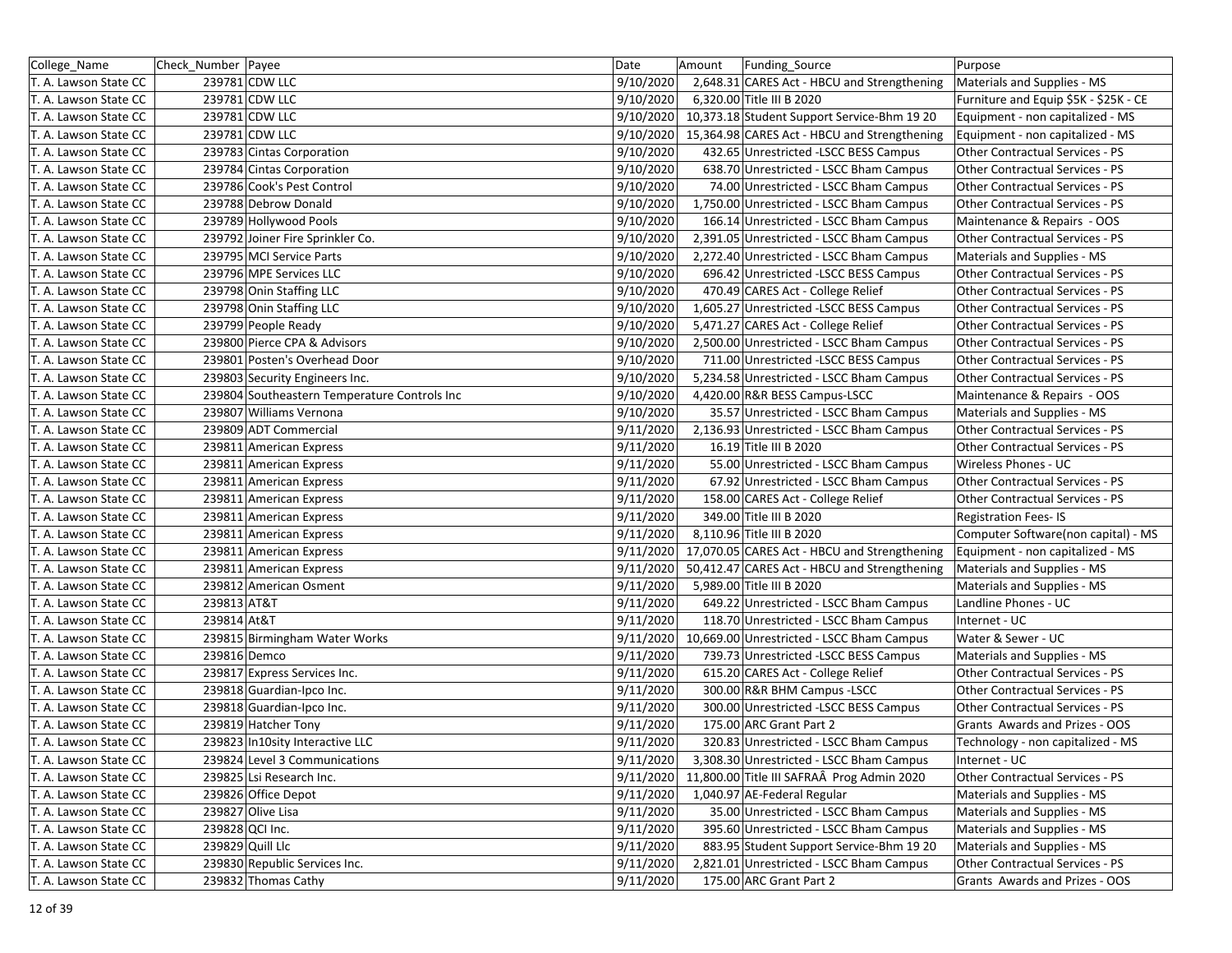| 9/11/2020<br>175.00 ARC Grant Part 2<br>T. A. Lawson State CC<br>239833 Varner Patience<br>Grants Awards and Prizes - OOS<br>9/11/2020<br>239834 Verizon Wireless<br>1,335.44 Unrestricted - LSCC Bham Campus<br>Internet - UC<br>T. A. Lawson State CC<br>9/11/2020<br>239836 Xerox Business Solutions Southeast<br>Other Contractual Services - PS<br>T. A. Lawson State CC<br>56.50 Student Support Service-Bhm 19 20<br>9/11/2020<br>239836 Xerox Business Solutions Southeast<br>226.04 Student Support Service-Bhm 19 20<br>T. A. Lawson State CC<br>Service Contracts on Equipment -OOS<br>9/11/2020<br>239837 Xerox Corporation<br>1,024.95 Unrestricted - LSCC Bham Campus<br>Other Contractual Services - PS<br>T. A. Lawson State CC<br>T. A. Lawson State CC<br>239838 #1 Stop Small Engine<br>9/14/2020<br>1,562.90 Unrestricted - LSCC Bham Campus<br>Other Contractual Services - PS<br>9/14/2020<br>Other Contractual Services - PS<br>T. A. Lawson State CC<br>239840 Agile Sports Technologies Inc.<br>1,375.00 Unrestricted - LSCC Bham Campus<br>9/14/2020<br>3,750.00 Title III SAFRAÂ Prog Admin 2020<br>Other Contractual Services - PS<br>T. A. Lawson State CC<br>239841 Alabama Building Commission<br>9/14/2020<br>239842 Alabama Graphics<br>430.50 CARES Act - College Relief<br>T. A. Lawson State CC<br>Materials and Supplies - MS<br>9/14/2020<br>1,199.49 Unrestricted - LSCC Bham Campus<br><b>Other Contractual Services - PS</b><br>T. A. Lawson State CC<br>239844 American Express<br>9/14/2020<br>1,758.65 Unrestricted - LSCC BESS Campus<br>T. A. Lawson State CC<br>239844 American Express<br>Equipment - non capitalized - MS<br>9/14/2020<br>T. A. Lawson State CC<br>239844 American Express<br>2,580.00 Unrestricted -LSCC BESS Campus<br>Subscriptions - OOS<br>T. A. Lawson State CC<br>239845 American Osment<br>9/14/2020<br>117.94 Unrestricted - LSCC BESS Campus<br>Other Contractual Services - PS<br>239845 American Osment<br>9/14/2020<br>22,091.60 CARES Act - College Relief<br>T. A. Lawson State CC<br>Materials and Supplies - MS<br>9/14/2020<br>4,200.00 Unrestricted - LSCC Bham Campus<br>T. A. Lawson State CC<br>239846 Chef Clayton's Food Syste<br>Other Contractual Services - PS<br>9/14/2020<br>239847 Cintas Corporation<br>Other Contractual Services - PS<br>T. A. Lawson State CC<br>322.86 Unrestricted - LSCC BESS Campus<br>9/14/2020<br>239848 Credentials Solutions LLC<br>950.00 Unrestricted -LSCC BESS Campus<br>T. A. Lawson State CC<br>Materials and Supplies - MS<br>9/14/2020<br>239849 DISH DBS Corporation<br>681.70 Unrestricted - LSCC Bham Campus<br>Internet - UC<br>T. A. Lawson State CC<br>9/14/2020<br>Other Contractual Services - PS<br>T. A. Lawson State CC<br>239850 Godspeed ESA-Hoover<br>2,025.00 Unrestricted - LSCC Bham Campus<br>T. A. Lawson State CC<br>239851 Lawson State Foundation<br>9/14/2020<br>2,000.00 Unrestricted -LSCC BESS Campus<br>Short-Term Building Rentals - OOS<br>239852 Pinnacle Software Inc.<br>9/14/2020<br>4,512.50 Vocational Ed/CTE<br>T. A. Lawson State CC<br>Equipment - non capitalized - MS<br>239853 QCI Inc.<br>9/14/2020<br>782.08 Unrestricted -LSCC BESS Campus<br>T. A. Lawson State CC<br>Materials and Supplies - MS<br>9/14/2020<br>239854 Rehab Associates LLS<br>T. A. Lawson State CC<br>2,500.00 Unrestricted - LSCC Bham Campus<br>Other Contractual Services - PS<br>9/14/2020<br>239855 Rivera Hank<br>Grants Awards and Prizes - OOS<br>T. A. Lawson State CC<br>175.00 ARC Grant Part 2<br>9/14/2020<br>239856 RJ Young Company<br>318.96 Unrestricted - LSCC Bham Campus<br>T. A. Lawson State CC<br>Other Contractual Services - PS<br>9/14/2020<br>239857 Scrip-safe Security<br>1,314.90 Unrestricted -LSCC BESS Campus<br>Materials and Supplies - MS<br>T. A. Lawson State CC<br>239858 Siemens Industry Inc.<br>9/14/2020<br>480.00 Unrestricted - LSCC Bham Campus<br><b>Other Contractual Services - PS</b><br>T. A. Lawson State CC | College Name          | Check_Number   Payee                         | Date      | Amount | Funding_Source                        | Purpose                         |
|----------------------------------------------------------------------------------------------------------------------------------------------------------------------------------------------------------------------------------------------------------------------------------------------------------------------------------------------------------------------------------------------------------------------------------------------------------------------------------------------------------------------------------------------------------------------------------------------------------------------------------------------------------------------------------------------------------------------------------------------------------------------------------------------------------------------------------------------------------------------------------------------------------------------------------------------------------------------------------------------------------------------------------------------------------------------------------------------------------------------------------------------------------------------------------------------------------------------------------------------------------------------------------------------------------------------------------------------------------------------------------------------------------------------------------------------------------------------------------------------------------------------------------------------------------------------------------------------------------------------------------------------------------------------------------------------------------------------------------------------------------------------------------------------------------------------------------------------------------------------------------------------------------------------------------------------------------------------------------------------------------------------------------------------------------------------------------------------------------------------------------------------------------------------------------------------------------------------------------------------------------------------------------------------------------------------------------------------------------------------------------------------------------------------------------------------------------------------------------------------------------------------------------------------------------------------------------------------------------------------------------------------------------------------------------------------------------------------------------------------------------------------------------------------------------------------------------------------------------------------------------------------------------------------------------------------------------------------------------------------------------------------------------------------------------------------------------------------------------------------------------------------------------------------------------------------------------------------------------------------------------------------------------------------------------------------------------------------------------------------------------------------------------------------------------------------------------------------------------------------------------------------------------------------------------------------------------------------------------------------------------------------------------------------------------------------------------------------------------------------------------------------------------------------------------------------------------------------------------------------------------------------------------------------------------------------------------------------------------------------------------------------|-----------------------|----------------------------------------------|-----------|--------|---------------------------------------|---------------------------------|
|                                                                                                                                                                                                                                                                                                                                                                                                                                                                                                                                                                                                                                                                                                                                                                                                                                                                                                                                                                                                                                                                                                                                                                                                                                                                                                                                                                                                                                                                                                                                                                                                                                                                                                                                                                                                                                                                                                                                                                                                                                                                                                                                                                                                                                                                                                                                                                                                                                                                                                                                                                                                                                                                                                                                                                                                                                                                                                                                                                                                                                                                                                                                                                                                                                                                                                                                                                                                                                                                                                                                                                                                                                                                                                                                                                                                                                                                                                                                                                                                                      |                       |                                              |           |        |                                       |                                 |
|                                                                                                                                                                                                                                                                                                                                                                                                                                                                                                                                                                                                                                                                                                                                                                                                                                                                                                                                                                                                                                                                                                                                                                                                                                                                                                                                                                                                                                                                                                                                                                                                                                                                                                                                                                                                                                                                                                                                                                                                                                                                                                                                                                                                                                                                                                                                                                                                                                                                                                                                                                                                                                                                                                                                                                                                                                                                                                                                                                                                                                                                                                                                                                                                                                                                                                                                                                                                                                                                                                                                                                                                                                                                                                                                                                                                                                                                                                                                                                                                                      |                       |                                              |           |        |                                       |                                 |
|                                                                                                                                                                                                                                                                                                                                                                                                                                                                                                                                                                                                                                                                                                                                                                                                                                                                                                                                                                                                                                                                                                                                                                                                                                                                                                                                                                                                                                                                                                                                                                                                                                                                                                                                                                                                                                                                                                                                                                                                                                                                                                                                                                                                                                                                                                                                                                                                                                                                                                                                                                                                                                                                                                                                                                                                                                                                                                                                                                                                                                                                                                                                                                                                                                                                                                                                                                                                                                                                                                                                                                                                                                                                                                                                                                                                                                                                                                                                                                                                                      |                       |                                              |           |        |                                       |                                 |
|                                                                                                                                                                                                                                                                                                                                                                                                                                                                                                                                                                                                                                                                                                                                                                                                                                                                                                                                                                                                                                                                                                                                                                                                                                                                                                                                                                                                                                                                                                                                                                                                                                                                                                                                                                                                                                                                                                                                                                                                                                                                                                                                                                                                                                                                                                                                                                                                                                                                                                                                                                                                                                                                                                                                                                                                                                                                                                                                                                                                                                                                                                                                                                                                                                                                                                                                                                                                                                                                                                                                                                                                                                                                                                                                                                                                                                                                                                                                                                                                                      |                       |                                              |           |        |                                       |                                 |
|                                                                                                                                                                                                                                                                                                                                                                                                                                                                                                                                                                                                                                                                                                                                                                                                                                                                                                                                                                                                                                                                                                                                                                                                                                                                                                                                                                                                                                                                                                                                                                                                                                                                                                                                                                                                                                                                                                                                                                                                                                                                                                                                                                                                                                                                                                                                                                                                                                                                                                                                                                                                                                                                                                                                                                                                                                                                                                                                                                                                                                                                                                                                                                                                                                                                                                                                                                                                                                                                                                                                                                                                                                                                                                                                                                                                                                                                                                                                                                                                                      |                       |                                              |           |        |                                       |                                 |
|                                                                                                                                                                                                                                                                                                                                                                                                                                                                                                                                                                                                                                                                                                                                                                                                                                                                                                                                                                                                                                                                                                                                                                                                                                                                                                                                                                                                                                                                                                                                                                                                                                                                                                                                                                                                                                                                                                                                                                                                                                                                                                                                                                                                                                                                                                                                                                                                                                                                                                                                                                                                                                                                                                                                                                                                                                                                                                                                                                                                                                                                                                                                                                                                                                                                                                                                                                                                                                                                                                                                                                                                                                                                                                                                                                                                                                                                                                                                                                                                                      |                       |                                              |           |        |                                       |                                 |
|                                                                                                                                                                                                                                                                                                                                                                                                                                                                                                                                                                                                                                                                                                                                                                                                                                                                                                                                                                                                                                                                                                                                                                                                                                                                                                                                                                                                                                                                                                                                                                                                                                                                                                                                                                                                                                                                                                                                                                                                                                                                                                                                                                                                                                                                                                                                                                                                                                                                                                                                                                                                                                                                                                                                                                                                                                                                                                                                                                                                                                                                                                                                                                                                                                                                                                                                                                                                                                                                                                                                                                                                                                                                                                                                                                                                                                                                                                                                                                                                                      |                       |                                              |           |        |                                       |                                 |
|                                                                                                                                                                                                                                                                                                                                                                                                                                                                                                                                                                                                                                                                                                                                                                                                                                                                                                                                                                                                                                                                                                                                                                                                                                                                                                                                                                                                                                                                                                                                                                                                                                                                                                                                                                                                                                                                                                                                                                                                                                                                                                                                                                                                                                                                                                                                                                                                                                                                                                                                                                                                                                                                                                                                                                                                                                                                                                                                                                                                                                                                                                                                                                                                                                                                                                                                                                                                                                                                                                                                                                                                                                                                                                                                                                                                                                                                                                                                                                                                                      |                       |                                              |           |        |                                       |                                 |
|                                                                                                                                                                                                                                                                                                                                                                                                                                                                                                                                                                                                                                                                                                                                                                                                                                                                                                                                                                                                                                                                                                                                                                                                                                                                                                                                                                                                                                                                                                                                                                                                                                                                                                                                                                                                                                                                                                                                                                                                                                                                                                                                                                                                                                                                                                                                                                                                                                                                                                                                                                                                                                                                                                                                                                                                                                                                                                                                                                                                                                                                                                                                                                                                                                                                                                                                                                                                                                                                                                                                                                                                                                                                                                                                                                                                                                                                                                                                                                                                                      |                       |                                              |           |        |                                       |                                 |
|                                                                                                                                                                                                                                                                                                                                                                                                                                                                                                                                                                                                                                                                                                                                                                                                                                                                                                                                                                                                                                                                                                                                                                                                                                                                                                                                                                                                                                                                                                                                                                                                                                                                                                                                                                                                                                                                                                                                                                                                                                                                                                                                                                                                                                                                                                                                                                                                                                                                                                                                                                                                                                                                                                                                                                                                                                                                                                                                                                                                                                                                                                                                                                                                                                                                                                                                                                                                                                                                                                                                                                                                                                                                                                                                                                                                                                                                                                                                                                                                                      |                       |                                              |           |        |                                       |                                 |
|                                                                                                                                                                                                                                                                                                                                                                                                                                                                                                                                                                                                                                                                                                                                                                                                                                                                                                                                                                                                                                                                                                                                                                                                                                                                                                                                                                                                                                                                                                                                                                                                                                                                                                                                                                                                                                                                                                                                                                                                                                                                                                                                                                                                                                                                                                                                                                                                                                                                                                                                                                                                                                                                                                                                                                                                                                                                                                                                                                                                                                                                                                                                                                                                                                                                                                                                                                                                                                                                                                                                                                                                                                                                                                                                                                                                                                                                                                                                                                                                                      |                       |                                              |           |        |                                       |                                 |
|                                                                                                                                                                                                                                                                                                                                                                                                                                                                                                                                                                                                                                                                                                                                                                                                                                                                                                                                                                                                                                                                                                                                                                                                                                                                                                                                                                                                                                                                                                                                                                                                                                                                                                                                                                                                                                                                                                                                                                                                                                                                                                                                                                                                                                                                                                                                                                                                                                                                                                                                                                                                                                                                                                                                                                                                                                                                                                                                                                                                                                                                                                                                                                                                                                                                                                                                                                                                                                                                                                                                                                                                                                                                                                                                                                                                                                                                                                                                                                                                                      |                       |                                              |           |        |                                       |                                 |
|                                                                                                                                                                                                                                                                                                                                                                                                                                                                                                                                                                                                                                                                                                                                                                                                                                                                                                                                                                                                                                                                                                                                                                                                                                                                                                                                                                                                                                                                                                                                                                                                                                                                                                                                                                                                                                                                                                                                                                                                                                                                                                                                                                                                                                                                                                                                                                                                                                                                                                                                                                                                                                                                                                                                                                                                                                                                                                                                                                                                                                                                                                                                                                                                                                                                                                                                                                                                                                                                                                                                                                                                                                                                                                                                                                                                                                                                                                                                                                                                                      |                       |                                              |           |        |                                       |                                 |
|                                                                                                                                                                                                                                                                                                                                                                                                                                                                                                                                                                                                                                                                                                                                                                                                                                                                                                                                                                                                                                                                                                                                                                                                                                                                                                                                                                                                                                                                                                                                                                                                                                                                                                                                                                                                                                                                                                                                                                                                                                                                                                                                                                                                                                                                                                                                                                                                                                                                                                                                                                                                                                                                                                                                                                                                                                                                                                                                                                                                                                                                                                                                                                                                                                                                                                                                                                                                                                                                                                                                                                                                                                                                                                                                                                                                                                                                                                                                                                                                                      |                       |                                              |           |        |                                       |                                 |
|                                                                                                                                                                                                                                                                                                                                                                                                                                                                                                                                                                                                                                                                                                                                                                                                                                                                                                                                                                                                                                                                                                                                                                                                                                                                                                                                                                                                                                                                                                                                                                                                                                                                                                                                                                                                                                                                                                                                                                                                                                                                                                                                                                                                                                                                                                                                                                                                                                                                                                                                                                                                                                                                                                                                                                                                                                                                                                                                                                                                                                                                                                                                                                                                                                                                                                                                                                                                                                                                                                                                                                                                                                                                                                                                                                                                                                                                                                                                                                                                                      |                       |                                              |           |        |                                       |                                 |
|                                                                                                                                                                                                                                                                                                                                                                                                                                                                                                                                                                                                                                                                                                                                                                                                                                                                                                                                                                                                                                                                                                                                                                                                                                                                                                                                                                                                                                                                                                                                                                                                                                                                                                                                                                                                                                                                                                                                                                                                                                                                                                                                                                                                                                                                                                                                                                                                                                                                                                                                                                                                                                                                                                                                                                                                                                                                                                                                                                                                                                                                                                                                                                                                                                                                                                                                                                                                                                                                                                                                                                                                                                                                                                                                                                                                                                                                                                                                                                                                                      |                       |                                              |           |        |                                       |                                 |
|                                                                                                                                                                                                                                                                                                                                                                                                                                                                                                                                                                                                                                                                                                                                                                                                                                                                                                                                                                                                                                                                                                                                                                                                                                                                                                                                                                                                                                                                                                                                                                                                                                                                                                                                                                                                                                                                                                                                                                                                                                                                                                                                                                                                                                                                                                                                                                                                                                                                                                                                                                                                                                                                                                                                                                                                                                                                                                                                                                                                                                                                                                                                                                                                                                                                                                                                                                                                                                                                                                                                                                                                                                                                                                                                                                                                                                                                                                                                                                                                                      |                       |                                              |           |        |                                       |                                 |
|                                                                                                                                                                                                                                                                                                                                                                                                                                                                                                                                                                                                                                                                                                                                                                                                                                                                                                                                                                                                                                                                                                                                                                                                                                                                                                                                                                                                                                                                                                                                                                                                                                                                                                                                                                                                                                                                                                                                                                                                                                                                                                                                                                                                                                                                                                                                                                                                                                                                                                                                                                                                                                                                                                                                                                                                                                                                                                                                                                                                                                                                                                                                                                                                                                                                                                                                                                                                                                                                                                                                                                                                                                                                                                                                                                                                                                                                                                                                                                                                                      |                       |                                              |           |        |                                       |                                 |
|                                                                                                                                                                                                                                                                                                                                                                                                                                                                                                                                                                                                                                                                                                                                                                                                                                                                                                                                                                                                                                                                                                                                                                                                                                                                                                                                                                                                                                                                                                                                                                                                                                                                                                                                                                                                                                                                                                                                                                                                                                                                                                                                                                                                                                                                                                                                                                                                                                                                                                                                                                                                                                                                                                                                                                                                                                                                                                                                                                                                                                                                                                                                                                                                                                                                                                                                                                                                                                                                                                                                                                                                                                                                                                                                                                                                                                                                                                                                                                                                                      |                       |                                              |           |        |                                       |                                 |
|                                                                                                                                                                                                                                                                                                                                                                                                                                                                                                                                                                                                                                                                                                                                                                                                                                                                                                                                                                                                                                                                                                                                                                                                                                                                                                                                                                                                                                                                                                                                                                                                                                                                                                                                                                                                                                                                                                                                                                                                                                                                                                                                                                                                                                                                                                                                                                                                                                                                                                                                                                                                                                                                                                                                                                                                                                                                                                                                                                                                                                                                                                                                                                                                                                                                                                                                                                                                                                                                                                                                                                                                                                                                                                                                                                                                                                                                                                                                                                                                                      |                       |                                              |           |        |                                       |                                 |
|                                                                                                                                                                                                                                                                                                                                                                                                                                                                                                                                                                                                                                                                                                                                                                                                                                                                                                                                                                                                                                                                                                                                                                                                                                                                                                                                                                                                                                                                                                                                                                                                                                                                                                                                                                                                                                                                                                                                                                                                                                                                                                                                                                                                                                                                                                                                                                                                                                                                                                                                                                                                                                                                                                                                                                                                                                                                                                                                                                                                                                                                                                                                                                                                                                                                                                                                                                                                                                                                                                                                                                                                                                                                                                                                                                                                                                                                                                                                                                                                                      |                       |                                              |           |        |                                       |                                 |
|                                                                                                                                                                                                                                                                                                                                                                                                                                                                                                                                                                                                                                                                                                                                                                                                                                                                                                                                                                                                                                                                                                                                                                                                                                                                                                                                                                                                                                                                                                                                                                                                                                                                                                                                                                                                                                                                                                                                                                                                                                                                                                                                                                                                                                                                                                                                                                                                                                                                                                                                                                                                                                                                                                                                                                                                                                                                                                                                                                                                                                                                                                                                                                                                                                                                                                                                                                                                                                                                                                                                                                                                                                                                                                                                                                                                                                                                                                                                                                                                                      |                       |                                              |           |        |                                       |                                 |
|                                                                                                                                                                                                                                                                                                                                                                                                                                                                                                                                                                                                                                                                                                                                                                                                                                                                                                                                                                                                                                                                                                                                                                                                                                                                                                                                                                                                                                                                                                                                                                                                                                                                                                                                                                                                                                                                                                                                                                                                                                                                                                                                                                                                                                                                                                                                                                                                                                                                                                                                                                                                                                                                                                                                                                                                                                                                                                                                                                                                                                                                                                                                                                                                                                                                                                                                                                                                                                                                                                                                                                                                                                                                                                                                                                                                                                                                                                                                                                                                                      |                       |                                              |           |        |                                       |                                 |
|                                                                                                                                                                                                                                                                                                                                                                                                                                                                                                                                                                                                                                                                                                                                                                                                                                                                                                                                                                                                                                                                                                                                                                                                                                                                                                                                                                                                                                                                                                                                                                                                                                                                                                                                                                                                                                                                                                                                                                                                                                                                                                                                                                                                                                                                                                                                                                                                                                                                                                                                                                                                                                                                                                                                                                                                                                                                                                                                                                                                                                                                                                                                                                                                                                                                                                                                                                                                                                                                                                                                                                                                                                                                                                                                                                                                                                                                                                                                                                                                                      |                       |                                              |           |        |                                       |                                 |
|                                                                                                                                                                                                                                                                                                                                                                                                                                                                                                                                                                                                                                                                                                                                                                                                                                                                                                                                                                                                                                                                                                                                                                                                                                                                                                                                                                                                                                                                                                                                                                                                                                                                                                                                                                                                                                                                                                                                                                                                                                                                                                                                                                                                                                                                                                                                                                                                                                                                                                                                                                                                                                                                                                                                                                                                                                                                                                                                                                                                                                                                                                                                                                                                                                                                                                                                                                                                                                                                                                                                                                                                                                                                                                                                                                                                                                                                                                                                                                                                                      |                       |                                              |           |        |                                       |                                 |
|                                                                                                                                                                                                                                                                                                                                                                                                                                                                                                                                                                                                                                                                                                                                                                                                                                                                                                                                                                                                                                                                                                                                                                                                                                                                                                                                                                                                                                                                                                                                                                                                                                                                                                                                                                                                                                                                                                                                                                                                                                                                                                                                                                                                                                                                                                                                                                                                                                                                                                                                                                                                                                                                                                                                                                                                                                                                                                                                                                                                                                                                                                                                                                                                                                                                                                                                                                                                                                                                                                                                                                                                                                                                                                                                                                                                                                                                                                                                                                                                                      |                       |                                              |           |        |                                       |                                 |
|                                                                                                                                                                                                                                                                                                                                                                                                                                                                                                                                                                                                                                                                                                                                                                                                                                                                                                                                                                                                                                                                                                                                                                                                                                                                                                                                                                                                                                                                                                                                                                                                                                                                                                                                                                                                                                                                                                                                                                                                                                                                                                                                                                                                                                                                                                                                                                                                                                                                                                                                                                                                                                                                                                                                                                                                                                                                                                                                                                                                                                                                                                                                                                                                                                                                                                                                                                                                                                                                                                                                                                                                                                                                                                                                                                                                                                                                                                                                                                                                                      |                       |                                              |           |        |                                       |                                 |
|                                                                                                                                                                                                                                                                                                                                                                                                                                                                                                                                                                                                                                                                                                                                                                                                                                                                                                                                                                                                                                                                                                                                                                                                                                                                                                                                                                                                                                                                                                                                                                                                                                                                                                                                                                                                                                                                                                                                                                                                                                                                                                                                                                                                                                                                                                                                                                                                                                                                                                                                                                                                                                                                                                                                                                                                                                                                                                                                                                                                                                                                                                                                                                                                                                                                                                                                                                                                                                                                                                                                                                                                                                                                                                                                                                                                                                                                                                                                                                                                                      | T. A. Lawson State CC | 239859 Southeastern Temperature Controls Inc | 9/14/2020 |        | 320.00 Unrestricted -LSCC BESS Campus | Other Contractual Services - PS |
| 239860 Strickland Companies<br>9/14/2020<br>T. A. Lawson State CC<br>1,069.12 Student Support Service-Bhm 19 20<br>Materials and Supplies - MS                                                                                                                                                                                                                                                                                                                                                                                                                                                                                                                                                                                                                                                                                                                                                                                                                                                                                                                                                                                                                                                                                                                                                                                                                                                                                                                                                                                                                                                                                                                                                                                                                                                                                                                                                                                                                                                                                                                                                                                                                                                                                                                                                                                                                                                                                                                                                                                                                                                                                                                                                                                                                                                                                                                                                                                                                                                                                                                                                                                                                                                                                                                                                                                                                                                                                                                                                                                                                                                                                                                                                                                                                                                                                                                                                                                                                                                                       |                       |                                              |           |        |                                       |                                 |
| 9/14/2020<br>239860 Strickland Companies<br>1,919.19 Vocational Ed/CTE<br>T. A. Lawson State CC<br>Materials and Supplies - MS                                                                                                                                                                                                                                                                                                                                                                                                                                                                                                                                                                                                                                                                                                                                                                                                                                                                                                                                                                                                                                                                                                                                                                                                                                                                                                                                                                                                                                                                                                                                                                                                                                                                                                                                                                                                                                                                                                                                                                                                                                                                                                                                                                                                                                                                                                                                                                                                                                                                                                                                                                                                                                                                                                                                                                                                                                                                                                                                                                                                                                                                                                                                                                                                                                                                                                                                                                                                                                                                                                                                                                                                                                                                                                                                                                                                                                                                                       |                       |                                              |           |        |                                       |                                 |
| 9/14/2020<br>239861 Teacher Retirement System<br>800.00 Unrestricted - LSCC Bham Campus<br>Group Health Insurance - FB<br>T. A. Lawson State CC                                                                                                                                                                                                                                                                                                                                                                                                                                                                                                                                                                                                                                                                                                                                                                                                                                                                                                                                                                                                                                                                                                                                                                                                                                                                                                                                                                                                                                                                                                                                                                                                                                                                                                                                                                                                                                                                                                                                                                                                                                                                                                                                                                                                                                                                                                                                                                                                                                                                                                                                                                                                                                                                                                                                                                                                                                                                                                                                                                                                                                                                                                                                                                                                                                                                                                                                                                                                                                                                                                                                                                                                                                                                                                                                                                                                                                                                      |                       |                                              |           |        |                                       |                                 |
| 9/14/2020<br>239862 The Bancorp Bank<br>2,854.00 Unrestricted - LSCC Bham Campus<br>Other Contractual Services - PS<br>T. A. Lawson State CC                                                                                                                                                                                                                                                                                                                                                                                                                                                                                                                                                                                                                                                                                                                                                                                                                                                                                                                                                                                                                                                                                                                                                                                                                                                                                                                                                                                                                                                                                                                                                                                                                                                                                                                                                                                                                                                                                                                                                                                                                                                                                                                                                                                                                                                                                                                                                                                                                                                                                                                                                                                                                                                                                                                                                                                                                                                                                                                                                                                                                                                                                                                                                                                                                                                                                                                                                                                                                                                                                                                                                                                                                                                                                                                                                                                                                                                                         |                       |                                              |           |        |                                       |                                 |
| 9/14/2020<br>239863 TK Elevator Corporation<br>3,418.05 Unrestricted - LSCC Bham Campus<br>Other Contractual Services - PS<br>T. A. Lawson State CC                                                                                                                                                                                                                                                                                                                                                                                                                                                                                                                                                                                                                                                                                                                                                                                                                                                                                                                                                                                                                                                                                                                                                                                                                                                                                                                                                                                                                                                                                                                                                                                                                                                                                                                                                                                                                                                                                                                                                                                                                                                                                                                                                                                                                                                                                                                                                                                                                                                                                                                                                                                                                                                                                                                                                                                                                                                                                                                                                                                                                                                                                                                                                                                                                                                                                                                                                                                                                                                                                                                                                                                                                                                                                                                                                                                                                                                                  |                       |                                              |           |        |                                       |                                 |
| 9/14/2020<br>T. A. Lawson State CC<br>239865 Whitlow-Nixon Joaniteka<br>100.00 Title III B 2020<br>Other Contractual Services - PS                                                                                                                                                                                                                                                                                                                                                                                                                                                                                                                                                                                                                                                                                                                                                                                                                                                                                                                                                                                                                                                                                                                                                                                                                                                                                                                                                                                                                                                                                                                                                                                                                                                                                                                                                                                                                                                                                                                                                                                                                                                                                                                                                                                                                                                                                                                                                                                                                                                                                                                                                                                                                                                                                                                                                                                                                                                                                                                                                                                                                                                                                                                                                                                                                                                                                                                                                                                                                                                                                                                                                                                                                                                                                                                                                                                                                                                                                   |                       |                                              |           |        |                                       |                                 |
| 9/14/2020<br>1,548.24 Unrestricted - LSCC Bham Campus<br>T. A. Lawson State CC<br>239866 Williams & Fudgelnc.<br>Debt Collection Expense - PS                                                                                                                                                                                                                                                                                                                                                                                                                                                                                                                                                                                                                                                                                                                                                                                                                                                                                                                                                                                                                                                                                                                                                                                                                                                                                                                                                                                                                                                                                                                                                                                                                                                                                                                                                                                                                                                                                                                                                                                                                                                                                                                                                                                                                                                                                                                                                                                                                                                                                                                                                                                                                                                                                                                                                                                                                                                                                                                                                                                                                                                                                                                                                                                                                                                                                                                                                                                                                                                                                                                                                                                                                                                                                                                                                                                                                                                                        |                       |                                              |           |        |                                       |                                 |
| 239867 Xerox Business Solutions Southeast<br>9/14/2020<br>Other Contractual Services - PS<br>T. A. Lawson State CC<br>180.83 Unrestricted - LSCC BESS Campus                                                                                                                                                                                                                                                                                                                                                                                                                                                                                                                                                                                                                                                                                                                                                                                                                                                                                                                                                                                                                                                                                                                                                                                                                                                                                                                                                                                                                                                                                                                                                                                                                                                                                                                                                                                                                                                                                                                                                                                                                                                                                                                                                                                                                                                                                                                                                                                                                                                                                                                                                                                                                                                                                                                                                                                                                                                                                                                                                                                                                                                                                                                                                                                                                                                                                                                                                                                                                                                                                                                                                                                                                                                                                                                                                                                                                                                         |                       |                                              |           |        |                                       |                                 |
| 9/14/2020<br>239868 Xerox Corporation<br>T. A. Lawson State CC<br>122.69 Unrestricted - LSCC Bham Campus<br>Other Contractual Services - PS                                                                                                                                                                                                                                                                                                                                                                                                                                                                                                                                                                                                                                                                                                                                                                                                                                                                                                                                                                                                                                                                                                                                                                                                                                                                                                                                                                                                                                                                                                                                                                                                                                                                                                                                                                                                                                                                                                                                                                                                                                                                                                                                                                                                                                                                                                                                                                                                                                                                                                                                                                                                                                                                                                                                                                                                                                                                                                                                                                                                                                                                                                                                                                                                                                                                                                                                                                                                                                                                                                                                                                                                                                                                                                                                                                                                                                                                          |                       |                                              |           |        |                                       |                                 |
| 239869 National League for Nursing<br>9/16/2020<br>4,075.00 Vocational Ed/CTE<br>Memberships - PS<br>T. A. Lawson State CC                                                                                                                                                                                                                                                                                                                                                                                                                                                                                                                                                                                                                                                                                                                                                                                                                                                                                                                                                                                                                                                                                                                                                                                                                                                                                                                                                                                                                                                                                                                                                                                                                                                                                                                                                                                                                                                                                                                                                                                                                                                                                                                                                                                                                                                                                                                                                                                                                                                                                                                                                                                                                                                                                                                                                                                                                                                                                                                                                                                                                                                                                                                                                                                                                                                                                                                                                                                                                                                                                                                                                                                                                                                                                                                                                                                                                                                                                           |                       |                                              |           |        |                                       |                                 |
| 9/16/2020<br>239870 Aho Architects LLC<br>257.36 Title III B 2020<br>T. A. Lawson State CC<br>Engineering & Architectural Svc -PS                                                                                                                                                                                                                                                                                                                                                                                                                                                                                                                                                                                                                                                                                                                                                                                                                                                                                                                                                                                                                                                                                                                                                                                                                                                                                                                                                                                                                                                                                                                                                                                                                                                                                                                                                                                                                                                                                                                                                                                                                                                                                                                                                                                                                                                                                                                                                                                                                                                                                                                                                                                                                                                                                                                                                                                                                                                                                                                                                                                                                                                                                                                                                                                                                                                                                                                                                                                                                                                                                                                                                                                                                                                                                                                                                                                                                                                                                    |                       |                                              |           |        |                                       |                                 |
| 9/16/2020<br>Materials and Supplies - MS<br>T. A. Lawson State CC<br>239872 Blake Advertising<br>725.00 STEAM                                                                                                                                                                                                                                                                                                                                                                                                                                                                                                                                                                                                                                                                                                                                                                                                                                                                                                                                                                                                                                                                                                                                                                                                                                                                                                                                                                                                                                                                                                                                                                                                                                                                                                                                                                                                                                                                                                                                                                                                                                                                                                                                                                                                                                                                                                                                                                                                                                                                                                                                                                                                                                                                                                                                                                                                                                                                                                                                                                                                                                                                                                                                                                                                                                                                                                                                                                                                                                                                                                                                                                                                                                                                                                                                                                                                                                                                                                        |                       |                                              |           |        |                                       |                                 |
| 9/16/2020<br>T. A. Lawson State CC<br>239872 Blake Advertising<br>1,425.00 Title III B 2020<br>Materials and Supplies - MS                                                                                                                                                                                                                                                                                                                                                                                                                                                                                                                                                                                                                                                                                                                                                                                                                                                                                                                                                                                                                                                                                                                                                                                                                                                                                                                                                                                                                                                                                                                                                                                                                                                                                                                                                                                                                                                                                                                                                                                                                                                                                                                                                                                                                                                                                                                                                                                                                                                                                                                                                                                                                                                                                                                                                                                                                                                                                                                                                                                                                                                                                                                                                                                                                                                                                                                                                                                                                                                                                                                                                                                                                                                                                                                                                                                                                                                                                           |                       |                                              |           |        |                                       |                                 |
| 239872 Blake Advertising<br>9/16/2020<br>4,750.00 Multi Fed- HBCU 2PI STEM E3 NSF<br>T. A. Lawson State CC<br>Materials and Supplies - MS                                                                                                                                                                                                                                                                                                                                                                                                                                                                                                                                                                                                                                                                                                                                                                                                                                                                                                                                                                                                                                                                                                                                                                                                                                                                                                                                                                                                                                                                                                                                                                                                                                                                                                                                                                                                                                                                                                                                                                                                                                                                                                                                                                                                                                                                                                                                                                                                                                                                                                                                                                                                                                                                                                                                                                                                                                                                                                                                                                                                                                                                                                                                                                                                                                                                                                                                                                                                                                                                                                                                                                                                                                                                                                                                                                                                                                                                            |                       |                                              |           |        |                                       |                                 |
| 9/16/2020<br>T. A. Lawson State CC<br>239874 De Lage Landen Fin Svc<br>304.37 Unrestricted - LSCC Bham Campus<br>Other Contractual Services - PS                                                                                                                                                                                                                                                                                                                                                                                                                                                                                                                                                                                                                                                                                                                                                                                                                                                                                                                                                                                                                                                                                                                                                                                                                                                                                                                                                                                                                                                                                                                                                                                                                                                                                                                                                                                                                                                                                                                                                                                                                                                                                                                                                                                                                                                                                                                                                                                                                                                                                                                                                                                                                                                                                                                                                                                                                                                                                                                                                                                                                                                                                                                                                                                                                                                                                                                                                                                                                                                                                                                                                                                                                                                                                                                                                                                                                                                                     |                       |                                              |           |        |                                       |                                 |
| Other Contractual Services - PS<br>9/16/2020<br>1,691.80 CARES Act - College Relief<br>T. A. Lawson State CC<br>239875 Express Services Inc.                                                                                                                                                                                                                                                                                                                                                                                                                                                                                                                                                                                                                                                                                                                                                                                                                                                                                                                                                                                                                                                                                                                                                                                                                                                                                                                                                                                                                                                                                                                                                                                                                                                                                                                                                                                                                                                                                                                                                                                                                                                                                                                                                                                                                                                                                                                                                                                                                                                                                                                                                                                                                                                                                                                                                                                                                                                                                                                                                                                                                                                                                                                                                                                                                                                                                                                                                                                                                                                                                                                                                                                                                                                                                                                                                                                                                                                                         |                       |                                              |           |        |                                       |                                 |
| 9/16/2020<br>1,150.00 Title III B 2019<br>Maintenance & Repairs - OOS<br>T. A. Lawson State CC<br>239876 Fagnes Billy                                                                                                                                                                                                                                                                                                                                                                                                                                                                                                                                                                                                                                                                                                                                                                                                                                                                                                                                                                                                                                                                                                                                                                                                                                                                                                                                                                                                                                                                                                                                                                                                                                                                                                                                                                                                                                                                                                                                                                                                                                                                                                                                                                                                                                                                                                                                                                                                                                                                                                                                                                                                                                                                                                                                                                                                                                                                                                                                                                                                                                                                                                                                                                                                                                                                                                                                                                                                                                                                                                                                                                                                                                                                                                                                                                                                                                                                                                |                       |                                              |           |        |                                       |                                 |
| 9/16/2020<br>239877 Ferguson Enterprises Inc<br>3,082.62 CARES Act - College Relief<br>T. A. Lawson State CC<br>Materials and Supplies - MS                                                                                                                                                                                                                                                                                                                                                                                                                                                                                                                                                                                                                                                                                                                                                                                                                                                                                                                                                                                                                                                                                                                                                                                                                                                                                                                                                                                                                                                                                                                                                                                                                                                                                                                                                                                                                                                                                                                                                                                                                                                                                                                                                                                                                                                                                                                                                                                                                                                                                                                                                                                                                                                                                                                                                                                                                                                                                                                                                                                                                                                                                                                                                                                                                                                                                                                                                                                                                                                                                                                                                                                                                                                                                                                                                                                                                                                                          |                       |                                              |           |        |                                       |                                 |
| T. A. Lawson State CC<br>9/16/2020 12,168.81 CARES Act - College Relief<br>239881 Onin Staffing LLC<br>Other Contractual Services - PS                                                                                                                                                                                                                                                                                                                                                                                                                                                                                                                                                                                                                                                                                                                                                                                                                                                                                                                                                                                                                                                                                                                                                                                                                                                                                                                                                                                                                                                                                                                                                                                                                                                                                                                                                                                                                                                                                                                                                                                                                                                                                                                                                                                                                                                                                                                                                                                                                                                                                                                                                                                                                                                                                                                                                                                                                                                                                                                                                                                                                                                                                                                                                                                                                                                                                                                                                                                                                                                                                                                                                                                                                                                                                                                                                                                                                                                                               |                       |                                              |           |        |                                       |                                 |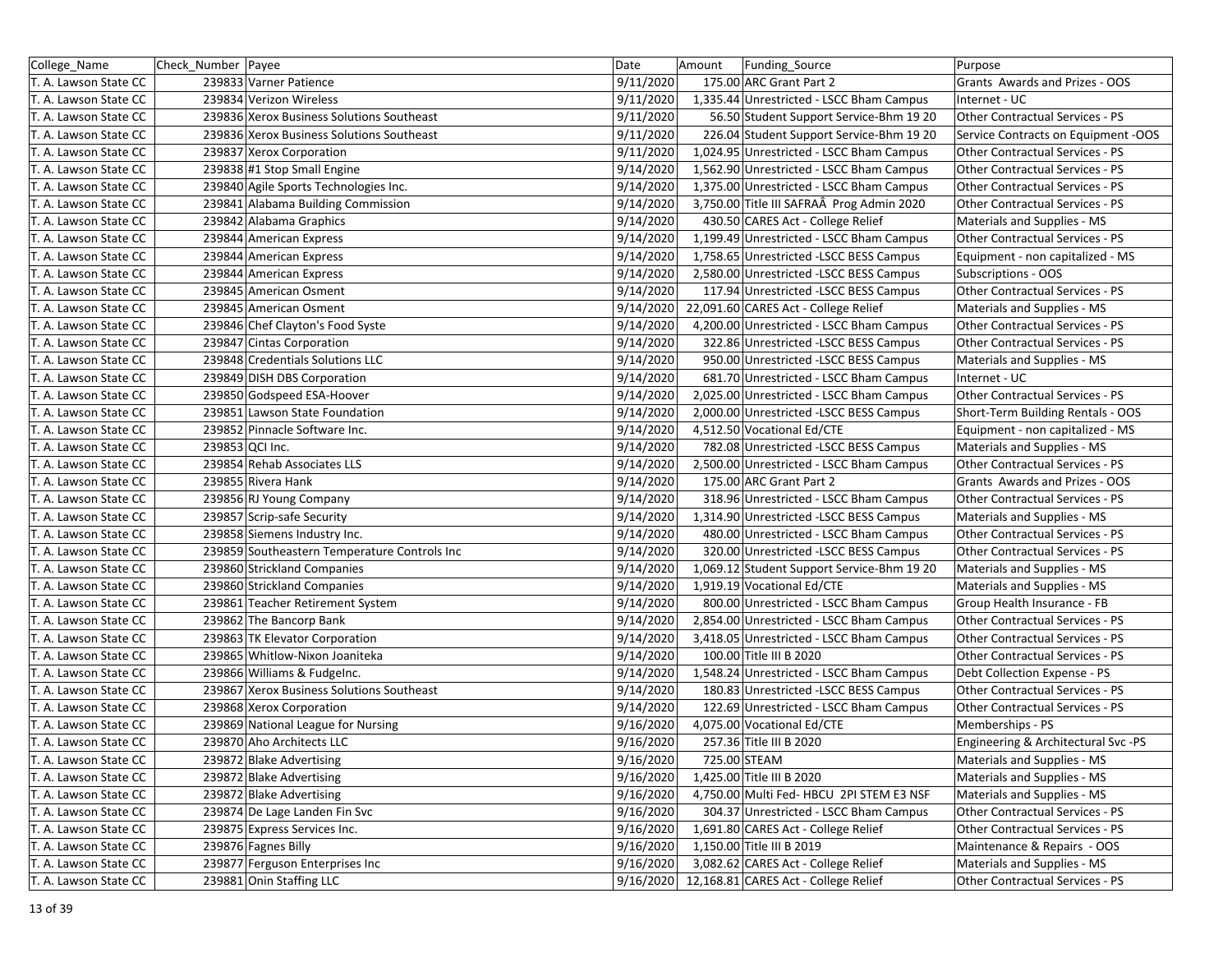| College_Name          | Check_Number   Payee |                                      | Date      | Amount | Funding Source                            | Purpose                                |
|-----------------------|----------------------|--------------------------------------|-----------|--------|-------------------------------------------|----------------------------------------|
| T. A. Lawson State CC |                      | 239882 Quill Llc                     | 9/16/2020 |        | 334.51 Unrestricted - LSCC Bham Campus    | Materials and Supplies - MS            |
| T. A. Lawson State CC |                      | 239882 Quill Llc                     | 9/16/2020 |        | 342.85 Student Support Service-Bhm 18 19  | Materials and Supplies - MS            |
| T. A. Lawson State CC |                      | 239882 Quill Llc                     | 9/16/2020 |        | 739.98 AE - State Regular                 | Materials and Supplies - MS            |
| T. A. Lawson State CC |                      | 239882 Quill Llc                     | 9/16/2020 |        | 1,881.25 AE-Federal Regular               | Materials and Supplies - MS            |
| T. A. Lawson State CC |                      | 239883 Republic Services Inc.        | 9/16/2020 |        | 4,416.39 Unrestricted - LSCC Bham Campus  | <b>Other Contractual Services - PS</b> |
| T. A. Lawson State CC | 239886 Spire         |                                      | 9/16/2020 |        | 1,242.64 Unrestricted - LSCC Bham Campus  | Gas & Heating Fuel - UC                |
| T. A. Lawson State CC |                      | 239887 Stark Exterminators           | 9/16/2020 |        | 455.00 Unrestricted - LSCC Bham Campus    | <b>Other Contractual Services - PS</b> |
| T. A. Lawson State CC |                      | 239889 Strickland Companies          | 9/16/2020 |        | 312.82 Unrestricted -LSCC BESS Campus     | Materials and Supplies - MS            |
| T. A. Lawson State CC |                      | 239890 Summit Media LLC              | 9/16/2020 |        | 9,188.00 AE-Federal Regular               | Advertising & Promotions - OOS         |
| T. A. Lawson State CC |                      | 239892 Walmart                       | 9/16/2020 |        | 91.41 Unrestricted - LSCC Bham Campus     | Materials and Supplies - MS            |
| T. A. Lawson State CC |                      | 239893 Walmart                       | 9/16/2020 |        | 157.43 Unrestricted - LSCC Bham Campus    | Materials and Supplies - MS            |
| T. A. Lawson State CC |                      | 239894 Xerox Corporation             | 9/16/2020 |        | 165.64 Unrestricted - LSCC Bham Campus    | Other Contractual Services - PS        |
| T. A. Lawson State CC |                      | 239895 Alabama Building Commission   | 9/18/2020 |        | 1,237.50 Title III SAFRAÂ Prog Admin 2020 | Other Contractual Services - PS        |
| T. A. Lawson State CC |                      | 239896 Amazon                        | 9/18/2020 |        | 10.00 Title III B 2019                    | Equipment - non capitalized - MS       |
| T. A. Lawson State CC |                      | 239896 Amazon                        | 9/18/2020 |        | 59.00 Unrestricted -LSCC BESS Campus      | Materials and Supplies - MS            |
| T. A. Lawson State CC |                      | 239896 Amazon                        | 9/18/2020 |        | 451.55 Multi Fed- HBCU 2PI STEM E3 NSF    | Materials and Supplies - MS            |
| T. A. Lawson State CC |                      | 239896 Amazon                        | 9/18/2020 |        | 479.79 Title III B 2020                   | Materials and Supplies - MS            |
| T. A. Lawson State CC |                      | 239897 American Express              | 9/18/2020 |        | 553.00 CARES Act - College Relief         | Other Contractual Services - PS        |
| T. A. Lawson State CC |                      | 239898 American Osment               | 9/18/2020 |        | 19,163.12 CARES Act - College Relief      | Materials and Supplies - MS            |
| T. A. Lawson State CC | 239899 HESI          |                                      | 9/18/2020 |        | 2,700.00 CARES Act - College Relief       | Other Contractual Services - PS        |
| T. A. Lawson State CC |                      | 239900 KGS Steel Inc                 | 9/18/2020 |        | 193.00 Unrestricted -LSCC BESS Campus     | Materials and Supplies - MS            |
| T. A. Lawson State CC |                      | 239903 RJ Young Company              | 9/18/2020 |        | 213.92 Unrestricted - LSCC Bham Campus    | Other Contractual Services - PS        |
| T. A. Lawson State CC |                      | 239905 Alabama Building Commission   | 9/18/2020 |        | 736.34 R&R BESS Campus-LSCC               | Engineering & Architectural Svc -PS    |
| T. A. Lawson State CC |                      | 239906 American Express              | 9/18/2020 |        | 2,446.72 Title III B 2020                 | <b>Other Contractual Services - PS</b> |
| T. A. Lawson State CC | 239907 AT&T          |                                      | 9/18/2020 |        | 467.65 Unrestricted - LSCC Bham Campus    | Cable - UC                             |
| T. A. Lawson State CC |                      | 239908 AT&T Mobility II LLC          | 9/18/2020 |        | 200.38 Unrestricted - LSCC Bham Campus    | Wireless Phones - UC                   |
| T. A. Lawson State CC |                      | 239909 Birmingham Water Works        | 9/18/2020 |        | 1,006.03 Unrestricted - LSCC Bham Campus  | Water & Sewer - UC                     |
| T. A. Lawson State CC |                      | 239910 Cintas Corporation            | 9/18/2020 |        | 319.35 Unrestricted - LSCC Bham Campus    | Other Contractual Services - PS        |
| T. A. Lawson State CC |                      | 239910 Cintas Corporation            | 9/18/2020 |        | 594.08 Unrestricted -LSCC BESS Campus     | Other Contractual Services - PS        |
| T. A. Lawson State CC |                      | 239911 Cook's Pest Control           | 9/18/2020 |        | 1,064.00 R&R BHM Campus -LSCC             | <b>Other Contractual Services - PS</b> |
| T. A. Lawson State CC |                      | 239912 Daikin Applied                | 9/18/2020 |        | 720.00 Unrestricted - LSCC Bham Campus    | Other Contractual Services - PS        |
| T. A. Lawson State CC |                      | 239913 DISH DBS Corporation          | 9/18/2020 |        | 69.55 Unrestricted - LSCC Bham Campus     | Cable - UC                             |
| T. A. Lawson State CC | 239914 HESI          |                                      | 9/18/2020 |        | 330.00 CARES Act - College Relief         | Other Contractual Services - PS        |
| T. A. Lawson State CC |                      | 239915 FedEx Office                  | 9/18/2020 |        | 22.76 Unrestricted - LSCC BESS Campus     | Other Contractual Services - PS        |
| T. A. Lawson State CC |                      | 239916 Ferrellgas                    | 9/18/2020 |        | 12.10 Unrestricted - LSCC BESS Campus     | <b>Other Contractual Services - PS</b> |
| T. A. Lawson State CC |                      | 239917 Gibsons Sheet Metal Works     | 9/18/2020 |        | 230.00 Unrestricted - LSCC BESS Campus    | Maintenance & Repairs - OOS            |
| T. A. Lawson State CC |                      | 239918 Hemphill Services Inc         | 9/18/2020 |        | 155.00 Unrestricted -LSCC BESS Campus     | Other Contractual Services - PS        |
| T. A. Lawson State CC |                      | 239920 Onin Staffing LLC             | 9/18/2020 |        | 2,138.51 Unrestricted -LSCC BESS Campus   | Other Contractual Services - PS        |
| T. A. Lawson State CC |                      | 239921 Progressive Electrical Se     | 9/18/2020 |        | 745.39 Unrestricted -LSCC BESS Campus     | Maintenance & Repairs - OOS            |
| T. A. Lawson State CC |                      | 239922 Republic Services Inc.        | 9/18/2020 |        | 1,327.13 R&R BESS Campus-LSCC             | Other Contractual Services - PS        |
| T. A. Lawson State CC | 239923 S/P2          |                                      | 9/18/2020 |        | 299.00 Unrestricted - LSCC BESS Campus    | Subscriptions - OOS                    |
| T. A. Lawson State CC | 239924 S/P2          |                                      | 9/18/2020 |        | 299.00 Unrestricted -LSCC BESS Campus     | Subscriptions - OOS                    |
| T. A. Lawson State CC |                      | 239925 Salt Strickland               | 9/18/2020 |        | 350.00 Unrestricted - LSCC Bham Campus    | <b>Registration Fees-OS</b>            |
| T. A. Lawson State CC |                      | 239926 W W Grainger Inc              | 9/18/2020 |        | 26.30 Unrestricted -LSCC BESS Campus      | Materials and Supplies - MS            |
| T. A. Lawson State CC |                      | 239927 Wittichen Supply Company Inc. | 9/18/2020 |        | 691.77 Unrestricted -LSCC BESS Campus     | Materials and Supplies - MS            |
| T. A. Lawson State CC |                      | 239928 Abernathy Kortney             | 9/22/2020 |        | 720.00 Unrestricted - LSCC Bham Campus    | Other Contractual Services - PS        |
| T. A. Lawson State CC |                      | 239929 Advanced Mower                | 9/22/2020 |        | 884.72 Unrestricted - LSCC Bham Campus    | Materials and Supplies - MS            |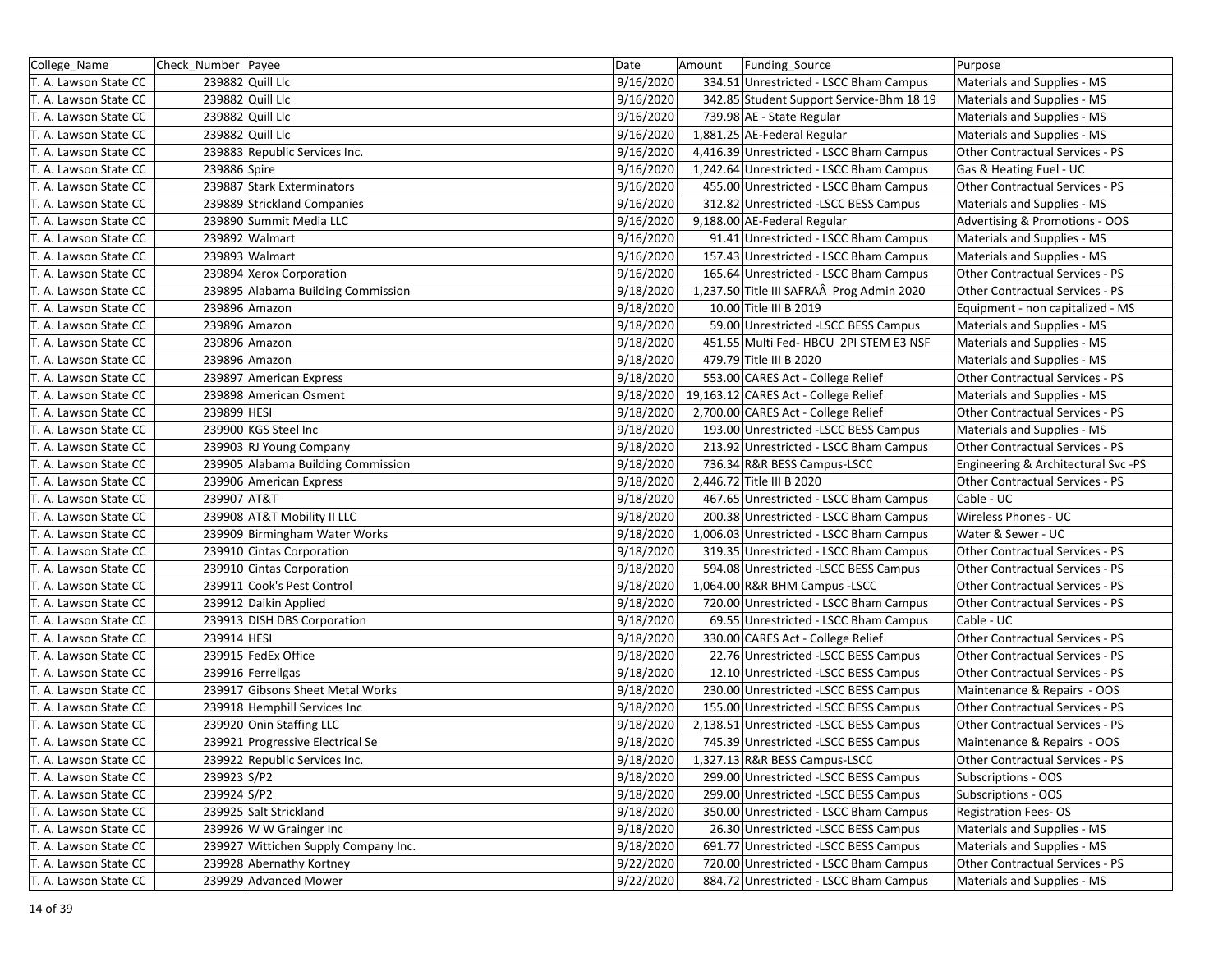| College_Name          | Check_Number   Payee |                                                                     | Date      | Amount | <b>Funding Source</b>                               | Purpose                                |
|-----------------------|----------------------|---------------------------------------------------------------------|-----------|--------|-----------------------------------------------------|----------------------------------------|
| T. A. Lawson State CC |                      | 239929 Advanced Mower                                               | 9/22/2020 |        | 884.72 Unrestricted -LSCC BESS Campus               | Materials and Supplies - MS            |
| T. A. Lawson State CC |                      | 239930 Alabama Assoc of Collegiate Registrars & Admissions Officers | 9/22/2020 |        | 427.00 Unrestricted -LSCC BESS Campus               | Materials and Supplies - MS            |
| T. A. Lawson State CC |                      | 239931 BBVA USA- PREMIERE CHEVROLET                                 | 9/22/2020 |        | 76.20 Unrestricted - LSCC Bham Campus               | Maintenance & Repairs - OOS            |
| T. A. Lawson State CC |                      | 239932 Brown Roland                                                 | 9/22/2020 |        | 720.00 Unrestricted - LSCC Bham Campus              | Other Contractual Services - PS        |
| T. A. Lawson State CC |                      | 239933 Cahaba Tractor Company                                       | 9/22/2020 |        | 49.29 Unrestricted - LSCC Bham Campus               | Materials and Supplies - MS            |
| T. A. Lawson State CC |                      | 239933 Cahaba Tractor Company                                       | 9/22/2020 |        | 528.58 Unrestricted - LSCC Bham Campus              | Maintenance & Repairs - OOS            |
| T. A. Lawson State CC |                      | 239934 Carrier Corporation                                          | 9/22/2020 |        | 2,704.00 Unrestricted - LSCC Bham Campus            | <b>Other Contractual Services - PS</b> |
| T. A. Lawson State CC |                      | 239935 CDW LLC                                                      | 9/22/2020 |        | 1,103.06 Student Support Service-Bess 19 20         | Equipment - non capitalized - MS       |
| T. A. Lawson State CC |                      | 239935 CDW LLC                                                      | 9/22/2020 |        | 1,354.60 Student Support Service-Bhm 19 20          | Materials and Supplies - MS            |
| T. A. Lawson State CC |                      | 239936 Cintas Corporation                                           | 9/22/2020 |        | 319.35 Unrestricted - LSCC Bham Campus              | Other Contractual Services - PS        |
| T. A. Lawson State CC |                      | 239937 Dill Kendon                                                  | 9/22/2020 |        | 960.00 Unrestricted - LSCC Bham Campus              | Other Contractual Services - PS        |
| T. A. Lawson State CC |                      | 239938 DirectTV                                                     | 9/22/2020 |        | 366.49 Unrestricted - LSCC Bham Campus              | Internet - UC                          |
| T. A. Lawson State CC |                      | 239939 Douglas Herbert                                              | 9/22/2020 |        | 1,450.00 Unrestricted - LSCC Bham Campus            | Other Contractual Services - PS        |
| T. A. Lawson State CC |                      | 239940 Employment Screening Services Inc                            | 9/22/2020 |        | 20.00 Unrestricted -LSCC BESS Campus                | Other Contractual Services - PS        |
| T. A. Lawson State CC |                      | 239941 Fast Forward LLC                                             | 9/22/2020 |        | 1,182.00 Unrestricted - LSCC Bham Campus            | Advertising & Promotions - OOS         |
| T. A. Lawson State CC |                      | 239942 Gourmet Services Inc.                                        | 9/22/2020 |        | 55,828.83 Food Services- BHM Campus                 | Other Contractual Services - PS        |
| T. A. Lawson State CC |                      | 239943 Gurley Cook Agency                                           | 9/22/2020 |        | 50.00 Unrestricted - LSCC Bham Campus               | Materials and Supplies - MS            |
| T. A. Lawson State CC |                      | 239944 Hemphill Services Inc                                        | 9/22/2020 |        | 972.50 Unrestricted - LSCC Bham Campus              | Maintenance & Repairs - OOS            |
| T. A. Lawson State CC |                      | 239945 Hooten Kenneth                                               | 9/22/2020 |        | 720.00 Unrestricted - LSCC Bham Campus              | Other Contractual Services - PS        |
| T. A. Lawson State CC |                      | 239946 Johnstone Supply                                             | 9/22/2020 |        | 295.23 Unrestricted - LSCC Bham Campus              | Materials and Supplies - MS            |
| T. A. Lawson State CC |                      | 239947 Judge of Probate                                             | 9/22/2020 |        | 42.00 Unrestricted - LSCC Bham Campus               | Materials and Supplies - MS            |
| T. A. Lawson State CC |                      | 239948 Leblanc Patrick                                              | 9/22/2020 |        | 840.00 Unrestricted - LSCC Bham Campus              | Other Contractual Services - PS        |
| T. A. Lawson State CC |                      | 239949 Little Myford                                                | 9/22/2020 |        | 960.00 Unrestricted - LSCC Bham Campus              | <b>Other Contractual Services - PS</b> |
| T. A. Lawson State CC |                      | 239950 McCurdy Alanda                                               | 9/22/2020 |        | 600.00 Unrestricted - LSCC Bham Campus              | <b>Other Contractual Services - PS</b> |
| T. A. Lawson State CC |                      | 239951 Moore Coal Company                                           | 9/22/2020 |        | 109.68 Unrestricted - LSCC BESS Campus              | Other Contractual Services - PS        |
| T. A. Lawson State CC |                      | 239952 Office Depot                                                 | 9/22/2020 |        | 135.66 Unrestricted -LSCC BESS Campus               | Materials and Supplies - MS            |
| T. A. Lawson State CC |                      | 239953 Onin Staffing LLC                                            | 9/22/2020 |        | 831.30 Unrestricted - LSCC Bham Campus              | <b>Other Contractual Services - PS</b> |
| T. A. Lawson State CC |                      | 239954 People Ready                                                 | 9/22/2020 |        | 4,809.42 Unrestricted - LSCC Bham Campus            | Other Contractual Services - PS        |
| T. A. Lawson State CC |                      | 239955 Powell Lee                                                   | 9/22/2020 |        | 840.00 Unrestricted - LSCC Bham Campus              | Other Contractual Services - PS        |
| T. A. Lawson State CC |                      | 239956 PURCHASE POWER                                               | 9/22/2020 |        | 2,000.00 Unrestricted - LSCC Bham Campus            | Postage - OOS                          |
| T. A. Lawson State CC |                      | 239957 Quill Llc                                                    | 9/22/2020 |        | 210.21 Unrestricted - LSCC Bham Campus              | Materials and Supplies - MS            |
| T. A. Lawson State CC |                      | 239958 Roper Christopher                                            | 9/22/2020 |        | 240.00 Unrestricted - LSCC Bham Campus              | Other Contractual Services - PS        |
| T. A. Lawson State CC |                      | 239959 Southern Assoc of Colleges & Schools                         | 9/22/2020 |        | 250.00 Unrestricted - LSCC Bham Campus              | <b>Registration Fees-OS</b>            |
| T. A. Lawson State CC |                      | 239960 Stevens Kendric                                              | 9/22/2020 |        | 960.00 Unrestricted - LSCC Bham Campus              | Other Contractual Services - PS        |
| T. A. Lawson State CC |                      | 239961 Washington Tony                                              | 9/22/2020 |        | 840.00 Unrestricted - LSCC Bham Campus              | Other Contractual Services - PS        |
| T. A. Lawson State CC |                      | 239962 Wilkes Tommy                                                 | 9/22/2020 |        | 720.00 Unrestricted - LSCC Bham Campus              | <b>Other Contractual Services - PS</b> |
| T. A. Lawson State CC |                      | 239963 Wilkinson Racing                                             | 9/22/2020 |        | 1,000.00 Unrestricted -LSCC BESS Campus             | Other Contractual Services - PS        |
| T. A. Lawson State CC |                      | 239964 Wittichen Supply Company Inc.                                | 9/22/2020 |        | 37.27 Unrestricted - LSCC Bham Campus               | Materials and Supplies - MS            |
| T. A. Lawson State CC |                      | 239965 Young Ladarius                                               | 9/22/2020 |        | 840.00 Unrestricted - LSCC Bham Campus              | <b>Other Contractual Services - PS</b> |
| T. A. Lawson State CC |                      | 239966 Alabama Community College System                             |           |        | 9/24/2020 10,438.00 Unrestricted - LSCC Bham Campus | Bond Reserve Fee Expense - OOS         |
| T. A. Lawson State CC |                      | 239967 Alabama Community College System                             |           |        | 9/24/2020 182,742.00 Unrestricted Shared Services   | Tuition - Waived - TF                  |
| T. A. Lawson State CC |                      | 239968 Alabama Power Company                                        |           |        | 9/24/2020 69,537.05 Unrestricted - LSCC Bham Campus | Electricity - UC                       |
| T. A. Lawson State CC | 239969 AT&T          |                                                                     | 9/24/2020 |        | 160.93 Unrestricted -LSCC BESS Campus               | Landline Phones - UC                   |
| T. A. Lawson State CC | 239969 AT&T          |                                                                     | 9/24/2020 |        | 1,635.28 Unrestricted - LSCC Bham Campus            | Landline Phones - UC                   |
| T. A. Lawson State CC |                      | 239970 AT&T Long Distance                                           | 9/24/2020 |        | 836.62 Unrestricted - LSCC Bham Campus              | Landline Phones - UC                   |
| T. A. Lawson State CC |                      | 239971 Birmingham Water Works                                       | 9/24/2020 |        | 26,388.10 Unrestricted - LSCC Bham Campus           | Water & Sewer - UC                     |
| T. A. Lawson State CC |                      | 239972 Canon Financial Solutions Inc                                | 9/24/2020 |        | 1,384.93 Unrestricted - LSCC Bham Campus            | Other Contractual Services - PS        |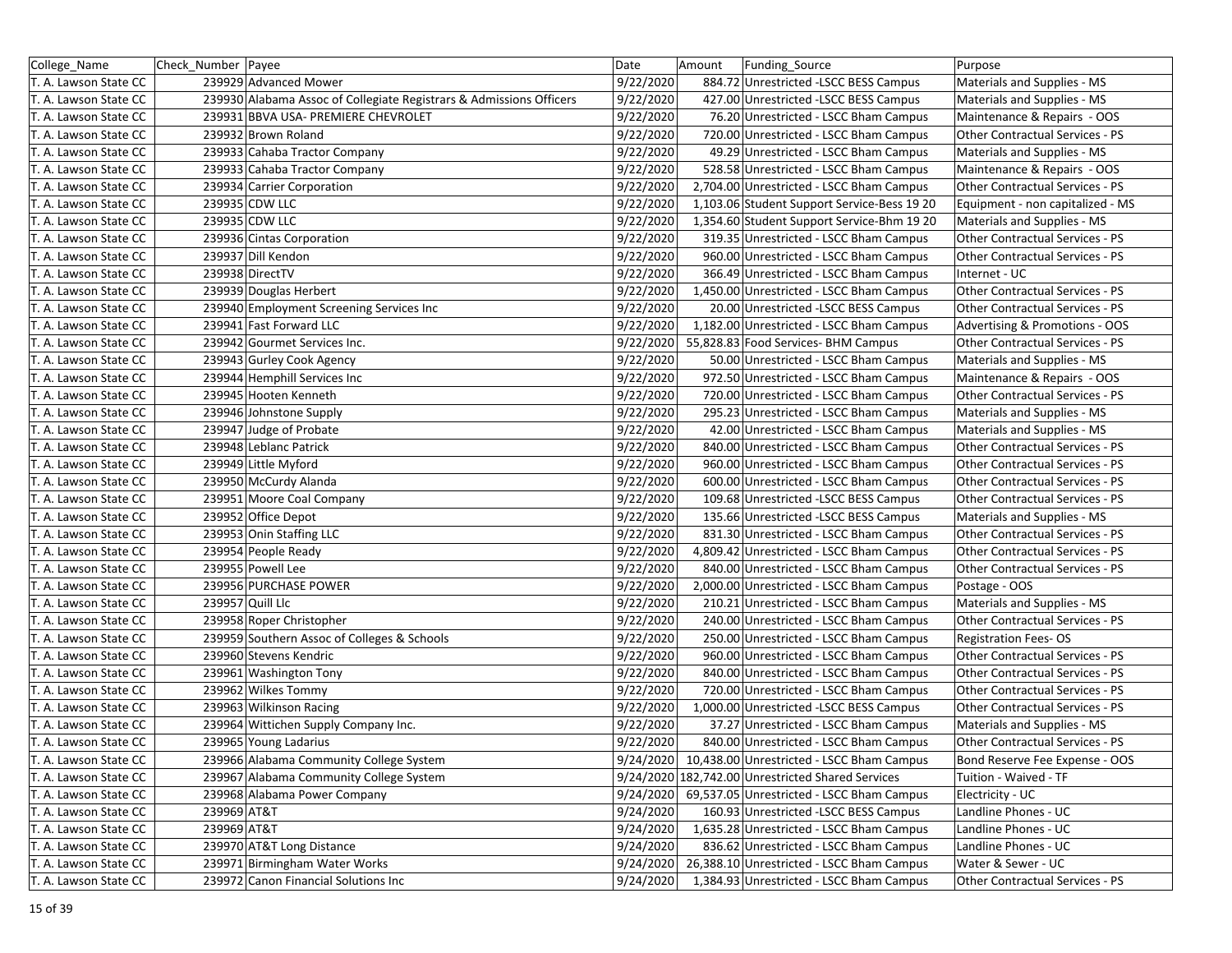| College Name          | Check Number Payee |                                                                | Date      | Amount | <b>Funding Source</b>                       | Purpose                                |
|-----------------------|--------------------|----------------------------------------------------------------|-----------|--------|---------------------------------------------|----------------------------------------|
| T. A. Lawson State CC |                    | 239973 Carrier Corporation                                     | 9/24/2020 |        | 2,291.48 Title III B 2020                   | Maintenance & Repairs - OOS            |
| T. A. Lawson State CC |                    | 239974 CDW LLC                                                 | 9/24/2020 |        | 726.53 Student Support Service              | Equipment - non capitalized - MS       |
| T. A. Lawson State CC |                    | 239974 CDW LLC                                                 | 9/24/2020 |        | 992.68 Student Support Service-Bess 19 20   | Equipment - non capitalized - MS       |
| T. A. Lawson State CC |                    | 239974 CDW LLC                                                 | 9/24/2020 |        | 1,749.62 Student Support Service-Bess 19 20 | Materials and Supplies - MS            |
| T. A. Lawson State CC |                    | 239975 Community College of Appalachia                         | 9/24/2020 |        | 750.00 Unrestricted - LSCC Bham Campus      | Memberships - PS                       |
| T. A. Lawson State CC |                    | 239976 Hemphill Services Inc                                   | 9/24/2020 |        | 285.00 Unrestricted - LSCC Bham Campus      | Maintenance & Repairs - OOS            |
| T. A. Lawson State CC |                    | 239977 Lowe's Home Centers Inc                                 | 9/24/2020 |        | 340.06 Unrestricted -LSCC BESS Campus       | Materials and Supplies - MS            |
| T. A. Lawson State CC |                    | 239978 Martin Jamese                                           | 9/24/2020 |        | 487.00 Unrestricted - LSCC Bham Campus      | Student Payables                       |
| T. A. Lawson State CC |                    | 239979 Moore Coal Company                                      | 9/24/2020 |        | 1,864.37 Unrestricted - LSCC Bham Campus    | <b>Other Contractual Services - PS</b> |
| T. A. Lawson State CC | 239981 PEEHIP      |                                                                | 9/24/2020 |        | 2,400.00 Unrestricted -LSCC BESS Campus     | Group Health Insurance - FB            |
| T. A. Lawson State CC |                    | 239982 People Ready                                            | 9/24/2020 |        | 5,458.39 Unrestricted - LSCC Bham Campus    | Other Contractual Services - PS        |
| T. A. Lawson State CC |                    | 239983 Polk Tyrone                                             | 9/24/2020 |        | 41.65 Unrestricted - LSCC Bham Campus       | Gasoline & Oil - Motor Veh - OOS       |
| T. A. Lawson State CC |                    | 239984 Progressive Image Comm                                  | 9/24/2020 |        | 11,375.00 Unrestricted - LSCC Bham Campus   | Advertising & Promotions - OOS         |
| T. A. Lawson State CC |                    | 239985 QCI Inc.                                                | 9/24/2020 |        | 4,840.30 Title III B 2020                   | Computer Software(non capital) - MS    |
| T. A. Lawson State CC |                    | 239986 Regions Bank                                            | 9/24/2020 |        | 11,607.50 Bond 2007                         | Bonds - Interest Payments - CE         |
| T. A. Lawson State CC |                    | 239986 Regions Bank                                            | 9/24/2020 |        | 18,333.33 Bond 2007                         | Bonds - Principal Payments - CE        |
| T. A. Lawson State CC |                    | 239987 Regions Bank                                            | 9/24/2020 |        | 3,002.08 Bond 2012                          | Bonds - Interest Payments - CE         |
| T. A. Lawson State CC |                    | 239987 Regions Bank                                            | 9/24/2020 |        | 39,166.67 Bond 2012                         | Bonds - Principal Payments - CE        |
| T. A. Lawson State CC |                    | 239988 Regions Bank                                            | 9/24/2020 |        | 48,067.26 Bond 2015                         | Bonds - Principal Payments - CE        |
| T. A. Lawson State CC |                    | 239988 Regions Bank                                            | 9/24/2020 |        | 48,570.04 Bond 2015                         | Bonds - Interest Payments - CE         |
| T. A. Lawson State CC | 239989 Spire       |                                                                | 9/24/2020 |        | 156.30 Unrestricted -LSCC BESS Campus       | Gas & Heating Fuel - UC                |
| T. A. Lawson State CC |                    | 239990 Strickland Companies                                    | 9/24/2020 |        | 560.16 Student Support Service-Bess 19 20   | Materials and Supplies - MS            |
| T. A. Lawson State CC |                    | 239991 Thompson Tractor Company                                | 9/24/2020 |        | 1,385.00 Unrestricted - LSCC Bham Campus    | <b>Other Contractual Services - PS</b> |
| T. A. Lawson State CC |                    | 239992 Walmart                                                 | 9/24/2020 |        | 585.94 Unrestricted -LSCC BESS Campus       | Materials and Supplies - MS            |
| T. A. Lawson State CC |                    | 239993 Alabama College System Human Resources Management Assoc | 9/25/2020 |        | 250.00 Unrestricted - LSCC Bham Campus      | Memberships - PS                       |
| T. A. Lawson State CC |                    | 239994 American Osment                                         | 9/25/2020 |        | 412.37 Unrestricted -LSCC BESS Campus       | Other Contractual Services - PS        |
| T. A. Lawson State CC | 239995 AT&T        |                                                                | 9/25/2020 |        | 388.23 Unrestricted -LSCC BESS Campus       | Landline Phones - UC                   |
| T. A. Lawson State CC |                    | 239996 Building Specialties Co                                 | 9/25/2020 |        | 3,801.00 R&R BESS Campus-LSCC               | Maintenance & Repairs - OOS            |
| T. A. Lawson State CC |                    | 239997 Cintas Corporation                                      | 9/25/2020 |        | 319.35 Unrestricted - LSCC Bham Campus      | Other Contractual Services - PS        |
| T. A. Lawson State CC |                    | 239998 Express Services Inc.                                   | 9/25/2020 |        | 492.16 CARES Act - College Relief           | Other Contractual Services - PS        |
| T. A. Lawson State CC |                    | 239999 Hemphill Services Inc                                   | 9/25/2020 |        | 1,201.10 R&R BESS Campus-LSCC               | Maintenance & Repairs - OOS            |
| T. A. Lawson State CC |                    | 240000 Onin Staffing LLC                                       | 9/25/2020 |        | 1,870.81 Unrestricted -LSCC BESS Campus     | Other Contractual Services - PS        |
| T. A. Lawson State CC |                    | 240000 Onin Staffing LLC                                       | 9/25/2020 |        | 2,314.82 Unrestricted - LSCC Bham Campus    | Other Contractual Services - PS        |
| T. A. Lawson State CC |                    | 240001 People Ready                                            | 9/25/2020 |        | 1,112.30 Unrestricted -LSCC BESS Campus     | Other Contractual Services - PS        |
| T. A. Lawson State CC |                    | 240002 Pep Boys Remittance Dept                                | 9/25/2020 |        | 2,101.33 Unrestricted - LSCC Bham Campus    | Maintenance & Repairs - OOS            |
| T. A. Lawson State CC |                    | 240003 ProctorU Inc.                                           | 9/25/2020 |        | 18,501.00 Unrestricted - LSCC Bham Campus   | Institutional Use - OOS                |
| T. A. Lawson State CC |                    | 240004 Progressive Electrical Se                               | 9/25/2020 |        | 1,280.25 R&R BESS Campus-LSCC               | Maintenance & Repairs - OOS            |
| T. A. Lawson State CC |                    | 240004 Progressive Electrical Se                               | 9/25/2020 |        | 1,895.95 Unrestricted - LSCC Bham Campus    | Maintenance & Repairs - OOS            |
| T. A. Lawson State CC |                    | 240005 Sherwin Williams Co.                                    | 9/25/2020 |        | 284.91 Unrestricted - LSCC BESS Campus      | Materials and Supplies - MS            |
| T. A. Lawson State CC |                    | 240006 Standard Roofing of Montgomery Inc                      | 9/25/2020 |        | 403.00 Unrestricted - LSCC Bham Campus      | Maintenance & Repairs - OOS            |
| T. A. Lawson State CC |                    | 240006 Standard Roofing of Montgomery Inc                      | 9/25/2020 |        | 864.00 R&R BESS Campus-LSCC                 | Other Contractual Services - PS        |
| T. A. Lawson State CC |                    | 240007 Strickland Companies                                    | 9/25/2020 |        | 59.39 Vocational Ed/CTE                     | Materials and Supplies - MS            |
| T. A. Lawson State CC |                    | 240007 Strickland Companies                                    | 9/25/2020 |        | 884.55 Student Support Service-Bess 19 20   | Materials and Supplies - MS            |
| T. A. Lawson State CC |                    | 240008 TK Elevator Corporation                                 | 9/25/2020 |        | 195.70 R&R BESS Campus-LSCC                 | Other Contractual Services - PS        |
| T. A. Lawson State CC |                    | 240009 Trane US Inc                                            | 9/25/2020 |        | 503.00 Unrestricted - LSCC Bham Campus      | Maintenance & Repairs - OOS            |
| T. A. Lawson State CC |                    | 240010 W W Grainger Inc                                        | 9/25/2020 |        | 912.97 CARES Act - College Relief           | Materials and Supplies - MS            |
| T. A. Lawson State CC |                    | 240478 A to Z Auto Inc.                                        | 9/28/2020 |        | 9,292.78 Unrestricted - LSCC Bham Campus    | Maintenance & Repairs - OOS            |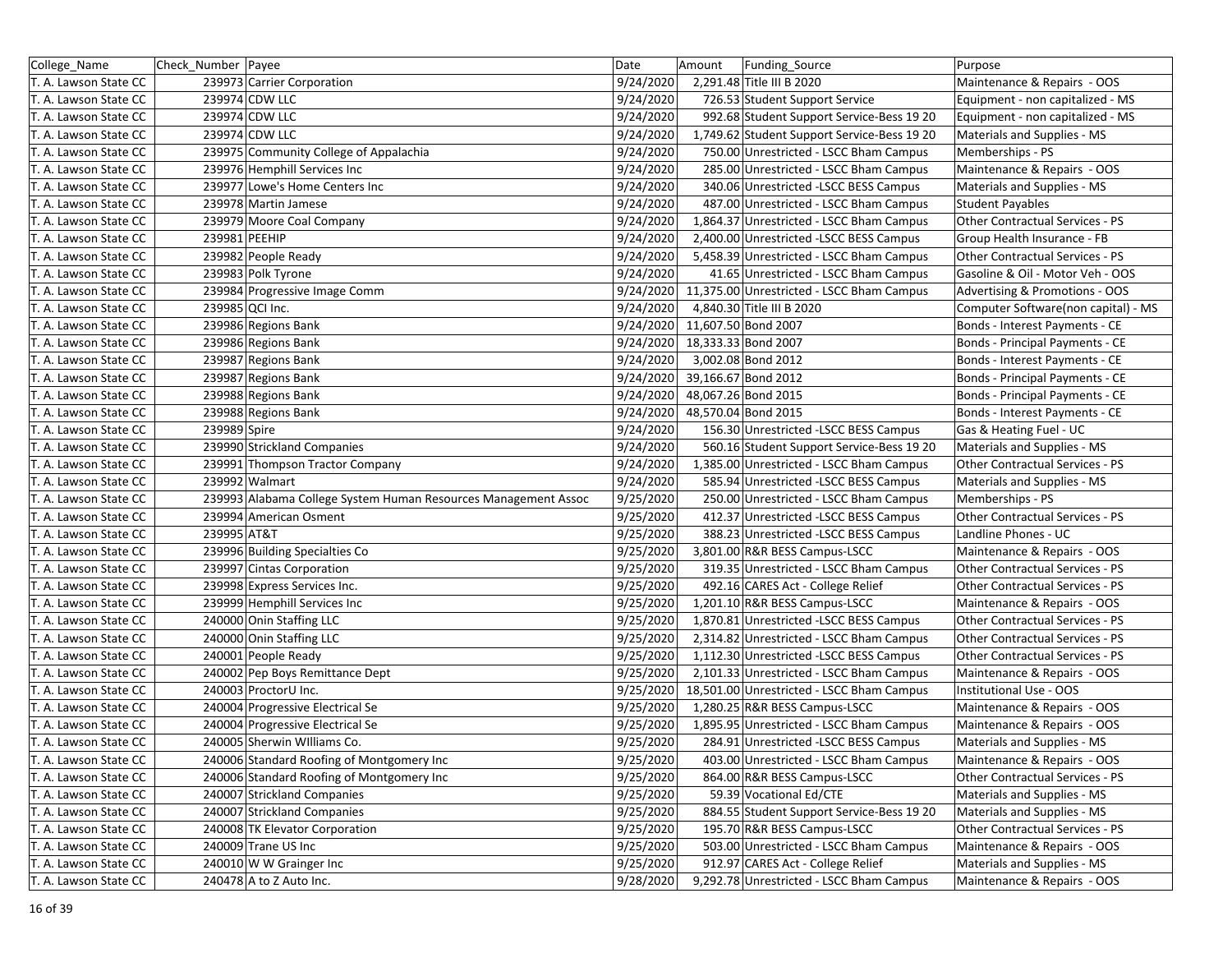| College Name          | Check Number Payee                     | Date      | Amount | Funding Source                               | Purpose                                |
|-----------------------|----------------------------------------|-----------|--------|----------------------------------------------|----------------------------------------|
| T. A. Lawson State CC | 240479 AAPC                            | 9/28/2020 |        | 7,735.00 Unrestricted -LSCC BESS Campus      | Other Contractual Services - PS        |
| T. A. Lawson State CC | 240480 Alabama Germany Partnership     | 9/28/2020 |        | 300.00 Unrestricted -LSCC BESS Campus        | Memberships - PS                       |
| T. A. Lawson State CC | 240481 American City Business Journals | 9/28/2020 |        | 82.50 Unrestricted -LSCC BESS Campus         | Memberships - PS                       |
| T. A. Lawson State CC | 240482 At&T                            | 9/28/2020 |        | 60.62 Unrestricted - LSCC Bham Campus        | Wireless Phones - UC                   |
| T. A. Lawson State CC | 240483 AT&T Long Distance              | 9/28/2020 |        | 3.35 Unrestricted - LSCC Bham Campus         | Landline Phones - UC                   |
| T. A. Lawson State CC | 240484 Aztec Software LLC              | 9/28/2020 |        | 26,233.00 AE - State Regular                 | Computer Software(non capital) - MS    |
| T. A. Lawson State CC | 240485 B & D Electric Motors Inc       | 9/28/2020 |        | 102.47 Unrestricted -LSCC BESS Campus        | Materials and Supplies - MS            |
| T. A. Lawson State CC | 240487 Bht Grease Trap Services        | 9/28/2020 |        | 600.00 Unrestricted - LSCC Bham Campus       | Other Contractual Services - PS        |
| T. A. Lawson State CC | 240488 The Birmingham Market LLC       | 9/28/2020 |        | 800.00 Unrestricted - LSCC Bham Campus       | Advertising & Promotions - OOS         |
| T. A. Lawson State CC | 240489 Bob McCloskey Insurance         | 9/28/2020 |        | 35,470.00 Unrestricted - LSCC Bham Campus    | Insurance and Bonding - PS             |
| T. A. Lawson State CC | 240490 Canon Financial Solutions Inc   | 9/28/2020 |        | 483.24 AE - State Regular                    | Service Contracts on Equipment -OOS    |
| T. A. Lawson State CC | 240491 Carrier Corporation             | 9/28/2020 |        | 940.00 Unrestricted - LSCC Bham Campus       | Maintenance & Repairs - OOS            |
| T. A. Lawson State CC | 240492 CDW LLC                         | 9/28/2020 |        | 87,768.00 CARES Act - HBCU and Strengthening | Equipment - non capitalized - MS       |
| T. A. Lawson State CC | 240493 Chick-Fil-A Wildwood            | 9/28/2020 |        | 487.50 Upward Bound                          | Materials and Supplies - MS            |
| T. A. Lawson State CC | 240494 College Central Network Inc.    | 9/28/2020 |        | 1,653.75 Unrestricted - LSCC Bham Campus     | <b>Registration Fees-OS</b>            |
| T. A. Lawson State CC | 240495 Crawford Mattie                 | 9/28/2020 |        | 149.90 Upward Bound 19-20                    | Materials and Supplies - MS            |
| T. A. Lawson State CC | 240496 Custom Trophies/plaques         | 9/28/2020 |        | 980.00 Upward Bound 19-20                    | Grants Awards and Prizes - OOS         |
| T. A. Lawson State CC | 240497 Dick Coffee Enterprises         | 9/28/2020 |        | 700.00 Unrestricted - LSCC Bham Campus       | Advertising & Promotions - OOS         |
| T. A. Lawson State CC | 240498 EBSCO Industries Inc            | 9/28/2020 |        | 489.64 Unrestricted -LSCC BESS Campus        | Other Contractual Services - PS        |
| T. A. Lawson State CC | 240499 Ekundayo Gwendolyn              | 9/28/2020 |        | 89.94 SNAP                                   | <b>Other Contractual Services - PS</b> |
| T. A. Lawson State CC | 240501 FedEx Office                    | 9/28/2020 |        | 51.30 Unrestricted - LSCC Bham Campus        | Freight - OOS                          |
| T. A. Lawson State CC | 240502 Forbes Distributing Compa       | 9/28/2020 |        | 1,086.76 Unrestricted -LSCC BESS Campus      | Materials and Supplies - MS            |
| T. A. Lawson State CC | 240503 Onin Staffing LLC               | 9/28/2020 |        | 1,944.84 Unrestricted - LSCC BESS Campus     | Other Contractual Services - PS        |
| T. A. Lawson State CC | 240503 Onin Staffing LLC               | 9/28/2020 |        | 3,754.10 Unrestricted - LSCC Bham Campus     | Other Contractual Services - PS        |
| T. A. Lawson State CC | 240504 Onin Staffing LLC               | 9/28/2020 |        | 3,767.25 Unrestricted - LSCC Bham Campus     | Other Contractual Services - PS        |
| T. A. Lawson State CC | 240505 Pitney Bowes Credit Corp.       | 9/28/2020 |        | 1,346.79 Unrestricted - LSCC Bham Campus     | Postage - OOS                          |
| T. A. Lawson State CC | 240506 Progressive Electrical Se       | 9/28/2020 |        | 200.00 Unrestricted - LSCC Bham Campus       | Other Contractual Services - PS        |
| T. A. Lawson State CC | 240507 Security Engineers Inc.         | 9/28/2020 |        | 3,295.85 Unrestricted - LSCC Bham Campus     | Other Contractual Services - PS        |
| T. A. Lawson State CC | 240508 Spire                           | 9/28/2020 |        | 1,123.98 Unrestricted -LSCC BESS Campus      | Gas & Heating Fuel - UC                |
| T. A. Lawson State CC | 240509 State of Alabama                | 9/28/2020 |        | 600.00 Unrestricted - LSCC Bham Campus       | Other Contractual Services - PS        |
| T. A. Lawson State CC | 240510 Uab Printing And Mailing        | 9/28/2020 |        | 1,920.59 Unrestricted - LSCC Bham Campus     | <b>Other Contractual Services - PS</b> |
| T. A. Lawson State CC | 240511 Verizon Wireless                | 9/28/2020 |        | 1,611.50 Unrestricted - LSCC Bham Campus     | Wireless Phones - UC                   |
| T. A. Lawson State CC | 240513 Wolters Kluwer Health Inc       | 9/28/2020 |        | 3,039.81 Unrestricted - LSCC Bham Campus     | Institutional Use - OOS                |
| T. A. Lawson State CC | 240514 Advanced Mower                  | 9/29/2020 |        | 20.25 Unrestricted -LSCC BESS Campus         | Materials and Supplies - MS            |
| T. A. Lawson State CC | 240516 B & H Photo                     | 9/29/2020 |        | 8,949.03 CARES Act - HBCU and Strengthening  | Equipment - non capitalized - MS       |
| T. A. Lawson State CC | 240516 B & H Photo                     | 9/29/2020 |        | 9,694.80 CARES Act - HBCU and Strengthening  | Materials and Supplies - MS            |
| T. A. Lawson State CC | 240518 Batteries Plus                  | 9/29/2020 |        | 24.30 Unrestricted - LSCC Bham Campus        | Materials and Supplies - MS            |
| T. A. Lawson State CC | 240520 Birmingham Water Works          | 9/29/2020 |        | 77.04 Unrestricted - LSCC Bham Campus        | Water & Sewer - UC                     |
| T. A. Lawson State CC | 240521 Canon Financial Solutions Inc   | 9/29/2020 |        | 241.61 AE - State Regular                    | Service Contracts on Equipment -OOS    |
| T. A. Lawson State CC | 240522 CDW LLC                         | 9/29/2020 |        | -1,299.00 Title III B 2020                   | Materials and Supplies - MS            |
| T. A. Lawson State CC | 240522 CDW LLC                         | 9/29/2020 |        | 9,000.51 CARES Act - HBCU and Strengthening  | Materials and Supplies - MS            |
| T. A. Lawson State CC | 240522 CDW LLC                         | 9/29/2020 |        | 33,056.00 Title III B 2020                   | Equipment - non capitalized - MS       |
| T. A. Lawson State CC | 240522 CDW LLC                         | 9/29/2020 |        | 53,882.91 CARES Act - HBCU and Strengthening | Equipment - non capitalized - MS       |
| T. A. Lawson State CC | 240527 Debrow Donald                   | 9/29/2020 |        | 1,750.00 Unrestricted - LSCC Bham Campus     | Other Contractual Services - PS        |
| T. A. Lawson State CC | 240528 Design Compements LLC           | 9/29/2020 |        | 4,911.00 Unrestricted - LSCC Bham Campus     | Advertising & Promotions - OOS         |
| T. A. Lawson State CC | 240529 DISH DBS Corporation            | 9/29/2020 |        | 144.05 Unrestricted - LSCC Bham Campus       | Cable - UC                             |
| T. A. Lawson State CC | 240533 Fagnes Billy                    | 9/29/2020 |        | 600.00 Unrestricted - LSCC Bham Campus       | Maintenance & Repairs - OOS            |
|                       |                                        |           |        |                                              |                                        |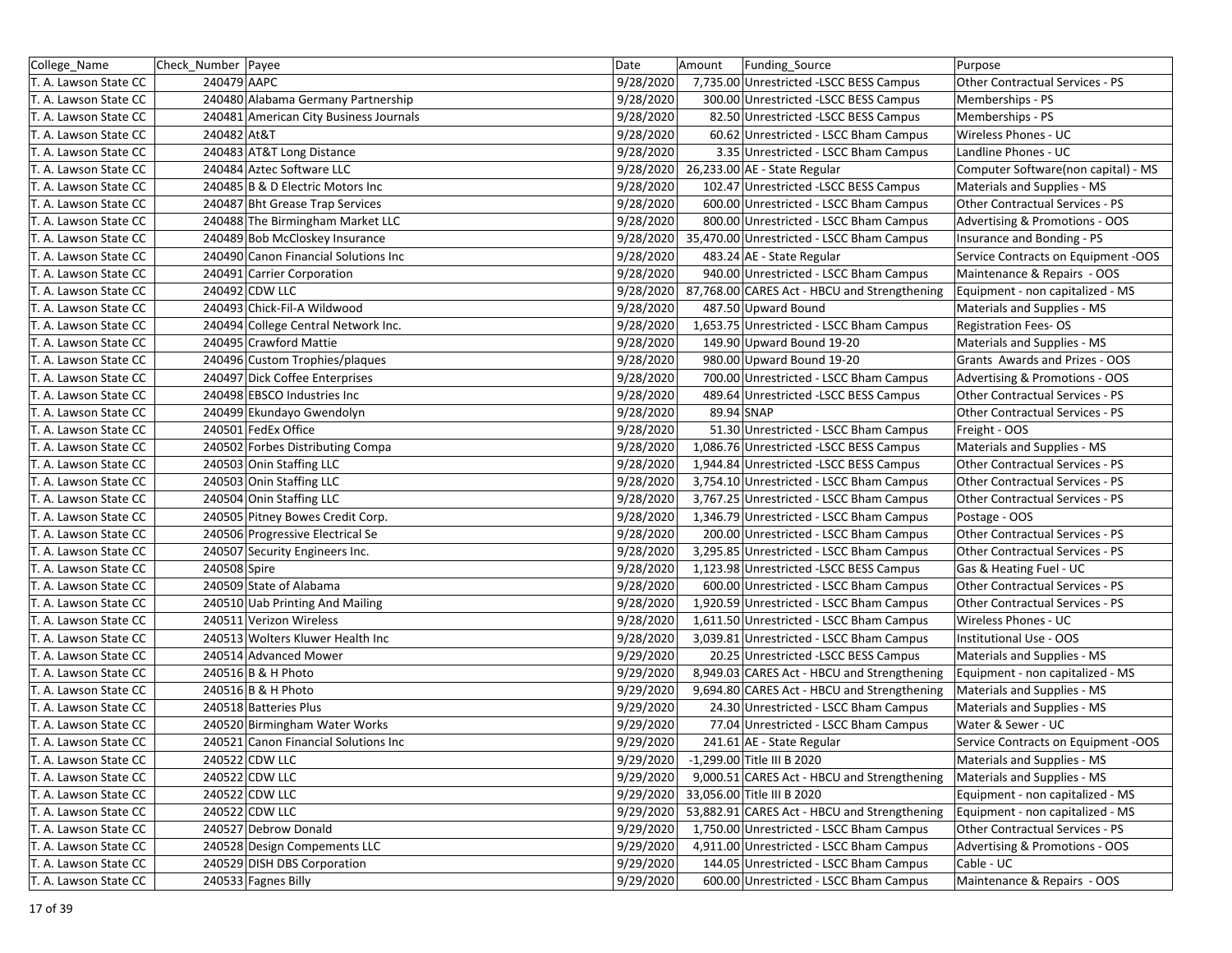| College Name          | Check Number Payee                        | Date      | Amount | Funding Source                               | Purpose                                |
|-----------------------|-------------------------------------------|-----------|--------|----------------------------------------------|----------------------------------------|
| T. A. Lawson State CC | 240545 In10sity Interactive LLC           | 9/29/2020 |        | 320.83 Unrestricted - LSCC Bham Campus       | Technology - non capitalized - MS      |
| T. A. Lawson State CC | 240549 Lsi Research Inc.                  | 9/29/2020 |        | 11,880.00 Title III SAFRAÂ Prog Admin 2020   | Other Contractual Services - PS        |
| T. A. Lawson State CC | 240549 Lsi Research Inc.                  | 9/29/2020 |        | 19,800.57 CARES Act - HBCU and Strengthening | Materials and Supplies - MS            |
| T. A. Lawson State CC | 240549 Lsi Research Inc.                  | 9/29/2020 |        | 21,166.13 CARES Act - HBCU and Strengthening | Equipment - non capitalized - MS       |
| T. A. Lawson State CC | 240549 Lsi Research Inc.                  | 9/29/2020 |        | 27,311.11 CARES Act - HBCU and Strengthening | Other Contractual Services - PS        |
| T. A. Lawson State CC | 240555 Onin Staffling LLC                 | 9/29/2020 |        | 715.30 Unrestricted -LSCC BESS Campus        | Other Contractual Services - PS        |
| T. A. Lawson State CC | 240556 Pierce CPA & Advisors              | 9/29/2020 |        | 2,500.00 Unrestricted - LSCC Bham Campus     | <b>Other Contractual Services - PS</b> |
| T. A. Lawson State CC | 240557 Prime Marketing                    | 9/29/2020 |        | 5,439.00 Unrestricted - LSCC Bham Campus     | Advertising & Promotions - OOS         |
| T. A. Lawson State CC | 240558 Progressive Image Comm             | 9/29/2020 |        | 2,340.00 Unrestricted - LSCC Bham Campus     | Advertising & Promotions - OOS         |
| T. A. Lawson State CC | 240559 Progressive Image Comm             | 9/29/2020 |        | 658.20 Unrestricted - LSCC Bham Campus       | Advertising & Promotions - OOS         |
| T. A. Lawson State CC | 240560 Quill Llc                          | 9/29/2020 |        | 14.76 Student Support Service-Bhm 18 19      | Materials and Supplies - MS            |
| T. A. Lawson State CC | 240561 Republic Services Inc.             | 9/29/2020 |        | 228.12 Unrestricted - LSCC Bham Campus       | Other Contractual Services - PS        |
| T. A. Lawson State CC | 240562 Southern Painting & Deco           | 9/29/2020 |        | 2,595.00 R&R BESS Campus-LSCC                | Other Contractual Services - PS        |
| T. A. Lawson State CC | 240564 Spire                              | 9/29/2020 |        | 4,691.86 Unrestricted - LSCC Bham Campus     | Gas & Heating Fuel - UC                |
| T. A. Lawson State CC | 240565 Standard Roofing of Montgomery Inc | 9/29/2020 |        | 32,422.32 Title III SAFRAÂ Prog Admin 2020   | <b>Buildings - CE</b>                  |
| T. A. Lawson State CC | 240567 Strickland Companies               | 9/29/2020 |        | 875.64 Unrestricted -LSCC BESS Campus        | Materials and Supplies - MS            |
| T. A. Lawson State CC | 240569 Wells Fargo Equipment Leasing Inc. | 9/29/2020 |        | 1,591.46 Unrestricted - LSCC Bham Campus     | Other Contractual Services - PS        |
| T. A. Lawson State CC | 240570 Whitlow Jean                       | 9/29/2020 |        | 2,000.00 NSF 2PI STEM E3 20/21               | Other Contractual Services - PS        |
| T. A. Lawson State CC | 240575 Xerox Corporation                  | 9/29/2020 |        | 290.48 Unrestricted - LSCC Bham Campus       | Other Contractual Services - PS        |
| T. A. Lawson State CC | 240576 Zoom Video Communications Inc      | 9/29/2020 |        | 149.00 Student Support Service-Bhm 20 21     | Other Contractual Services - PS        |
| T. A. Lawson State CC | 240577 #1 Stop Small Engine               | 9/30/2020 |        | 380.13 Unrestricted - LSCC Bham Campus       | Other Contractual Services - PS        |
| T. A. Lawson State CC | 240578 American Osment                    | 9/30/2020 |        | 550.65 CARES Act - College Relief            | Materials and Supplies - MS            |
| T. A. Lawson State CC | 240579 Express Services Inc.              | 9/30/2020 |        | 615.20 CARES Act - College Relief            | Other Contractual Services - PS        |
| T. A. Lawson State CC | 240580 People Ready                       | 9/30/2020 |        | 3,273.06 Unrestricted - LSCC Bham Campus     | <b>Other Contractual Services - PS</b> |
| T. A. Lawson State CC | 240581 Pitney Bowes Credit Corp.          | 9/30/2020 |        | 2,517.12 Unrestricted -LSCC BESS Campus      | Postage - OOS                          |
| T. A. Lawson State CC | 240582 Progressive Electrical Se          | 9/30/2020 |        | 960.00 R&R BESS Campus-LSCC                  | Maintenance & Repairs - OOS            |
| T. A. Lawson State CC | 240583 Progressive Image Comm             | 9/30/2020 |        | 28,900.00 Unrestricted - LSCC Bham Campus    | Advertising & Promotions - OOS         |
| T. A. Lawson State CC | 240584 PURCHASE POWER                     | 9/30/2020 |        | 1,141.60 Unrestricted -LSCC BESS Campus      | Postage - OOS                          |
| T. A. Lawson State CC | 240585 The Hiller Companies Inc.          | 9/30/2020 |        | 1,400.00 Unrestricted - LSCC Bham Campus     | Other Contractual Services - PS        |
| T. A. Lawson State CC | 240586 Vestavia Hills Chamber of Commerce | 9/30/2020 |        | 125.00 Unrestricted -LSCC BESS Campus        | Memberships - PS                       |
| T. A. Lawson State CC | 1000 Thompson Tiana                       | 7/30/2020 |        | 952.47 Student Support Service-Bhm 19 20     | Payroll                                |
| T. A. Lawson State CC | 1001 Hand Corey                           | 7/30/2020 |        | 2,200.00 Unrestricted - LSCC Bham Campus     | Payroll                                |
| T. A. Lawson State CC | 1001 Thomas Brenda                        | 7/30/2020 |        | 260.00 ARC Grant                             | Payroll                                |
| T. A. Lawson State CC | 1001 Thomas Brenda                        | 7/30/2020 |        | 665.60 Unrestricted -LSCC BESS Campus        | Payroll                                |
| T. A. Lawson State CC | 1002 Brown Mavis                          | 7/30/2020 |        | 632.32 Student Support Service-Bess 19 20    | Payroll                                |
| T. A. Lawson State CC | 1003 Brady Pamela                         | 7/30/2020 |        | 800.00 Unrestricted - LSCC Bham Campus       | Payroll                                |
| T. A. Lawson State CC | 1003 Clark Bridgette                      | 7/30/2020 |        | 445.00 AE-Federal Regular                    | Payroll                                |
| T. A. Lawson State CC | 1004 Dent Deborah                         | 7/30/2020 |        | 1,620.00 AE - State Regular                  | Payroll                                |
| T. A. Lawson State CC | 1004 Harris John                          | 7/30/2020 |        | 10,998.08 Unrestricted - LSCC BESS Campus    | Payroll                                |
| T. A. Lawson State CC | 1005 Fletcher La'Toya                     | 7/30/2020 |        | 1,260.00 AE - State Inst'l                   | Payroll                                |
| T. A. Lawson State CC | 1005 Simpson Tracy                        | 7/30/2020 |        | 5,110.00 Unrestricted - LSCC BESS Campus     | Payroll                                |
| T. A. Lawson State CC | 1006 Fowler Madilyn                       | 7/30/2020 |        | 720.00 AE - State Regular                    | Payroll                                |
| T. A. Lawson State CC | 1006 Ross Marvin                          | 7/30/2020 |        | 3,085.58 Unrestricted - LSCC Bham Campus     | Payroll                                |
| T. A. Lawson State CC | 1007 Howard Richard                       | 7/30/2020 |        | 792.00 AE-Federal Regular                    | Payroll                                |
| T. A. Lawson State CC | 1007 Moorer Eddie                         | 7/30/2020 |        | 2,920.50 Unrestricted - LSCC BESS Campus     | Payroll                                |
| T. A. Lawson State CC | 1008 James Bertha                         | 7/30/2020 |        | 556.92 AE - State Regular                    | Payroll                                |
| T. A. Lawson State CC | 1008 Sample Robert                        | 7/30/2020 |        | 2,094.47 Unrestricted - LSCC Bham Campus     | Payroll                                |
|                       |                                           |           |        |                                              |                                        |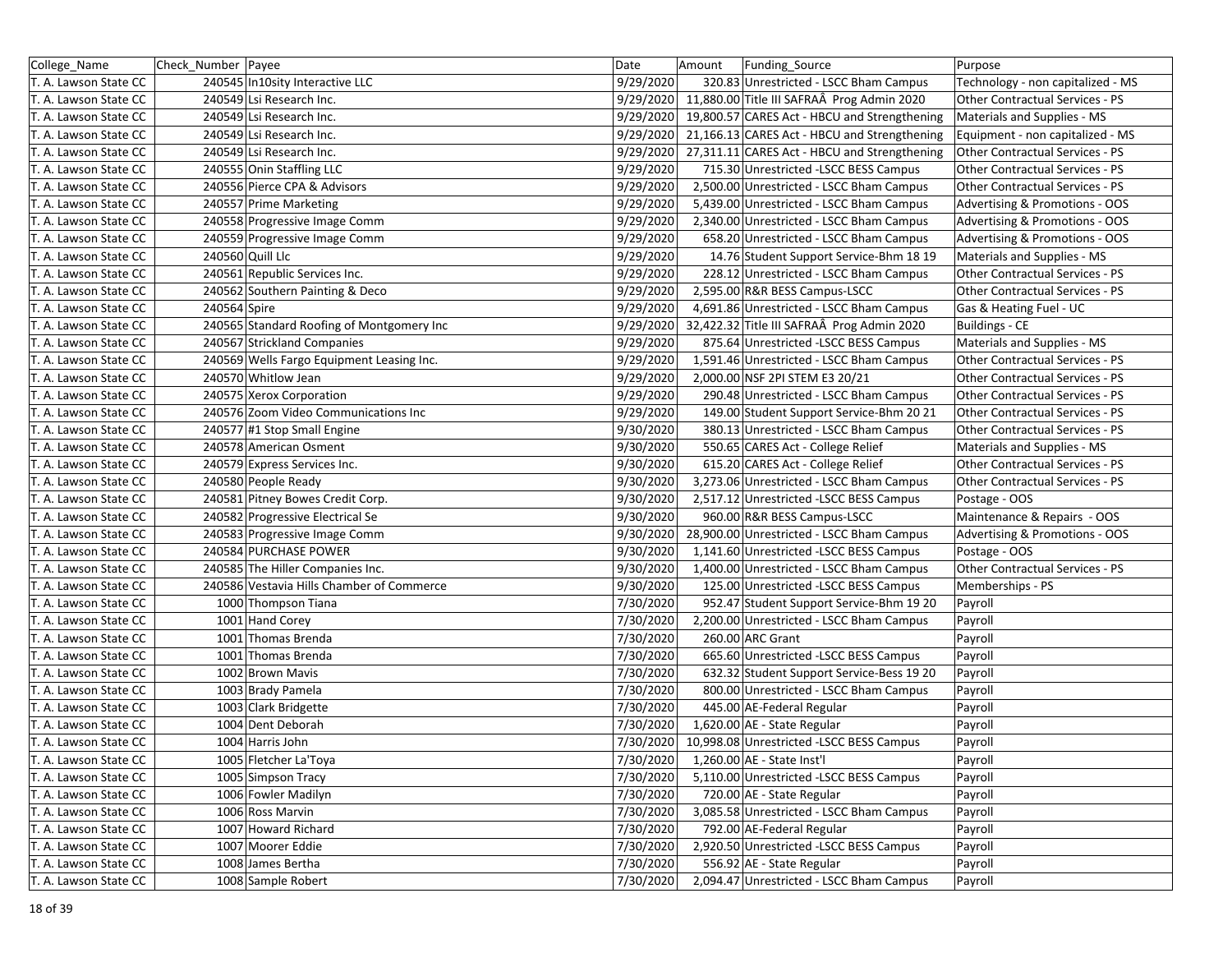| College_Name          | Check Number Payee          | Date      | Amount | Funding Source                                     | Purpose |
|-----------------------|-----------------------------|-----------|--------|----------------------------------------------------|---------|
| T. A. Lawson State CC | 1009 McDowell Cynthia       | 7/30/2020 |        | 660.00 AE-Federal Regular                          | Payroll |
| T. A. Lawson State CC | 1009 Thomas Curtis          | 7/30/2020 |        | 2,274.67 Unrestricted - LSCC Bham Campus           | Payroll |
| T. A. Lawson State CC | 1010 Miles Carlia           | 7/30/2020 |        | 924.00 AE - State Regular                          | Payroll |
| T. A. Lawson State CC | 1011 Nelson Donia           | 7/30/2020 |        | 1,020.00 AE - State Regular                        | Payroll |
| T. A. Lawson State CC | 1012 Summerville Lorie      | 7/30/2020 |        | 1,040.00 AE - State Regular                        | Payroll |
| T. A. Lawson State CC | 1013 Conwell Nakiyah        | 8/31/2020 |        | 190.00 Unrestricted - LSCC Bham Campus             | Payroll |
| T. A. Lawson State CC | 1013 Wallace Ruth           | 7/30/2020 |        | 1,804.00 AE - State Regular                        | Payroll |
| T. A. Lawson State CC | 1014 Dozier Jr James        | 8/31/2020 |        | 384.00 Unrestricted - LSCC Bham Campus             | Payroll |
| T. A. Lawson State CC | 1014 Woods Arlene           | 7/30/2020 |        | 787.50 Unrestricted - LSCC Bham Campus             | Payroll |
| T. A. Lawson State CC | 1015 Hosey Elisha           | 8/31/2020 |        | 384.00 Unrestricted - LSCC Bham Campus             | Payroll |
| T. A. Lawson State CC | 1016 Powell Kellee          | 7/30/2020 |        | 1,157.00 Title III B 2020                          | Payroll |
| T. A. Lawson State CC | 1017 Lake Tyrek             | 7/30/2020 |        | 807.50 Title III B 2020                            | Payroll |
| T. A. Lawson State CC | 1018 Webb Chasten           | 7/30/2020 |        | 900.00 Title III B 2020                            | Payroll |
| T. A. Lawson State CC | 1019 Alexander Quinton      | 7/30/2020 |        | 1,248.00 Upward Bound 20-21                        | Payroll |
| T. A. Lawson State CC | 1020 Bell Davina            | 7/30/2020 |        | 711.36 Student Support Service-Bess 19 20          | Payroll |
| T. A. Lawson State CC | 1021 Bell Dovie             | 7/30/2020 |        | 2,860.00 Upward Bound 20-21                        | Payroll |
| T. A. Lawson State CC | 1022 Davis Lasheree         | 7/30/2020 |        | 2,184.00 Upward Bound 20-21                        | Payroll |
| T. A. Lawson State CC | 1023 George Kimani          | 7/30/2020 |        | 1,404.00 Upward Bound 20-21                        | Payroll |
| T. A. Lawson State CC | 1024 Harris Erica           | 7/30/2020 |        | 1,560.00 Upward Bound 20-21                        | Payroll |
| T. A. Lawson State CC | 1025 McDaniel Chrysanthemum | 7/30/2020 |        | 1,144.00 Upward Bound 20-21                        | Payroll |
| T. A. Lawson State CC | 1026 Morris Jesseca         | 7/30/2020 |        | 1,029.60 Upward Bound 20-21                        | Payroll |
| T. A. Lawson State CC | 1027 Orange Janice          | 7/30/2020 |        | 1,248.00 Upward Bound 20-21                        | Payroll |
| T. A. Lawson State CC | 1028 Thomas Naomi           | 7/30/2020 |        | 1,144.00 Upward Bound 20-21                        | Payroll |
| T. A. Lawson State CC | 1029 Williams Teresa        | 7/30/2020 |        | 1,560.00 Upward Bound 20-21                        | Payroll |
| T. A. Lawson State CC | 1030 Wynn Waynenecka        | 7/30/2020 |        | 1,029.60 Upward Bound 20-21                        | Payroll |
| T. A. Lawson State CC | 1031 Hendon Jerelle         | 7/30/2020 |        | 1,276.00 AE - State Regular                        | Payroll |
| T. A. Lawson State CC | 1032 Billiet Rebecca        | 7/30/2020 |        | 3,992.25 Unrestricted -LSCC BESS Campus            | Payroll |
| T. A. Lawson State CC | 1033 Hall Rosiezier         | 7/30/2020 |        | 5,477.00 Unrestricted - LSCC Bham Campus           | Payroll |
| T. A. Lawson State CC | 1034 Lavender Bridget       | 7/30/2020 |        | 550.00 Unrestricted - LSCC Bham Campus             | Payroll |
| T. A. Lawson State CC | 1035 Olive Lisa             | 7/30/2020 |        | 4,404.92 Unrestricted - LSCC Bham Campus           | Payroll |
| T. A. Lawson State CC | 1036 Ward Perry             | 7/30/2020 |        | 22,916.67 Unrestricted - LSCC Bham Campus          | Payroll |
| T. A. Lawson State CC | 1037 Williams Vernona       | 7/30/2020 |        | 4,652.50 Unrestricted - LSCC Bham Campus           | Payroll |
| T. A. Lawson State CC | 1038 McKenzie Kimberly      | 7/30/2020 |        | 4,652.50 Unrestricted - LSCC Bham Campus           | Payroll |
| T. A. Lawson State CC | 1039 Williams Roberta       | 7/30/2020 |        | 4,404.92 Unrestricted - LSCC Bham Campus           | Payroll |
| T. A. Lawson State CC | 1040 Christian Gala         | 7/30/2020 |        | 4,074.75 Unrestricted - LSCC Bham Campus           | Payroll |
| T. A. Lawson State CC | 1041 Crawford Bruce         | 7/30/2020 |        | 4,909.00 Makers NSF                                | Payroll |
| T. A. Lawson State CC | 1041 Crawford Bruce         | 7/30/2020 |        | 11,911.09 Unrestricted - LSCC Bham Campus          | Payroll |
| T. A. Lawson State CC | 1042 Crews Sharon           | 7/30/2020 |        | 16,827.75 Unrestricted - LSCC Bham Campus          | Payroll |
| T. A. Lawson State CC | 1043 Anthony Cynthia        |           |        | 7/30/2020 17,291.17 Unrestricted -LSCC BESS Campus | Payroll |
| T. A. Lawson State CC | 1044 Bizzell Dorothy        | 7/30/2020 |        | 14,282.83 Unrestricted - LSCC Bham Campus          | Payroll |
| T. A. Lawson State CC | 1045 Clayton Jo Lynne       | 7/30/2020 |        | 6,015.67 Unrestricted - LSCC Bham Campus           | Payroll |
| T. A. Lawson State CC | 1046 Jackson Melva          | 7/30/2020 |        | 1,436.16 Unrestricted - LSCC Bham Campus           | Payroll |
| T. A. Lawson State CC | 1047 Johnson Catrena        | 7/30/2020 |        | 652.80 Unrestricted - LSCC Bham Campus             | Payroll |
| T. A. Lawson State CC | 1048 Murphy Shannon         | 7/30/2020 |        | 3,415.17 Unrestricted - LSCC Bham Campus           | Payroll |
| T. A. Lawson State CC | 1049 Rodgers Charmaine      | 7/30/2020 |        | 7,438.00 Unrestricted - LSCC Bham Campus           | Payroll |
| T. A. Lawson State CC | 1050 Ray-Connell Teresa     | 7/30/2020 |        | 7,897.33 Unrestricted - LSCC BESS Campus           | Payroll |
| T. A. Lawson State CC | 1051 Timmons Michelle       | 7/30/2020 |        | 2,112.00 Unrestricted -LSCC BESS Campus            | Payroll |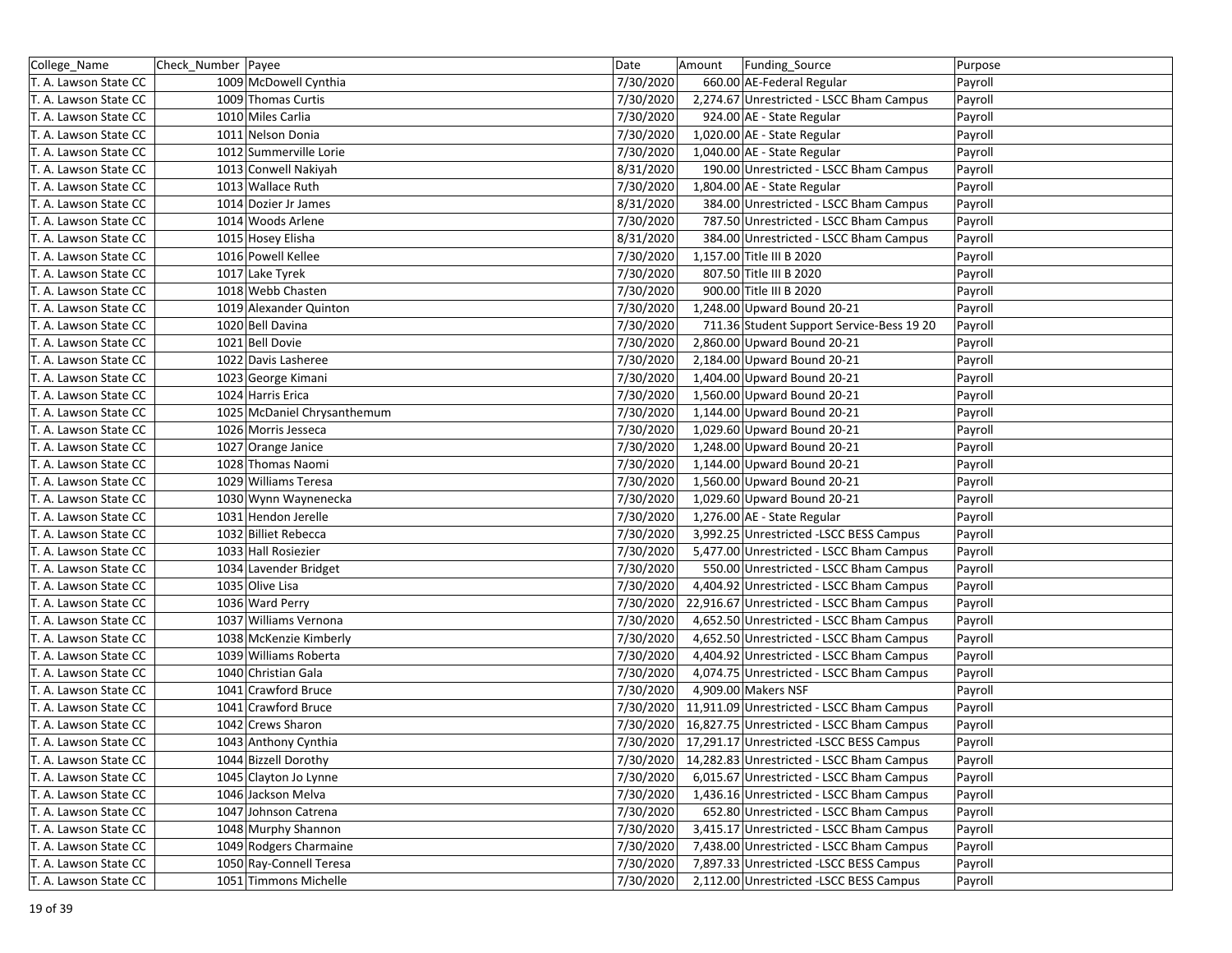| College_Name          | Check_Number   Payee        | Date      | Amount | Funding Source                            | Purpose |
|-----------------------|-----------------------------|-----------|--------|-------------------------------------------|---------|
| T. A. Lawson State CC | 1052 Warner Kathleen        | 7/30/2020 |        | 1,773.00 Unrestricted -LSCC BESS Campus   | Payroll |
| T. A. Lawson State CC | 1053 Jackson Robert         | 7/30/2020 |        | 3,947.00 Unrestricted - LSCC Bham Campus  | Payroll |
| T. A. Lawson State CC | 1054 Burroughs Adrienne     | 7/30/2020 |        | 4,257.42 Unrestricted -LSCC BESS Campus   | Payroll |
| T. A. Lawson State CC | 1055 Duke Juanita           | 7/30/2020 |        | 4,997.08 Unrestricted -LSCC BESS Campus   | Payroll |
| T. A. Lawson State CC | 1056 Hayes Shelby           | 7/30/2020 |        | 5,089.00 Unrestricted -LSCC BESS Campus   | Payroll |
| T. A. Lawson State CC | 1057 Mays Tamera            | 7/30/2020 |        | 4,803.33 Unrestricted -LSCC BESS Campus   | Payroll |
| T. A. Lawson State CC | 1058 Moyo Nomsa             | 7/30/2020 |        | 6,180.67 Unrestricted -LSCC BESS Campus   | Payroll |
| T. A. Lawson State CC | 1059 Swain Katrina          | 7/30/2020 |        | 13,853.67 Unrestricted - LSCC BESS Campus | Payroll |
| T. A. Lawson State CC | 1060 Young Dorothy          | 7/30/2020 |        | 3,580.25 Unrestricted - LSCC BESS Campus  | Payroll |
| T. A. Lawson State CC | 1061 Marable Shelia         | 7/30/2020 |        | 9,755.42 Unrestricted - LSCC Bham Campus  | Payroll |
| T. A. Lawson State CC | 1062 Armbrester James       | 7/30/2020 |        | 825.00 Payroll Clearing Fund              | Payroll |
| T. A. Lawson State CC | 1062 Armbrester James       | 7/30/2020 |        | 6,274.67 Unrestricted -LSCC BESS Campus   | Payroll |
| T. A. Lawson State CC | 1063 Watkins Norris         | 7/30/2020 |        | 6,404.00 Unrestricted - LSCC Bham Campus  | Payroll |
| T. A. Lawson State CC | 1064 Bayles Doriane         | 7/30/2020 |        | 550.00 Unrestricted - LSCC Bham Campus    | Payroll |
| T. A. Lawson State CC | 1065 Bester Karzetta        | 7/30/2020 |        | 550.00 Unrestricted - LSCC Bham Campus    | Payroll |
| T. A. Lawson State CC | 1066 Coleman Tracey         | 7/30/2020 |        | 3,097.42 Unrestricted - LSCC Bham Campus  | Payroll |
| T. A. Lawson State CC | 1067 Davis Sandra           | 7/30/2020 |        | 550.00 Unrestricted - LSCC Bham Campus    | Payroll |
| T. A. Lawson State CC | 1068 Elders Ronald          | 7/30/2020 |        | 550.00 Unrestricted - LSCC Bham Campus    | Payroll |
| T. A. Lawson State CC | 1069 Foy Michelle           | 7/30/2020 |        | 2,920.00 Unrestricted - LSCC Bham Campus  | Payroll |
| T. A. Lawson State CC | 1070 Green Rebecca          | 7/30/2020 |        | 318.75 Unrestricted - LSCC Bham Campus    | Payroll |
| T. A. Lawson State CC | 1071 Johnson Brenda         | 7/30/2020 |        | 550.00 Unrestricted - LSCC Bham Campus    | Payroll |
| T. A. Lawson State CC | 1072 Malone Betty           | 7/30/2020 |        | 550.00 Unrestricted - LSCC Bham Campus    | Payroll |
| T. A. Lawson State CC | 1073 Thompson Tiana         | 7/30/2020 |        | 2,475.00 Unrestricted - LSCC Bham Campus  | Payroll |
| T. A. Lawson State CC | 1074 Wormley-Davis Adrienne | 7/30/2020 |        | 366.67 Unrestricted - LSCC Bham Campus    | Payroll |
| T. A. Lawson State CC | 1075 Kelley Michael         | 7/30/2020 |        | 5,874.67 Unrestricted -LSCC BESS Campus   | Payroll |
| T. A. Lawson State CC | 1076 Denson Sherlita        | 7/30/2020 |        | 11,933.25 Unrestricted - LSCC BESS Campus | Payroll |
| T. A. Lawson State CC | 1077 Henry Stephanie        | 7/30/2020 |        | 12,348.58 Unrestricted -LSCC BESS Campus  | Payroll |
| T. A. Lawson State CC | 1078 Milton Alice           | 7/30/2020 |        | 9,755.42 Unrestricted - LSCC Bham Campus  | Payroll |
| T. A. Lawson State CC | 1079 Blankenship Lanette    | 7/30/2020 |        | 6,289.25 Unrestricted - LSCC Bham Campus  | Payroll |
| T. A. Lawson State CC | 1080 Hamel Leah             | 7/30/2020 |        | 550.00 Unrestricted - LSCC Bham Campus    | Payroll |
| T. A. Lawson State CC | 1081 Moore Makella          | 7/30/2020 |        | 825.00 Unrestricted - LSCC Bham Campus    | Payroll |
| T. A. Lawson State CC | 1082 Shelton Bessie         | 7/30/2020 |        | 5,366.83 Unrestricted - LSCC Bham Campus  | Payroll |
| T. A. Lawson State CC | 1083 Carter Curtis          | 7/30/2020 |        | 5,262.67 Unrestricted - LSCC Bham Campus  | Payroll |
| T. A. Lawson State CC | 1084 Finley Kelly           | 7/30/2020 |        | 2,837.42 Unrestricted - LSCC Bham Campus  | Payroll |
| T. A. Lawson State CC | 1085 Rice Carlton           | 7/30/2020 |        | 11,073.00 Unrestricted - LSCC Bham Campus | Payroll |
| T. A. Lawson State CC | 1086 Agee Eric              | 7/30/2020 |        | 6,079.67 Unrestricted - LSCC Bham Campus  | Payroll |
| T. A. Lawson State CC | 1087 Anderson Kayla         | 7/30/2020 |        | 1,000.00 Unrestricted - LSCC Bham Campus  | Payroll |
| T. A. Lawson State CC | 1088 Frederick Tiffany      | 7/30/2020 |        | 1,000.00 Unrestricted - LSCC Bham Campus  | Payroll |
| T. A. Lawson State CC | 1089 Jefferson Jonathan     | 7/30/2020 |        | 1,000.00 Unrestricted - LSCC Bham Campus  | Payroll |
| T. A. Lawson State CC | 1090 Lewis Garrett          | 7/30/2020 |        | 9,796.42 Unrestricted - LSCC Bham Campus  | Payroll |
| T. A. Lawson State CC | 1091 Sadler Thomas          | 7/30/2020 |        | 1,000.00 Unrestricted - LSCC Bham Campus  | Payroll |
| T. A. Lawson State CC | 1092 Wiley Aubrey           | 7/30/2020 |        | 3,992.58 Unrestricted - LSCC Bham Campus  | Payroll |
| T. A. Lawson State CC | 1093 Wilson Nancy           | 7/30/2020 |        | 8,118.75 Unrestricted -LSCC BESS Campus   | Payroll |
| T. A. Lawson State CC | 1094 Gwin Bethany           | 7/30/2020 |        | 9,520.09 Unrestricted - LSCC Bham Campus  | Payroll |
| T. A. Lawson State CC | 1095 Bush Allison           | 7/30/2020 |        | 5,542.25 Unrestricted -LSCC BESS Campus   | Payroll |
| T. A. Lawson State CC | 1096 Wade Henry             | 7/30/2020 |        | 5,335.58 Unrestricted -LSCC BESS Campus   | Payroll |
| T. A. Lawson State CC | 1097 Sanders Hoyt           | 7/30/2020 |        | 6,177.34 Unrestricted - LSCC Bham Campus  | Payroll |
|                       |                             |           |        |                                           |         |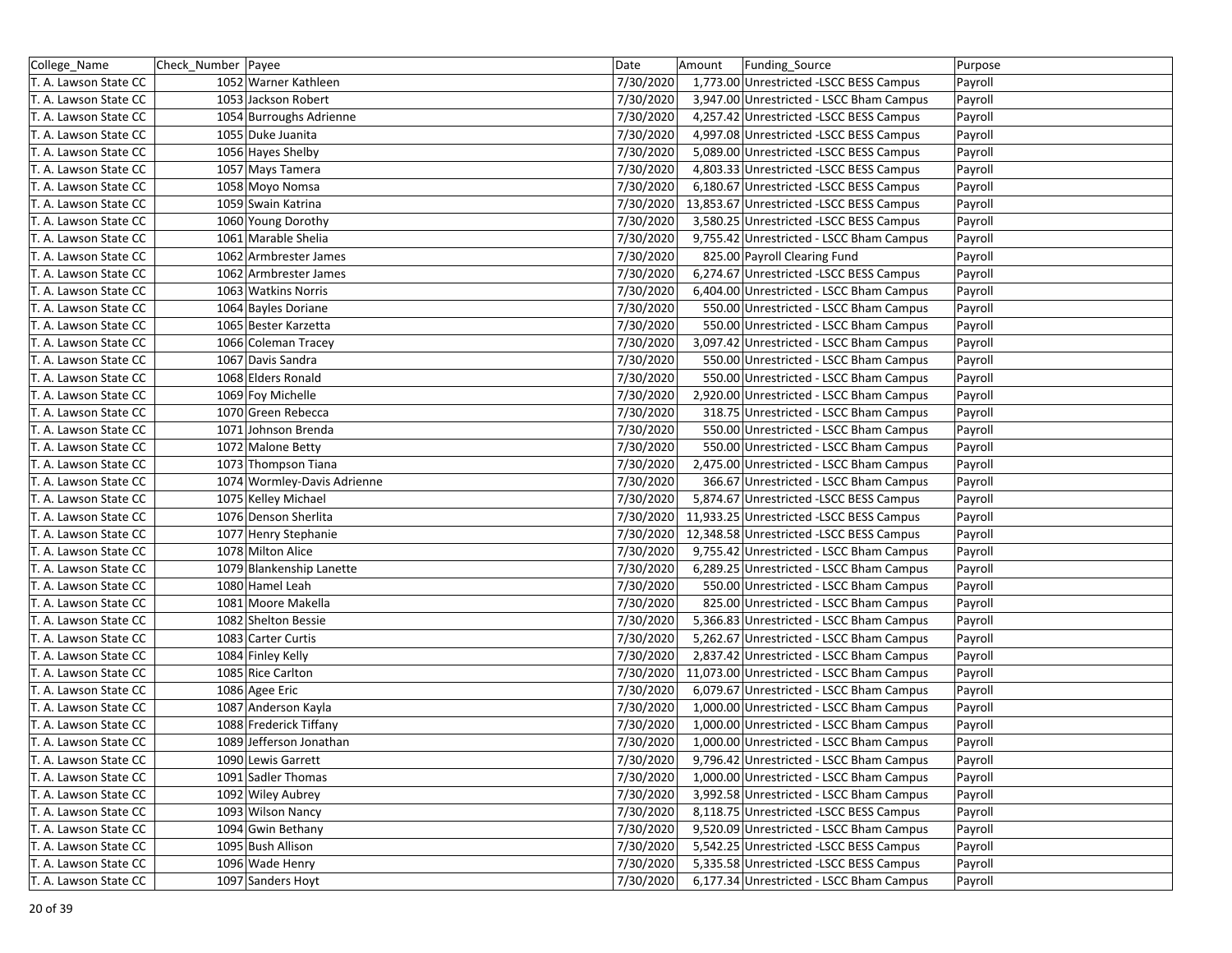| College_Name          | Check_Number   Payee     | Date      | Amount | Funding Source                            | Purpose |
|-----------------------|--------------------------|-----------|--------|-------------------------------------------|---------|
| T. A. Lawson State CC | 1098 Raymond Charles     | 7/30/2020 |        | 2,906.37 Multi Fed - Robotic Grant (NSF)  | Payroll |
| T. A. Lawson State CC | 1098 Raymond Charles     | 7/30/2020 |        | 9,572.13 Unrestricted -LSCC BESS Campus   | Payroll |
| T. A. Lawson State CC | 1099 Allen Barry         | 7/30/2020 |        | 2,269.50 Unrestricted -LSCC BESS Campus   | Payroll |
| T. A. Lawson State CC | 1100 Scott James         | 7/30/2020 |        | 7,983.16 Unrestricted -LSCC BESS Campus   | Payroll |
| T. A. Lawson State CC | 1101 Henry Dorothy       | 7/30/2020 |        | 5,064.33 Ready to Work                    | Payroll |
| T. A. Lawson State CC | 1102 Jenkins Charlene    | 7/30/2020 |        | 3,414.67 Unrestricted -LSCC BESS Campus   | Payroll |
| T. A. Lawson State CC | 1103 Castro Aisha        | 7/30/2020 |        | 1,105.00 ARC Grant                        | Payroll |
| T. A. Lawson State CC | 1104 Gray James          | 7/30/2020 |        | 1,820.00 MSSC - Manu. RTW                 | Payroll |
| T. A. Lawson State CC | 1104 Gray James          | 7/30/2020 |        | 4,709.33 ARC Grant                        | Payroll |
| T. A. Lawson State CC | 1105 Hicks Stephanie     | 7/30/2020 |        | 1,105.00 ARC Grant                        | Payroll |
| T. A. Lawson State CC | 1106 Hobbs Tommy         | 7/30/2020 |        | 7,634.83 Unrestricted -LSCC BESS Campus   | Payroll |
| T. A. Lawson State CC | 1107 Ward Phillip        | 7/30/2020 |        | 1,105.00 ARC Grant                        | Payroll |
| T. A. Lawson State CC | 1108 Green Kirsten       | 7/30/2020 |        | 6,888.75 Unrestricted - LSCC Bham Campus  | Payroll |
| T. A. Lawson State CC | 1109 Higginbotham Harold | 7/30/2020 |        | 8,521.67 Unrestricted - LSCC Bham Campus  | Payroll |
| T. A. Lawson State CC | 1110 King Kelvin         | 7/30/2020 |        | 7,897.33 Unrestricted - LSCC Bham Campus  | Payroll |
| T. A. Lawson State CC | 1111 Masimasi Vyavuka    | 7/30/2020 |        | 7,039.67 Unrestricted - LSCC Bham Campus  | Payroll |
| T. A. Lawson State CC | 1112 Monti Stephen       | 7/30/2020 |        | 13,453.67 Unrestricted - LSCC Bham Campus | Payroll |
| T. A. Lawson State CC | 1113 Branch Rhonda       | 7/30/2020 |        | 6,292.00 Unrestricted - LSCC Bham Campus  | Payroll |
| T. A. Lawson State CC | 1114 Johnson Victoria    | 7/30/2020 |        | 1,650.00 Unrestricted - LSCC Bham Campus  | Payroll |
| T. A. Lawson State CC | 1115 Moore Sarah         | 7/30/2020 |        | 550.00 Unrestricted - LSCC Bham Campus    | Payroll |
| T. A. Lawson State CC | 1116 Parsons Rex         | 7/30/2020 |        | 1,375.00 Unrestricted - LSCC Bham Campus  | Payroll |
| T. A. Lawson State CC | 1117 Wilson Gregory      | 7/30/2020 |        | 1,100.00 Unrestricted - LSCC Bham Campus  | Payroll |
| T. A. Lawson State CC | 1118 Duncan Rebecca      | 7/30/2020 |        | 12,333.25 Unrestricted - LSCC BESS Campus | Payroll |
| T. A. Lawson State CC | 1119 Swanberg Ann        | 7/30/2020 |        | 6,015.67 Unrestricted -LSCC BESS Campus   | Payroll |
| T. A. Lawson State CC | 1120 Howard Toya         | 7/30/2020 |        | 5,262.67 Unrestricted - LSCC BESS Campus  | Payroll |
| T. A. Lawson State CC | 1121 Morris Carlos       | 7/30/2020 |        | 10,625.25 Unrestricted - LSCC Bham Campus | Payroll |
| T. A. Lawson State CC | 1122 Tubbs Venita        | 7/30/2020 |        | 6,274.67 Unrestricted - LSCC Bham Campus  | Payroll |
| T. A. Lawson State CC | 1123 Morgan Rachel       | 7/30/2020 |        | 4,750.58 Unrestricted - LSCC Bham Campus  | Payroll |
| T. A. Lawson State CC | 1124 Landers James       | 7/30/2020 |        | 4,872.88 Unrestricted - LSCC Bham Campus  | Payroll |
| T. A. Lawson State CC | 1125 West Matthew        | 7/30/2020 |        | 6,504.67 Unrestricted - LSCC Bham Campus  | Payroll |
| T. A. Lawson State CC | 1126 Morgan Qunnice      | 7/30/2020 |        | 550.00 Unrestricted - LSCC Bham Campus    | Payroll |
| T. A. Lawson State CC | 1127 Wilson Melanie      | 7/30/2020 |        | 2,707.83 Unrestricted - LSCC Bham Campus  | Payroll |
| T. A. Lawson State CC | 1128 Guy Ann             | 7/30/2020 |        | 15,387.91 Unrestricted - LSCC Bham Campus | Payroll |
| T. A. Lawson State CC | 1129 Chandler Malysa     | 7/30/2020 |        | 733.33 Unrestricted - LSCC Bham Campus    | Payroll |
| T. A. Lawson State CC | 1130 Ellison Mary        | 7/30/2020 |        | 7,438.00 Unrestricted - LSCC Bham Campus  | Payroll |
| T. A. Lawson State CC | 1131 Gilbert Wynell      | 7/30/2020 |        | 5,874.67 Unrestricted - LSCC Bham Campus  | Payroll |
| T. A. Lawson State CC | 1132 Hare Trinity        | 7/30/2020 |        | 800.00 Unrestricted - LSCC Bham Campus    | Payroll |
| T. A. Lawson State CC | 1133 Kellogg Laurie      | 7/30/2020 |        | 800.00 Unrestricted - LSCC Bham Campus    | Payroll |
| T. A. Lawson State CC | 1134 Lewis Erica         | 7/30/2020 |        | 800.00 Unrestricted - LSCC Bham Campus    | Payroll |
| T. A. Lawson State CC | 1135 Lomax Lillie        | 7/30/2020 |        | 800.00 Unrestricted - LSCC Bham Campus    | Payroll |
| T. A. Lawson State CC | 1136 Lopatina Nadejda    | 7/30/2020 |        | 6,979.00 Unrestricted - LSCC Bham Campus  | Payroll |
| T. A. Lawson State CC | 1137 Stewart Jeffery     | 7/30/2020 |        | 733.33 Unrestricted - LSCC Bham Campus    | Payroll |
| T. A. Lawson State CC | 1138 Sumler Chassidy     | 7/30/2020 |        | 733.33 Unrestricted - LSCC Bham Campus    | Payroll |
| T. A. Lawson State CC | 1139 Wilson Tracey       | 7/30/2020 |        | 14,682.83 Unrestricted - LSCC Bham Campus | Payroll |
| T. A. Lawson State CC | 1140 Yarbrough Juanita   | 7/30/2020 |        | 550.00 Unrestricted - LSCC Bham Campus    | Payroll |
| T. A. Lawson State CC | 1141 Cowart-Brown Emily  | 7/30/2020 |        | 1,466.67 Unrestricted - LSCC Bham Campus  | Payroll |
| T. A. Lawson State CC | 1142 Brown Mavis         | 7/30/2020 |        | 733.33 Unrestricted - LSCC Bham Campus    | Payroll |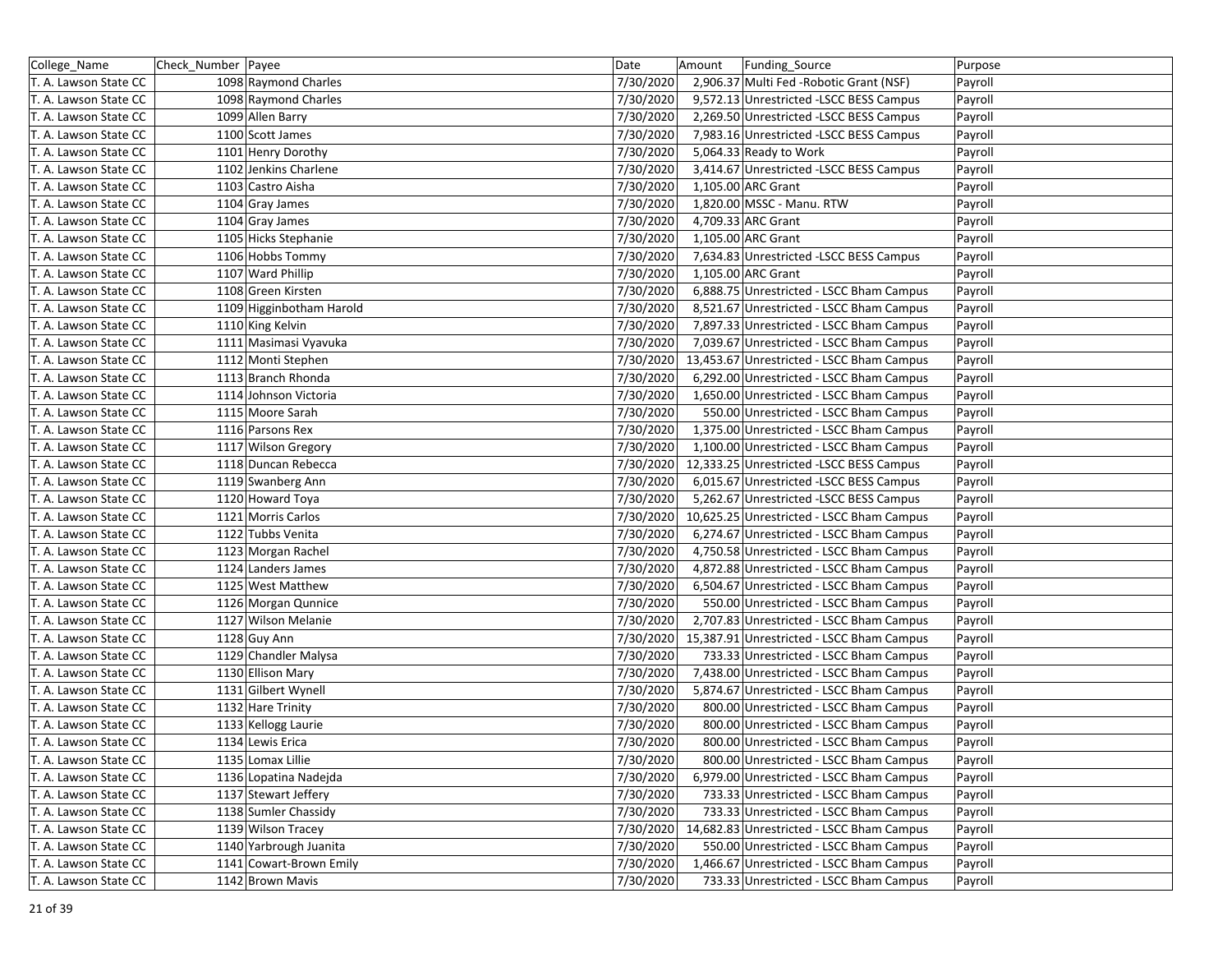| College_Name          | Check_Number   Payee     | Date      | Amount | Funding Source                            | Purpose |
|-----------------------|--------------------------|-----------|--------|-------------------------------------------|---------|
| T. A. Lawson State CC | 1143 Bryant William      | 7/30/2020 |        | 2,400.00 Unrestricted -LSCC BESS Campus   | Payroll |
| T. A. Lawson State CC | 1144 Fowler Charles      | 7/30/2020 |        | 8,897.33 Unrestricted -LSCC BESS Campus   | Payroll |
| T. A. Lawson State CC | 1145 Holloway Weymon     | 7/30/2020 |        | 5,874.67 Unrestricted -LSCC BESS Campus   | Payroll |
| T. A. Lawson State CC | 1146 Jaraysi Naila       | 7/30/2020 |        | 9,520.09 Unrestricted - LSCC Bham Campus  | Payroll |
| T. A. Lawson State CC | 1147 Martin Darlene      | 7/30/2020 |        | 6,904.00 Unrestricted - LSCC Bham Campus  | Payroll |
| T. A. Lawson State CC | 1148 Thomas La'Tasha     | 7/30/2020 |        | 925.00 Unrestricted - LSCC Bham Campus    | Payroll |
| T. A. Lawson State CC | 1149 Thomas Shawanda     | 7/30/2020 |        | 616.67 STEAM                              | Payroll |
| T. A. Lawson State CC | 1149 Thomas Shawanda     | 7/30/2020 |        | 1,576.00 Makers NSF                       | Payroll |
| T. A. Lawson State CC | 1149 Thomas Shawanda     | 7/30/2020 |        | 5,049.93 Unrestricted -LSCC BESS Campus   | Payroll |
| T. A. Lawson State CC | 1149 Thomas Shawanda     | 7/30/2020 |        | 7,574.90 Multi Fed- HBCU 2PI STEM E3 NSF  | Payroll |
| T. A. Lawson State CC | 1150 Appling Edna        | 7/30/2020 |        | 5,064.33 AE - State Regular               | Payroll |
| T. A. Lawson State CC | 1151 Billingsley Tunisia | 7/30/2020 |        | 2,273.08 AE - State Regular               | Payroll |
| T. A. Lawson State CC | 1152 Ekundayo Gwendolyn  | 7/30/2020 |        | 5,838.58 AE-Federal Regular               | Payroll |
| T. A. Lawson State CC | 1153 Lee Ricky           | 7/30/2020 |        | 1,789.87 Unrestricted - LSCC Bham Campus  | Payroll |
| T. A. Lawson State CC | 1153 Lee Ricky           | 7/30/2020 |        | 1,789.88 AE - State Regular               | Payroll |
| T. A. Lawson State CC | 1154 Rayfield Mary       | 7/30/2020 |        | 3,415.17 AE-Federal Regular               | Payroll |
| T. A. Lawson State CC | 1155 White Charlette     | 7/30/2020 |        | 4,899.25 AE-Federal Regular               | Payroll |
| T. A. Lawson State CC | 1156 Lewis Aisha         | 7/30/2020 |        | 5,874.67 Unrestricted - LSCC Bham Campus  | Payroll |
| T. A. Lawson State CC | 1157 Martin Cicely       | 7/30/2020 |        | 3,296.19 Unrestricted - LSCC BESS Campus  | Payroll |
| T. A. Lawson State CC | 1157 Martin Cicely       | 7/30/2020 |        | 5,384.56 Student Support Service          | Payroll |
| T. A. Lawson State CC | 1158 Woods Arlene        | 7/30/2020 |        | 1,875.00 Unrestricted - LSCC Bham Campus  | Payroll |
| T. A. Lawson State CC | 1159 Burden Cedric       | 7/30/2020 |        | 6,904.00 Unrestricted - LSCC Bham Campus  | Payroll |
| T. A. Lawson State CC | 1160 Hall Sandra         | 7/30/2020 |        | 9,632.58 Unrestricted -LSCC BESS Campus   | Payroll |
| T. A. Lawson State CC | 1161 Millender Shelly    | 7/30/2020 |        | 3,599.67 Title III B 2020                 | Payroll |
| T. A. Lawson State CC | 1162 Nix Alcedra         | 7/30/2020 |        | 2,126.83 AE - State Regular               | Payroll |
| T. A. Lawson State CC | 1163 Harbour Clayton     | 7/30/2020 |        | 9,808.00 Unrestricted -LSCC BESS Campus   | Payroll |
| T. A. Lawson State CC | 1164 Moore Brian         | 7/30/2020 |        | 4,406.00 Unrestricted -LSCC BESS Campus   | Payroll |
| T. A. Lawson State CC | 1165 Sweatmon Rayburn    | 7/30/2020 |        | 6,580.67 Unrestricted -LSCC BESS Campus   | Payroll |
| T. A. Lawson State CC | 1166 Berry James         | 7/30/2020 |        | 5,874.67 Unrestricted -LSCC BESS Campus   | Payroll |
| T. A. Lawson State CC | 1167 Nelson Jeffrey      | 7/30/2020 |        | 4,412.08 Unrestricted -LSCC BESS Campus   | Payroll |
| T. A. Lawson State CC | 1168 Gatson Alga         | 7/30/2020 |        | 7,314.83 Unrestricted - LSCC Bham Campus  | Payroll |
| T. A. Lawson State CC | 1169 Rowe Darryl         | 7/30/2020 |        | 4,412.08 Unrestricted - LSCC Bham Campus  | Payroll |
| T. A. Lawson State CC | 1170 Halbert Alan        | 7/30/2020 |        | 8,505.08 Unrestricted -LSCC BESS Campus   | Payroll |
| T. A. Lawson State CC | 1171 Jones Willie        | 7/30/2020 |        | 4,412.08 Unrestricted - LSCC Bham Campus  | Payroll |
| T. A. Lawson State CC | 1172 Wilkerson Pier      | 7/30/2020 |        | 11,781.00 Unrestricted - LSCC Bham Campus | Payroll |
| T. A. Lawson State CC | 1173 Williams Roosevelt  | 7/30/2020 |        | 4,658.67 Unrestricted -LSCC BESS Campus   | Payroll |
| T. A. Lawson State CC | 1174 Williams Alice      | 7/30/2020 |        | 9,156.58 Unrestricted - LSCC Bham Campus  | Payroll |
| T. A. Lawson State CC | 1175 Elliott Adam        | 7/30/2020 |        | 8,705.08 Title III B 2020                 | Payroll |
| T. A. Lawson State CC | 1176 Rinsky Laura        | 7/30/2020 |        | 4,750.58 Unrestricted - LSCC Bham Campus  | Payroll |
| T. A. Lawson State CC | 1177 Lyles Henry         | 7/30/2020 |        | 7,791.08 Unrestricted -LSCC BESS Campus   | Payroll |
| T. A. Lawson State CC | 1178 Gardner Isadore     | 7/30/2020 |        | 7,687.91 Unrestricted - LSCC Bham Campus  | Payroll |
| T. A. Lawson State CC | 1179 Harris Deborah      | 7/30/2020 |        | 1,799.83 Unrestricted - LSCC Bham Campus  | Payroll |
| T. A. Lawson State CC | 1180 Jackson Wanda       | 7/30/2020 |        | 3,167.50 Unrestricted - LSCC Bham Campus  | Payroll |
| T. A. Lawson State CC | 1181 Sledge Donald       | 7/30/2020 |        | 9,588.75 Unrestricted - LSCC Bham Campus  | Payroll |
| T. A. Lawson State CC | 1182 Lamb Allen          | 7/30/2020 |        | 4,845.00 Unrestricted -LSCC BESS Campus   | Payroll |
| T. A. Lawson State CC | 1183 Berryman Thomas     | 7/30/2020 |        | 7,457.00 Unrestricted -LSCC BESS Campus   | Payroll |
| T. A. Lawson State CC | 1184 Bennett Carolyn     | 7/30/2020 |        | 3,827.33 Unrestricted - LSCC Bham Campus  | Payroll |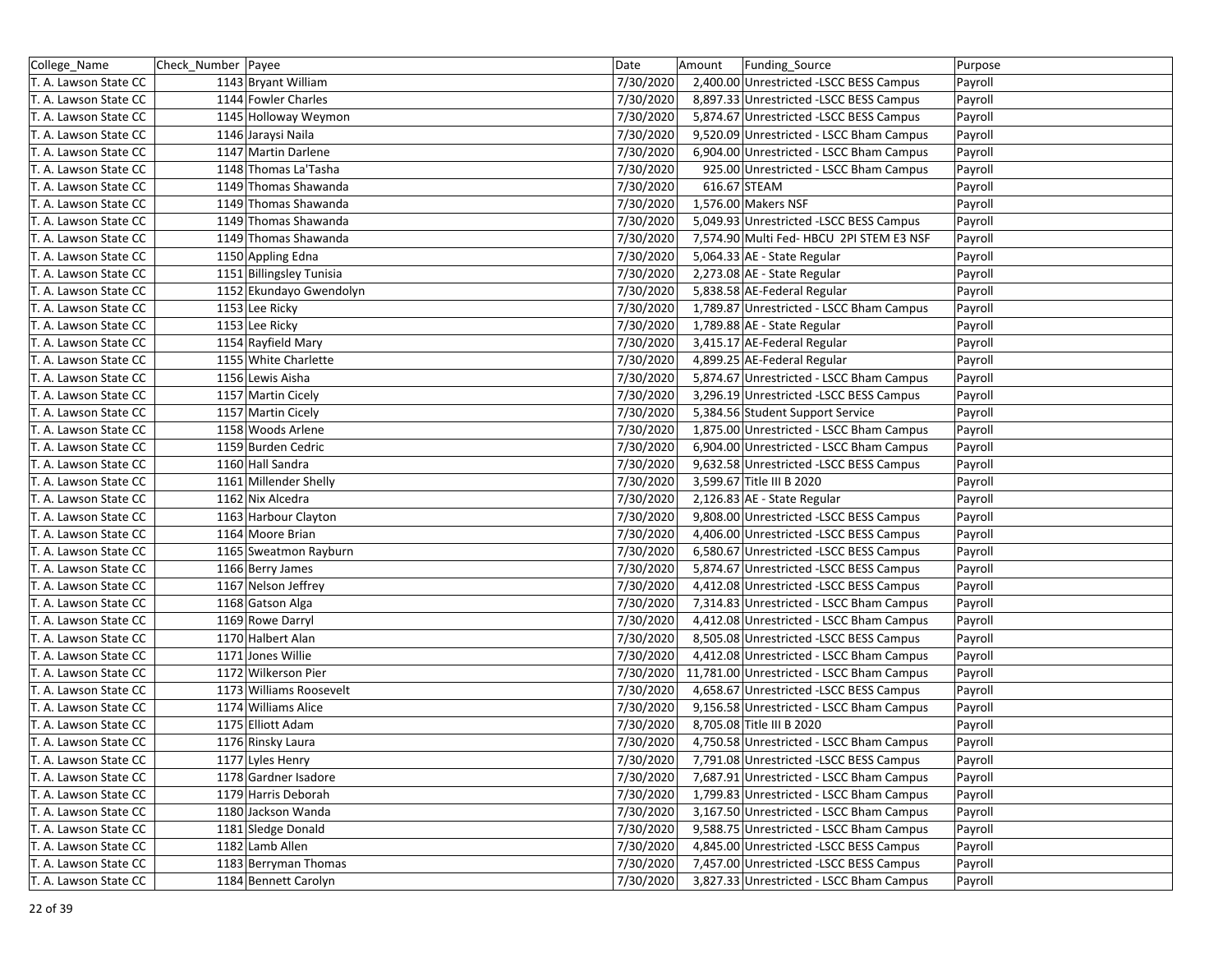| College_Name          | Check Number   Payee        | Date      | Amount | Funding Source                            | Purpose |
|-----------------------|-----------------------------|-----------|--------|-------------------------------------------|---------|
| T. A. Lawson State CC | 1185 Davis Sherri           | 7/30/2020 |        | 1,718.77 Unrestricted - LSCC Bham Campus  | Payroll |
| T. A. Lawson State CC | 1185 Davis Sherri           | 7/30/2020 |        | 9,739.74 Title III B 2020                 | Payroll |
| T. A. Lawson State CC | 1186 Smith Kamille          | 7/30/2020 |        | 3,415.17 Unrestricted -LSCC BESS Campus   | Payroll |
| T. A. Lawson State CC | 1187 Billups Marcus         | 7/30/2020 |        | 4,614.58 Title III B 2020                 | Payroll |
| T. A. Lawson State CC | 1188 Mankowich James        | 7/30/2020 |        | 1,374.27 Unrestricted - LSCC Bham Campus  | Payroll |
| T. A. Lawson State CC | 1188 Mankowich James        | 7/30/2020 |        | 6,260.56 Title III B 2020                 | Payroll |
| T. A. Lawson State CC | 1189 Stephens Ronnie        | 7/30/2020 |        | 7,925.33 Unrestricted - LSCC BESS Campus  | Payroll |
| T. A. Lawson State CC | 1190 Beauchamp Matrika      | 7/30/2020 |        | 3,332.25 Unrestricted - LSCC Bham Campus  | Payroll |
| T. A. Lawson State CC | 1191 Champion Carol         | 7/30/2020 |        | 4,652.50 Unrestricted - LSCC BESS Campus  | Payroll |
| T. A. Lawson State CC | 1192 McGee Janice           | 7/30/2020 |        | 26,736.47 Unrestricted - LSCC Bham Campus | Payroll |
| T. A. Lawson State CC | 1193 Minnifield Tomeka      | 7/30/2020 |        | 3,827.33 Unrestricted - LSCC Bham Campus  | Payroll |
| T. A. Lawson State CC | 1194 Rowry James            | 7/30/2020 |        | 3,002.50 Unrestricted -LSCC BESS Campus   | Payroll |
| T. A. Lawson State CC | 1195 Pruitt Karl            | 7/30/2020 |        | 10,555.42 Unrestricted - LSCC Bham Campus | Payroll |
| T. A. Lawson State CC | 1196 Saxton Rosemella       | 7/30/2020 |        | 3,580.25 Unrestricted - LSCC Bham Campus  | Payroll |
| T. A. Lawson State CC | 1197 James Kesha            | 7/30/2020 |        | 8,769.50 Title III B 2020                 | Payroll |
| T. A. Lawson State CC | 1198 Carroll Leigh          | 7/30/2020 |        | 3,415.17 Title III B 2020                 | Payroll |
| T. A. Lawson State CC | 1199 Dennard Harold         | 7/30/2020 |        | 3,827.33 Unrestricted - LSCC Bham Campus  | Payroll |
| T. A. Lawson State CC | 1200 Dyck Sabrina           | 7/30/2020 |        | 10,275.50 Unrestricted - LSCC Bham Campus | Payroll |
| T. A. Lawson State CC | 1201 Glasco-Gueye Cassandra | 7/30/2020 |        | 2,837.42 Unrestricted - LSCC Bham Campus  | Payroll |
| T. A. Lawson State CC | 1202 Kennedy Julie          | 7/30/2020 |        | 5,969.00 Unrestricted - LSCC Bham Campus  | Payroll |
| T. A. Lawson State CC | 1203 Knolan Shanita         | 7/30/2020 |        | 3,332.25 Unrestricted - LSCC Bham Campus  | Payroll |
| T. A. Lawson State CC | 1204 Porter Michael         | 7/30/2020 |        | 5,832.67 Unrestricted -LSCC BESS Campus   | Payroll |
| T. A. Lawson State CC | 1205 Herndon Renay          | 7/30/2020 |        | 6,580.67 Unrestricted - LSCC BESS Campus  | Payroll |
| T. A. Lawson State CC | 1206 Jones Janine           | 7/30/2020 |        | 5,087.58 Unrestricted - LSCC Bham Campus  | Payroll |
| T. A. Lawson State CC | 1207 Moore Kimberly         | 7/30/2020 |        | 5,087.58 Unrestricted -LSCC BESS Campus   | Payroll |
| T. A. Lawson State CC | 1208 Thomas Lorenza         | 7/30/2020 |        | 5,694.58 Unrestricted - LSCC BESS Campus  | Payroll |
| T. A. Lawson State CC | 1209 Allen Darren           | 7/30/2020 |        | 9,879.92 Unrestricted - LSCC Bham Campus  | Payroll |
| T. A. Lawson State CC | 1210 Croskey Angela         | 7/30/2020 |        | 3,992.58 Title III B 2020                 | Payroll |
| T. A. Lawson State CC | 1211 Hollins Cassandra      | 7/30/2020 |        | 8,602.83 Unrestricted - LSCC Bham Campus  | Payroll |
| T. A. Lawson State CC | 1212 Jones Denise           | 7/30/2020 |        | 3,580.25 Unrestricted - LSCC BESS Campus  | Payroll |
| T. A. Lawson State CC | 1213 Lewis Courtney         | 7/30/2020 |        | 3,250.08 Unrestricted -LSCC BESS Campus   | Payroll |
| T. A. Lawson State CC | 1214 Rasbury Robin          | 7/30/2020 |        | 3,745.42 Unrestricted - LSCC Bham Campus  | Payroll |
| T. A. Lawson State CC | 1215 Tims Chandra           | 7/30/2020 |        | 2,920.50 Unrestricted -LSCC BESS Campus   | Payroll |
| T. A. Lawson State CC | 1216 Williams Sharon        | 7/30/2020 |        | 5,916.17 Unrestricted - LSCC BESS Campus  | Payroll |
| T. A. Lawson State CC | 1217 Alvarado Jose          | 7/30/2020 |        | 4,654.75 Unrestricted - LSCC Bham Campus  | Payroll |
| T. A. Lawson State CC | 1218 Harrell Katrina        | 7/30/2020 |        | 4,404.92 Unrestricted - LSCC Bham Campus  | Payroll |
| T. A. Lawson State CC | 1219 Hollins Joseph         | 7/30/2020 |        | 4,239.83 Unrestricted -LSCC BESS Campus   | Payroll |
| T. A. Lawson State CC | 1220 Holman Bernard         | 7/30/2020 |        | 3,085.08 Unrestricted - LSCC Bham Campus  | Payroll |
| T. A. Lawson State CC | 1221 Atkins Torlise         | 7/30/2020 |        | 2,590.00 Unrestricted - LSCC Bham Campus  | Payroll |
| T. A. Lawson State CC | 1222 Moore Chiquita         | 7/30/2020 |        | 2,755.17 Unrestricted - LSCC Bham Campus  | Payroll |
| T. A. Lawson State CC | 1223 Streety Audra          | 7/30/2020 |        | 3,250.08 Unrestricted -LSCC BESS Campus   | Payroll |
| T. A. Lawson State CC | 1224 Waluyn Dorian          | 7/30/2020 |        | 583.33 Title III B 2020                   | Payroll |
| T. A. Lawson State CC | 1224 Waluyn Dorian          | 7/30/2020 |        | 5,315.00 Unrestricted -LSCC BESS Campus   | Payroll |
| T. A. Lawson State CC | 1225 Williams Amicka        | 7/30/2020 |        | 3,580.25 Unrestricted -LSCC BESS Campus   | Payroll |
| T. A. Lawson State CC | 1226 Williams Catherine     | 7/30/2020 |        | 2,590.00 Unrestricted -LSCC BESS Campus   | Payroll |
| T. A. Lawson State CC | 1227 Bush Ashley            | 7/30/2020 |        | 2,672.67 Unrestricted - LSCC BESS Campus  | Payroll |
| T. A. Lawson State CC | 1228 Chisem Lori            | 7/30/2020 |        | 6,942.00 Unrestricted -LSCC BESS Campus   | Payroll |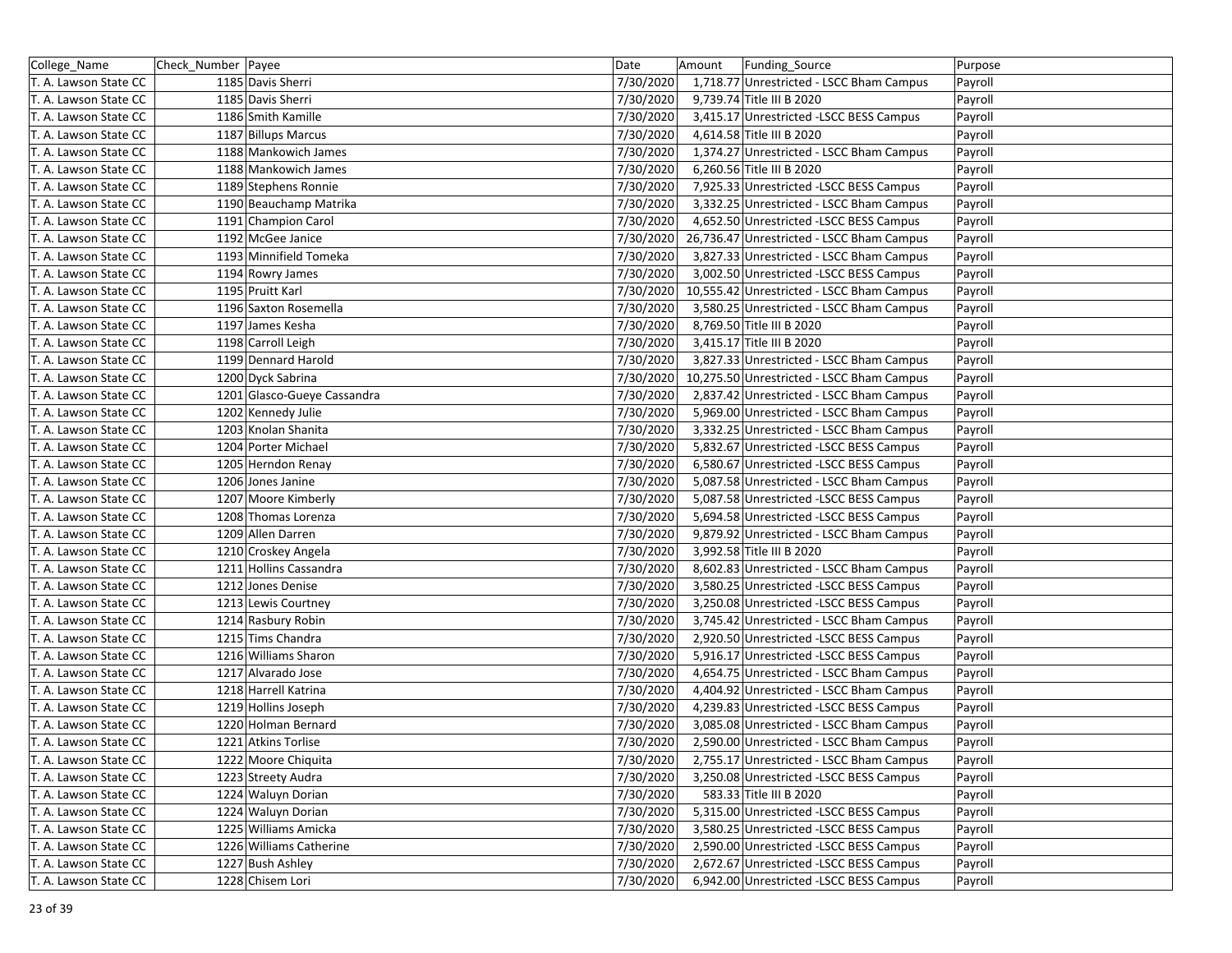| College_Name          | Check Number Payee       | Date      | Amount | Funding Source                           | Purpose |
|-----------------------|--------------------------|-----------|--------|------------------------------------------|---------|
| T. A. Lawson State CC | 1229 Hyde Brenda         | 7/30/2020 |        | 3,250.08 Unrestricted -LSCC BESS Campus  | Payroll |
| T. A. Lawson State CC | 1230 Wiley Ashley        | 7/30/2020 |        | 3,662.33 Unrestricted -LSCC BESS Campus  | Payroll |
| T. A. Lawson State CC | 1231 Harper Lesley       | 7/30/2020 |        | 4,404.50 Title III B 2020                | Payroll |
| T. A. Lawson State CC | 1232 Crawford Mattie     | 7/30/2020 |        | 6,484.17 Upward Bound 20-21              | Payroll |
| T. A. Lawson State CC | 1233 Harris Lasharron    | 7/30/2020 |        | 4,870.75 Student Support Service         | Payroll |
| T. A. Lawson State CC | 1234 Hudson Nkenge       | 7/30/2020 |        | 4,817.17 Student Support Service         | Payroll |
| T. A. Lawson State CC | 1235 Ike Dottie          | 7/30/2020 |        | 1,905.00 Student Support Service         | Payroll |
| T. A. Lawson State CC | 1236 Lewis Keisha        | 7/30/2020 |        | 4,386.58 Student Support Service         | Payroll |
| T. A. Lawson State CC | 1237 Lewis Tomeka        | 7/30/2020 |        | 2,672.67 Student Support Service         | Payroll |
| T. A. Lawson State CC | 1238 Nix Latasha         | 7/30/2020 |        | 4,709.33 Student Support Service         | Payroll |
| T. A. Lawson State CC | 1239 Rice Janice         | 7/30/2020 |        | 3,002.75 Student Support Service         | Payroll |
| T. A. Lawson State CC | 1240 Moore Tanita        | 7/30/2020 |        | 3,415.17 Unrestricted - LSCC Bham Campus | Payroll |
| T. A. Lawson State CC | 1241 Haley Akilih        | 7/30/2020 |        | 4,266.42 Unrestricted - LSCC BESS Campus | Payroll |
| T. A. Lawson State CC | 1242 Odell Kiele         | 7/30/2020 |        | 2,342.42 Unrestricted - LSCC Bham Campus | Payroll |
| T. A. Lawson State CC | 1243 Green Myrtes        | 7/30/2020 |        | 9,755.42 Title III B 2020                | Payroll |
| T. A. Lawson State CC | 1244 Bennett Rashun      | 7/30/2020 |        | 4,074.25 Unrestricted - LSCC Bham Campus | Payroll |
| T. A. Lawson State CC | 1245 Conwell Nicola      | 7/30/2020 |        | 3,662.33 Unrestricted - LSCC Bham Campus | Payroll |
| T. A. Lawson State CC | 1246 Currington Juanita  | 7/30/2020 |        | 4,404.92 Unrestricted - LSCC Bham Campus | Payroll |
| T. A. Lawson State CC | 1247 Graves Willie       | 7/30/2020 |        | 1,152.60 Unrestricted - LSCC Bham Campus | Payroll |
| T. A. Lawson State CC | 1247 Graves Willie       | 7/30/2020 |        | 4,610.40 AE - State Regular              | Payroll |
| T. A. Lawson State CC | 1248 Hall Angela         | 7/30/2020 |        | 1,996.12 Title III B 2020                | Payroll |
| T. A. Lawson State CC | 1248 Hall Angela         | 7/30/2020 |        | 1,996.13 Unrestricted - LSCC Bham Campus | Payroll |
| T. A. Lawson State CC | 1249 Johnson Sharon      | 7/30/2020 |        | 3,580.25 Unrestricted -LSCC BESS Campus  | Payroll |
| T. A. Lawson State CC | 1250 Lawrence Craig      | 7/30/2020 |        | 9,110.00 Unrestricted -LSCC BESS Campus  | Payroll |
| T. A. Lawson State CC | 1251 McCary Rosalyn      | 7/30/2020 |        | 2,837.75 Unrestricted - LSCC Bham Campus | Payroll |
| T. A. Lawson State CC | 1252 Parker Apryl        | 7/30/2020 |        | 4,817.17 Unrestricted - LSCC Bham Campus | Payroll |
| T. A. Lawson State CC | 1253 Granville Alexis    | 7/30/2020 |        | 6,987.00 Unrestricted - LSCC Bham Campus | Payroll |
| T. A. Lawson State CC | 1254 Silas Monique       | 7/30/2020 |        | 2,290.45 Unrestricted - LSCC Bham Campus | Payroll |
| T. A. Lawson State CC | 1254 Silas Monique       | 7/30/2020 |        | 5,344.38 Title III B 2020                | Payroll |
| T. A. Lawson State CC | 1255 Glass Jamie         | 7/30/2020 |        | 6,094.83 Unrestricted -LSCC BESS Campus  | Payroll |
| T. A. Lawson State CC | 1256 Owens Wynda         | 7/30/2020 |        | 2,920.50 Unrestricted - LSCC Bham Campus | Payroll |
| T. A. Lawson State CC | 1257 Riggins Traci       | 7/30/2020 |        | 3,167.92 Unrestricted -LSCC BESS Campus  | Payroll |
| T. A. Lawson State CC | 1258 Spencer Victor      | 7/30/2020 |        | 3,167.92 Unrestricted - LSCC Bham Campus | Payroll |
| T. A. Lawson State CC | 1259 Albright Geri       | 7/30/2020 |        | 8,764.08 Unrestricted - LSCC Bham Campus | Payroll |
| T. A. Lawson State CC | 1260 Bryant Lola         | 7/30/2020 |        | 3,992.58 Unrestricted - LSCC Bham Campus | Payroll |
| T. A. Lawson State CC | 1261 Kirk Naquela        | 7/30/2020 |        | 3,085.08 Unrestricted - LSCC Bham Campus | Payroll |
| T. A. Lawson State CC | 1262 Billingsley William | 7/30/2020 |        | 2,837.75 Unrestricted -LSCC BESS Campus  | Payroll |
| T. A. Lawson State CC | 1263 Blanton James       | 7/30/2020 |        | 7,634.83 Unrestricted - LSCC Bham Campus | Payroll |
| T. A. Lawson State CC | 1264 Duff Albert         | 7/30/2020 |        | 3,509.83 Unrestricted - LSCC Bham Campus | Payroll |
| T. A. Lawson State CC | 1265 Hubbart Ray         | 7/30/2020 |        | 2,837.75 Unrestricted - LSCC Bham Campus | Payroll |
| T. A. Lawson State CC | 1266 Hudson Michelle     | 7/30/2020 |        | 2,755.42 Unrestricted - LSCC Bham Campus | Payroll |
| T. A. Lawson State CC | 1267 Polk Tyrone         | 7/30/2020 |        | 2,590.00 Unrestricted - LSCC Bham Campus | Payroll |
| T. A. Lawson State CC | 1268 Watson Larry        | 7/30/2020 |        | 2,837.75 Unrestricted - LSCC Bham Campus | Payroll |
| T. A. Lawson State CC | 1269 Horn Wendy          | 7/30/2020 |        | 5,866.58 Unrestricted - LSCC Bham Campus | Payroll |
| T. A. Lawson State CC | 1270 Todd Eula           | 7/30/2020 |        | 4,817.17 Title III B 2020                | Payroll |
| T. A. Lawson State CC | 1271 Best Leeann         | 7/30/2020 |        | 4,292.58 Unrestricted -LSCC BESS Campus  | Payroll |
| T. A. Lawson State CC | 1272 Cleveland Evelyn    | 7/30/2020 |        | 4,652.50 Unrestricted - LSCC Bham Campus | Payroll |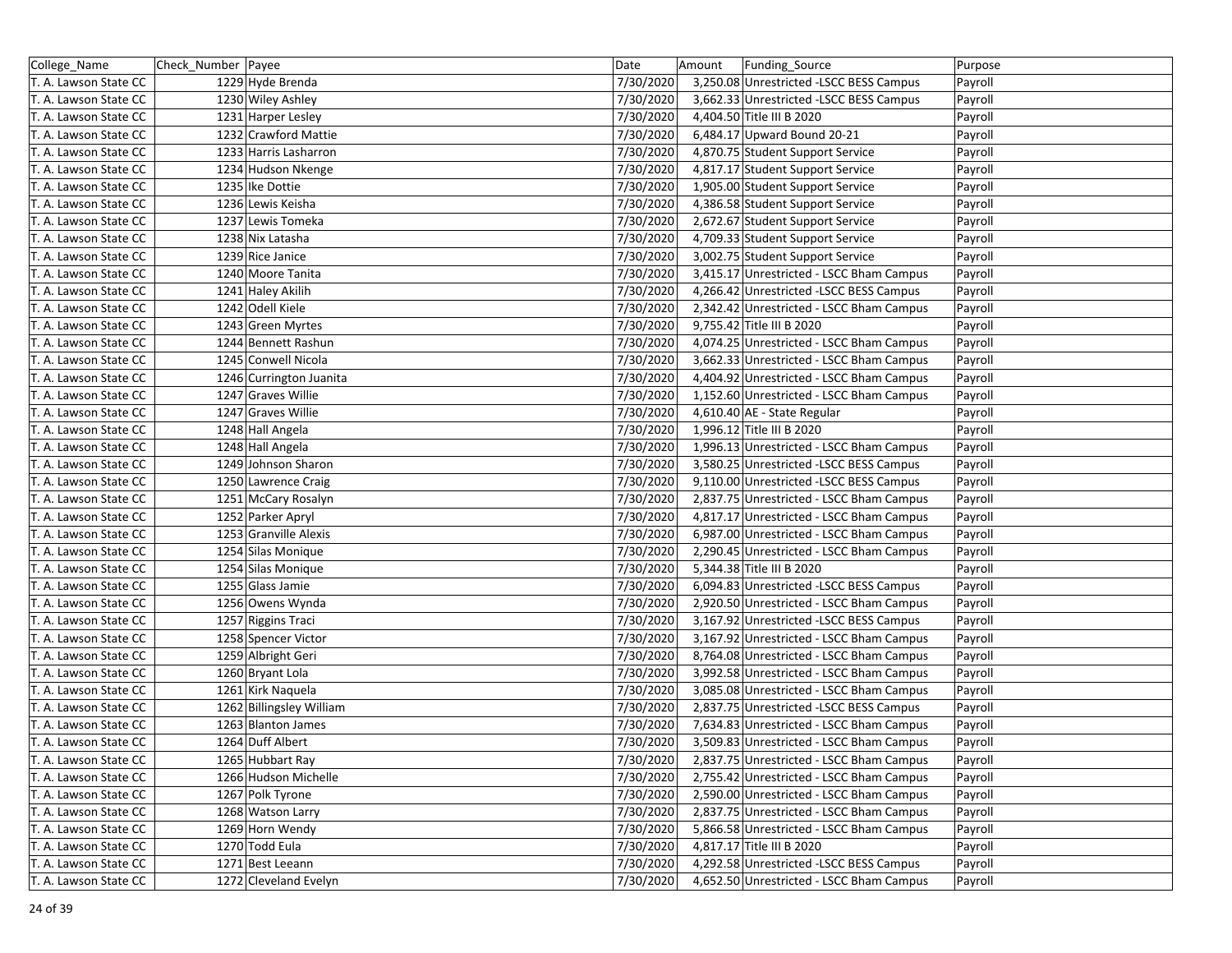| College_Name          | Check Number   Payee    | Date      | Amount | Funding Source                            | Purpose |
|-----------------------|-------------------------|-----------|--------|-------------------------------------------|---------|
| T. A. Lawson State CC | 1273 Moon Jason         | 7/30/2020 |        | 3,745.42 Unrestricted -LSCC BESS Campus   | Payroll |
| T. A. Lawson State CC | 1274 Yancy Jonathan     | 7/30/2020 |        | 8,118.75 Unrestricted -LSCC BESS Campus   | Payroll |
| T. A. Lawson State CC | 1275 Blue Jarvis        | 7/30/2020 |        | 4,870.75 Unrestricted - LSCC Bham Campus  | Payroll |
| T. A. Lawson State CC | 1276 Byrd Ralph         | 7/30/2020 |        | 3,415.17 Unrestricted - LSCC Bham Campus  | Payroll |
| T. A. Lawson State CC | 1277 Caldwell Vincent   | 7/30/2020 |        | 677.42 Unrestricted -LSCC BESS Campus     | Payroll |
| T. A. Lawson State CC | 1278 Grammer Roy        | 7/30/2020 |        | 4,404.92 Unrestricted -LSCC BESS Campus   | Payroll |
| T. A. Lawson State CC | 1279 Jackson Tavarious  | 7/30/2020 |        | 2,755.42 Unrestricted - LSCC Bham Campus  | Payroll |
| T. A. Lawson State CC | 1280 Avery Lasundra     | 7/30/2020 |        | 2,128.25 Unrestricted - LSCC Bham Campus  | Payroll |
| T. A. Lawson State CC | 1281 Colston Chester    | 7/30/2020 |        | 2,526.58 Unrestricted - LSCC Bham Campus  | Payroll |
| T. A. Lawson State CC | 1282 Robertson Audrey   | 7/30/2020 |        | 2,636.33 Unrestricted - LSCC Bham Campus  | Payroll |
| T. A. Lawson State CC | 1283 Taylor Curtis      | 7/30/2020 |        | 1,529.31 Unrestricted - LSCC BESS Campus  | Payroll |
| T. A. Lawson State CC | 1284 Underwood Pamala   | 7/30/2020 |        | 2,091.75 Unrestricted - LSCC Bham Campus  | Payroll |
| T. A. Lawson State CC | 1285 Wren Linda         | 7/30/2020 |        | 3,385.58 Unrestricted - LSCC Bham Campus  | Payroll |
| T. A. Lawson State CC | 1286 Griffin Jimmie     | 7/30/2020 |        | 2,201.50 Unrestricted -LSCC BESS Campus   | Payroll |
| T. A. Lawson State CC | 1287 Jones Clarence     | 7/30/2020 |        | 4,157.58 Unrestricted - LSCC Bham Campus  | Payroll |
| T. A. Lawson State CC | 1288 Lewis Lashaundra   | 7/30/2020 |        | 3,827.33 Unrestricted - LSCC Bham Campus  | Payroll |
| T. A. Lawson State CC | 1289 Anthony Cynthia    | 9/30/2020 |        | 20,833.33 Unrestricted - LSCC Bham Campus | Payroll |
| T. A. Lawson State CC | 1290 Billiet Rebecca    | 9/30/2020 |        | 4,074.75 Unrestricted -LSCC BESS Campus   | Payroll |
| T. A. Lawson State CC | 1291 Hall Rosiezier     | 9/30/2020 |        | 5,477.00 Unrestricted - LSCC Bham Campus  | Payroll |
| T. A. Lawson State CC | 1292 Olive Lisa         | 9/30/2020 |        | 4,570.00 Unrestricted - LSCC Bham Campus  | Payroll |
| T. A. Lawson State CC | 1293 Ward Perry         | 9/30/2020 |        | 18,245.55 Unrestricted - LSCC Bham Campus | Payroll |
| T. A. Lawson State CC | 1294 Williams Vernona   | 9/30/2020 |        | 4,652.50 Unrestricted - LSCC Bham Campus  | Payroll |
| T. A. Lawson State CC | 1295 Crawford Bruce     | 9/30/2020 |        | 11,911.09 Unrestricted - LSCC Bham Campus | Payroll |
| T. A. Lawson State CC | 1296 McKenzie Kimberly  | 9/30/2020 |        | 4,652.50 Unrestricted - LSCC Bham Campus  | Payroll |
| T. A. Lawson State CC | 1297 Williams Roberta   | 9/30/2020 |        | 4,570.00 Unrestricted - LSCC Bham Campus  | Payroll |
| T. A. Lawson State CC | 1298 Christian Gala     | 9/30/2020 |        | 4,074.75 Unrestricted - LSCC Bham Campus  | Payroll |
| T. A. Lawson State CC | 1299 Crews Sharon       | 9/30/2020 |        | 11,827.75 Unrestricted - LSCC Bham Campus | Payroll |
| T. A. Lawson State CC | 1300 Agazie Kendralia   | 9/30/2020 |        | 1,762.56 Unrestricted - LSCC BESS Campus  | Payroll |
| T. A. Lawson State CC | 1301 Bizzell Dorothy    | 9/30/2020 |        | 6,385.50 Unrestricted - LSCC Bham Campus  | Payroll |
| T. A. Lawson State CC | 1302 Canty Tawanna      | 9/30/2020 |        | 1,762.56 Unrestricted - LSCC BESS Campus  | Payroll |
| T. A. Lawson State CC | 1303 Chapple Maxine     | 9/30/2020 |        | 1,602.72 Unrestricted - LSCC Bham Campus  | Payroll |
| T. A. Lawson State CC | 1304 Clayton Jo Lynne   | 9/30/2020 |        | 6,640.67 Unrestricted - LSCC Bham Campus  | Payroll |
| T. A. Lawson State CC | 1305 Dougherty Sally    | 9/30/2020 |        | 1,762.56 Unrestricted - LSCC Bham Campus  | Payroll |
| T. A. Lawson State CC | 1306 Jackson Melva      | 9/30/2020 |        | 1,077.12 Unrestricted - LSCC Bham Campus  | Payroll |
| T. A. Lawson State CC | 1307 Johnson Catrena    | 9/30/2020 |        | 783.36 Unrestricted - LSCC Bham Campus    | Payroll |
| T. A. Lawson State CC | 1308 Murphy Shannon     | 9/30/2020 |        | 3,580.25 Unrestricted - LSCC Bham Campus  | Payroll |
| T. A. Lawson State CC | 1309 Pleasant Santrice  | 9/30/2020 |        | 1,762.56 Unrestricted - LSCC Bham Campus  | Payroll |
| T. A. Lawson State CC | 1310 Rodgers Charmaine  | 9/30/2020 |        | 8,020.89 Unrestricted - LSCC Bham Campus  | Payroll |
| T. A. Lawson State CC | 1311 Stubbs Michelle    | 9/30/2020 |        | 1,762.56 Unrestricted -LSCC BESS Campus   | Payroll |
| T. A. Lawson State CC | 1312 Thomas Chandra     | 9/30/2020 |        | 1,762.56 Unrestricted -LSCC BESS Campus   | Payroll |
| T. A. Lawson State CC | 1313 Williamson Licia   | 9/30/2020 |        | 6,991.44 Unrestricted -LSCC BESS Campus   | Payroll |
| T. A. Lawson State CC | 1314 Lee Jakierra       | 9/30/2020 |        | 587.50 Unrestricted -LSCC BESS Campus     | Payroll |
| T. A. Lawson State CC | 1315 Ray-Connell Teresa | 9/30/2020 |        | 8,914.00 Unrestricted -LSCC BESS Campus   | Payroll |
| T. A. Lawson State CC | 1316 Timmons Michelle   | 9/30/2020 |        | 1,682.64 Unrestricted - LSCC BESS Campus  | Payroll |
| T. A. Lawson State CC | 1317 Warner Kathleen    | 9/30/2020 |        | 6,985.33 Unrestricted -LSCC BESS Campus   | Payroll |
| T. A. Lawson State CC | 1318 Jackson Robert     | 9/30/2020 |        | 5,676.56 Unrestricted - LSCC Bham Campus  | Payroll |
| T. A. Lawson State CC | 1319 Burroughs Adrienne | 9/30/2020 |        | 4,257.42 Unrestricted -LSCC BESS Campus   | Payroll |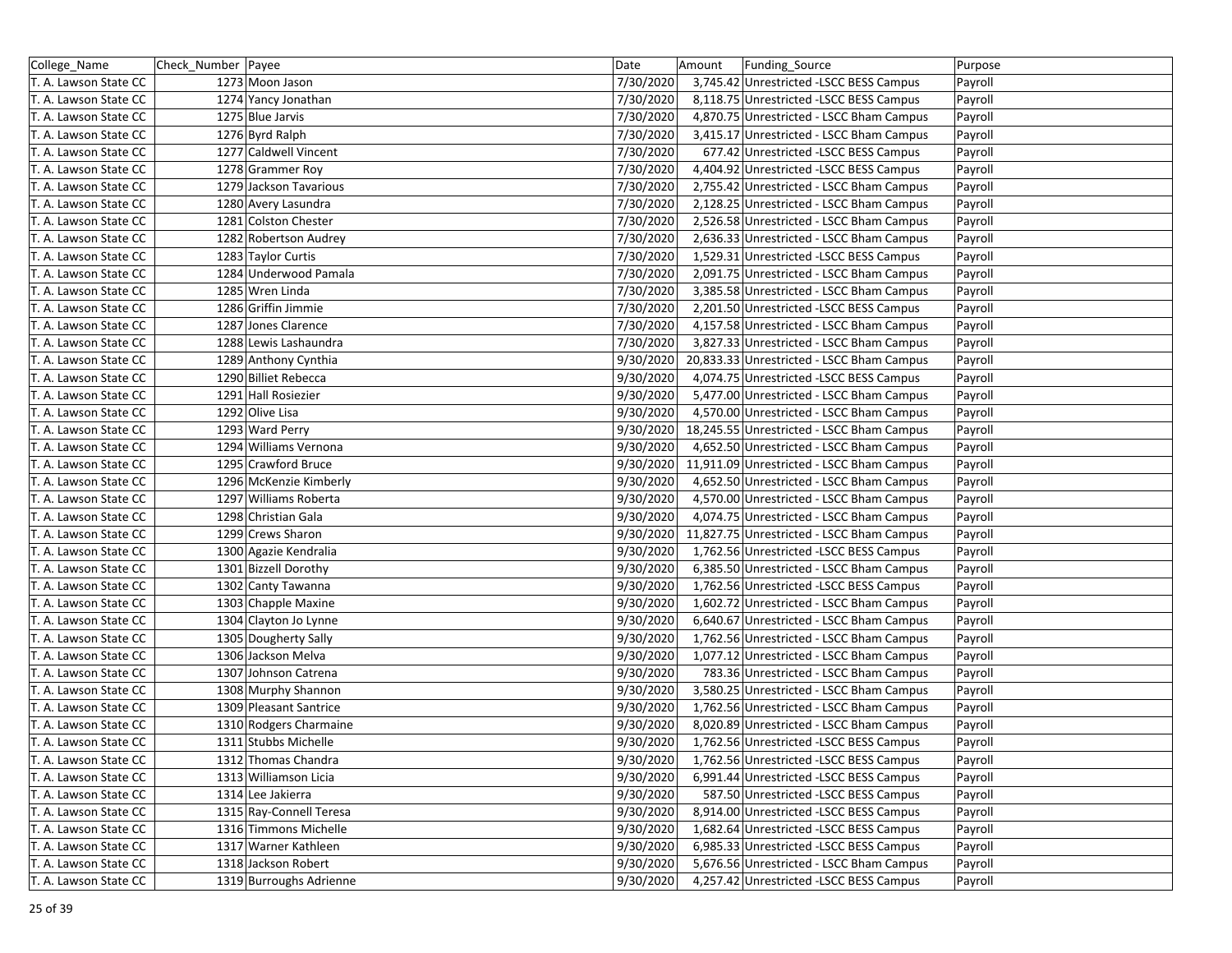| College_Name          | Check Number  Payee         | Date      | Amount | Funding Source                           | Purpose |
|-----------------------|-----------------------------|-----------|--------|------------------------------------------|---------|
| T. A. Lawson State CC | 1320 Duke Juanita           | 9/30/2020 |        | 4,997.08 Unrestricted -LSCC BESS Campus  | Payroll |
| T. A. Lawson State CC | 1321 Hayes Shelby           | 9/30/2020 |        | 5,089.00 Unrestricted -LSCC BESS Campus  | Payroll |
| T. A. Lawson State CC | 1322 Mays Tamera            | 9/30/2020 |        | 5,347.89 Unrestricted -LSCC BESS Campus  | Payroll |
| T. A. Lawson State CC | 1323 Moyo Nomsa             | 9/30/2020 |        | 6,662.78 Unrestricted -LSCC BESS Campus  | Payroll |
| T. A. Lawson State CC | 1324 Swain Katrina          | 9/30/2020 |        | 6,415.67 Unrestricted -LSCC BESS Campus  | Payroll |
| T. A. Lawson State CC | 1325 Young Dorothy          | 9/30/2020 |        | 3,580.25 Unrestricted -LSCC BESS Campus  | Payroll |
| T. A. Lawson State CC | 1327 Armbrester James       | 9/30/2020 |        | 7,062.78 Unrestricted -LSCC BESS Campus  | Payroll |
| T. A. Lawson State CC | 1328 Watkins Norris         | 9/30/2020 |        | 6,907.89 Unrestricted - LSCC Bham Campus | Payroll |
| T. A. Lawson State CC | 1329 Bayles Doriane         | 9/30/2020 |        | 825.00 Unrestricted - LSCC Bham Campus   | Payroll |
| T. A. Lawson State CC | 1330 Bester Karzetta        | 9/30/2020 |        | 200.41 Unrestricted - LSCC Bham Campus   | Payroll |
| T. A. Lawson State CC | 1331 Coleman Tracey         | 9/30/2020 |        | 3,085.58 Unrestricted - LSCC Bham Campus | Payroll |
| T. A. Lawson State CC | 1332 Davis Sandra           | 9/30/2020 |        | 500.00 Unrestricted - LSCC Bham Campus   | Payroll |
| T. A. Lawson State CC | 1333 Elders Ronald          | 9/30/2020 |        | 412.50 Unrestricted - LSCC Bham Campus   | Payroll |
| T. A. Lawson State CC | 1334 Foy Michelle           | 9/30/2020 |        | 3,002.50 Unrestricted - LSCC Bham Campus | Payroll |
| T. A. Lawson State CC | 1335 Gardner Yolande        | 9/30/2020 |        | 412.50 Unrestricted -LSCC BESS Campus    | Payroll |
| T. A. Lawson State CC | 1336 Green Rebecca          | 9/30/2020 |        | 125.00 Unrestricted - LSCC Bham Campus   | Payroll |
| T. A. Lawson State CC | 1337 Harris Gail            | 9/30/2020 |        | 275.00 Unrestricted - LSCC Bham Campus   | Payroll |
| T. A. Lawson State CC | 1338 Holmes Tamika          | 9/30/2020 |        | 825.00 Unrestricted - LSCC Bham Campus   | Payroll |
| T. A. Lawson State CC | 1339 Johnson Brenda         | 9/30/2020 |        | 687.50 Unrestricted - LSCC Bham Campus   | Payroll |
| T. A. Lawson State CC | 1340 Johnson Clinton        | 9/30/2020 |        | 412.50 Unrestricted - LSCC Bham Campus   | Payroll |
| T. A. Lawson State CC | 1341 Lavender Bridget       | 9/30/2020 |        | 412.50 Unrestricted - LSCC Bham Campus   | Payroll |
| T. A. Lawson State CC | 1342 Malone Betty           | 9/30/2020 |        | 412.50 Unrestricted - LSCC Bham Campus   | Payroll |
| T. A. Lawson State CC | 1343 Shaddix Scott          | 9/30/2020 |        | 412.50 Unrestricted - LSCC Bham Campus   | Payroll |
| T. A. Lawson State CC | 1344 Thompson Tiana         | 9/30/2020 |        | 1,237.50 Unrestricted - LSCC Bham Campus | Payroll |
| T. A. Lawson State CC | 1345 Wormley-Davis Adrienne | 9/30/2020 |        | 312.50 Unrestricted - LSCC Bham Campus   | Payroll |
| T. A. Lawson State CC | 1346 Kelley Michael         | 9/30/2020 |        | 6,334.11 Unrestricted - LSCC BESS Campus | Payroll |
| T. A. Lawson State CC | 1347 Denson Sherlita        | 9/30/2020 |        | 5,335.58 Unrestricted -LSCC BESS Campus  | Payroll |
| T. A. Lawson State CC | 1348 Henry Stephanie        | 9/30/2020 |        | 5,645.83 Unrestricted -LSCC BESS Campus  | Payroll |
| T. A. Lawson State CC | 1349 Milton Alice           | 9/30/2020 |        | 9,755.42 Unrestricted - LSCC Bham Campus | Payroll |
| T. A. Lawson State CC | 1350 Blankenship Lanette    | 9/30/2020 |        | 4,010.92 Unrestricted - LSCC Bham Campus | Payroll |
| T. A. Lawson State CC | 1351 Shelton Bessie         | 9/30/2020 |        | 5,366.83 Unrestricted - LSCC Bham Campus | Payroll |
| T. A. Lawson State CC | 1352 Greer Michael          | 9/30/2020 |        | 825.00 Unrestricted - LSCC Bham Campus   | Payroll |
| T. A. Lawson State CC | 1353 Carter Curtis          | 9/30/2020 |        | 5,841.00 Unrestricted - LSCC Bham Campus | Payroll |
| T. A. Lawson State CC | 1354 Finley Kelly           | 9/30/2020 |        | 2,920.00 Unrestricted - LSCC Bham Campus | Payroll |
| T. A. Lawson State CC | 1355 Gibbs James            | 9/30/2020 |        | 843.75 Unrestricted - LSCC Bham Campus   | Payroll |
| T. A. Lawson State CC | 1356 Martin Cris            | 9/30/2020 |        | 562.50 Unrestricted -LSCC BESS Campus    | Payroll |
| T. A. Lawson State CC | 1357 Rice Carlton           | 9/30/2020 |        | 5,504.00 Unrestricted - LSCC Bham Campus | Payroll |
| T. A. Lawson State CC | 1358 Agee Eric              | 9/30/2020 |        | 7,192.22 Unrestricted - LSCC Bham Campus | Payroll |
| T. A. Lawson State CC | 1359 Anderson Kayla         | 9/30/2020 |        | 1,333.33 Unrestricted - LSCC Bham Campus | Payroll |
| T. A. Lawson State CC | 1360 Frederick Tiffany      | 9/30/2020 |        | 2,777.78 Unrestricted - LSCC Bham Campus | Payroll |
| T. A. Lawson State CC | 1361 Jefferson Jonathan     | 9/30/2020 |        | 1,333.33 Unrestricted - LSCC Bham Campus | Payroll |
| T. A. Lawson State CC | 1362 Lewis Garrett          | 9/30/2020 |        | 4,380.75 Unrestricted - LSCC Bham Campus | Payroll |
| T. A. Lawson State CC | 1363 Sadler Thomas          | 9/30/2020 |        | 1,666.67 Unrestricted - LSCC Bham Campus | Payroll |
| T. A. Lawson State CC | 1364 Wiley Aubrey           | 9/30/2020 |        | 3,992.58 Unrestricted - LSCC Bham Campus | Payroll |
| T. A. Lawson State CC | 1365 Wilson Nancy           | 9/30/2020 |        | 8,602.83 Unrestricted -LSCC BESS Campus  | Payroll |
| T. A. Lawson State CC | 1366 Gwin Bethany           | 9/30/2020 |        | 4,669.92 Unrestricted - LSCC Bham Campus | Payroll |
| T. A. Lawson State CC | 1367 Bush Allison           | 9/30/2020 |        | 3,549.25 Unrestricted -LSCC BESS Campus  | Payroll |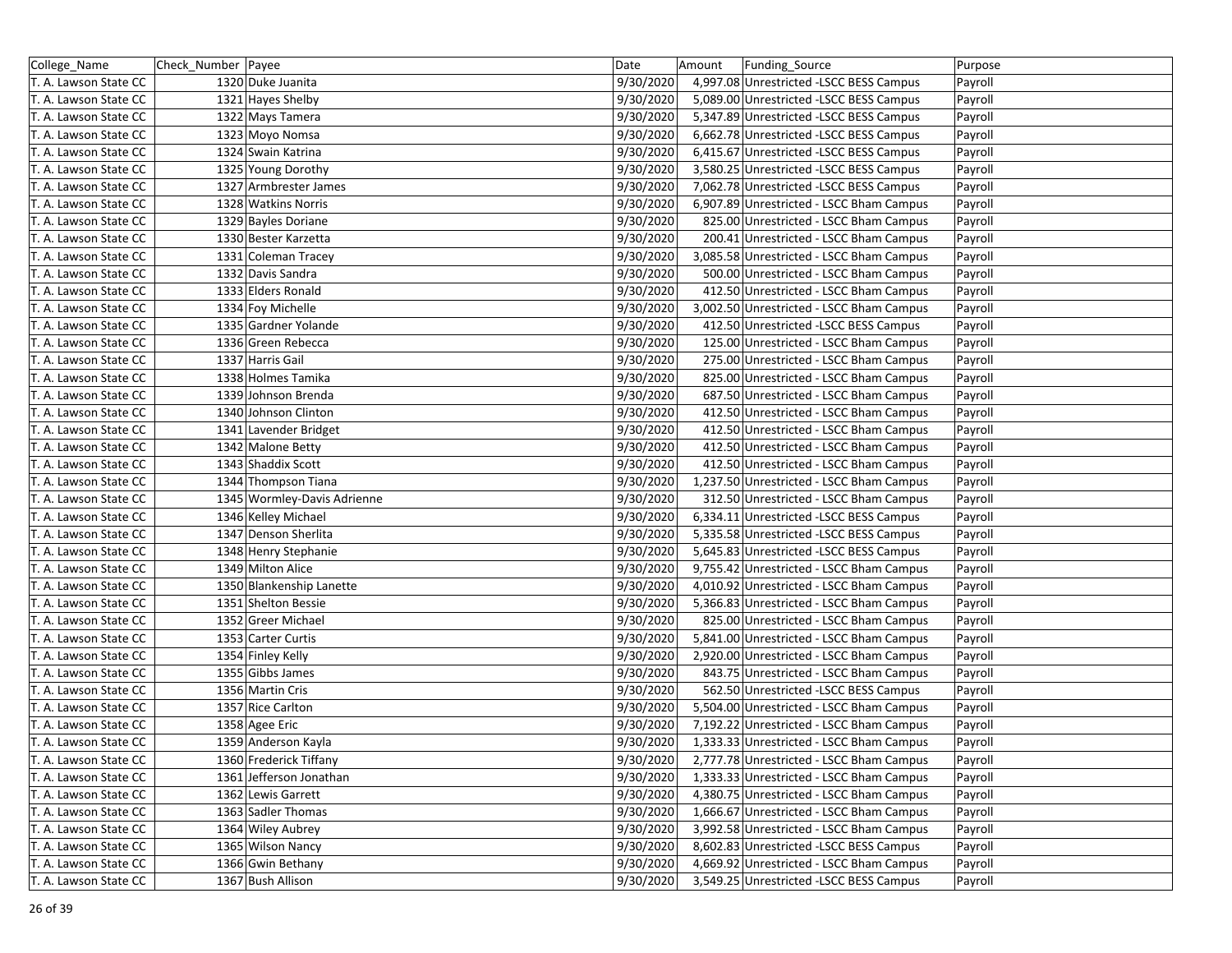| College_Name          | Check_Number Payee           | Date      | Amount | Funding Source                           | Purpose |
|-----------------------|------------------------------|-----------|--------|------------------------------------------|---------|
| T. A. Lawson State CC | 1368 Wade Henry              | 9/30/2020 |        | 5,335.58 Unrestricted - LSCC BESS Campus | Payroll |
| T. A. Lawson State CC | 1369 Sanders Hoyt            | 9/30/2020 |        | 4,719.17 Unrestricted - LSCC Bham Campus | Payroll |
| T. A. Lawson State CC | 1370 Raymond Charles         | 9/30/2020 |        | 6,665.75 Unrestricted -LSCC BESS Campus  | Payroll |
| T. A. Lawson State CC | 1371 Burnett Justin          | 9/30/2020 |        | 5,130.33 Machine Tool Grant              | Payroll |
| T. A. Lawson State CC | 1372 Allen Barry             | 9/30/2020 |        | 5,061.00 Unrestricted - LSCC Bham Campus | Payroll |
| T. A. Lawson State CC | 1373 Jenkins Charlene        | 9/30/2020 |        | 3,497.17 Unrestricted - LSCC BESS Campus | Payroll |
| T. A. Lawson State CC | 1374 Castro Aisha            | 9/30/2020 |        | 1,105.00 ARC Grant                       | Payroll |
| T. A. Lawson State CC | 1375 Gray James              | 9/30/2020 |        | 4,709.33 ARC Grant                       | Payroll |
| T. A. Lawson State CC | 1376 Hicks Stephanie         | 9/30/2020 |        | 1,105.00 ARC Grant                       | Payroll |
| T. A. Lawson State CC | 1377 Hobbs Tommy             | 9/30/2020 |        | 7,634.83 Unrestricted -LSCC BESS Campus  | Payroll |
| T. A. Lawson State CC | 1378 Ward Phillip            | 9/30/2020 |        | 1,105.00 ARC Grant                       | Payroll |
| T. A. Lawson State CC | 1379 Green Kirsten           | 9/30/2020 |        | 4,380.75 Unrestricted - LSCC Bham Campus | Payroll |
| T. A. Lawson State CC | 1380 Rutledge Nathaniel      | 9/30/2020 |        | 412.50 Unrestricted - LSCC Bham Campus   | Payroll |
| T. A. Lawson State CC | 1381 Brackett Kerry          | 9/30/2020 |        | 825.00 Unrestricted -LSCC BESS Campus    | Payroll |
| T. A. Lawson State CC | 1382 Higginbotham Harold     | 9/30/2020 |        | 6,142.50 Unrestricted - LSCC Bham Campus | Payroll |
| T. A. Lawson State CC | 1383 King Kelvin             | 9/30/2020 |        | 9,007.11 Unrestricted - LSCC Bham Campus | Payroll |
| T. A. Lawson State CC | 1384 Lucas Donna             | 9/30/2020 |        | 825.00 Unrestricted - LSCC Bham Campus   | Payroll |
| T. A. Lawson State CC | 1385 Masimasi Vyavuka        | 9/30/2020 |        | 7,555.78 Unrestricted - LSCC Bham Campus | Payroll |
| T. A. Lawson State CC | 1386 Monti Stephen           | 9/30/2020 |        | 6,640.67 Unrestricted - LSCC Bham Campus | Payroll |
| T. A. Lawson State CC | 1387 Peoples Tineka          | 9/30/2020 |        | 412.50 Unrestricted - LSCC Bham Campus   | Payroll |
| T. A. Lawson State CC | 1388 Branch Rhonda           | 9/30/2020 |        | 8,035.33 Unrestricted - LSCC Bham Campus | Payroll |
| T. A. Lawson State CC | 1389 Johnson Victoria        | 9/30/2020 |        | 1,650.00 Unrestricted - LSCC Bham Campus | Payroll |
| T. A. Lawson State CC | 1390 Moore Sarah             | 9/30/2020 |        | 412.50 Unrestricted - LSCC Bham Campus   | Payroll |
| T. A. Lawson State CC | 1391 Parsons Rex             | 9/30/2020 |        | 1,237.50 Unrestricted - LSCC Bham Campus | Payroll |
| T. A. Lawson State CC | 1392 Scott Shervanae         | 9/30/2020 |        | 412.50 Unrestricted - LSCC Bham Campus   | Payroll |
| T. A. Lawson State CC | 1393 Wilson Gregory          | 9/30/2020 |        | 825.00 Unrestricted - LSCC Bham Campus   | Payroll |
| T. A. Lawson State CC | 1394 Duncan Rebecca          | 9/30/2020 |        | 5,735.58 Unrestricted -LSCC BESS Campus  | Payroll |
| T. A. Lawson State CC | 1395 Johnson Williams Alicia | 9/30/2020 |        | 412.50 Unrestricted - LSCC Bham Campus   | Payroll |
| T. A. Lawson State CC | 1396 Jones Gaybrielle        | 9/30/2020 |        | 450.00 Unrestricted - LSCC Bham Campus   | Payroll |
| T. A. Lawson State CC | 1397 Swanberg Ann            | 9/30/2020 |        | 6,465.67 Unrestricted -LSCC BESS Campus  | Payroll |
| T. A. Lawson State CC | 1398 Woods Arlene            | 9/30/2020 |        | 2,500.00 Unrestricted - LSCC Bham Campus | Payroll |
| T. A. Lawson State CC | 1399 Howard Toya             | 9/30/2020 |        | 6,089.06 Unrestricted -LSCC BESS Campus  | Payroll |
| T. A. Lawson State CC | 1400 Morris Carlos           | 9/30/2020 |        | 4,997.08 Unrestricted - LSCC Bham Campus | Payroll |
| T. A. Lawson State CC | 1401 Tubbs Venita            | 9/30/2020 |        | 7,887.78 Unrestricted - LSCC Bham Campus | Payroll |
| T. A. Lawson State CC | 1402 Morgan Rachel           | 9/30/2020 |        | 4,750.58 Unrestricted - LSCC Bham Campus | Payroll |
| T. A. Lawson State CC | 1403 Perdue Joshua           | 9/30/2020 |        | 1,237.50 Unrestricted - LSCC Bham Campus | Payroll |
| T. A. Lawson State CC | 1404 Cartwell Zina           | 9/30/2020 |        | 412.50 Unrestricted - LSCC Bham Campus   | Payroll |
| T. A. Lawson State CC | 1405 Landers James           | 9/30/2020 |        | 6,005.33 Unrestricted - LSCC Bham Campus | Payroll |
| T. A. Lawson State CC | 1406 McLain Kyle             | 9/30/2020 |        | 825.00 Unrestricted - LSCC Bham Campus   | Payroll |
| T. A. Lawson State CC | 1407 West Matthew            | 9/30/2020 |        | 6,540.28 Unrestricted - LSCC Bham Campus | Payroll |
| T. A. Lawson State CC | 1408 Wyatt Likita            | 9/30/2020 |        | 412.50 Unrestricted - LSCC Bham Campus   | Payroll |
| T. A. Lawson State CC | 1409 Hill Jahman             | 9/30/2020 |        | 825.00 Unrestricted - LSCC Bham Campus   | Payroll |
| T. A. Lawson State CC | 1410 Rembert Marcus          | 9/30/2020 |        | 1,237.50 Unrestricted -LSCC BESS Campus  | Payroll |
| T. A. Lawson State CC | 1411 Wilson Melanie          | 9/30/2020 |        | 6,417.83 Unrestricted - LSCC Bham Campus | Payroll |
| T. A. Lawson State CC | 1412 Guy Ann                 | 9/30/2020 |        | 6,878.58 Unrestricted - LSCC Bham Campus | Payroll |
| T. A. Lawson State CC | 1413 Chandler Malysa         | 9/30/2020 |        | 1,100.00 Unrestricted - LSCC Bham Campus | Payroll |
| T. A. Lawson State CC | 1414 Chapatwala Kirit        | 9/30/2020 |        | 600.00 Unrestricted - LSCC Bham Campus   | Payroll |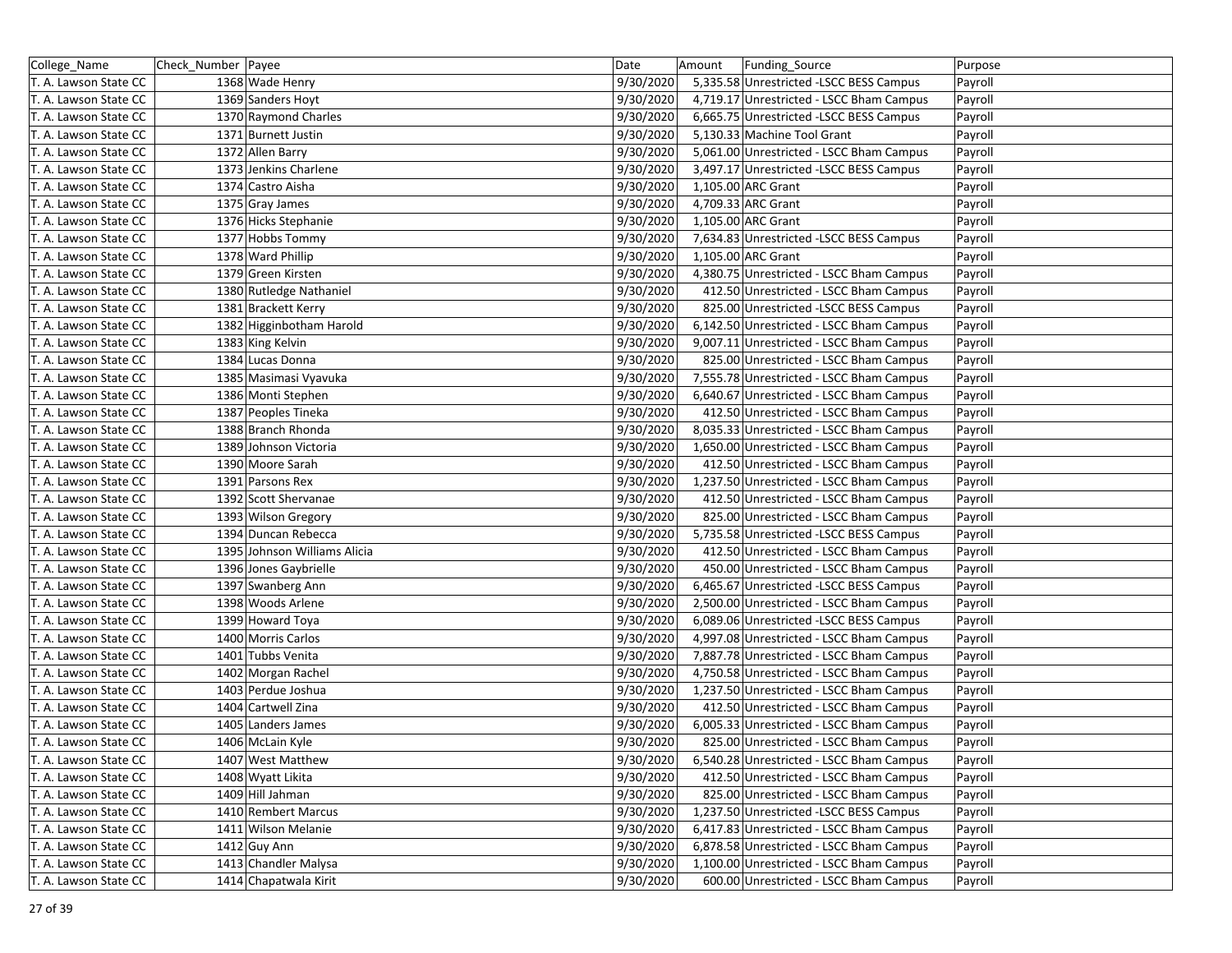| College_Name          | Check Number Payee       | Date      | Amount | Funding Source                              | Purpose |
|-----------------------|--------------------------|-----------|--------|---------------------------------------------|---------|
| T. A. Lawson State CC | 1415 Dansby Sharetha     | 9/30/2020 |        | 550.00 Unrestricted - LSCC Bham Campus      | Payroll |
| T. A. Lawson State CC | 1416 Ellison Mary        | 9/30/2020 |        | 600.00 Unrestricted -LSCC BESS Campus       | Payroll |
| T. A. Lawson State CC | 1416 Ellison Mary        | 9/30/2020 |        | 8,020.89 Unrestricted - LSCC Bham Campus    | Payroll |
| T. A. Lawson State CC | 1417 Flournoy Nikaela    | 9/30/2020 |        | 600.00 Unrestricted - LSCC Bham Campus      | Payroll |
| T. A. Lawson State CC | 1418 Gilbert Wynell      | 9/30/2020 |        | 6,884.11 Unrestricted - LSCC Bham Campus    | Payroll |
| T. A. Lawson State CC | 1419 Hare Trinity        | 9/30/2020 |        | 1,050.00 Unrestricted - LSCC Bham Campus    | Payroll |
| T. A. Lawson State CC | 1420 Kellogg Laurie      | 9/30/2020 |        | 600.00 Unrestricted - LSCC Bham Campus      | Payroll |
| T. A. Lawson State CC | 1421 Lomax Lillie        | 9/30/2020 |        | 1,200.00 Unrestricted - LSCC Bham Campus    | Payroll |
| T. A. Lawson State CC | 1422 Lopatina Nadejda    | 9/30/2020 |        | 7,527.78 Unrestricted - LSCC Bham Campus    | Payroll |
| T. A. Lawson State CC | 1423 Royster Tamara      | 9/30/2020 |        | 1,100.00 Unrestricted - LSCC Bham Campus    | Payroll |
| T. A. Lawson State CC | 1424 Stewart Jeffery     | 9/30/2020 |        | 550.00 Unrestricted - LSCC Bham Campus      | Payroll |
| T. A. Lawson State CC | 1425 Sumler Chassidy     | 9/30/2020 |        | 1,100.00 Unrestricted - LSCC Bham Campus    | Payroll |
| T. A. Lawson State CC | 1426 Wilson Tracey       | 9/30/2020 |        | 7,985.50 Unrestricted - LSCC Bham Campus    | Payroll |
| T. A. Lawson State CC | 1427 Cowart-Brown Emily  | 9/30/2020 |        | 1,100.00 Unrestricted - LSCC Bham Campus    | Payroll |
| T. A. Lawson State CC | 1428 Fowler Charles      | 9/30/2020 |        | 8,914.00 Unrestricted -LSCC BESS Campus     | Payroll |
| T. A. Lawson State CC | 1429 Holloway Weymon     | 9/30/2020 |        | 1,100.00 Unrestricted - LSCC Bham Campus    | Payroll |
| T. A. Lawson State CC | 1429 Holloway Weymon     | 9/30/2020 |        | 6,784.11 Unrestricted -LSCC BESS Campus     | Payroll |
| T. A. Lawson State CC | 1430 Jaber Reem          | 9/30/2020 |        | 825.00 Unrestricted - LSCC Bham Campus      | Payroll |
| T. A. Lawson State CC | 1431 Jaraysi Naila       | 9/30/2020 |        | 4,257.42 Unrestricted - LSCC Bham Campus    | Payroll |
| T. A. Lawson State CC | 1432 Martin Darlene      | 9/30/2020 |        | 8,157.11 Unrestricted - LSCC Bham Campus    | Payroll |
| T. A. Lawson State CC | 1433 Monroe Jeanette     | 9/30/2020 |        | 1,500.00 Unrestricted - LSCC Bham Campus    | Payroll |
| T. A. Lawson State CC | 1434 Thomas La'Tasha     | 9/30/2020 |        | 281.25 Unrestricted - LSCC Bham Campus      | Payroll |
| T. A. Lawson State CC | 1434 Thomas La'Tasha     | 9/30/2020 |        | 281.25 Unrestricted - LSCC BESS Campus      | Payroll |
| T. A. Lawson State CC | 1435 Thomas Shawanda     | 9/30/2020 |        | 2,670.83 Unrestricted -LSCC BESS Campus     | Payroll |
| T. A. Lawson State CC | 1435 Thomas Shawanda     | 9/30/2020 |        | 3,387.50 Multi Fed- HBCU 2PI STEM E3 NSF    | Payroll |
| T. A. Lawson State CC | 1436 Bryant William      | 9/30/2020 |        | 1,200.00 Unrestricted -LSCC BESS Campus     | Payroll |
| T. A. Lawson State CC | 1437 Appling Edna        | 9/30/2020 |        | 5,064.33 AE - State Regular                 | Payroll |
| T. A. Lawson State CC | 1438 Billingsley Tunisia | 9/30/2020 |        | 2,309.58 AE - State Regular                 | Payroll |
| T. A. Lawson State CC | 1439 Ekundayo Gwendolyn  | 9/30/2020 |        | 5,838.58 AE-Federal Regular                 | Payroll |
| T. A. Lawson State CC | 1440 Graves Willie       | 9/30/2020 |        | 1,308.04 Unrestricted - LSCC Bham Campus    | Payroll |
| T. A. Lawson State CC | 1440 Graves Willie       | 9/30/2020 |        | 5,232.18 AE - State Regular                 | Payroll |
| T. A. Lawson State CC | 1441 Lee Ricky           | 9/30/2020 |        | 1,831.16 AE - State Regular                 | Payroll |
| T. A. Lawson State CC | 1441 Lee Ricky           | 9/30/2020 |        | 1,831.17 Unrestricted - LSCC Bham Campus    | Payroll |
| T. A. Lawson State CC | 1442 Nix Alcedra         | 9/30/2020 |        | 2,163.33 AE - State Regular                 | Payroll |
| T. A. Lawson State CC | 1443 Rayfield Mary       | 9/30/2020 |        | 3,415.17 AE-Federal Regular                 | Payroll |
| T. A. Lawson State CC | 1444 White Charlette     | 9/30/2020 |        | 4,899.25 AE-Federal Regular                 | Payroll |
| T. A. Lawson State CC | 1445 Brazzill James      | 9/30/2020 |        | 962.50 Unrestricted - LSCC Bham Campus      | Payroll |
| T. A. Lawson State CC | 1446 Brown Mavis         | 9/30/2020 |        | 1,100.00 Unrestricted - LSCC BESS Campus    | Payroll |
| T. A. Lawson State CC | 1447 Lewis Aisha         | 9/30/2020 |        | 6,334.11 Unrestricted - LSCC Bham Campus    | Payroll |
| T. A. Lawson State CC | 1448 Martin Cicely       | 9/30/2020 |        | 625.00 Unrestricted - LSCC Bham Campus      | Payroll |
| T. A. Lawson State CC | 1448 Martin Cicely       | 9/30/2020 |        | 2,252.00 Student Support Service-Bess 20 21 | Payroll |
| T. A. Lawson State CC | 1448 Martin Cicely       | 9/30/2020 |        | 2,252.00 Unrestricted -LSCC BESS Campus     | Payroll |
| T. A. Lawson State CC | 1449 Spencer Marilyn     | 9/30/2020 |        | 1,237.50 Unrestricted - LSCC Bham Campus    | Payroll |
| T. A. Lawson State CC | 1450 Stallworth Emmit    | 9/30/2020 |        | 675.00 Unrestricted - LSCC Bham Campus      | Payroll |
| T. A. Lawson State CC | 1451 Burden Cedric       | 9/30/2020 |        | 7,607.11 Unrestricted - LSCC Bham Campus    | Payroll |
| T. A. Lawson State CC | 1453 Millender Shelly    | 9/30/2020 |        | 7,762.56 Title III B 2020                   | Payroll |
| T. A. Lawson State CC | 1454 Harbour Clayton     | 9/30/2020 |        | 5,089.00 Unrestricted -LSCC BESS Campus     | Payroll |
|                       |                          |           |        |                                             |         |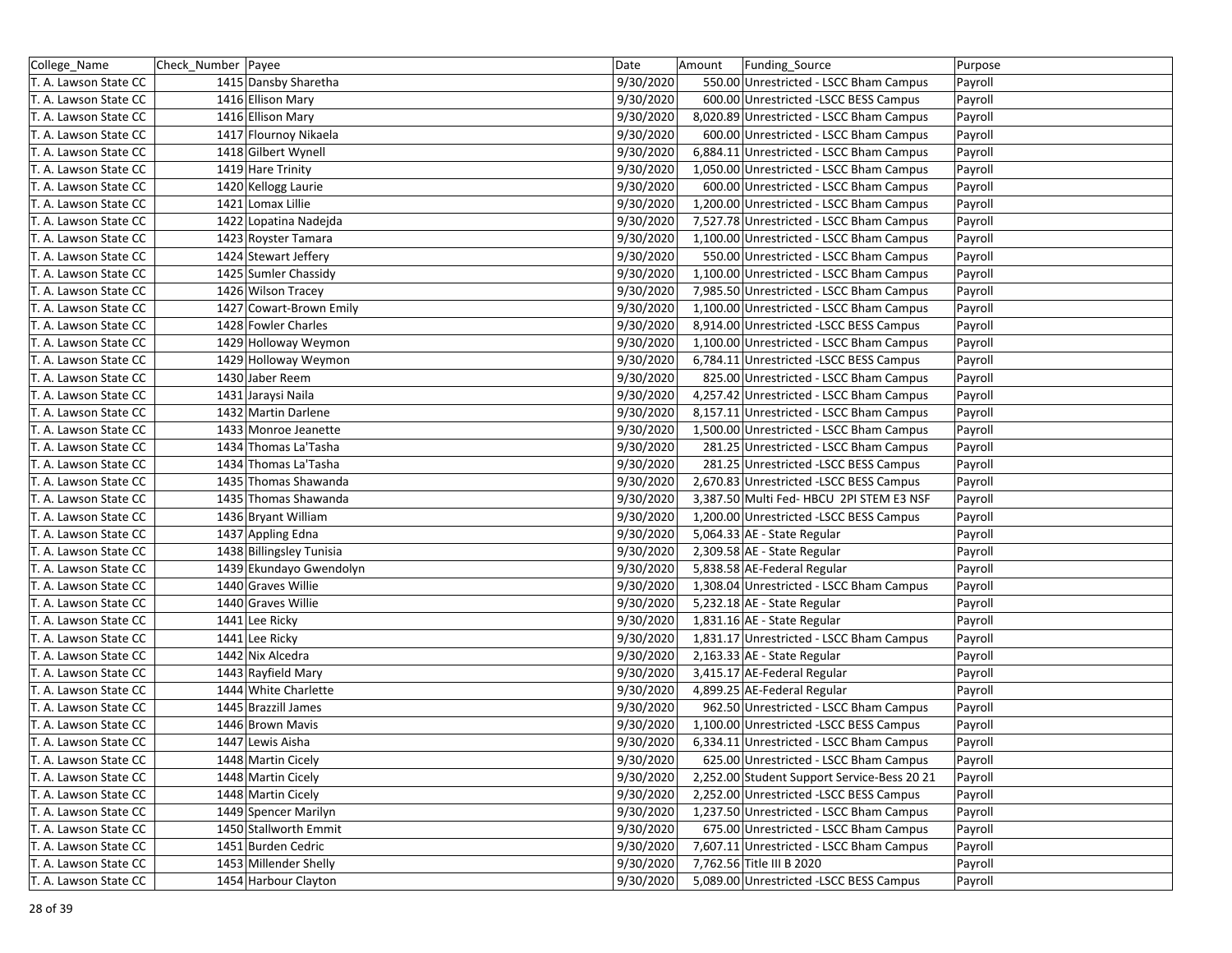| College_Name          | Check Number  Payee         | Date      | Amount | Funding Source                            | Purpose |
|-----------------------|-----------------------------|-----------|--------|-------------------------------------------|---------|
| T. A. Lawson State CC | 1455 Moore Brian            | 9/30/2020 |        | 6,334.11 Unrestricted -LSCC BESS Campus   | Payroll |
| T. A. Lawson State CC | 1456 Sweatmon Rayburn       | 9/30/2020 |        | 7,062.78 Unrestricted -LSCC BESS Campus   | Payroll |
| T. A. Lawson State CC | 1457 Berry James            | 9/30/2020 |        | 6,334.11 Unrestricted - LSCC BESS Campus  | Payroll |
| T. A. Lawson State CC | 1458 Gatson Alga            | 9/30/2020 |        | 4,997.08 Unrestricted - LSCC Bham Campus  | Payroll |
| T. A. Lawson State CC | 1459 Rowe Darryl            | 9/30/2020 |        | 4,658.67 Unrestricted - LSCC Bham Campus  | Payroll |
| T. A. Lawson State CC | 1460 Halbert Alan           | 9/30/2020 |        | 4,412.08 Unrestricted -LSCC BESS Campus   | Payroll |
| T. A. Lawson State CC | 1461 Harris John            | 9/30/2020 |        | 5,366.83 Unrestricted -LSCC BESS Campus   | Payroll |
| T. A. Lawson State CC | 1462 Wilkerson Pier         | 9/30/2020 |        | 5,735.58 Unrestricted - LSCC Bham Campus  | Payroll |
| T. A. Lawson State CC | 1463 Williams Roosevelt     | 9/30/2020 |        | 4,905.17 Unrestricted -LSCC BESS Campus   | Payroll |
| T. A. Lawson State CC | 1464 Elliott Adam           | 9/30/2020 |        | 4,412.08 Title III B 2020                 | Payroll |
| T. A. Lawson State CC | 1465 Rinsky Laura           | 9/30/2020 |        | 4,750.58 Unrestricted - LSCC Bham Campus  | Payroll |
| T. A. Lawson State CC | 1466 Lyles Henry            | 9/30/2020 |        | 4,165.67 Unrestricted -LSCC BESS Campus   | Payroll |
| T. A. Lawson State CC | 1467 Gardner Isadore        | 9/30/2020 |        | 6,662.78 Unrestricted - LSCC Bham Campus  | Payroll |
| T. A. Lawson State CC | 1468 Jackson Wanda          | 9/30/2020 |        | 3,167.50 Unrestricted - LSCC Bham Campus  | Payroll |
| T. A. Lawson State CC | 1469 Lamb Allen             | 9/30/2020 |        | 5,389.78 Unrestricted -LSCC BESS Campus   | Payroll |
| T. A. Lawson State CC | 1470 Lybrand William        | 9/30/2020 |        | 5,882.78 Unrestricted -LSCC BESS Campus   | Payroll |
| T. A. Lawson State CC | 1471 Berryman Thomas        | 9/30/2020 |        | 8,007.11 Unrestricted -LSCC BESS Campus   | Payroll |
| T. A. Lawson State CC | 1472 Bennett Carolyn        | 9/30/2020 |        | 3,992.58 Unrestricted - LSCC Bham Campus  | Payroll |
| T. A. Lawson State CC | 1473 Davis Sherri           | 9/30/2020 |        | 1,718.77 Unrestricted - LSCC Bham Campus  | Payroll |
| T. A. Lawson State CC | 1473 Davis Sherri           | 9/30/2020 |        | 9,739.74 Title III B 2020                 | Payroll |
| T. A. Lawson State CC | 1474 Smith Kamille          | 9/30/2020 |        | 3,415.17 Unrestricted -LSCC BESS Campus   | Payroll |
| T. A. Lawson State CC | 1475 Billups Marcus         | 9/30/2020 |        | 4,614.58 Title III B 2020                 | Payroll |
| T. A. Lawson State CC | 1476 Mankowich James        | 9/30/2020 |        | 1,374.27 Unrestricted - LSCC Bham Campus  | Payroll |
| T. A. Lawson State CC | 1476 Mankowich James        | 9/30/2020 |        | 6,260.56 Title III B 2020                 | Payroll |
| T. A. Lawson State CC | 1477 Stephens Ronnie        | 9/30/2020 |        | 7,925.33 Unrestricted -LSCC BESS Campus   | Payroll |
| T. A. Lawson State CC | 1478 Beauchamp Matrika      | 9/30/2020 |        | 3,414.67 Unrestricted - LSCC Bham Campus  | Payroll |
| T. A. Lawson State CC | 1479 Champion Carol         | 9/30/2020 |        | 4,652.50 Unrestricted -LSCC BESS Campus   | Payroll |
| T. A. Lawson State CC | 1480 Henry Dorothy          | 9/30/2020 |        | 5,064.33 Unrestricted -LSCC BESS Campus   | Payroll |
| T. A. Lawson State CC | 1481 Minnifield Tomeka      | 9/30/2020 |        | 3,827.33 Unrestricted - LSCC Bham Campus  | Payroll |
| T. A. Lawson State CC | 1482 Rowry James            | 9/30/2020 |        | 3,085.08 Unrestricted -LSCC BESS Campus   | Payroll |
| T. A. Lawson State CC | 1483 Pruitt Karl            | 9/30/2020 |        | 10,355.42 Unrestricted - LSCC Bham Campus | Payroll |
| T. A. Lawson State CC | 1484 Saxton Rosemella       | 9/30/2020 |        | 3,580.25 Unrestricted - LSCC Bham Campus  | Payroll |
| T. A. Lawson State CC | 1485 James Kesha            | 9/30/2020 |        | 876.95 Unrestricted - LSCC Bham Campus    | Payroll |
| T. A. Lawson State CC | 1485 James Kesha            | 9/30/2020 |        | 7,892.55 Title III B 2020                 | Payroll |
| T. A. Lawson State CC | 1486 Carroll Leigh          | 9/30/2020 |        | 3,415.17 Title III B 2020                 | Payroll |
| T. A. Lawson State CC | 1487 Dennard Harold         | 9/30/2020 |        | 3,827.33 Unrestricted - LSCC Bham Campus  | Payroll |
| T. A. Lawson State CC | 1488 Dyck Sabrina           | 9/30/2020 |        | 4,595.83 Unrestricted - LSCC Bham Campus  | Payroll |
| T. A. Lawson State CC | 1489 Glasco-Gueye Cassandra | 9/30/2020 |        | 2,920.00 Unrestricted - LSCC Bham Campus  | Payroll |
| T. A. Lawson State CC | 1490 Kennedy Julie          | 9/30/2020 |        | 6,734.11 Unrestricted - LSCC Bham Campus  | Payroll |
| T. A. Lawson State CC | 1491 Knolan Shanita         | 9/30/2020 |        | 3,414.67 Unrestricted - LSCC Bham Campus  | Payroll |
| T. A. Lawson State CC | 1492 Porter Michael         | 9/30/2020 |        | 6,456.67 Unrestricted -LSCC BESS Campus   | Payroll |
| T. A. Lawson State CC | 1493 Simpson Tracy          | 9/30/2020 |        | 5,676.56 Unrestricted -LSCC BESS Campus   | Payroll |
| T. A. Lawson State CC | 1494 Herndon Renay          | 9/30/2020 |        | 7,062.78 Unrestricted -LSCC BESS Campus   | Payroll |
| T. A. Lawson State CC | 1495 Jones Janine           | 9/30/2020 |        | 5,342.00 Unrestricted - LSCC Bham Campus  | Payroll |
| T. A. Lawson State CC | 1496 Moore Kimberly         | 9/30/2020 |        | 5,342.00 Unrestricted -LSCC BESS Campus   | Payroll |
| T. A. Lawson State CC | 1497 Thomas Lorenza         | 9/30/2020 |        | 5,694.58 Unrestricted -LSCC BESS Campus   | Payroll |
| T. A. Lawson State CC | 1498 Allen Darren           | 9/30/2020 |        | 9,879.92 Unrestricted - LSCC Bham Campus  | Payroll |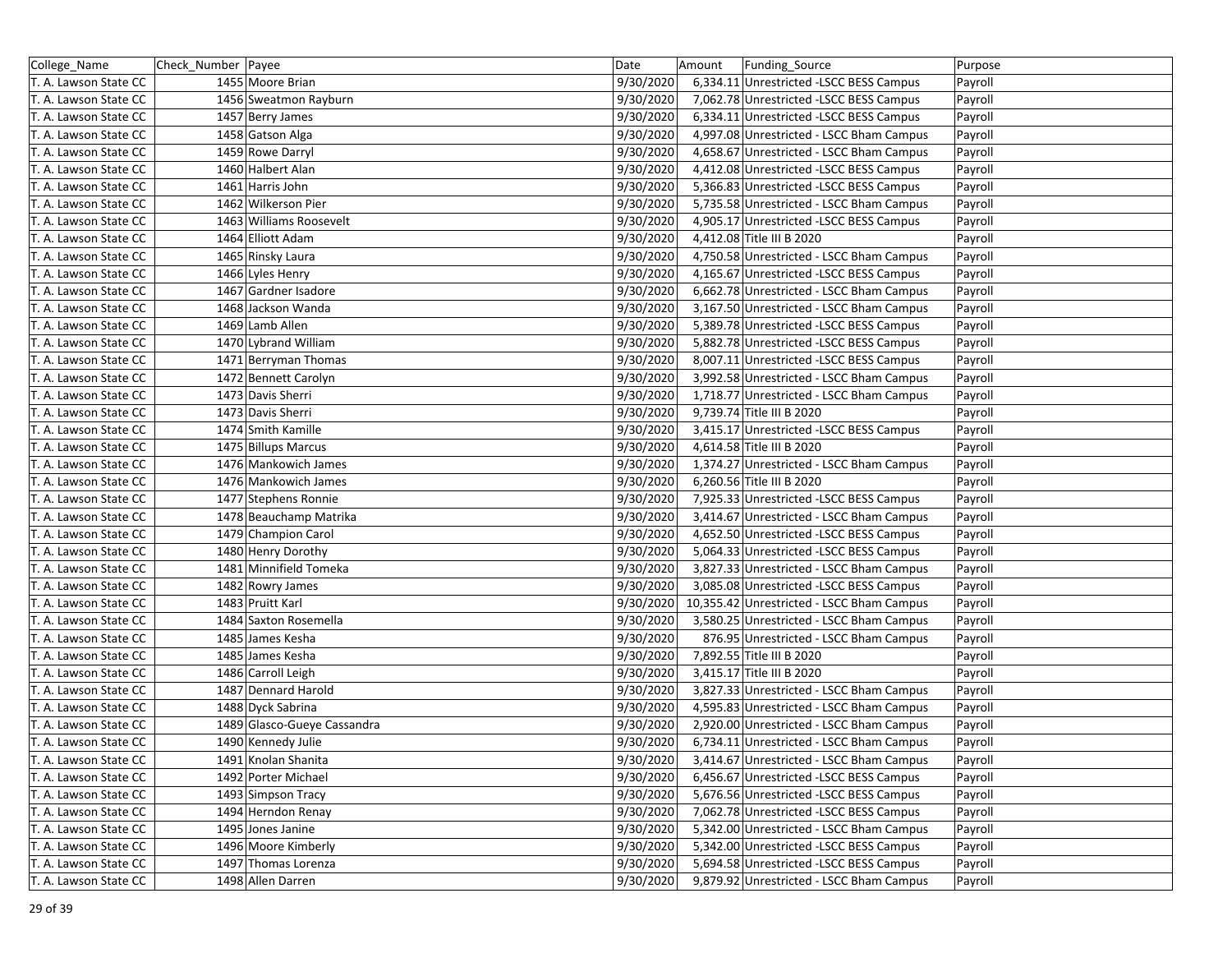| College_Name          | Check Number Payee      | Date      | Amount | Funding Source                              | Purpose |
|-----------------------|-------------------------|-----------|--------|---------------------------------------------|---------|
| T. A. Lawson State CC | 1499 Harviley Margaret  | 9/30/2020 |        | 1,031.91 Unrestricted - LSCC Bham Campus    | Payroll |
| T. A. Lawson State CC | 1500 Croskey Angela     | 9/30/2020 |        | 3,992.58 Title III B 2020                   | Payroll |
| T. A. Lawson State CC | 1501 Hollins Cassandra  | 9/30/2020 |        | 8,764.08 Unrestricted - LSCC Bham Campus    | Payroll |
| T. A. Lawson State CC | 1502 Jones Denise       | 9/30/2020 |        | 3,580.25 Unrestricted -LSCC BESS Campus     | Payroll |
| T. A. Lawson State CC | 1503 Lewis Courtney     | 9/30/2020 |        | 3,250.08 Unrestricted -LSCC BESS Campus     | Payroll |
| T. A. Lawson State CC | 1504 Rasbury Robin      | 9/30/2020 |        | 3,745.42 Unrestricted - LSCC Bham Campus    | Payroll |
| T. A. Lawson State CC | 1505 Tims Chandra       | 9/30/2020 |        | 2,920.50 Unrestricted -LSCC BESS Campus     | Payroll |
| T. A. Lawson State CC | 1506 Williams Sharon    | 9/30/2020 |        | 5,916.17 Unrestricted -LSCC BESS Campus     | Payroll |
| T. A. Lawson State CC | 1507 Alvarado Jose      | 9/30/2020 |        | 4,656.49 Unrestricted - LSCC Bham Campus    | Payroll |
| T. A. Lawson State CC | 1508 Harrell Katrina    | 9/30/2020 |        | 5,279.92 Unrestricted - LSCC Bham Campus    | Payroll |
| T. A. Lawson State CC | 1509 Hollins Joseph     | 9/30/2020 |        | 4,864.83 Unrestricted -LSCC BESS Campus     | Payroll |
| T. A. Lawson State CC | 1510 Holman Bernard     | 9/30/2020 |        | 3,085.08 Unrestricted - LSCC Bham Campus    | Payroll |
| T. A. Lawson State CC | 1511 Atkins Torlise     | 9/30/2020 |        | 2,672.67 Unrestricted - LSCC Bham Campus    | Payroll |
| T. A. Lawson State CC | 1512 Moore Chiquita     | 9/30/2020 |        | 2,755.17 Unrestricted - LSCC Bham Campus    | Payroll |
| T. A. Lawson State CC | 1513 Streety Audra      | 9/30/2020 |        | 3,415.17 Unrestricted -LSCC BESS Campus     | Payroll |
| T. A. Lawson State CC | 1514 Waluyn Dorian      | 9/30/2020 |        | 5,511.58 Unrestricted -LSCC BESS Campus     | Payroll |
| T. A. Lawson State CC | 1515 Williams Amicka    | 9/30/2020 |        | 3,580.25 Unrestricted -LSCC BESS Campus     | Payroll |
| T. A. Lawson State CC | 1516 Williams Catherine | 9/30/2020 |        | 2,672.67 Unrestricted - LSCC BESS Campus    | Payroll |
| T. A. Lawson State CC | 1517 Bush Ashley        | 9/30/2020 |        | 2,755.17 Unrestricted -LSCC BESS Campus     | Payroll |
| T. A. Lawson State CC | 1518 Chisem Lori        | 9/30/2020 |        | 6,942.00 Unrestricted -LSCC BESS Campus     | Payroll |
| T. A. Lawson State CC | 1519 Hyde Brenda        | 9/30/2020 |        | 3,250.08 Unrestricted - LSCC BESS Campus    | Payroll |
| T. A. Lawson State CC | 1520 Wiley Ashley       | 9/30/2020 |        | 3,662.33 Unrestricted -LSCC BESS Campus     | Payroll |
| T. A. Lawson State CC | 1521 Harper Lesley      | 9/30/2020 |        | 4,487.00 Title III B 2020                   | Payroll |
| T. A. Lawson State CC | 1522 Bell Davina        | 9/30/2020 |        | 1,100.00 Student Support Service-Bess 19 20 | Payroll |
| T. A. Lawson State CC | 1523 Crawford Mattie    | 9/30/2020 |        | 6,484.17 Upward Bound 20-21                 | Payroll |
| T. A. Lawson State CC | 1524 Harris Lasharron   | 9/30/2020 |        | 4,870.75 Student Support Service-Bess 20 21 | Payroll |
| T. A. Lawson State CC | 1525 Hudson Nkenge      | 9/30/2020 |        | 4,817.17 Student Support Service-Bhm 20 21  | Payroll |
| T. A. Lawson State CC | 1526 Ike Dottie         | 9/30/2020 |        | 1,905.00 Student Support Service            | Payroll |
| T. A. Lawson State CC | 1527 Lewis Keisha       | 9/30/2020 |        | 4,437.08 Student Support Service-Bess 20 21 | Payroll |
| T. A. Lawson State CC | 1528 Lewis Tomeka       | 9/30/2020 |        | 2,755.17 Student Support Service-Bess 20 21 | Payroll |
| T. A. Lawson State CC | 1529 Nix Latasha        | 9/30/2020 |        | 4,709.33 Student Support Service-Bhm 20 21  | Payroll |
| T. A. Lawson State CC | 1530 Rice Janice        | 9/30/2020 |        | 3,002.75 Student Support Service-Bhm 20 21  | Payroll |
| T. A. Lawson State CC | 1531 Moore Tanita       | 9/30/2020 |        | 3,415.17 Unrestricted - LSCC Bham Campus    | Payroll |
| T. A. Lawson State CC | 1532 Haley Akilih       | 9/30/2020 |        | 4,654.27 Unrestricted -LSCC BESS Campus     | Payroll |
| T. A. Lawson State CC | 1533 Odell Kiele        | 9/30/2020 |        | 2,342.42 Unrestricted - LSCC Bham Campus    | Payroll |
| T. A. Lawson State CC | 1534 Bennett Rashun     | 9/30/2020 |        | 4,156.92 Unrestricted - LSCC Bham Campus    | Payroll |
| T. A. Lawson State CC | 1535 Conwell Nicola     | 9/30/2020 |        | 3,827.33 Unrestricted - LSCC Bham Campus    | Payroll |
| T. A. Lawson State CC | 1536 Currington Juanita | 9/30/2020 |        | 4,404.92 Unrestricted - LSCC Bham Campus    | Payroll |
| T. A. Lawson State CC | 1537 Hall Angela        | 9/30/2020 |        | 1,996.12 Title III B 2020                   | Payroll |
| T. A. Lawson State CC | 1537 Hall Angela        | 9/30/2020 |        | 1,996.13 Unrestricted - LSCC Bham Campus    | Payroll |
| T. A. Lawson State CC | 1538 Johnson Sharon     | 9/30/2020 |        | 3,580.25 Unrestricted -LSCC BESS Campus     | Payroll |
| T. A. Lawson State CC | 1539 Lawrence Craig     | 9/30/2020 |        | 9,110.00 Unrestricted -LSCC BESS Campus     | Payroll |
| T. A. Lawson State CC | 1540 McCary Rosalyn     | 9/30/2020 |        | 2,837.75 Unrestricted - LSCC Bham Campus    | Payroll |
| T. A. Lawson State CC | 1541 Parker Apryl       | 9/30/2020 |        | 5,377.73 Unrestricted - LSCC Bham Campus    | Payroll |
| T. A. Lawson State CC | 1542 Granville Alexis   | 9/30/2020 |        | 4,845.33 Unrestricted - LSCC Bham Campus    | Payroll |
| T. A. Lawson State CC | 1543 Silas Monique      | 9/30/2020 |        | 2,290.45 Unrestricted - LSCC Bham Campus    | Payroll |
| T. A. Lawson State CC | 1543 Silas Monique      | 9/30/2020 |        | 5,344.38 Title III B 2020                   | Payroll |
|                       |                         |           |        |                                             |         |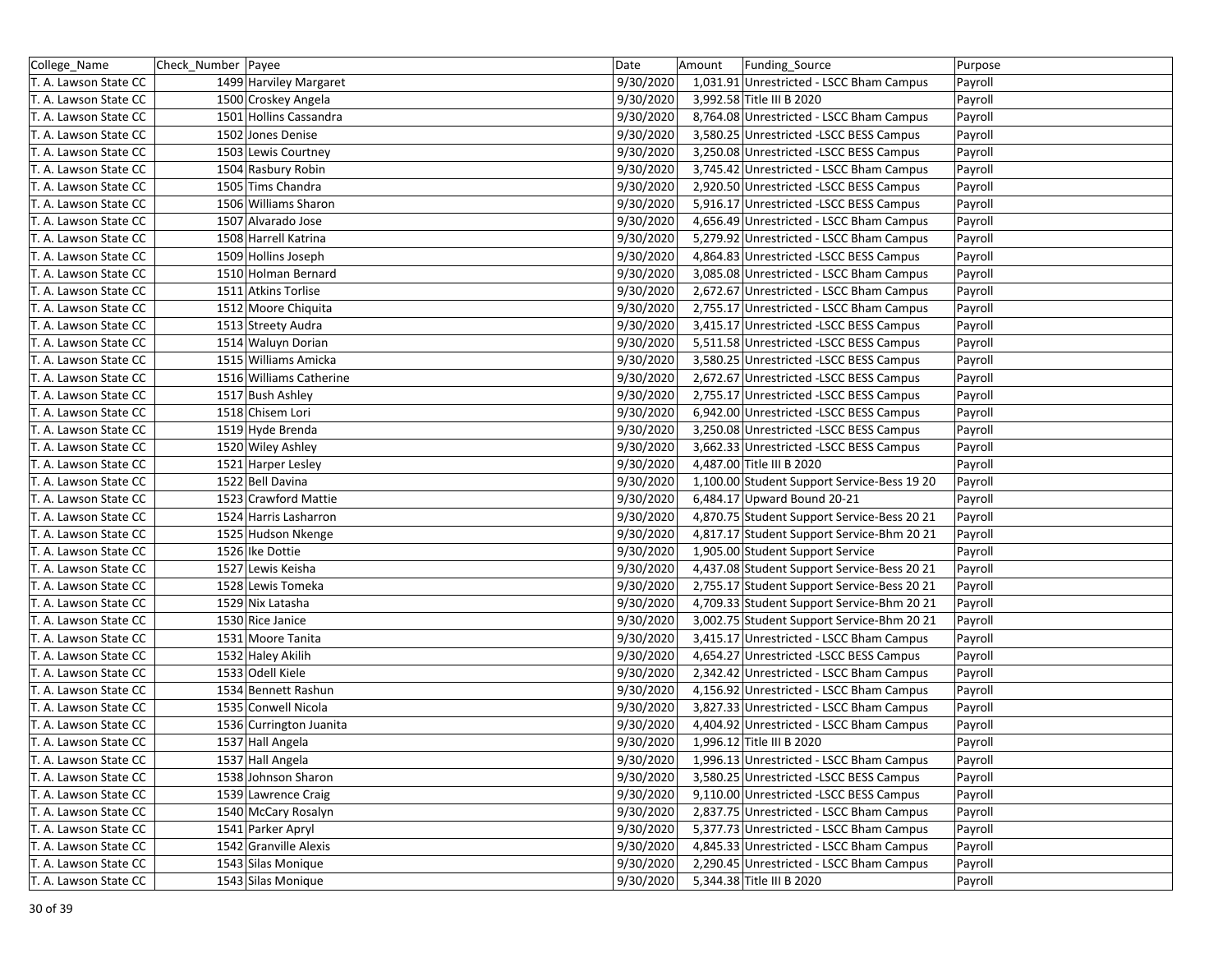| College_Name          | Check Number  Payee      | Date      | Amount | Funding Source                           | Purpose |
|-----------------------|--------------------------|-----------|--------|------------------------------------------|---------|
| T. A. Lawson State CC | 1544 Glass Jamie         | 9/30/2020 |        | 6,277.67 Unrestricted -LSCC BESS Campus  | Payroll |
| T. A. Lawson State CC | 1545 Owens Wynda         | 9/30/2020 |        | 3,085.58 Unrestricted - LSCC Bham Campus | Payroll |
| T. A. Lawson State CC | 1546 Riggins Traci       | 9/30/2020 |        | 3,167.92 Unrestricted - LSCC BESS Campus | Payroll |
| T. A. Lawson State CC | 1547 Spencer Victor      | 9/30/2020 |        | 3,167.92 Unrestricted - LSCC Bham Campus | Payroll |
| T. A. Lawson State CC | 1548 Albright Geri       | 9/30/2020 |        | 8,764.08 Unrestricted - LSCC Bham Campus | Payroll |
| T. A. Lawson State CC | 1549 Bryant Lola         | 9/30/2020 |        | 4,157.58 Unrestricted - LSCC Bham Campus | Payroll |
| T. A. Lawson State CC | 1550 Kirk Naquela        | 9/30/2020 |        | 3,167.50 Unrestricted - LSCC Bham Campus | Payroll |
| T. A. Lawson State CC | 1551 Billingsley William | 9/30/2020 |        | 2,837.75 Unrestricted -LSCC BESS Campus  | Payroll |
| T. A. Lawson State CC | 1552 Blanton James       | 9/30/2020 |        | 8,118.75 Unrestricted - LSCC Bham Campus | Payroll |
| T. A. Lawson State CC | 1553 Hubbart Ray         | 9/30/2020 |        | 3,002.75 Unrestricted - LSCC Bham Campus | Payroll |
| T. A. Lawson State CC | 1554 Hudson Michelle     | 9/30/2020 |        | 2,755.42 Unrestricted - LSCC Bham Campus | Payroll |
| T. A. Lawson State CC | 1555 Polk Tyrone         | 9/30/2020 |        | 2,590.00 Unrestricted - LSCC Bham Campus | Payroll |
| T. A. Lawson State CC | 1556 Watson Larry        | 9/30/2020 |        | 2,837.75 Unrestricted - LSCC Bham Campus | Payroll |
| T. A. Lawson State CC | 1557 Green Myrtes        | 9/30/2020 |        | 9,755.42 Title III B 2020                | Payroll |
| T. A. Lawson State CC | 1558 Horn Wendy          | 9/30/2020 |        | 6,483.25 Unrestricted - LSCC Bham Campus | Payroll |
| T. A. Lawson State CC | 1559 Todd Eula           | 9/30/2020 |        | 481.72 Unrestricted - LSCC Bham Campus   | Payroll |
| T. A. Lawson State CC | 1559 Todd Eula           | 9/30/2020 |        | 4,335.45 Title III B 2020                | Payroll |
| T. A. Lawson State CC | 1560 Best Leeann         | 9/30/2020 |        | 4,292.58 Unrestricted - LSCC BESS Campus | Payroll |
| T. A. Lawson State CC | 1561 Moon Jason          | 9/30/2020 |        | 3,745.42 Unrestricted -LSCC BESS Campus  | Payroll |
| T. A. Lawson State CC | 1562 Yancy Jonathan      | 9/30/2020 |        | 8,118.75 Unrestricted -LSCC BESS Campus  | Payroll |
| T. A. Lawson State CC | 1563 Blue Jarvis         | 9/30/2020 |        | 5,087.58 Unrestricted - LSCC Bham Campus | Payroll |
| T. A. Lawson State CC | 1564 Byrd Ralph          | 9/30/2020 |        | 3,415.17 Unrestricted - LSCC Bham Campus | Payroll |
| T. A. Lawson State CC | 1565 Caldwell Vincent    | 9/30/2020 |        | 2,201.50 Unrestricted - LSCC BESS Campus | Payroll |
| T. A. Lawson State CC | 1566 Grammer Roy         | 9/30/2020 |        | 4,404.92 Unrestricted -LSCC BESS Campus  | Payroll |
| T. A. Lawson State CC | 1567 Jackson Tavarious   | 9/30/2020 |        | 2,755.42 Unrestricted - LSCC Bham Campus | Payroll |
| T. A. Lawson State CC | 1568 Avery Lasundra      | 9/30/2020 |        | 2,128.25 Unrestricted - LSCC Bham Campus | Payroll |
| T. A. Lawson State CC | 1569 Colston Chester     | 9/30/2020 |        | 2,563.17 Unrestricted - LSCC Bham Campus | Payroll |
| T. A. Lawson State CC | 1570 Robertson Audrey    | 9/30/2020 |        | 2,636.33 Unrestricted - LSCC Bham Campus | Payroll |
| T. A. Lawson State CC | 1571 Taylor Curtis       | 9/30/2020 |        | 3,220.50 Unrestricted -LSCC BESS Campus  | Payroll |
| T. A. Lawson State CC | 1572 Underwood Pamala    | 9/30/2020 |        | 2,128.25 Unrestricted - LSCC Bham Campus | Payroll |
| T. A. Lawson State CC | 1573 Wren Linda          | 9/30/2020 |        | 3,385.58 Unrestricted - LSCC Bham Campus | Payroll |
| T. A. Lawson State CC | 1574 Griffin Jimmie      | 9/30/2020 |        | 2,201.50 Unrestricted -LSCC BESS Campus  | Payroll |
| T. A. Lawson State CC | 1575 Jones Clarence      | 9/30/2020 |        | 4,240.17 Unrestricted - LSCC Bham Campus | Payroll |
| T. A. Lawson State CC | 1576 Lewis Lashaundra    | 9/30/2020 |        | 3,827.33 Unrestricted - LSCC Bham Campus | Payroll |
| T. A. Lawson State CC | 1577 Worthy Kenya        | 9/29/2020 |        | 1,920.00 Unrestricted - LSCC BESS Campus | Payroll |
| T. A. Lawson State CC | 1578 Frazier Amanda      | 9/29/2020 |        | 728.00 Unrestricted - LSCC Bham Campus   | Payroll |
| T. A. Lawson State CC | 1579 Harris Gail         | 9/29/2020 |        | 936.00 Unrestricted - LSCC Bham Campus   | Payroll |
| T. A. Lawson State CC | 1580 Thompson Tiana      | 9/29/2020 |        | 634.98 Unrestricted - LSCC Bham Campus   | Payroll |
| T. A. Lawson State CC | 1581 Foster Willie       | 9/29/2020 |        | 840.00 Unrestricted -LSCC BESS Campus    | Payroll |
| T. A. Lawson State CC | 1582 Thomas Brenda       | 9/29/2020 |        | 225.34 ARC Grant                         | Payroll |
| T. A. Lawson State CC | 1582 Thomas Brenda       | 9/29/2020 |        | 676.03 Unrestricted -LSCC BESS Campus    | Payroll |
| T. A. Lawson State CC | 1583 Woods Arlene        | 9/29/2020 |        | 590.63 Unrestricted - LSCC Bham Campus   | Payroll |
| T. A. Lawson State CC | 1584 Clark Bridgette     | 9/29/2020 |        | 150.00 AE-Federal Regular                | Payroll |
| T. A. Lawson State CC | 1585 Dent Deborah        | 9/29/2020 |        | 1,740.00 AE - State Regular              | Payroll |
| T. A. Lawson State CC | 1586 Fletcher La'Toya    | 9/29/2020 |        | 1,520.00 AE - State Inst'l               | Payroll |
| T. A. Lawson State CC | 1587 Fowler Madilyn      | 9/29/2020 |        | 800.00 AE - State Regular                | Payroll |
| T. A. Lawson State CC | 1588 Howard Richard      | 9/29/2020 |        | 792.00 AE-Federal Regular                | Payroll |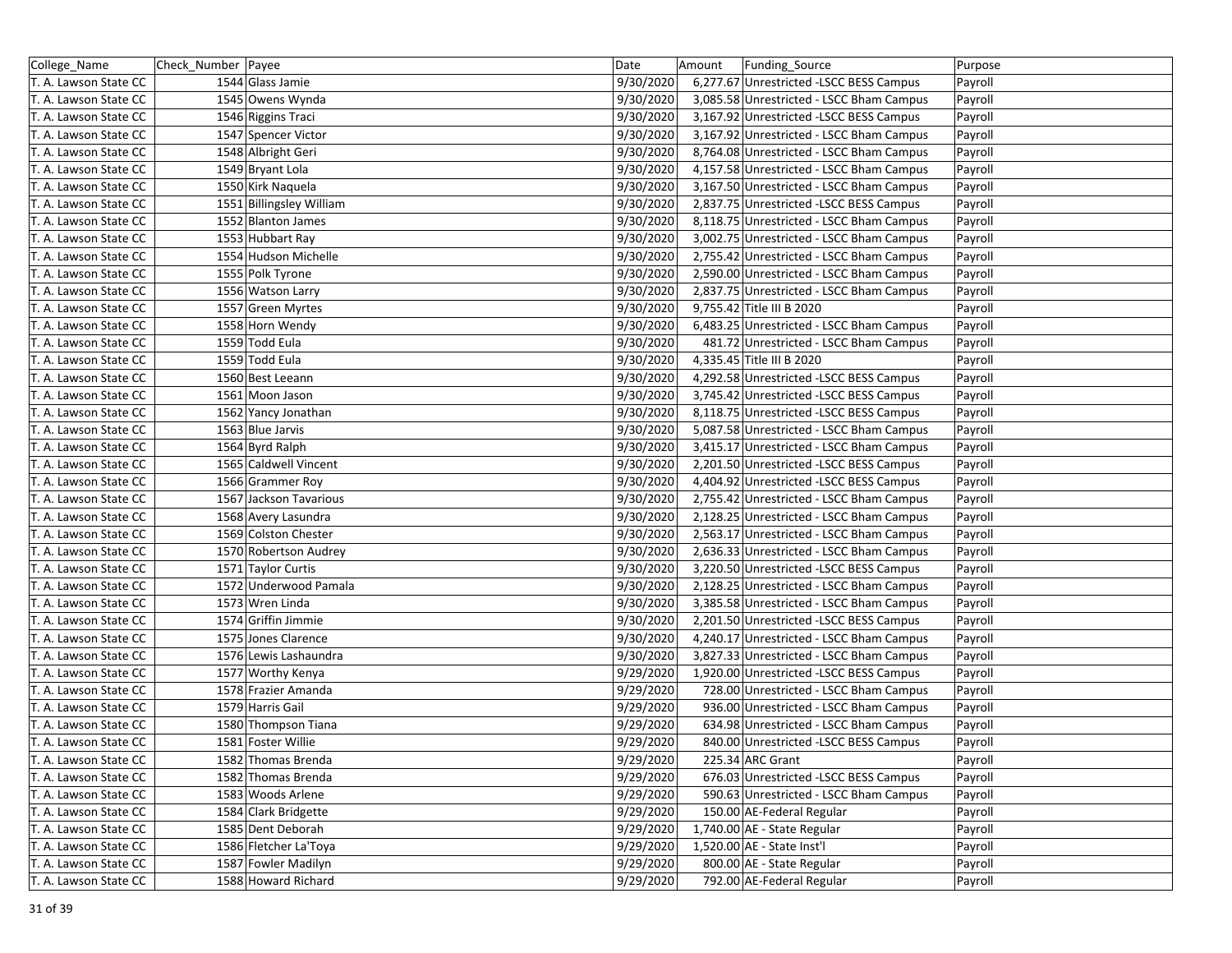| College_Name          | Check Number Payee          | Date      | Amount | Funding_Source                            | Purpose |
|-----------------------|-----------------------------|-----------|--------|-------------------------------------------|---------|
| T. A. Lawson State CC | 1589 James Bertha           | 9/29/2020 |        | 707.20 AE - State Regular                 | Payroll |
| T. A. Lawson State CC | 1590 McDowell Cynthia       | 9/29/2020 |        | 1,310.00 AE-Federal Regular               | Payroll |
| T. A. Lawson State CC | 1591 Miles Carlia           | 9/29/2020 |        | 1,254.00 AE - State Regular               | Payroll |
| T. A. Lawson State CC | 1592 Owens Comenthia        | 9/29/2020 |        | 290.00 AE-Federal Regular                 | Payroll |
| T. A. Lawson State CC | 1593 Summerville Lorie      | 9/29/2020 |        | 1,040.00 AE - State Regular               | Payroll |
| T. A. Lawson State CC | 1594 Wallace Ruth           | 9/29/2020 |        | 1,914.00 AE - State Regular               | Payroll |
| T. A. Lawson State CC | 1595 Brown Mavis            | 9/29/2020 |        | 731.12 Student Support Service-Bess 19 20 | Payroll |
| T. A. Lawson State CC | 1597 Powell Kellee          | 9/29/2020 |        | 923.00 Title III B 2020                   | Payroll |
| T. A. Lawson State CC | 1598 Rayford Jeffrey        | 9/29/2020 |        | 880.00 Unrestricted - LSCC BESS Campus    | Payroll |
| T. A. Lawson State CC | 1599 Maze Bryan             | 9/29/2020 |        | 1,656.00 Unrestricted - LSCC Bham Campus  | Payroll |
| T. A. Lawson State CC | 1600 Houston Robyn          | 9/29/2020 |        | 1,380.00 Unrestricted - LSCC Bham Campus  | Payroll |
| T. A. Lawson State CC | 1601 Worford Edwina         | 9/29/2020 |        | 1,472.00 Unrestricted - LSCC Bham Campus  | Payroll |
| T. A. Lawson State CC | 1602 Lake Tyrek             | 9/29/2020 |        | 800.00 Title III B 2020                   | Payroll |
| T. A. Lawson State CC | 1603 Webb Chasten           | 9/29/2020 |        | 1,020.00 Title III B 2020                 | Payroll |
| T. A. Lawson State CC | 1604 Alexander Quinton      | 9/29/2020 |        | 390.00 Upward Bound 20-21                 | Payroll |
| T. A. Lawson State CC | 1605 Bell Davina            | 9/29/2020 |        | 997.88 Student Support Service-Bess 19 20 | Payroll |
| T. A. Lawson State CC | 1606 Bell Dovie             | 9/29/2020 |        | 2,730.00 Upward Bound 20-21               | Payroll |
| T. A. Lawson State CC | 1607 Davis Lasheree         | 9/29/2020 |        | 2,184.00 Upward Bound 20-21               | Payroll |
| T. A. Lawson State CC | 1608 George Kimani          | 9/29/2020 |        | 286.00 Upward Bound 20-21                 | Payroll |
| T. A. Lawson State CC | 1609 Harris Erica           | 9/29/2020 |        | 390.00 Upward Bound 20-21                 | Payroll |
| T. A. Lawson State CC | 1610 McDaniel Chrysanthemum | 9/29/2020 |        | 457.60 Upward Bound 20-21                 | Payroll |
| T. A. Lawson State CC | 1611 Morris Jesseca         | 9/29/2020 |        | 286.00 Upward Bound 20-21                 | Payroll |
| T. A. Lawson State CC | 1612 Orange Janice          | 9/29/2020 |        | 390.00 Upward Bound 20-21                 | Payroll |
| T. A. Lawson State CC | 1613 Thomas Naomi           | 9/29/2020 |        | 343.20 Upward Bound 20-21                 | Payroll |
| T. A. Lawson State CC | 1614 Williams Teresa        | 9/29/2020 |        | 624.00 Upward Bound 20-21                 | Payroll |
| T. A. Lawson State CC | 1615 Wynn Waynenecka        | 9/29/2020 |        | 343.20 Upward Bound 20-21                 | Payroll |
| T. A. Lawson State CC | 1616 Conwell Nakiyah        | 9/29/2020 |        | 950.00 Unrestricted - LSCC Bham Campus    | Payroll |
| T. A. Lawson State CC | 1617 Hendon Jerelle         | 9/29/2020 |        | 1,375.00 AE - State Regular               | Payroll |
| T. A. Lawson State CC | 1618 Malone Breanna         | 9/29/2020 |        | 1,027.50 Unrestricted - LSCC Bham Campus  | Payroll |
| T. A. Lawson State CC | 1619 Dozier Jr James        | 9/29/2020 |        | 768.00 Unrestricted - LSCC Bham Campus    | Payroll |
| T. A. Lawson State CC | 1620 Hosey Elisha           | 9/29/2020 |        | 960.00 Unrestricted - LSCC Bham Campus    | Payroll |
| T. A. Lawson State CC | 1621 Marable Shelia         | 9/30/2020 |        | 8,851.32 Unrestricted - LSCC Bham Campus  | Payroll |
| T. A. Lawson State CC | 991010 Billiet Rebecca      | 8/31/2020 |        | 3,992.25 Unrestricted -LSCC BESS Campus   | Payroll |
| T. A. Lawson State CC | 991010 Hand Corey           | 8/31/2020 |        | 2,200.00 Unrestricted - LSCC Bham Campus  | Payroll |
| T. A. Lawson State CC | 991011 Hall Rosiezier       | 8/31/2020 |        | 5,477.00 Unrestricted - LSCC Bham Campus  | Payroll |
| T. A. Lawson State CC | 991011 Ross Marvin          | 8/31/2020 |        | 3,085.58 Unrestricted - LSCC Bham Campus  | Payroll |
| T. A. Lawson State CC | 991012 Lavender Bridget     | 8/31/2020 |        | 550.00 Unrestricted - LSCC Bham Campus    | Payroll |
| T. A. Lawson State CC | 991012 Moorer Eddie         | 8/31/2020 |        | 2,920.50 Unrestricted -LSCC BESS Campus   | Payroll |
| T. A. Lawson State CC | 991013 Olive Lisa           | 8/31/2020 |        | 4,404.92 Unrestricted - LSCC Bham Campus  | Payroll |
| T. A. Lawson State CC | 991013 Sample Robert        | 8/31/2020 |        | 3,746.92 Unrestricted - LSCC Bham Campus  | Payroll |
| T. A. Lawson State CC | 991014 Thomas Curtis        | 8/31/2020 |        | 2,274.67 Unrestricted - LSCC Bham Campus  | Payroll |
| T. A. Lawson State CC | 991014 Ward Perry           | 8/31/2020 |        | 31,642.80 Unrestricted - LSCC Bham Campus | Payroll |
| T. A. Lawson State CC | 991015 Williams Vernona     | 8/31/2020 |        | 4,652.50 Unrestricted - LSCC Bham Campus  | Payroll |
| T. A. Lawson State CC | 991016 McKenzie Kimberly    | 8/31/2020 |        | 4,652.50 Unrestricted - LSCC Bham Campus  | Payroll |
| T. A. Lawson State CC | 991017 Williams Roberta     | 8/31/2020 |        | 4,404.92 Unrestricted - LSCC Bham Campus  | Payroll |
| T. A. Lawson State CC | 991018 Christian Gala       | 8/31/2020 |        | 4,074.75 Unrestricted - LSCC Bham Campus  | Payroll |
| T. A. Lawson State CC | 991019 Crawford Bruce       | 8/31/2020 |        | 4,909.00 Makers NSF                       | Payroll |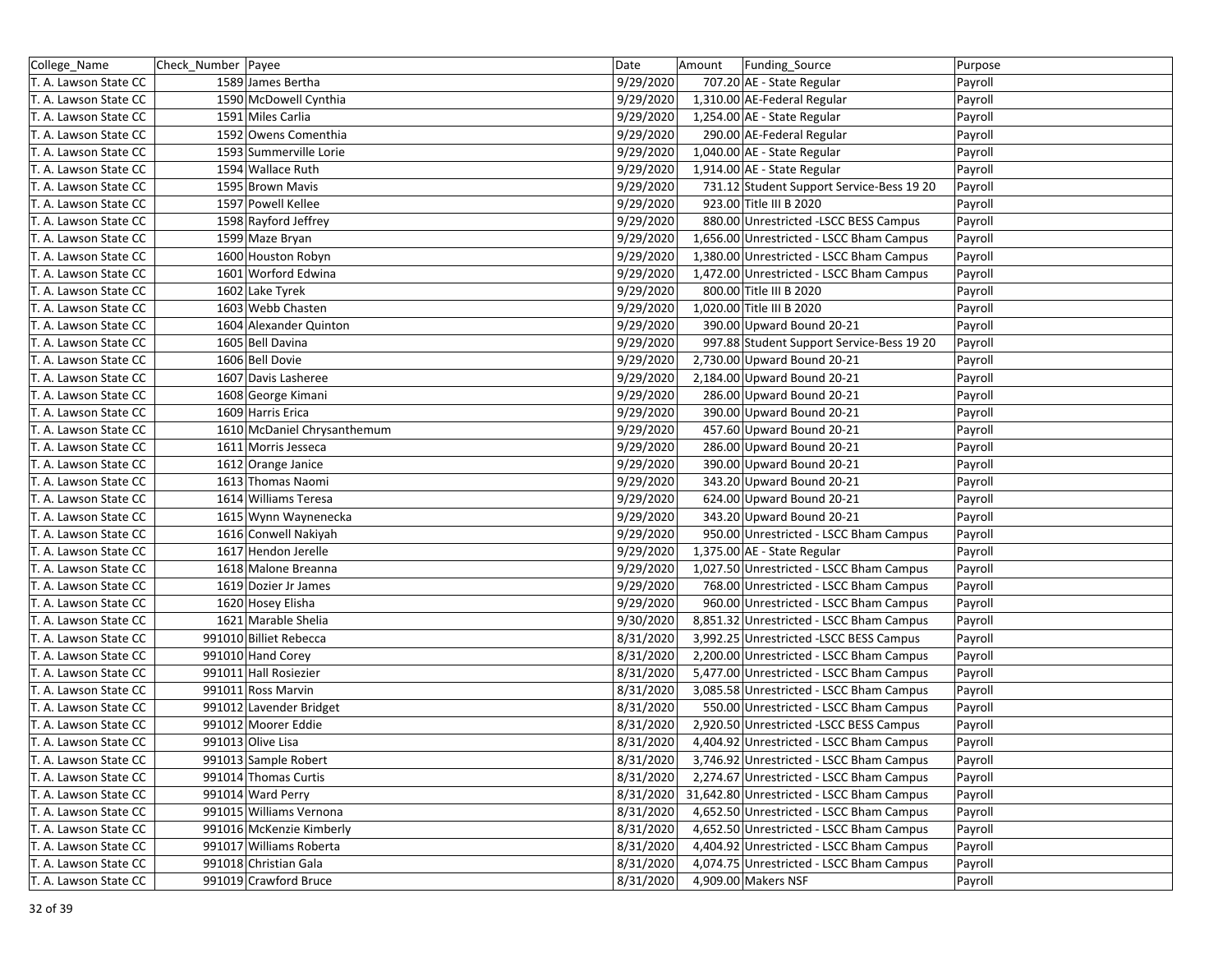| College_Name          | Check Number Payee            | Date      | Amount | Funding Source                                      | Purpose |
|-----------------------|-------------------------------|-----------|--------|-----------------------------------------------------|---------|
| T. A. Lawson State CC | 991019 Crawford Bruce         | 8/31/2020 |        | 11,911.09 Unrestricted - LSCC Bham Campus           | Payroll |
| T. A. Lawson State CC | 991020 Crews Sharon           | 8/31/2020 |        | 16,827.75 Unrestricted - LSCC Bham Campus           | Payroll |
| T. A. Lawson State CC | 991021 Anthony Cynthia        | 8/31/2020 |        | 17,291.17 Unrestricted - LSCC BESS Campus           | Payroll |
| T. A. Lawson State CC | 991022 Bizzell Dorothy        | 8/31/2020 |        | 14,282.83 Unrestricted - LSCC Bham Campus           | Payroll |
| T. A. Lawson State CC | 991023 Clayton Jo Lynne       | 8/31/2020 |        | 6,015.67 Unrestricted - LSCC Bham Campus            | Payroll |
| T. A. Lawson State CC | 991024 Jackson Melva          | 8/31/2020 |        | 1,436.16 Unrestricted - LSCC Bham Campus            | Payroll |
| T. A. Lawson State CC | 991025 Johnson Catrena        | 8/31/2020 |        | 652.80 Unrestricted - LSCC Bham Campus              | Payroll |
| T. A. Lawson State CC | 991026 Murphy Shannon         | 8/31/2020 |        | 3,415.17 Unrestricted - LSCC Bham Campus            | Payroll |
| T. A. Lawson State CC | 991027 Rodgers Charmaine      | 8/31/2020 |        | 7,438.00 Unrestricted - LSCC Bham Campus            | Payroll |
| T. A. Lawson State CC | 991028 Ray-Connell Teresa     | 8/31/2020 |        | 7,897.33 Unrestricted - LSCC BESS Campus            | Payroll |
| T. A. Lawson State CC | 991029 Timmons Michelle       | 8/31/2020 |        | 2,112.00 Unrestricted -LSCC BESS Campus             | Payroll |
| T. A. Lawson State CC | 991030 Warner Kathleen        | 8/31/2020 |        | 1,773.00 Unrestricted -LSCC BESS Campus             | Payroll |
| T. A. Lawson State CC | 991031 Jackson Robert         | 8/31/2020 |        | 3,947.00 Unrestricted - LSCC Bham Campus            | Payroll |
| T. A. Lawson State CC | 991032 Burroughs Adrienne     | 8/31/2020 |        | 4,257.42 Unrestricted -LSCC BESS Campus             | Payroll |
| T. A. Lawson State CC | 991033 Duke Juanita           | 8/31/2020 |        | 4,997.08 Unrestricted -LSCC BESS Campus             | Payroll |
| T. A. Lawson State CC | 991034 Hayes Shelby           | 8/31/2020 |        | 5,089.00 Unrestricted -LSCC BESS Campus             | Payroll |
| T. A. Lawson State CC | 991035 Mays Tamera            | 8/31/2020 |        | 4,803.33 Unrestricted -LSCC BESS Campus             | Payroll |
| T. A. Lawson State CC | 991036 Moyo Nomsa             | 8/31/2020 |        | 6,180.67 Unrestricted -LSCC BESS Campus             | Payroll |
| T. A. Lawson State CC | 991037 Swain Katrina          | 8/31/2020 |        | 13,853.67 Unrestricted - LSCC BESS Campus           | Payroll |
| T. A. Lawson State CC | 991038 Young Dorothy          | 8/31/2020 |        | 3,580.25 Unrestricted -LSCC BESS Campus             | Payroll |
| T. A. Lawson State CC | 991039 Marable Shelia         | 8/31/2020 |        | 9,755.42 Unrestricted - LSCC Bham Campus            | Payroll |
| T. A. Lawson State CC | 991040 Armbrester James       | 8/31/2020 |        | 825.00 Payroll Clearing Fund                        | Payroll |
| T. A. Lawson State CC | 991040 Armbrester James       | 8/31/2020 |        | 6,274.67 Unrestricted -LSCC BESS Campus             | Payroll |
| T. A. Lawson State CC | 991041 Watkins Norris         | 8/31/2020 |        | 6,404.00 Unrestricted - LSCC Bham Campus            | Payroll |
| T. A. Lawson State CC | 991042 Bayles Doriane         | 8/31/2020 |        | 550.00 Unrestricted - LSCC Bham Campus              | Payroll |
| T. A. Lawson State CC | 991043 Bester Karzetta        | 8/31/2020 |        | 550.00 Unrestricted - LSCC Bham Campus              | Payroll |
| T. A. Lawson State CC | 991044 Coleman Tracey         | 8/31/2020 |        | 3,096.83 Unrestricted - LSCC Bham Campus            | Payroll |
| T. A. Lawson State CC | 991045 Davis Sandra           | 8/31/2020 |        | 550.00 Unrestricted - LSCC Bham Campus              | Payroll |
| T. A. Lawson State CC | 991046 Elders Ronald          | 8/31/2020 |        | 550.00 Unrestricted - LSCC Bham Campus              | Payroll |
| T. A. Lawson State CC | 991047 Foy Michelle           | 8/31/2020 |        | 2,920.00 Unrestricted - LSCC Bham Campus            | Payroll |
| T. A. Lawson State CC | 991048 Green Rebecca          | 8/31/2020 |        | 318.75 Unrestricted - LSCC Bham Campus              | Payroll |
| T. A. Lawson State CC | 991049 Johnson Brenda         | 8/31/2020 |        | 550.00 Unrestricted - LSCC Bham Campus              | Payroll |
| T. A. Lawson State CC | 991050 Malone Betty           | 8/31/2020 |        | 550.00 Unrestricted - LSCC Bham Campus              | Payroll |
| T. A. Lawson State CC | 991051 Thompson Tiana         | 8/31/2020 |        | 825.00 Unrestricted - LSCC Bham Campus              | Payroll |
| T. A. Lawson State CC | 991052 Wormley-Davis Adrienne | 8/31/2020 |        | 366.67 Unrestricted - LSCC Bham Campus              | Payroll |
| T. A. Lawson State CC | 991053 Kelley Michael         | 8/31/2020 |        | 5,874.67 Unrestricted -LSCC BESS Campus             | Payroll |
| T. A. Lawson State CC | 991054 Denson Sherlita        | 8/31/2020 |        | 11,933.25 Unrestricted - LSCC BESS Campus           | Payroll |
| T. A. Lawson State CC | 991055 Henry Stephanie        | 8/31/2020 |        | 12,348.58 Unrestricted - LSCC BESS Campus           | Payroll |
| T. A. Lawson State CC | 991056 Milton Alice           | 8/31/2020 |        | 9,755.42 Unrestricted - LSCC Bham Campus            | Payroll |
| T. A. Lawson State CC | 991057 Blankenship Lanette    | 8/31/2020 |        | 6,289.25 Unrestricted - LSCC Bham Campus            | Payroll |
| T. A. Lawson State CC | 991058 Hamel Leah             | 8/31/2020 |        | 550.00 Unrestricted - LSCC Bham Campus              | Payroll |
| T. A. Lawson State CC | 991059 Moore Makella          | 8/31/2020 |        | 825.00 Unrestricted - LSCC Bham Campus              | Payroll |
| T. A. Lawson State CC | 991060 Shelton Bessie         | 8/31/2020 |        | 5,366.83 Unrestricted - LSCC Bham Campus            | Payroll |
| T. A. Lawson State CC | 991061 Carter Curtis          | 8/31/2020 |        | 5,262.67 Unrestricted - LSCC Bham Campus            | Payroll |
| T. A. Lawson State CC | 991062 Finley Kelly           | 8/31/2020 |        | 2,837.42 Unrestricted - LSCC Bham Campus            | Payroll |
| T. A. Lawson State CC | 991063 Maye Leonard           | 8/31/2020 |        | 450.00 Unrestricted - LSCC Bham Campus              | Payroll |
| T. A. Lawson State CC | 991064 Rice Carlton           |           |        | 8/31/2020 11,073.00 Unrestricted - LSCC Bham Campus | Payroll |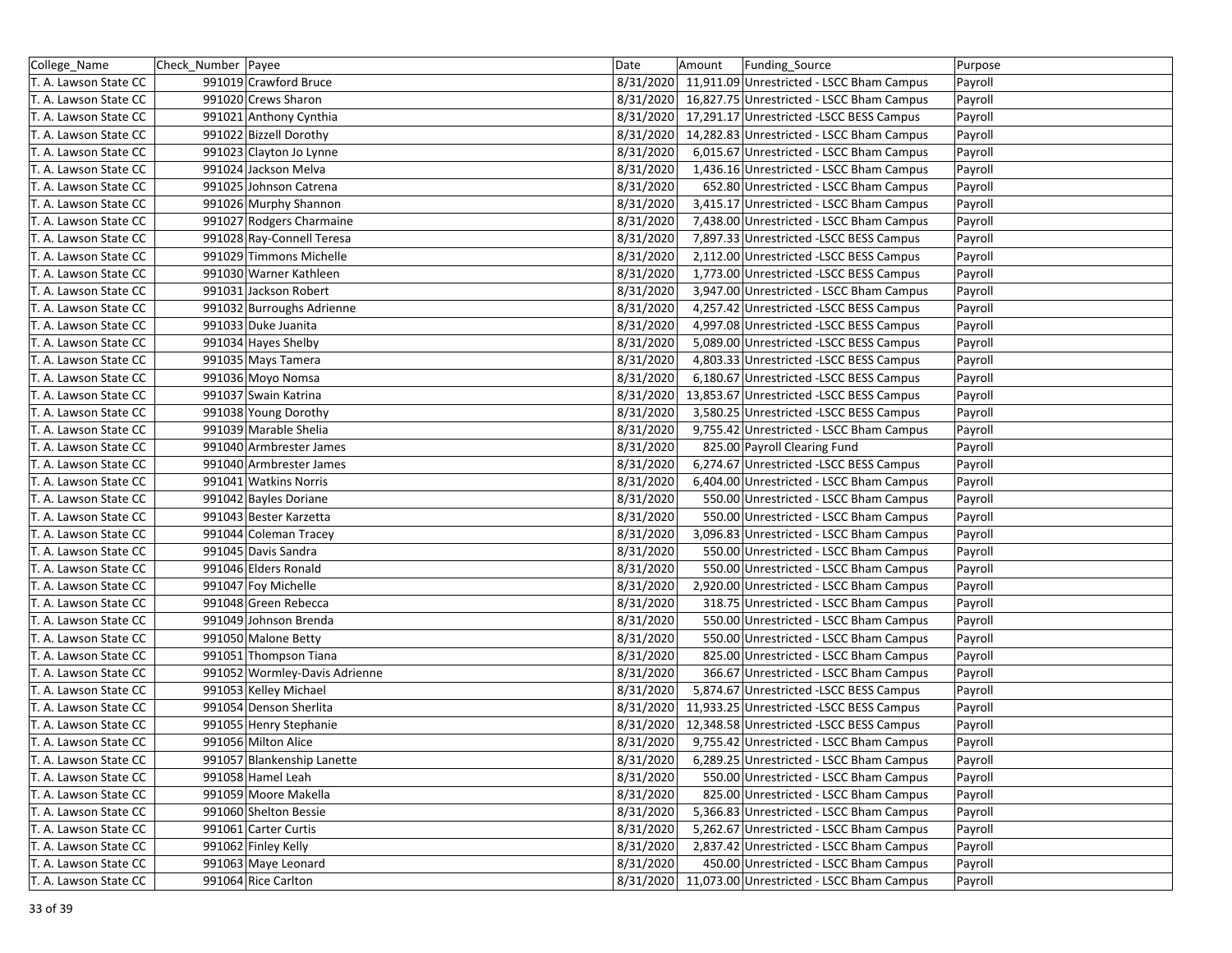| College_Name          | Check Number  Payee        | Date      | Amount | Funding Source                            | Purpose |
|-----------------------|----------------------------|-----------|--------|-------------------------------------------|---------|
| T. A. Lawson State CC | 991065 Agee Eric           | 8/31/2020 |        | 6,079.67 Unrestricted - LSCC Bham Campus  | Payroll |
| T. A. Lawson State CC | 991066 Anderson Kayla      | 8/31/2020 |        | 1,000.00 Unrestricted - LSCC Bham Campus  | Payroll |
| T. A. Lawson State CC | 991067 Frederick Tiffany   | 8/31/2020 |        | 1,000.00 Unrestricted - LSCC Bham Campus  | Payroll |
| T. A. Lawson State CC | 991068 Jefferson Jonathan  | 8/31/2020 |        | 1,000.00 Unrestricted - LSCC Bham Campus  | Payroll |
| T. A. Lawson State CC | 991069 Lewis Garrett       | 8/31/2020 |        | 9,796.42 Unrestricted - LSCC Bham Campus  | Payroll |
| T. A. Lawson State CC | 991070 Sadler Thomas       | 8/31/2020 |        | 1,000.00 Unrestricted - LSCC Bham Campus  | Payroll |
| T. A. Lawson State CC | 991071 Wiley Aubrey        | 8/31/2020 |        | 3,992.58 Unrestricted - LSCC Bham Campus  | Payroll |
| T. A. Lawson State CC | 991072 Wilson Nancy        | 8/31/2020 |        | 8,118.75 Unrestricted -LSCC BESS Campus   | Payroll |
| T. A. Lawson State CC | 991073 Gwin Bethany        | 8/31/2020 |        | 9,520.09 Unrestricted - LSCC Bham Campus  | Payroll |
| T. A. Lawson State CC | 991074 Bush Allison        | 8/31/2020 |        | 5,542.25 Unrestricted -LSCC BESS Campus   | Payroll |
| T. A. Lawson State CC | 991075 Wade Henry          | 8/31/2020 |        | 5,335.58 Unrestricted -LSCC BESS Campus   | Payroll |
| T. A. Lawson State CC | 991076 Sanders Hoyt        | 8/31/2020 |        | 6,177.34 Unrestricted - LSCC Bham Campus  | Payroll |
| T. A. Lawson State CC | 991077 Raymond Charles     | 8/31/2020 |        | 2,906.37 Multi Fed - Robotic Grant (NSF)  | Payroll |
| T. A. Lawson State CC | 991077 Raymond Charles     | 8/31/2020 |        | 9,572.13 Unrestricted -LSCC BESS Campus   | Payroll |
| T. A. Lawson State CC | 991078 Allen Barry         | 8/31/2020 |        | 2,269.50 Unrestricted -LSCC BESS Campus   | Payroll |
| T. A. Lawson State CC | 991079 Scott James         | 8/31/2020 |        | 7,983.16 Unrestricted -LSCC BESS Campus   | Payroll |
| T. A. Lawson State CC | 991080 Henry Dorothy       | 8/31/2020 |        | 5,064.33 Ready to Work                    | Payroll |
| T. A. Lawson State CC | 991081 Jenkins Charlene    | 8/31/2020 |        | 3,414.67 Unrestricted -LSCC BESS Campus   | Payroll |
| T. A. Lawson State CC | 991082 Castro Aisha        | 8/31/2020 |        | 1,105.00 ARC Grant                        | Payroll |
| T. A. Lawson State CC | 991083 Gray James          | 8/31/2020 |        | 4,709.33 ARC Grant                        | Payroll |
| T. A. Lawson State CC | 991084 Hicks Stephanie     | 8/31/2020 |        | 1,105.00 ARC Grant                        | Payroll |
| T. A. Lawson State CC | 991085 Hobbs Tommy         | 8/31/2020 |        | 7,634.83 Unrestricted -LSCC BESS Campus   | Payroll |
| T. A. Lawson State CC | 991086 Ward Phillip        | 8/31/2020 |        | 1,105.00 ARC Grant                        | Payroll |
| T. A. Lawson State CC | 991087 Green Kirsten       | 8/31/2020 |        | 6,888.75 Unrestricted - LSCC Bham Campus  | Payroll |
| T. A. Lawson State CC | 991088 Higginbotham Harold | 8/31/2020 |        | 8,521.67 Unrestricted - LSCC Bham Campus  | Payroll |
| T. A. Lawson State CC | 991089 King Kelvin         | 8/31/2020 |        | 7,897.33 Unrestricted - LSCC Bham Campus  | Payroll |
| T. A. Lawson State CC | 991090 Masimasi Vyavuka    | 8/31/2020 |        | 7,039.67 Unrestricted - LSCC Bham Campus  | Payroll |
| T. A. Lawson State CC | 991091 Monti Stephen       | 8/31/2020 |        | 13,453.67 Unrestricted - LSCC Bham Campus | Payroll |
| T. A. Lawson State CC | 991092 Branch Rhonda       | 8/31/2020 |        | 6,292.00 Unrestricted - LSCC Bham Campus  | Payroll |
| T. A. Lawson State CC | 991093 Johnson Victoria    | 8/31/2020 |        | 1,650.00 Unrestricted - LSCC Bham Campus  | Payroll |
| T. A. Lawson State CC | 991094 Moore Sarah         | 8/31/2020 |        | 550.00 Unrestricted - LSCC Bham Campus    | Payroll |
| T. A. Lawson State CC | 991095 Parsons Rex         | 8/31/2020 |        | 1,375.00 Unrestricted - LSCC Bham Campus  | Payroll |
| T. A. Lawson State CC | 991096 Wilson Gregory      | 8/31/2020 |        | 1,100.00 Unrestricted - LSCC Bham Campus  | Payroll |
| T. A. Lawson State CC | 991097 Duncan Rebecca      | 8/31/2020 |        | 12,333.25 Unrestricted - LSCC BESS Campus | Payroll |
| T. A. Lawson State CC | 991098 Swanberg Ann        | 8/31/2020 |        | 6,015.67 Unrestricted -LSCC BESS Campus   | Payroll |
| T. A. Lawson State CC | 991099 Howard Toya         | 8/31/2020 |        | 5,262.67 Unrestricted -LSCC BESS Campus   | Payroll |
| T. A. Lawson State CC | 991100 Morris Carlos       | 8/31/2020 |        | 10,625.25 Unrestricted - LSCC Bham Campus | Payroll |
| T. A. Lawson State CC | 991101 Tubbs Venita        | 8/31/2020 |        | 6,274.67 Unrestricted - LSCC Bham Campus  | Payroll |
| T. A. Lawson State CC | 991102 Morgan Rachel       | 8/31/2020 |        | 4,750.58 Unrestricted - LSCC Bham Campus  | Payroll |
| T. A. Lawson State CC | 991103 Landers James       | 8/31/2020 |        | 4,872.88 Unrestricted - LSCC Bham Campus  | Payroll |
| T. A. Lawson State CC | 991104 West Matthew        | 8/31/2020 |        | 6,504.67 Unrestricted - LSCC Bham Campus  | Payroll |
| T. A. Lawson State CC | 991105 Morgan Qunnice      | 8/31/2020 |        | 550.00 Unrestricted - LSCC Bham Campus    | Payroll |
| T. A. Lawson State CC | 991106 Wilson Melanie      | 8/31/2020 |        | 2,707.83 Unrestricted - LSCC Bham Campus  | Payroll |
| T. A. Lawson State CC | 991107 Guy Ann             | 8/31/2020 |        | 15,387.91 Unrestricted - LSCC Bham Campus | Payroll |
| T. A. Lawson State CC | 991108 Chandler Malysa     | 8/31/2020 |        | 733.33 Unrestricted - LSCC Bham Campus    | Payroll |
| T. A. Lawson State CC | 991109 Ellison Mary        | 8/31/2020 |        | 7,438.00 Unrestricted - LSCC Bham Campus  | Payroll |
| T. A. Lawson State CC | 991110 Gilbert Wynell      | 8/31/2020 |        | 5,874.67 Unrestricted - LSCC Bham Campus  | Payroll |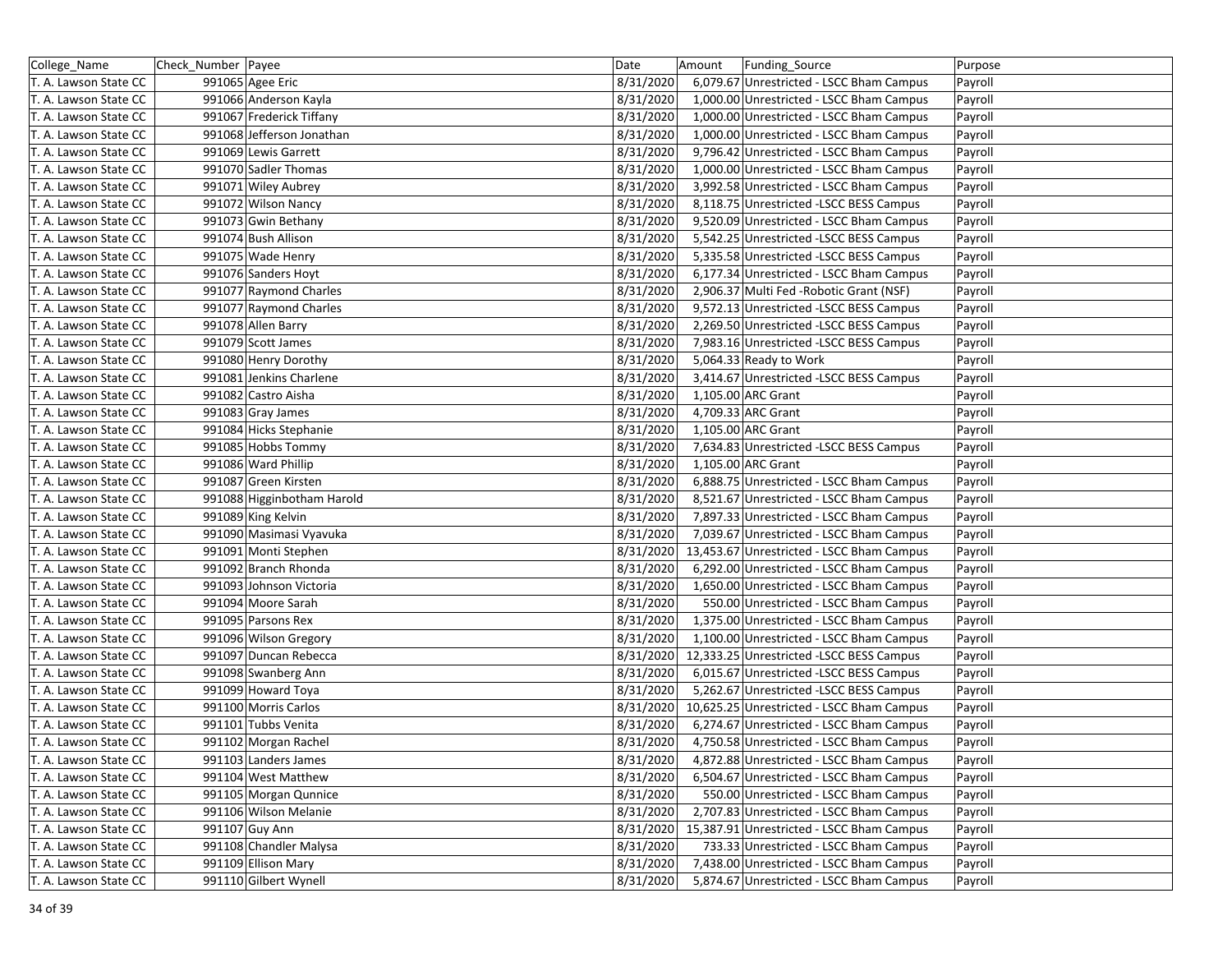| College_Name          | Check Number Payee         | Date      | Amount | Funding Source                           |                                                     | Purpose |
|-----------------------|----------------------------|-----------|--------|------------------------------------------|-----------------------------------------------------|---------|
| T. A. Lawson State CC | 991111 Hare Trinity        | 8/31/2020 |        |                                          | 800.00 Unrestricted - LSCC Bham Campus              | Payroll |
| T. A. Lawson State CC | 991112 Kellogg Laurie      | 8/31/2020 |        |                                          | 800.00 Unrestricted - LSCC Bham Campus              | Payroll |
| T. A. Lawson State CC | 991113 Lewis Erica         | 8/31/2020 |        |                                          | 800.00 Unrestricted - LSCC Bham Campus              | Payroll |
| T. A. Lawson State CC | 991114 Lomax Lillie        | 8/31/2020 |        |                                          | 800.00 Unrestricted - LSCC Bham Campus              | Payroll |
| T. A. Lawson State CC | 991115 Lopatina Nadejda    | 8/31/2020 |        |                                          | 6,979.00 Unrestricted - LSCC Bham Campus            | Payroll |
| T. A. Lawson State CC | 991116 Stewart Jeffery     | 8/31/2020 |        |                                          | 733.33 Unrestricted - LSCC Bham Campus              | Payroll |
| T. A. Lawson State CC | 991117 Sumler Chassidy     | 8/31/2020 |        |                                          | 733.33 Unrestricted - LSCC Bham Campus              | Payroll |
| T. A. Lawson State CC | 991118 Wilson Tracey       | 8/31/2020 |        |                                          | 14,682.83 Unrestricted - LSCC Bham Campus           | Payroll |
| T. A. Lawson State CC | 991119 Yarbrough Juanita   | 8/31/2020 |        |                                          | 550.00 Unrestricted - LSCC Bham Campus              | Payroll |
| T. A. Lawson State CC | 991120 Brady Pamela        | 8/31/2020 |        |                                          | 800.00 Unrestricted - LSCC Bham Campus              | Payroll |
| T. A. Lawson State CC | 991121 Cowart-Brown Emily  | 8/31/2020 |        |                                          | 1,466.67 Unrestricted - LSCC Bham Campus            | Payroll |
| T. A. Lawson State CC | 991122 Brown Mavis         | 8/31/2020 |        |                                          | 733.33 Unrestricted - LSCC Bham Campus              | Payroll |
| T. A. Lawson State CC | 991123 Bryant William      | 8/31/2020 |        | 2,400.00 Unrestricted -LSCC BESS Campus  |                                                     | Payroll |
| T. A. Lawson State CC | 991124 Fowler Charles      | 8/31/2020 |        | 8,897.33 Unrestricted -LSCC BESS Campus  |                                                     | Payroll |
| T. A. Lawson State CC | 991125 Holloway Weymon     | 8/31/2020 |        | 5,874.67 Unrestricted -LSCC BESS Campus  |                                                     | Payroll |
| T. A. Lawson State CC | 991126 Jaraysi Naila       | 8/31/2020 |        |                                          | 9,520.09 Unrestricted - LSCC Bham Campus            | Payroll |
| T. A. Lawson State CC | 991127 Jones Dutchess      | 8/31/2020 |        | 2,592.00 STEAM                           |                                                     | Payroll |
| T. A. Lawson State CC | 991128 Martin Darlene      | 8/31/2020 |        |                                          | 6,904.00 Unrestricted - LSCC Bham Campus            | Payroll |
| T. A. Lawson State CC | 991130 Thomas Shawanda     | 8/31/2020 |        | 616.67 STEAM                             |                                                     | Payroll |
| T. A. Lawson State CC | 991130 Thomas Shawanda     | 8/31/2020 |        | 1,576.00 Makers NSF                      |                                                     | Payroll |
| T. A. Lawson State CC | 991130 Thomas Shawanda     | 8/31/2020 |        | 5,049.93 Unrestricted -LSCC BESS Campus  |                                                     | Payroll |
| T. A. Lawson State CC | 991130 Thomas Shawanda     | 8/31/2020 |        |                                          | 7,574.90 Multi Fed- HBCU 2PI STEM E3 NSF            | Payroll |
| T. A. Lawson State CC | 991131 Appling Edna        | 8/31/2020 |        | 5,064.33 AE - State Regular              |                                                     | Payroll |
| T. A. Lawson State CC | 991132 Billingsley Tunisia | 8/31/2020 |        | 2,273.08 AE - State Regular              |                                                     | Payroll |
| T. A. Lawson State CC | 991133 Ekundayo Gwendolyn  | 8/31/2020 |        | 5,838.58 AE-Federal Regular              |                                                     | Payroll |
| T. A. Lawson State CC | 991134 Lee Ricky           | 8/31/2020 |        |                                          | 1,789.87 Unrestricted - LSCC Bham Campus            | Payroll |
| T. A. Lawson State CC | 991134 Lee Ricky           | 8/31/2020 |        | 1,789.88 AE - State Regular              |                                                     | Payroll |
| T. A. Lawson State CC | 991135 Rayfield Mary       | 8/31/2020 |        | 3,415.17 AE-Federal Regular              |                                                     | Payroll |
| T. A. Lawson State CC | 991136 White Charlette     | 8/31/2020 |        | 4,899.25 AE-Federal Regular              |                                                     | Payroll |
| T. A. Lawson State CC | 991137 Lewis Aisha         | 8/31/2020 |        |                                          | 5,874.67 Unrestricted - LSCC Bham Campus            | Payroll |
| T. A. Lawson State CC | 991138 Martin Cicely       | 8/31/2020 |        | 3,296.19 Unrestricted -LSCC BESS Campus  |                                                     | Payroll |
| T. A. Lawson State CC | 991138 Martin Cicely       | 8/31/2020 |        | 5,384.56 Student Support Service         |                                                     | Payroll |
| T. A. Lawson State CC | 991139 Burden Cedric       | 8/31/2020 |        |                                          | 6,904.00 Unrestricted - LSCC Bham Campus            | Payroll |
| T. A. Lawson State CC | 991140 Hall Sandra         | 8/31/2020 |        | 9,632.58 Unrestricted - LSCC BESS Campus |                                                     | Payroll |
| T. A. Lawson State CC | 991141 Millender Shelly    | 8/31/2020 |        | 3,599.67 Title III B 2020                |                                                     | Payroll |
| T. A. Lawson State CC | 991142 Nix Alcedra         | 8/31/2020 |        | 2,126.83 AE - State Regular              |                                                     | Payroll |
| T. A. Lawson State CC | 991143 Harbour Clayton     | 8/31/2020 |        | 9,808.00 Unrestricted -LSCC BESS Campus  |                                                     | Payroll |
| T. A. Lawson State CC | 991144 Moore Brian         | 8/31/2020 |        | 4,406.00 Unrestricted -LSCC BESS Campus  |                                                     | Payroll |
| T. A. Lawson State CC | 991145 Sweatmon Rayburn    | 8/31/2020 |        | 6,580.67 Unrestricted -LSCC BESS Campus  |                                                     | Payroll |
| T. A. Lawson State CC | 991146 Berry James         | 8/31/2020 |        | 5,874.67 Unrestricted -LSCC BESS Campus  |                                                     | Payroll |
| T. A. Lawson State CC | 991147 Nelson Jeffrey      | 8/31/2020 |        | 4,412.08 Unrestricted -LSCC BESS Campus  |                                                     | Payroll |
| T. A. Lawson State CC | 991148 Gatson Alga         | 8/31/2020 |        |                                          | 7,314.83 Unrestricted - LSCC Bham Campus            | Payroll |
| T. A. Lawson State CC | 991149 Rowe Darryl         | 8/31/2020 |        |                                          | 4,412.08 Unrestricted - LSCC Bham Campus            | Payroll |
| T. A. Lawson State CC | 991150 Halbert Alan        | 8/31/2020 |        | 8,505.08 Unrestricted -LSCC BESS Campus  |                                                     | Payroll |
| T. A. Lawson State CC | 991151 Harris John         | 8/31/2020 |        | 5,705.33 Unrestricted -LSCC BESS Campus  |                                                     | Payroll |
| T. A. Lawson State CC | 991152 Jones Willie        | 8/31/2020 |        |                                          | 4,412.08 Unrestricted - LSCC Bham Campus            | Payroll |
| T. A. Lawson State CC | 991153 Wilkerson Pier      |           |        |                                          | 8/31/2020 11,781.00 Unrestricted - LSCC Bham Campus | Payroll |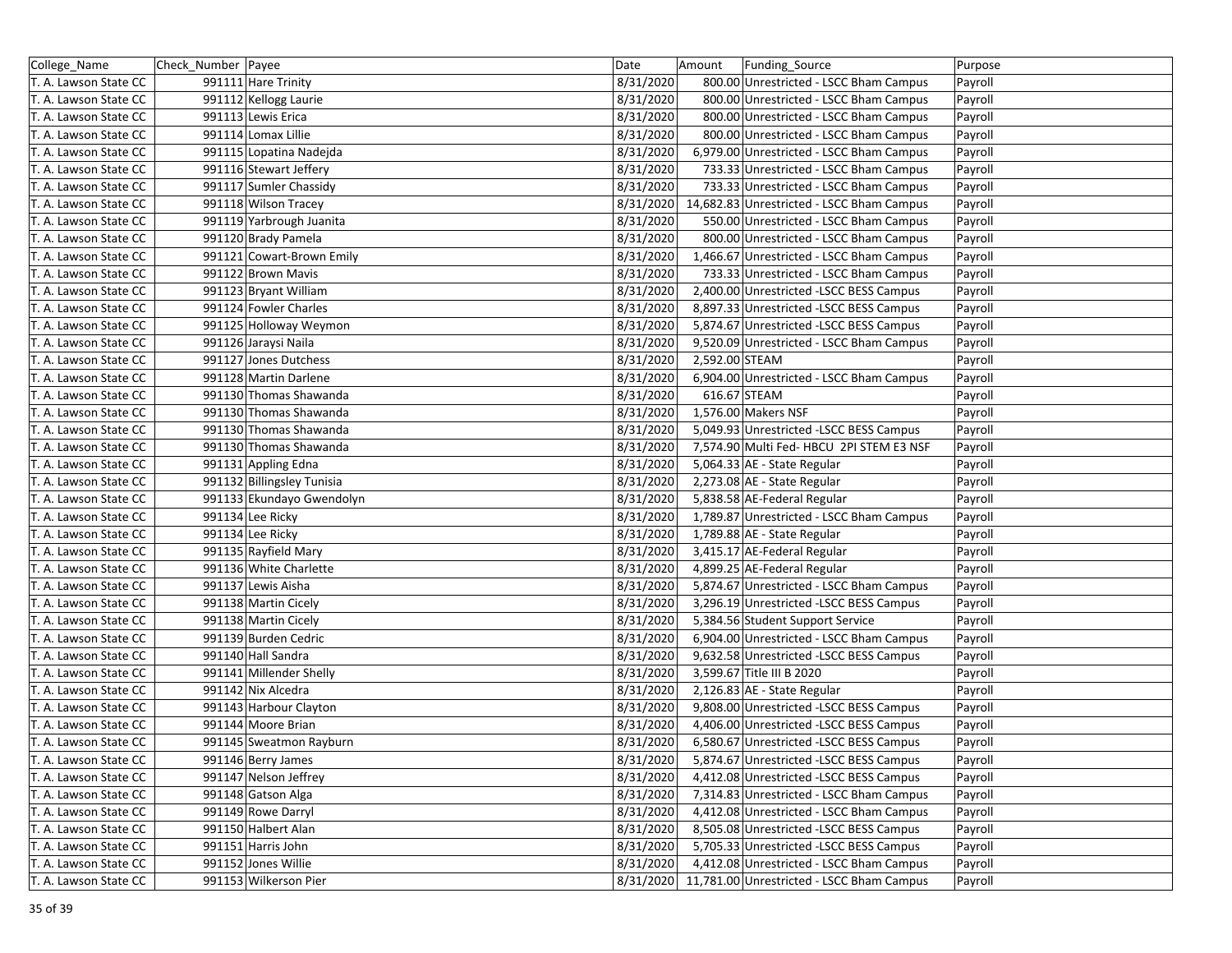| College_Name          | Check Number  Payee           | Date      | Amount | Funding Source                            | Purpose |
|-----------------------|-------------------------------|-----------|--------|-------------------------------------------|---------|
| T. A. Lawson State CC | 991154 Williams Roosevelt     | 8/31/2020 |        | 4,658.67 Unrestricted -LSCC BESS Campus   | Payroll |
| T. A. Lawson State CC | 991155 Williams Alice         | 8/31/2020 |        | 9,156.58 Unrestricted - LSCC Bham Campus  | Payroll |
| T. A. Lawson State CC | 991156 Elliott Adam           | 8/31/2020 |        | 8,705.08 Title III B 2020                 | Payroll |
| T. A. Lawson State CC | 991157 Rinsky Laura           | 8/31/2020 |        | 4,750.58 Unrestricted - LSCC Bham Campus  | Payroll |
| T. A. Lawson State CC | 991158 Lyles Henry            | 8/31/2020 |        | 7,791.08 Unrestricted -LSCC BESS Campus   | Payroll |
| T. A. Lawson State CC | 991159 Gardner Isadore        | 8/31/2020 |        | 7,687.91 Unrestricted - LSCC Bham Campus  | Payroll |
| T. A. Lawson State CC | 991160 Harris Deborah         | 8/31/2020 |        | 1,799.83 Unrestricted - LSCC Bham Campus  | Payroll |
| T. A. Lawson State CC | 991161 Jackson Wanda          | 8/31/2020 |        | 3,167.50 Unrestricted - LSCC Bham Campus  | Payroll |
| T. A. Lawson State CC | 991162 Sledge Donald          | 8/31/2020 |        | 36,142.72 Unrestricted - LSCC Bham Campus | Payroll |
| T. A. Lawson State CC | 991163 Lamb Allen             | 8/31/2020 |        | 4,845.00 Unrestricted -LSCC BESS Campus   | Payroll |
| T. A. Lawson State CC | 991164 Berryman Thomas        | 8/31/2020 |        | 7,457.00 Unrestricted -LSCC BESS Campus   | Payroll |
| T. A. Lawson State CC | 991165 Bennett Carolyn        | 8/31/2020 |        | 3,827.33 Unrestricted - LSCC Bham Campus  | Payroll |
| T. A. Lawson State CC | 991166 Davis Sherri           | 8/31/2020 |        | 1,718.77 Unrestricted - LSCC Bham Campus  | Payroll |
| T. A. Lawson State CC | 991166 Davis Sherri           | 8/31/2020 |        | 9,739.74 Title III B 2020                 | Payroll |
| T. A. Lawson State CC | 991167 Smith Kamille          | 8/31/2020 |        | 3,415.17 Unrestricted -LSCC BESS Campus   | Payroll |
| T. A. Lawson State CC | 991168 Billups Marcus         | 8/31/2020 |        | 4,614.58 Title III B 2020                 | Payroll |
| T. A. Lawson State CC | 991169 Mankowich James        | 8/31/2020 |        | 1,374.27 Unrestricted - LSCC Bham Campus  | Payroll |
| T. A. Lawson State CC | 991169 Mankowich James        | 8/31/2020 |        | 6,260.56 Title III B 2020                 | Payroll |
| T. A. Lawson State CC | 991170 Stephens Ronnie        | 8/31/2020 |        | 7,925.33 Unrestricted -LSCC BESS Campus   | Payroll |
| T. A. Lawson State CC | 991171 Beauchamp Matrika      | 8/31/2020 |        | 3,332.25 Unrestricted - LSCC Bham Campus  | Payroll |
| T. A. Lawson State CC | 991172 Champion Carol         | 8/31/2020 |        | 4,652.50 Unrestricted - LSCC BESS Campus  | Payroll |
| T. A. Lawson State CC | 991173 Minnifield Tomeka      | 8/31/2020 |        | 3,827.33 Unrestricted - LSCC Bham Campus  | Payroll |
| T. A. Lawson State CC | 991174 Rowry James            | 8/31/2020 |        | 3,002.50 Unrestricted - LSCC BESS Campus  | Payroll |
| T. A. Lawson State CC | 991175 Pruitt Karl            | 8/31/2020 |        | 10,555.42 Unrestricted - LSCC Bham Campus | Payroll |
| T. A. Lawson State CC | 991176 Saxton Rosemella       | 8/31/2020 |        | 3,580.25 Unrestricted - LSCC Bham Campus  | Payroll |
| T. A. Lawson State CC | 991177 James Kesha            | 8/31/2020 |        | 8,769.50 Title III B 2020                 | Payroll |
| T. A. Lawson State CC | 991178 Carroll Leigh          | 8/31/2020 |        | 3,415.17 Title III B 2020                 | Payroll |
| T. A. Lawson State CC | 991179 Dennard Harold         | 8/31/2020 |        | 3,827.33 Unrestricted - LSCC Bham Campus  | Payroll |
| T. A. Lawson State CC | 991180 Dyck Sabrina           | 8/31/2020 |        | 10,275.50 Unrestricted - LSCC Bham Campus | Payroll |
| T. A. Lawson State CC | 991181 Glasco-Gueye Cassandra | 8/31/2020 |        | 2,837.42 Unrestricted - LSCC Bham Campus  | Payroll |
| T. A. Lawson State CC | 991182 Kennedy Julie          | 8/31/2020 |        | 5,969.00 Unrestricted - LSCC Bham Campus  | Payroll |
| T. A. Lawson State CC | 991183 Knolan Shanita         | 8/31/2020 |        | 3,332.25 Unrestricted - LSCC Bham Campus  | Payroll |
| T. A. Lawson State CC | 991184 Porter Michael         | 8/31/2020 |        | 5,832.67 Unrestricted -LSCC BESS Campus   | Payroll |
| T. A. Lawson State CC | 991185 Simpson Tracy          | 8/31/2020 |        | 5,110.00 Unrestricted -LSCC BESS Campus   | Payroll |
| T. A. Lawson State CC | 991186 Herndon Renay          | 8/31/2020 |        | 6,580.67 Unrestricted - LSCC BESS Campus  | Payroll |
| T. A. Lawson State CC | 991187 Jones Janine           | 8/31/2020 |        | 5,087.58 Unrestricted - LSCC Bham Campus  | Payroll |
| T. A. Lawson State CC | 991188 Moore Kimberly         | 8/31/2020 |        | 5,087.58 Unrestricted -LSCC BESS Campus   | Payroll |
| T. A. Lawson State CC | 991189 Thomas Lorenza         | 8/31/2020 |        | 5,694.58 Unrestricted -LSCC BESS Campus   | Payroll |
| T. A. Lawson State CC | 991190 Allen Darren           | 8/31/2020 |        | 9,879.92 Unrestricted - LSCC Bham Campus  | Payroll |
| T. A. Lawson State CC | 991191 Croskey Angela         | 8/31/2020 |        | 3,992.58 Title III B 2020                 | Payroll |
| T. A. Lawson State CC | 991192 Hollins Cassandra      | 8/31/2020 |        | 8,602.83 Unrestricted - LSCC Bham Campus  | Payroll |
| T. A. Lawson State CC | 991193 Jones Denise           | 8/31/2020 |        | 3,580.25 Unrestricted -LSCC BESS Campus   | Payroll |
| T. A. Lawson State CC | 991194 Lewis Courtney         | 8/31/2020 |        | 3,250.08 Unrestricted -LSCC BESS Campus   | Payroll |
| T. A. Lawson State CC | 991195 Rasbury Robin          | 8/31/2020 |        | 3,745.42 Unrestricted - LSCC Bham Campus  | Payroll |
| T. A. Lawson State CC | 991196 Tims Chandra           | 8/31/2020 |        | 2,920.50 Unrestricted -LSCC BESS Campus   | Payroll |
| T. A. Lawson State CC | 991197 Williams Sharon        | 8/31/2020 |        | 5,916.17 Unrestricted -LSCC BESS Campus   | Payroll |
| T. A. Lawson State CC | 991198 Alvarado Jose          | 8/31/2020 |        | 4,654.75 Unrestricted - LSCC Bham Campus  | Payroll |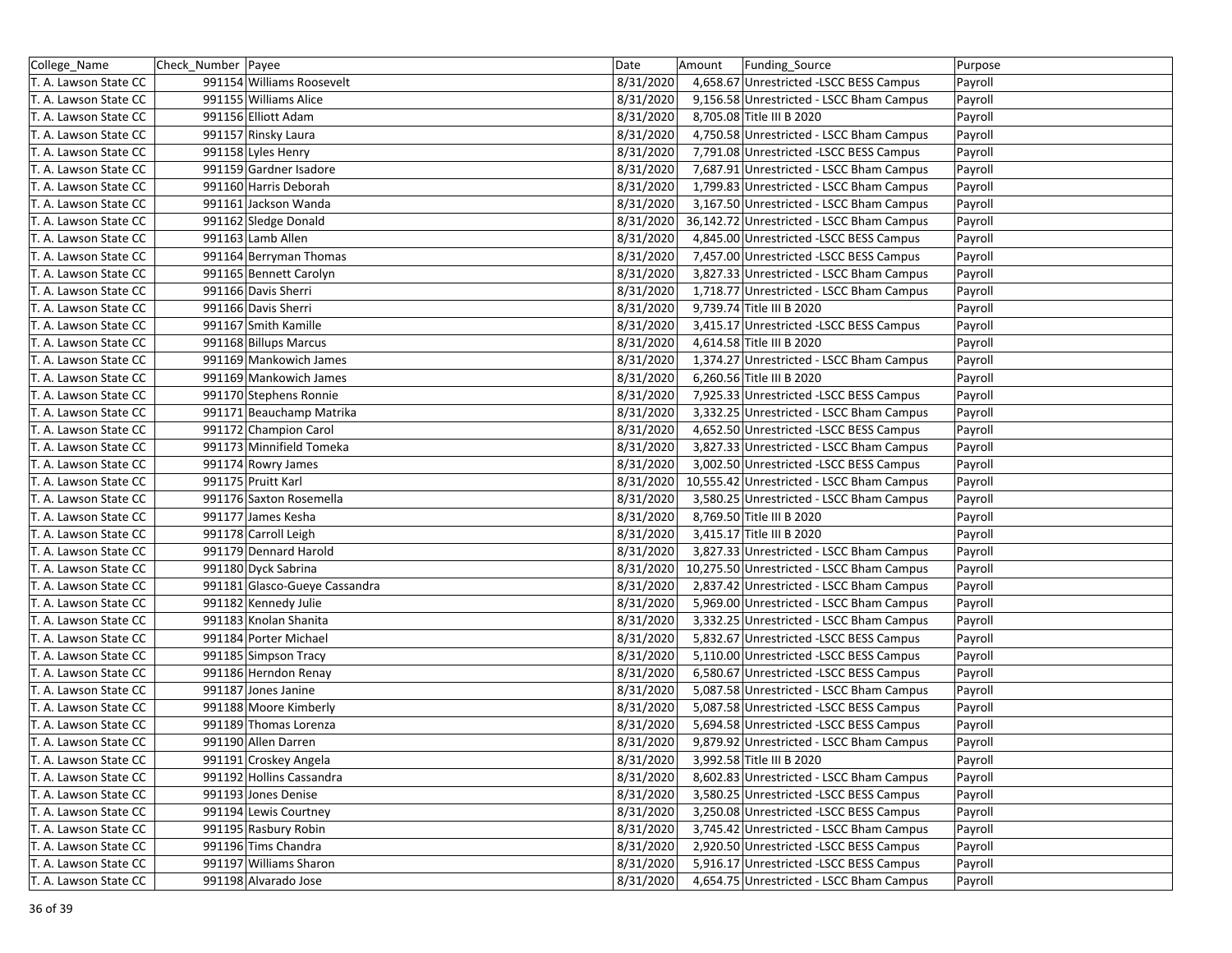| College_Name          | Check Number  Payee       | Date      | Amount | Funding Source                           | Purpose |
|-----------------------|---------------------------|-----------|--------|------------------------------------------|---------|
| T. A. Lawson State CC | 991199 Harrell Katrina    | 8/31/2020 |        | 4,404.92 Unrestricted - LSCC Bham Campus | Payroll |
| T. A. Lawson State CC | 991200 Hollins Joseph     | 8/31/2020 |        | 4,239.83 Unrestricted -LSCC BESS Campus  | Payroll |
| T. A. Lawson State CC | 991201 Holman Bernard     | 8/31/2020 |        | 3,085.08 Unrestricted - LSCC Bham Campus | Payroll |
| T. A. Lawson State CC | 991202 Atkins Torlise     | 8/31/2020 |        | 2,590.00 Unrestricted - LSCC Bham Campus | Payroll |
| T. A. Lawson State CC | 991203 Moore Chiquita     | 8/31/2020 |        | 2,755.17 Unrestricted - LSCC Bham Campus | Payroll |
| T. A. Lawson State CC | 991204 Streety Audra      | 8/31/2020 |        | 3,250.08 Unrestricted -LSCC BESS Campus  | Payroll |
| T. A. Lawson State CC | 991205 Waluyn Dorian      | 8/31/2020 |        | 583.33 Title III B 2020                  | Payroll |
| T. A. Lawson State CC | 991205 Waluyn Dorian      | 8/31/2020 |        | 5,315.00 Unrestricted -LSCC BESS Campus  | Payroll |
| T. A. Lawson State CC | 991206 Williams Amicka    | 8/31/2020 |        | 3,580.25 Unrestricted -LSCC BESS Campus  | Payroll |
| T. A. Lawson State CC | 991207 Williams Catherine | 8/31/2020 |        | 2,590.00 Unrestricted -LSCC BESS Campus  | Payroll |
| T. A. Lawson State CC | 991208 Bush Ashley        | 8/31/2020 |        | 2,672.67 Unrestricted -LSCC BESS Campus  | Payroll |
| T. A. Lawson State CC | 991209 Chisem Lori        | 8/31/2020 |        | 6,942.00 Unrestricted -LSCC BESS Campus  | Payroll |
| T. A. Lawson State CC | 991210 Hyde Brenda        | 8/31/2020 |        | 3,250.08 Unrestricted -LSCC BESS Campus  | Payroll |
| T. A. Lawson State CC | 991211 Wiley Ashley       | 8/31/2020 |        | 3,662.33 Unrestricted -LSCC BESS Campus  | Payroll |
| T. A. Lawson State CC | 991212 Harper Lesley      | 8/31/2020 |        | 4,404.50 Title III B 2020                | Payroll |
| T. A. Lawson State CC | 991213 Crawford Mattie    | 8/31/2020 |        | 6,484.17 Upward Bound 20-21              | Payroll |
| T. A. Lawson State CC | 991214 Harris Lasharron   | 8/31/2020 |        | 4,870.75 Student Support Service         | Payroll |
| T. A. Lawson State CC | 991215 Hudson Nkenge      | 8/31/2020 |        | 4,817.17 Student Support Service         | Payroll |
| T. A. Lawson State CC | 991216 Ike Dottie         | 8/31/2020 |        | 1,905.00 Student Support Service         | Payroll |
| T. A. Lawson State CC | 991217 Lewis Keisha       | 8/31/2020 |        | 4,386.58 Student Support Service         | Payroll |
| T. A. Lawson State CC | 991218 Lewis Tomeka       | 8/31/2020 |        | 2,672.67 Student Support Service         | Payroll |
| T. A. Lawson State CC | 991219 Nix Latasha        | 8/31/2020 |        | 4,709.33 Student Support Service         | Payroll |
| T. A. Lawson State CC | 991220 Rice Janice        | 8/31/2020 |        | 3,002.75 Student Support Service         | Payroll |
| T. A. Lawson State CC | 991221 Moore Tanita       | 8/31/2020 |        | 3,415.17 Unrestricted - LSCC Bham Campus | Payroll |
| T. A. Lawson State CC | 991222 Haley Akilih       | 8/31/2020 |        | 4,266.42 Unrestricted -LSCC BESS Campus  | Payroll |
| T. A. Lawson State CC | 991223 Odell Kiele        | 8/31/2020 |        | 2,342.42 Unrestricted - LSCC Bham Campus | Payroll |
| T. A. Lawson State CC | 991224 Green Myrtes       | 8/31/2020 |        | 9,755.42 Title III B 2020                | Payroll |
| T. A. Lawson State CC | 991225 Bennett Rashun     | 8/31/2020 |        | 4,074.25 Unrestricted - LSCC Bham Campus | Payroll |
| T. A. Lawson State CC | 991226 Conwell Nicola     | 8/31/2020 |        | 3,662.33 Unrestricted - LSCC Bham Campus | Payroll |
| T. A. Lawson State CC | 991227 Currington Juanita | 8/31/2020 |        | 4,404.92 Unrestricted - LSCC Bham Campus | Payroll |
| T. A. Lawson State CC | 991228 Graves Willie      | 8/31/2020 |        | 1,152.60 Unrestricted - LSCC Bham Campus | Payroll |
| T. A. Lawson State CC | 991228 Graves Willie      | 8/31/2020 |        | 4,610.40 AE - State Regular              | Payroll |
| T. A. Lawson State CC | 991229 Hall Angela        | 8/31/2020 |        | 1,996.12 Title III B 2020                | Payroll |
| T. A. Lawson State CC | 991229 Hall Angela        | 8/31/2020 |        | 1,996.13 Unrestricted - LSCC Bham Campus | Payroll |
| T. A. Lawson State CC | 991230 Johnson Sharon     | 8/31/2020 |        | 3,580.25 Unrestricted -LSCC BESS Campus  | Payroll |
| T. A. Lawson State CC | 991231 Lawrence Craig     | 8/31/2020 |        | 9,110.00 Unrestricted -LSCC BESS Campus  | Payroll |
| T. A. Lawson State CC | 991232 McCary Rosalyn     | 8/31/2020 |        | 2,837.75 Unrestricted - LSCC Bham Campus | Payroll |
| T. A. Lawson State CC | 991233 Parker Apryl       | 8/31/2020 |        | 4,817.17 Unrestricted - LSCC Bham Campus | Payroll |
| T. A. Lawson State CC | 991234 Granville Alexis   | 8/31/2020 |        | 4,487.00 Unrestricted - LSCC Bham Campus | Payroll |
| T. A. Lawson State CC | 991235 Silas Monique      | 8/31/2020 |        | 2,290.45 Unrestricted - LSCC Bham Campus | Payroll |
| T. A. Lawson State CC | 991235 Silas Monique      | 8/31/2020 |        | 5,344.38 Title III B 2020                | Payroll |
| T. A. Lawson State CC | 991236 Glass Jamie        | 8/31/2020 |        | 6,094.83 Unrestricted -LSCC BESS Campus  | Payroll |
| T. A. Lawson State CC | 991237 Owens Wynda        | 8/31/2020 |        | 2,920.50 Unrestricted - LSCC Bham Campus | Payroll |
| T. A. Lawson State CC | 991238 Riggins Traci      | 8/31/2020 |        | 3,167.92 Unrestricted -LSCC BESS Campus  | Payroll |
| T. A. Lawson State CC | 991239 Spencer Victor     | 8/31/2020 |        | 3,167.92 Unrestricted - LSCC Bham Campus | Payroll |
| T. A. Lawson State CC | 991240 Albright Geri      | 8/31/2020 |        | 8,764.08 Unrestricted - LSCC Bham Campus | Payroll |
| T. A. Lawson State CC | 991241 Bryant Lola        | 8/31/2020 |        | 3,992.58 Unrestricted - LSCC Bham Campus | Payroll |
|                       |                           |           |        |                                          |         |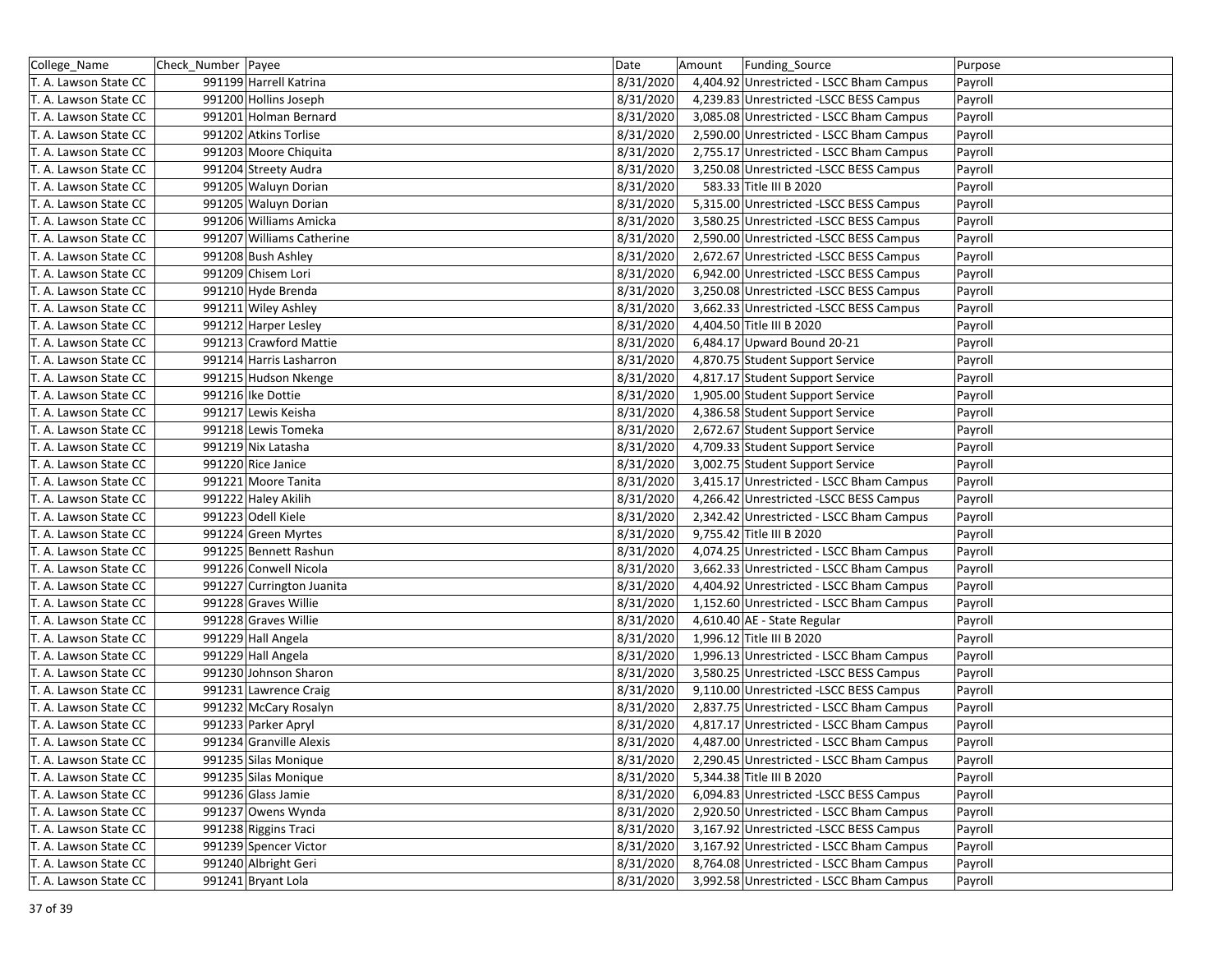| College_Name          | Check Number Payee |                            | Date      | Amount | <b>Funding Source</b>                      | Purpose |
|-----------------------|--------------------|----------------------------|-----------|--------|--------------------------------------------|---------|
| T. A. Lawson State CC |                    | 991242 Kirk Naquela        | 8/31/2020 |        | 3,085.08 Unrestricted - LSCC Bham Campus   | Payroll |
| T. A. Lawson State CC |                    | 991243 Billingsley William | 8/31/2020 |        | 2,837.75 Unrestricted -LSCC BESS Campus    | Payroll |
| T. A. Lawson State CC |                    | 991244 Blanton James       | 8/31/2020 |        | 7,634.83 Unrestricted - LSCC Bham Campus   | Payroll |
| T. A. Lawson State CC |                    | 991245 Hubbart Ray         | 8/31/2020 |        | 2,837.75 Unrestricted - LSCC Bham Campus   | Payroll |
| T. A. Lawson State CC |                    | 991246 Hudson Michelle     | 8/31/2020 |        | 2,755.42 Unrestricted - LSCC Bham Campus   | Payroll |
| T. A. Lawson State CC |                    | 991247 Polk Tyrone         | 8/31/2020 |        | 2,590.00 Unrestricted - LSCC Bham Campus   | Payroll |
| T. A. Lawson State CC |                    | 991248 Watson Larry        | 8/31/2020 |        | 2,837.75 Unrestricted - LSCC Bham Campus   | Payroll |
| T. A. Lawson State CC |                    | 991249 Horn Wendy          | 8/31/2020 |        | 5,866.58 Unrestricted - LSCC Bham Campus   | Payroll |
| T. A. Lawson State CC |                    | 991250 Todd Eula           | 8/31/2020 |        | 4,817.17 Title III B 2020                  | Payroll |
| T. A. Lawson State CC |                    | 991251 Best Leeann         | 8/31/2020 |        | 4,292.58 Unrestricted - LSCC BESS Campus   | Payroll |
| T. A. Lawson State CC |                    | 991252 Cleveland Evelyn    | 8/31/2020 |        | 17,536.59 Unrestricted - LSCC Bham Campus  | Payroll |
| T. A. Lawson State CC |                    | 991253 Moon Jason          | 8/31/2020 |        | 3,745.42 Unrestricted -LSCC BESS Campus    | Payroll |
| T. A. Lawson State CC |                    | 991254 Yancy Jonathan      | 8/31/2020 |        | 8,118.75 Unrestricted -LSCC BESS Campus    | Payroll |
| T. A. Lawson State CC |                    | 991255 Blue Jarvis         | 8/31/2020 |        | 4,870.75 Unrestricted - LSCC Bham Campus   | Payroll |
| T. A. Lawson State CC |                    | 991256 Byrd Ralph          | 8/31/2020 |        | 3,415.17 Unrestricted - LSCC Bham Campus   | Payroll |
| T. A. Lawson State CC |                    | 991257 Caldwell Vincent    | 8/31/2020 |        | 2,201.50 Unrestricted -LSCC BESS Campus    | Payroll |
| T. A. Lawson State CC |                    | 991258 Grammer Roy         | 8/31/2020 |        | 4,404.92 Unrestricted - LSCC BESS Campus   | Payroll |
| T. A. Lawson State CC |                    | 991259 Jackson Tavarious   | 8/31/2020 |        | 2,755.42 Unrestricted - LSCC Bham Campus   | Payroll |
| T. A. Lawson State CC |                    | 991260 Avery Lasundra      | 8/31/2020 |        | 2,128.25 Unrestricted - LSCC Bham Campus   | Payroll |
| T. A. Lawson State CC |                    | 991261 Colston Chester     | 8/31/2020 |        | 2,526.58 Unrestricted - LSCC Bham Campus   | Payroll |
| T. A. Lawson State CC |                    | 991262 Robertson Audrey    | 8/31/2020 |        | 2,636.33 Unrestricted - LSCC Bham Campus   | Payroll |
| T. A. Lawson State CC |                    | 991263 Taylor Curtis       | 8/31/2020 |        | 3,055.42 Unrestricted -LSCC BESS Campus    | Payroll |
| T. A. Lawson State CC |                    | 991264 Underwood Pamala    | 8/31/2020 |        | 2,091.75 Unrestricted - LSCC Bham Campus   | Payroll |
| T. A. Lawson State CC |                    | 991265 Wren Linda          | 8/31/2020 |        | 3,385.58 Unrestricted - LSCC Bham Campus   | Payroll |
| T. A. Lawson State CC |                    | 991266 Griffin Jimmie      | 8/31/2020 |        | 2,201.50 Unrestricted -LSCC BESS Campus    | Payroll |
| T. A. Lawson State CC |                    | 991267 Jones Clarence      | 8/31/2020 |        | 4,157.58 Unrestricted - LSCC Bham Campus   | Payroll |
| T. A. Lawson State CC |                    | 991268 Lewis Lashaundra    | 8/31/2020 |        | 3,827.33 Unrestricted - LSCC Bham Campus   | Payroll |
| T. A. Lawson State CC |                    | 991269 Thompson Tiana      | 8/31/2020 |        | 1,136.28 Student Support Service-Bhm 19 20 | Payroll |
| T. A. Lawson State CC |                    | 991270 Thomas Brenda       | 8/31/2020 |        | 300.54 ARC Grant                           | Payroll |
| T. A. Lawson State CC |                    | 991270 Thomas Brenda       | 8/31/2020 |        | 625.06 Unrestricted -LSCC BESS Campus      | Payroll |
| T. A. Lawson State CC |                    | 991271 Dent Deborah        | 8/31/2020 |        | 1,340.00 AE - State Regular                | Payroll |
| T. A. Lawson State CC |                    | 991272 Fletcher La'Toya    | 8/31/2020 |        | 1,520.00 AE - State Inst'l                 | Payroll |
| T. A. Lawson State CC |                    | 991273 Fowler Madilyn      | 8/31/2020 |        | 1,000.00 AE - State Regular                | Payroll |
| T. A. Lawson State CC |                    | 991274 Howard Richard      | 8/31/2020 |        | 704.00 AE-Federal Regular                  | Payroll |
| T. A. Lawson State CC |                    | 991275 James Bertha        | 8/31/2020 |        | 362.44 AE - State Regular                  | Payroll |
| T. A. Lawson State CC |                    | 991276 McDowell Cynthia    | 8/31/2020 |        | 900.00 AE-Federal Regular                  | Payroll |
| T. A. Lawson State CC |                    | 991277 Miles Carlia        | 8/31/2020 |        | 1,188.00 AE - State Regular                | Payroll |
| T. A. Lawson State CC |                    | 991278 Nelson Donia        | 8/31/2020 |        | 800.00 AE - State Regular                  | Payroll |
| T. A. Lawson State CC |                    | 991279 Summerville Lorie   | 8/31/2020 |        | 960.00 AE - State Regular                  | Payroll |
| T. A. Lawson State CC |                    | 991280 Wallace Ruth        | 8/31/2020 |        | 1,672.00 AE - State Regular                | Payroll |
| T. A. Lawson State CC |                    | 991282 Powell Kellee       | 8/31/2020 |        | 747.50 Title III B 2020                    | Payroll |
| T. A. Lawson State CC |                    | 991283 Lake Tyrek          | 8/31/2020 |        | 760.00 Title III B 2020                    | Payroll |
| T. A. Lawson State CC |                    | 991284 Webb Chasten        | 8/31/2020 |        | 760.00 Title III B 2020                    | Payroll |
| T. A. Lawson State CC |                    | 991285 Alexander Quinton   | 8/31/2020 |        | 390.00 Upward Bound 20-21                  | Payroll |
| T. A. Lawson State CC |                    | 991286 Bell Dovie          | 8/31/2020 |        | 2,860.00 Upward Bound 20-21                | Payroll |
| T. A. Lawson State CC |                    | 991287 Davis Lasheree      | 8/31/2020 |        | 2,288.00 Upward Bound 20-21                | Payroll |
| T. A. Lawson State CC |                    | 991288 George Kimani       | 8/31/2020 |        | 624.00 Upward Bound 20-21                  | Payroll |